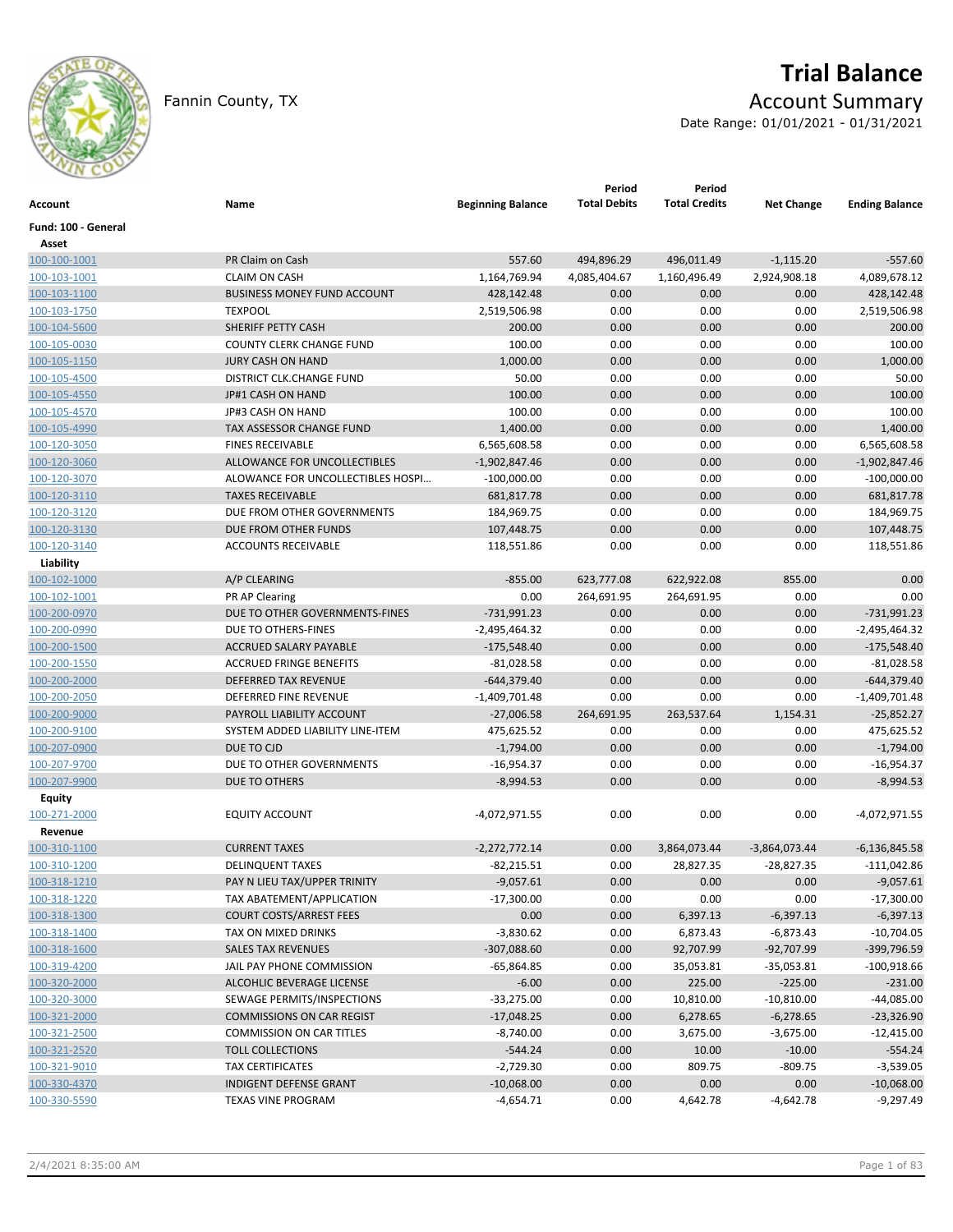|                              |                                                   |                          | Period              | Period               |                     |                               |
|------------------------------|---------------------------------------------------|--------------------------|---------------------|----------------------|---------------------|-------------------------------|
| Account                      | Name                                              | <b>Beginning Balance</b> | <b>Total Debits</b> | <b>Total Credits</b> | <b>Net Change</b>   | <b>Ending Balance</b>         |
| 100-340-1350                 | <b>FAMILY PROTECTION FEE</b>                      | 0.00                     | 0.00                | 196.87               | $-196.87$           | $-196.87$                     |
| 100-340-4030                 | <b>COUNTY CLERK FEES</b>                          | $-50.00$                 | 0.00                | 0.00                 | 0.00                | $-50.00$                      |
| 100-340-4500                 | <b>DISTRICT CLERK FEES</b>                        | 0.00                     | 0.00                | 6,672.44             | $-6,672.44$         | $-6,672.44$                   |
| 100-340-4750                 | <b>DISTRICT ATTORNEY FEES</b>                     | $-4.00$                  | 0.00                | 0.00                 | 0.00                | $-4.00$                       |
| 100-340-4840                 | <b>ELECTION REIMBURSEMENTS</b>                    | 0.00                     | 0.00                | 4,557.79             | $-4,557.79$         | $-4,557.79$                   |
| 100-340-5510                 | <b>CONSTABLE PCT. 1 FEES</b>                      | $-210.00$                | 0.00                | 0.00                 | 0.00                | $-210.00$                     |
| 100-340-5520                 | <b>CONSTABLE PCT. 2 FEES</b>                      | $-140.00$                | 0.00                | 0.00                 | 0.00                | $-140.00$                     |
| 100-340-5530                 | <b>CONSTABLE PCT. 3 FEES</b>                      | 0.00                     | 0.00                | 140.00               | $-140.00$           | $-140.00$                     |
| 100-340-5600                 | <b>SHERIFF FEES</b>                               | 0.00                     | 0.00                | 720.70               | $-720.70$           | $-720.70$                     |
| 100-340-5730                 | <b>BOND SUPERVISION FEES</b>                      | $-12,855.00$             | 0.00                | 4,830.00             | $-4,830.00$         | $-17,685.00$                  |
| 100-340-6000                 | D.C.6TH COURT OF APPEALS FEE                      | 0.00                     | 0.00                | 130.18               | $-130.18$           | $-130.18$                     |
| 100-340-6520                 | <b>SUBDIVISION FEES</b>                           | $-2,295.00$              | 0.00                | 825.00               | $-825.00$           | $-3,120.00$                   |
| 100-340-6530                 | <b>ZONING APPLICATION FEES</b>                    | $-150.00$                | 0.00                | 150.00               | $-150.00$           | $-300.00$                     |
| 100-340-6540                 | <b>FLOOD PLAIN FEES</b>                           | $-60.00$                 | 0.00                | 150.00               | $-150.00$           | $-210.00$                     |
| 100-340-6550                 | <b>BUILDING PERMITS</b>                           | 0.00                     | 0.00                | 150.00               | $-150.00$           | $-150.00$                     |
| 100-360-1000                 | <b>INTEREST EARNINGS</b>                          | $-285.80$                | 0.00                | 0.08                 | $-0.08$             | $-285.88$                     |
| 100-360-1100                 | <b>INTEREST EARNINGS BUSINESS MONEY FU</b>        | $-136.11$                | 0.00                | 0.00                 | 0.00                | $-136.11$                     |
| 100-364-1630                 | <b>SALE OF EQUIPMENT</b>                          | $-5,210.00$              | 0.00                | 0.00                 | 0.00                | $-5,210.00$                   |
| 100-370-1000                 | <b>KFYN-RADIO TOWER RENT</b>                      | $-400.00$                | 0.00                | 200.00               | $-200.00$           | $-600.00$                     |
| 100-370-1150                 | <b>RENT- VERIZON TOWER</b>                        | $-3,193.83$              | 0.00                | 1,064.61             | $-1,064.61$         | $-4,258.44$                   |
| 100-370-1200                 | <b>CONTRIBUTION IHC TRUST</b>                     | $-16,749.44$             | 0.00                | 0.00                 | 0.00                | $-16,749.44$                  |
| 100-370-1300                 | <b>REFUNDS &amp; MISCELLANEOUS</b>                | $-6,751.25$              | 0.00                | 557.01               | $-557.01$           | $-7,308.26$                   |
| 100-370-1310                 | AUTOMOBILE INSURANCE LOSS PAYMEN                  | $-16,168.69$             | 0.00                | 2,119.93             | $-2,119.93$         | $-18,288.62$                  |
| 100-370-1390                 | <b>STATE JUROR REIMB.FEE</b>                      | $-646.00$                | 0.00                | 0.00                 | 0.00                | $-646.00$                     |
| 100-370-1420                 | <b>CULVERT PERMITTING PROCESS</b>                 | $-170.00$                | 0.00                | 550.00               | $-550.00$           | $-720.00$                     |
| 100-370-1421                 | ROW PERMIT APPLICATION                            | $-20.00$                 | 0.00                | 0.00                 | 0.00                | $-20.00$                      |
| 100-370-1430                 | D.A.SALARY REIMB.                                 | $-9,166.66$              | 0.00                | 0.00                 | 0.00                | $-9,166.66$                   |
| 100-370-1460                 | SALE OF RECYCLED MATERIALS                        | $-29.40$<br>$-902.46$    | 0.00<br>0.00        | 0.00                 | 0.00                | $-29.40$                      |
| 100-370-1470                 | UTILITIES REIMBURSEMENT<br>ASST. DA LONGEVITY PAY | $-1,380.00$              | 0.00                | 1,001.26<br>0.00     | $-1,001.26$<br>0.00 | $-1,903.72$<br>$-1,380.00$    |
| 100-370-1510                 | <b>COURT REPORTER SERVICE FEE</b>                 | 0.00                     | 0.00                | 391.87               | $-391.87$           | $-391.87$                     |
| 100-370-1620<br>100-370-4100 | CO CT AT LAW SUPPLEMENT                           | $-21,000.00$             | 0.00                | 0.00                 | 0.00                |                               |
| 100-370-4170                 | <b>EMS ALLOCATION</b>                             | $-600,000.00$            | 0.00                | 0.00                 | 0.00                | $-21,000.00$<br>$-600,000.00$ |
| 100-370-4320                 | PROCEEDS OF SALE OF LIVESTOCK                     | 0.00                     | 0.00                | 24.32                | $-24.32$            | $-24.32$                      |
| 100-370-4530                 | <b>REIMB.CEC ODYSSEY SAAS</b>                     | $-6,020.50$              | 0.00                | 0.00                 | 0.00                | $-6,020.50$                   |
| 100-370-5620                 | STATE REIMB.OFFENDER TRANSPORT                    | $-6,537.00$              | 0.00                | 0.00                 | 0.00                | $-6,537.00$                   |
| <b>Expense</b>               |                                                   |                          |                     |                      |                     |                               |
| 100-400-1010                 | SALARY ELECTED OFFICIAL                           | 18,086.46                | 7,751.34            | 2,583.78             | 5,167.56            | 23,254.02                     |
| 100-400-1050                 | <b>SALARY SECRETARY</b>                           | 8,297.94                 | 2,370.84            | 0.00                 | 2,370.84            | 10,668.78                     |
| 100-400-2010                 | SOCIAL SECURITY TAXES                             | 272.48                   | 701.72              | 198.98               | 502.74              | 775.22                        |
| 100-400-2020                 | <b>GROUP HEALTH INSURANCE</b>                     | 3,136.44                 | 1,059.61            | 14.13                | 1,045.48            | 4,181.92                      |
| 100-400-2030                 | <b>RETIREMENT</b>                                 | 3,183.35                 | 1,234.20            | 318.30               | 915.90              | 4,099.25                      |
| 100-400-2040                 | <b>WORKERS' COMPENSATION</b>                      | 144.04                   | 0.00                | 0.00                 | 0.00                | 144.04                        |
| 100-400-2050                 | <b>MEDICARE TAX</b>                               | 1,898.96                 | 164.11              | 46.53                | 117.58              | 2,016.54                      |
| 100-400-2250                 | <b>TRAVEL ALLOWANCE</b>                           | 1,050.00                 | 525.00              | 175.00               | 350.00              | 1,400.00                      |
| 100-400-3100                 | <b>OFFICE SUPPLIES</b>                            | 149.46                   | 0.00                | 0.00                 | 0.00                | 149.46                        |
| 100-400-3110                 | POSTAGE                                           | 1.20                     | 0.00                | 0.00                 | 0.00                | 1.20                          |
| 100-400-4270                 | OUT OF COUNTY TRAVEL/TRAINING                     | 50.00                    | 0.00                | 0.00                 | 0.00                | 50.00                         |
| 100-400-4680                 | <b>JUVENILE BOARD SALARY</b>                      | 600.00                   | 300.00              | 100.00               | 200.00              | 800.00                        |
| 100-400-4810                 | <b>DUES</b>                                       | 200.00                   | 0.00                | 0.00                 | 0.00                | 200.00                        |
| 100-403-1010                 | SALARY ELECTED OFFICIAL                           | 15,679.44                | 6,719.76            | 2,239.92             | 4,479.84            | 20,159.28                     |
| 100-403-1030                 | SALALRY CHIEF DEPUTY                              | 1,191.17                 | 2,382.32            | 0.00                 | 2,382.32            | 3,573.49                      |
| 100-403-1040                 | <b>SALARY DEPUTIES</b>                            | 44,536.76                | 10,671.77           | 0.00                 | 10,671.77           | 55,208.53                     |
| 100-403-1070                 | SALARY PART-TIME                                  | 5,076.00                 | 1,392.00            | 0.00                 | 1,392.00            | 6,468.00                      |
| 100-403-2010                 | SOCIAL SECURITY TAXES                             | 568.86                   | 1,269.33            | 136.43               | 1,132.90            | 1,701.76                      |
| 100-403-2020                 | <b>GROUP HEALTH INSURANCE</b>                     | 21,361.62                | 7,629.15            | 508.61               | 7,120.54            | 28,482.16                     |
| 100-403-2030                 | RETIREMENT                                        | 7,839.95                 | 2,508.71            | 265.65               | 2,243.06            | 10,083.01                     |
| 100-403-2040                 | <b>WORKERS COMPENSATION</b>                       | 353.98                   | 0.00                | 0.00                 | 0.00                | 353.98                        |
| 100-403-2050                 | <b>MEDICARE TAX</b>                               | 4,364.86                 | 296.87              | 31.91                | 264.96              | 4,629.82                      |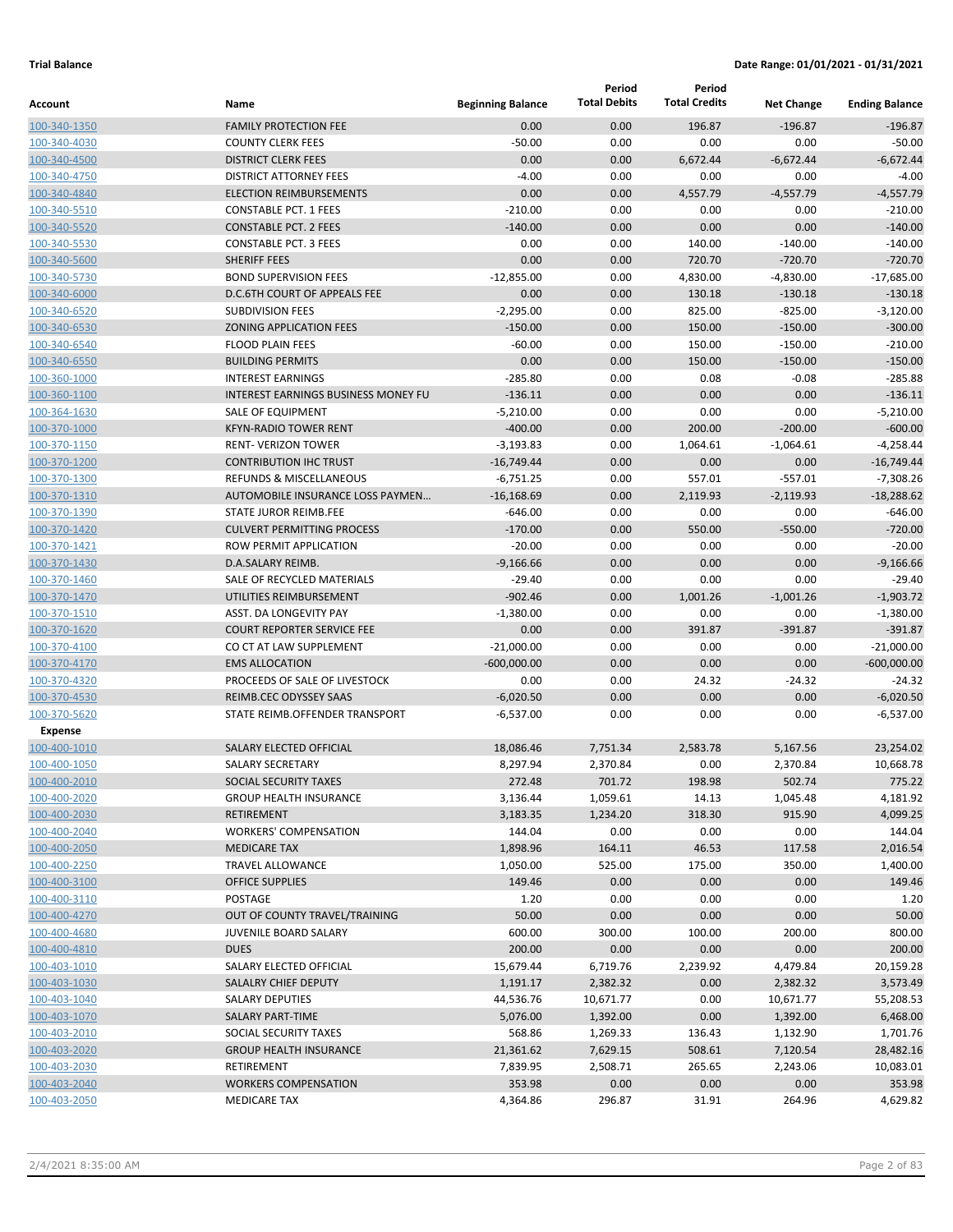| Account                      | Name                                                | <b>Beginning Balance</b> | Period<br><b>Total Debits</b> | Period<br><b>Total Credits</b> | <b>Net Change</b>    | <b>Ending Balance</b>  |
|------------------------------|-----------------------------------------------------|--------------------------|-------------------------------|--------------------------------|----------------------|------------------------|
|                              |                                                     |                          |                               |                                |                      |                        |
| 100-403-3100                 | <b>OFFICE SUPPLIES</b>                              | 791.95                   | 1,030.70                      | 0.00                           | 1,030.70             | 1,822.65               |
| 100-403-3110<br>100-403-4270 | POSTAGE<br>OUT OF COUNTY TRAVEL/TRAINING            | 193.05<br>0.00           | 51.60<br>250.00               | 0.00<br>0.00                   | 51.60<br>250.00      | 244.65<br>250.00       |
| 100-403-4350                 | PRINTING                                            | 0.00                     | 1,363.16                      | 0.00                           | 1,363.16             | 1,363.16               |
| 100-403-4810                 | <b>DUES</b>                                         | 0.00                     | 175.00                        | 0.00                           | 175.00               | 175.00                 |
| 100-404-1090                 | SALARY-ELECTION WORKERS                             | 20,489.00                | 0.00                          | 0.00                           | 0.00                 | 20,489.00              |
| 100-404-2050                 | <b>MEDICARE TAX</b>                                 | 91.24                    | 0.00                          | 0.00                           | 0.00                 | 91.24                  |
| 100-404-3100                 | <b>ELECTION SUPPLIES</b>                            | 2,513.01                 | 631.90                        | 0.00                           | 631.90               | 3,144.91               |
| 100-404-3110                 | <b>POSTAGE</b>                                      | 1,140.18                 | 521.20                        | 0.00                           | 521.20               | 1,661.38               |
| 100-404-4210                 | <b>ELECTION INTERNET</b>                            | 227.94                   | 113.97                        | 0.00                           | 113.97               | 341.91                 |
| 100-404-4270                 | <b>ELECTION TRAVEL/TRAINING</b>                     | 104.63                   | 0.00                          | 0.00                           | 0.00                 | 104.63                 |
| 100-404-4300                 | <b>BIDS AND NOTICES</b>                             | 426.69                   | 0.00                          | 0.00                           | 0.00                 | 426.69                 |
| 100-404-4420                 | PROFESSIONAL SERVICE/TRANSLATOR                     | 62.50                    | 0.00                          | 0.00                           | 0.00                 | 62.50                  |
| 100-404-4850                 | ELECTION MAINT. AGREEMENT                           | 14,661.00                | 0.00                          | 0.00                           | 0.00                 | 14,661.00              |
| 100-405-1020                 | SALARY VETERANS' SERVICE OFFICER                    | 10,870.44                | 3,105.85                      | 0.00                           | 3,105.85             | 13,976.29              |
| 100-405-2010                 | SOCIAL SECURITY TAXES                               | 94.79                    | 189.58                        | 0.00                           | 189.58               | 284.37                 |
| 100-405-2020                 | <b>GROUP HEALTH INSURANCE</b>                       | 3,051.66                 | 1,017.22                      | 0.00                           | 1,017.22             | 4,068.88               |
| 100-405-2030                 | <b>RETIREMENT</b>                                   | 1,281.63                 | 368.36                        | 0.00                           | 368.36               | 1,649.99               |
| 100-405-2040                 | <b>WORKERS' COMPENSATION</b>                        | 57.93                    | 0.00                          | 0.00                           | 0.00                 | 57.93                  |
| 100-405-2050                 | <b>MEDICARE TAX</b>                                 | 725.77                   | 44.34                         | 0.00                           | 44.34                | 770.11                 |
| 100-405-3100                 | <b>OFFICE SUPPLIES</b>                              | 112.73                   | 0.00                          | 0.00                           | 0.00                 | 112.73                 |
| 100-406-1020                 | SALARY-EMERGENCY MANAGEMENT CO                      | 8,944.67                 | 2,555.61                      | 0.00                           | 2,555.61             | 11,500.28              |
| 100-406-2010                 | SOCIAL SECURITY TAXES                               | 79.22                    | 158.44                        | 0.00                           | 158.44               | 237.66                 |
| 100-406-2020                 | <b>GROUP HEALTH INSURANCE</b>                       | 5,086.10                 | 1,017.22                      | 0.00                           | 1,017.22             | 6,103.32               |
| 100-406-2030                 | <b>RETIREMENT</b>                                   | 1,054.55                 | 303.10                        | 0.00                           | 303.10               | 1,357.65               |
| 100-406-2040                 | <b>WORKERS' COMPENSATION</b>                        | 48.42                    | 0.00                          | 0.00                           | 0.00                 | 48.42                  |
| 100-406-2050                 | <b>MEDICARE TAX</b>                                 | 605.03                   | 37.06                         | 0.00                           | 37.06                | 642.09                 |
| 100-406-3100                 | <b>OFFICE SUPPLIES</b>                              | 59.99                    | 0.00                          | 0.00                           | 0.00                 | 59.99                  |
| 100-406-3300                 | AUTO EXPENSE-GAS & OIL                              | 131.73                   | 0.00                          | 0.00                           | 0.00                 | 131.73                 |
| 100-406-4210                 | <b>EMERGENCY INTERNET</b>                           | 76.02                    | 37.99                         | 0.00                           | 37.99                | 114.01                 |
| 100-406-4870                 | <b>TRAILER/AUTO INSURANCE</b>                       | 619.00                   | 0.00                          | 0.00                           | 0.00                 | 619.00                 |
| 100-406-4890                 | CODE RED EARLY WARNING SYSTEM                       | 13,406.40                | 0.00                          | 0.00                           | 0.00                 | 13,406.40              |
| 100-409-2040                 | <b>WORKERS' COMPENSATION</b>                        | 365.35                   | 0.00                          | 0.00                           | 0.00                 | 365.35                 |
| 100-409-4040                 | 911 EMERGENCY SERVICE                               | 2,229.25                 | 2,229.25                      | 0.00                           | 2,229.25             | 4,458.50               |
| 100-409-4060                 | <b>TAX APPRAISAL DISTRICT</b>                       | 188,936.00               | 0.00                          | 0.00                           | 0.00                 | 188,936.00             |
| 100-409-4080                 | <b>COUNTY WELLNESS PROGRAM</b>                      | 0.00                     | 304.94                        | 0.00                           | 304.94               | 304.94                 |
| 100-409-4300                 | <b>BIDS &amp; NOTICES</b>                           | 259.68                   | 144.48                        | 0.00                           | 144.48               | 404.16                 |
| 100-409-4810                 | <b>DUES</b>                                         | 2,600.67                 | 0.00                          | 0.00                           | 0.00                 | 2,600.67               |
| 100-409-4830                 | <b>PUBLIC OFFICIALS INS.</b>                        | 14,225.80                | 0.00                          | 0.00                           | 0.00                 | 14,225.80              |
| 100-409-4840                 | <b>GENERAL LIABILITY INSURANCE</b>                  | 7,252.00                 | 0.00                          | 0.00                           | 0.00                 | 7,252.00               |
| 100-409-4890                 | <b>COURT COSTS/ARREST FEES</b>                      | 193.98                   | 76.86                         | 0.00                           | 76.86                | 270.84                 |
| 100-409-4920                 | <b>6TH COURT OF APPEALS FEE</b>                     | 0.00                     | 487.80                        | 0.00                           | 487.80               | 487.80                 |
| 100-409-4940                 | TCEQ PERMITS ENVIRONMENTAL DEV                      | 890.00                   | 740.00                        | 0.00                           | 740.00               | 1,630.00               |
| 100-409-4990                 | <b>BANK SERVICE FEES</b>                            | 2,151.00                 | 700.00                        | 0.00                           | 700.00               | 2,851.00               |
| 100-410-1010<br>100-410-1030 | SALARY ELECTED OFFICIAL<br>SALARY COURT COORDINATOR | 44,961.56<br>8,819.77    | 19,269.24<br>2,519.95         | 6,423.08<br>0.00               | 12,846.16            | 57,807.72<br>11,339.72 |
|                              | <b>SALARY COURT REPORTER</b>                        |                          |                               |                                | 2,519.95             | 23,388.30              |
| 100-410-1100                 | <b>BAILIFF</b>                                      | 18,190.90<br>11,003.06   | 7,796.10<br>4,715.57          | 2,598.70                       | 5,197.40<br>3,143.71 | 14,146.77              |
| 100-410-1300<br>100-410-2010 | SOCIAL SECURITY TAXES                               | 338.99                   | 1,740.87                      | 1,571.86<br>264.17             | 1,476.70             | 1,815.69               |
| 100-410-2020                 | <b>GROUP HEALTH INSURANCE</b>                       | 10,771.74                | 4,877.24                      | 1,286.68                       | 3,590.56             | 14,362.30              |
| 100-410-2030                 | <b>RETIREMENT</b>                                   | 9,823.54                 | 4,077.38                      | 1,261.99                       | 2,815.39             | 12,638.93              |
| 100-410-2040                 | <b>WORKERS COMPENSATION</b>                         | 445.61                   | 0.00                          | 0.00                           | 0.00                 | 445.61                 |
| 100-410-2050                 | <b>MEDICARE TAX</b>                                 | 4,080.24                 | 528.03                        | 182.66                         | 345.37               | 4,425.61               |
| 100-410-3150                 | <b>COPIER RENTAL</b>                                | 206.62                   | 101.80                        | 0.00                           | 101.80               | 308.42                 |
| 100-410-4240                 | <b>INDIGENT ATTORNEY FEES</b>                       | 5,675.00                 | 4,375.00                      | 0.00                           | 4,375.00             | 10,050.00              |
| 100-410-4250                 | PROFESSIONAL SERVICES                               | 770.00                   | 0.00                          | 0.00                           | 0.00                 | 770.00                 |
| 100-410-4680                 | <b>JUVENILE BOARD SALARY</b>                        | 600.00                   | 300.00                        | 100.00                         | 200.00               | 800.00                 |
| 100-410-5740                 | <b>TECHNOLOGY</b>                                   | 2,220.00                 | 225.00                        | 0.00                           | 225.00               | 2,445.00               |
| 100-425-3110                 | <b>JURY POSTAGE</b>                                 | 643.75                   | 24.00                         | 0.00                           | 24.00                | 667.75                 |
|                              |                                                     |                          |                               |                                |                      |                        |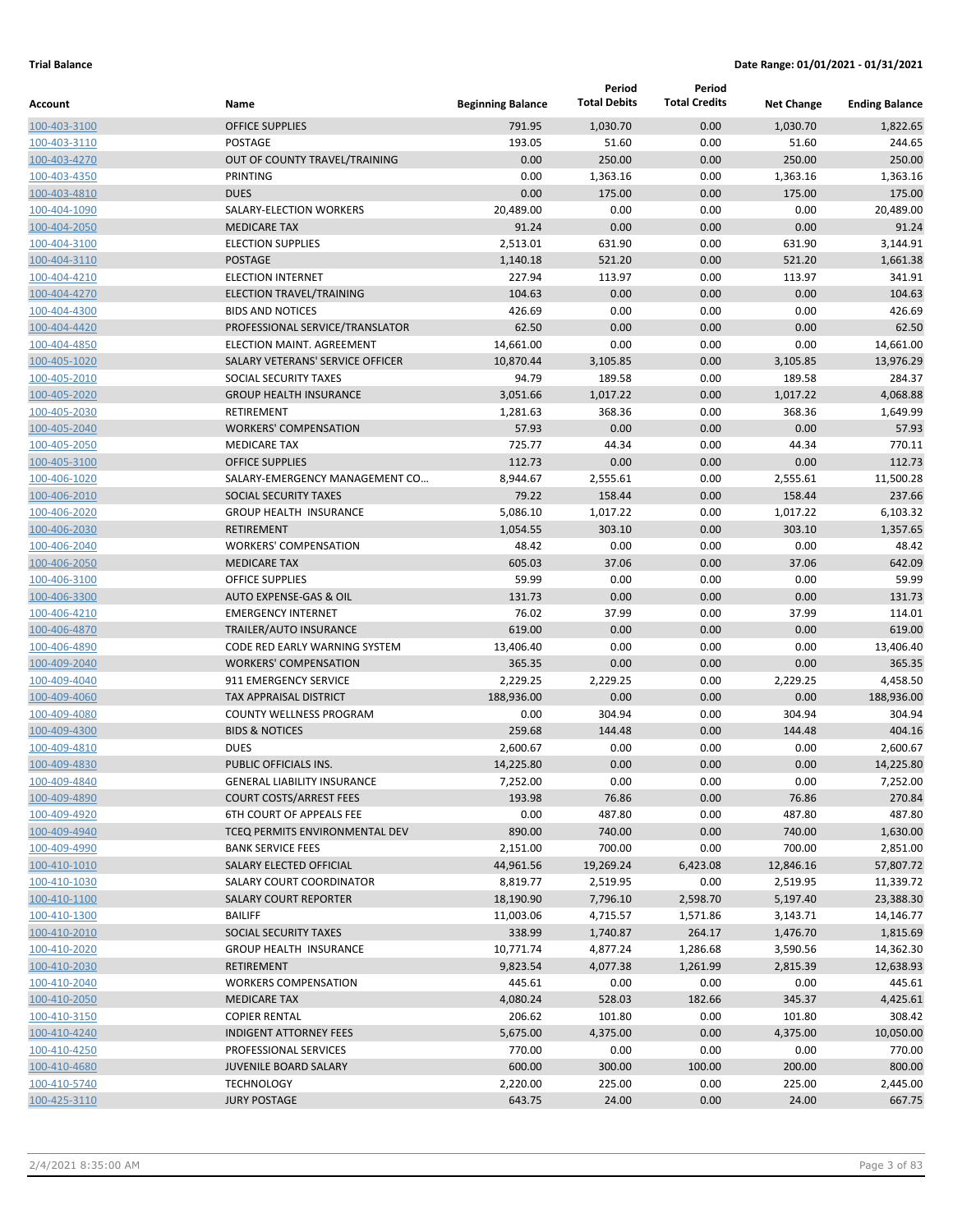|              |                                   |                          | Period              | Period               |                   |                       |
|--------------|-----------------------------------|--------------------------|---------------------|----------------------|-------------------|-----------------------|
| Account      | Name                              | <b>Beginning Balance</b> | <b>Total Debits</b> | <b>Total Credits</b> | <b>Net Change</b> | <b>Ending Balance</b> |
| 100-425-3140 | PETIT JURY EXPENSE                | 310.00                   | 0.00                | 0.00                 | 0.00              | 310.00                |
| 100-425-4220 | REGIONAL INDIGENT DEFENSE PROGRAM | 14,461.00                | 0.00                | 0.00                 | 0.00              | 14,461.00             |
| 100-425-4660 | <b>AUTOPSIES</b>                  | 9,192.50                 | 2,777.25            | 0.00                 | 2,777.25          | 11,969.75             |
| 100-435-1030 | <b>SALARY COURT COORDINATOR</b>   | 10,223.60                | 2,921.02            | 0.00                 | 2,921.02          | 13,144.62             |
| 100-435-1100 | <b>SALARY COURT REPORTER</b>      | 23,346.33                | 10,223.36           | 3,407.79             | 6,815.57          | 30,161.90             |
| 100-435-1300 | <b>BAILIFF</b>                    | 11,253.06                | 3,215.17            | 0.00                 | 3,215.17          | 14,468.23             |
| 100-435-2010 | <b>SOCIAL SECURITY</b>            | 383.10                   | 996.40              | 212.98               | 783.42            | 1,166.52              |
| 100-435-2020 | <b>GROUP HEALTH INSURANCE</b>     | 9,154.98                 | 3,560.27            | 508.61               | 3,051.66          | 12,206.64             |
| 100-435-2030 | <b>RETIREMENT</b>                 | 5,393.13                 | 1,973.44            | 404.16               | 1,569.28          | 6,962.41              |
| 100-435-2040 | <b>WORKERS COMPENSATION</b>       | 241.57                   | 0.00                | 0.00                 | 0.00              | 241.57                |
| 100-435-2050 | <b>MEDICARE TAX</b>               | 3,118.02                 | 233.05              | 49.81                | 183.24            | 3,301.26              |
| 100-435-3100 | <b>OFFICE SUPPLIES</b>            | 195.06                   | 170.58              | 0.00                 | 170.58            | 365.64                |
| 100-435-3110 | POSTAGE                           | 2.80                     | 1.50                | 0.00                 | 1.50              | 4.30                  |
| 100-435-3120 | <b>DISTRICT JURY SUPPLIES</b>     | 169.18                   | 0.00                | 0.00                 | 0.00              | 169.18                |
| 100-435-3520 | <b>GPS/SCRAM MONITORS</b>         | 948.00                   | 0.00                | 0.00                 | 0.00              | 948.00                |
| 100-435-4270 | OUT OF CO TRAVEL/TRAINING         | 65.00                    | 65.00               | 0.00                 | 65.00             | 130.00                |
| 100-435-4320 | <b>ATTORNEY FEES JUVENILE</b>     | 1,817.50                 | 0.00                | 0.00                 | 0.00              | 1,817.50              |
| 100-435-4340 | APPEAL COURT TRANSCRIPTS          | 0.00                     | 66.00               | 0.00                 | 66.00             | 66.00                 |
| 100-435-4350 | ATTORNEYS FEES APPEALS CT         | 0.00                     | 1,250.00            | 0.00                 | 1,250.00          | 1,250.00              |
| 100-435-4360 | <b>ATTORNEY FEES- CPS CASES</b>   | 40,647.00                | 29,440.50           | 0.00                 | 29,440.50         | 70,087.50             |
| 100-435-4370 | <b>ATTORNEY FEES</b>              | 24,691.12                | 8,255.70            | 0.00                 | 8,255.70          | 32,946.82             |
| 100-435-4380 | <b>COURT REPORTER EXPENSE</b>     | 1,947.50                 | 231.00              | 0.00                 | 231.00            | 2,178.50              |
| 100-435-4420 | OTHER PROFESSIONAL SERV.          | 2,637.50                 | 1,500.00            | 0.00                 | 1,500.00          | 4,137.50              |
| 100-435-4530 | <b>COMPUTER SOFTWARE</b>          | 512.50                   | 0.00                | 0.00                 | 0.00              | 512.50                |
| 100-435-4680 | <b>JUVENILE BOARD SALARY</b>      | 900.00                   | 300.00              | 0.00                 | 300.00            | 1,200.00              |
| 100-450-1010 | SALARY ELECTED OFFICIAL           | 15,819.44                | 6,779.76            | 2,259.92             | 4,519.84          | 20,339.28             |
| 100-450-1030 | SALARY CHIEF DEPUTY               | 11,061.78                | 3,160.49            | 0.00                 | 3,160.49          | 14,222.27             |
| 100-450-1040 | <b>SALARIES DEPUTIES</b>          | 46,801.91                | 13,371.98           | 0.00                 | 13,371.98         | 60,173.89             |
| 100-450-1070 | <b>SALARY PART-TIME</b>           | 5,196.00                 | 2,304.00            | 0.00                 | 2,304.00          | 7,500.00              |
| 100-450-2010 | <b>SOCIAL SECURITY TAXES</b>      | 677.68                   | 1,498.98            | 134.82               | 1,364.16          | 2,041.84              |
| 100-450-2020 | <b>GROUP HEALTH INSURANCE</b>     | 23,874.12                | 8,466.65            | 508.61               | 7,958.04          | 31,832.16             |
| 100-450-2030 | <b>RETIREMENT</b>                 | 9,301.40                 | 3,036.53            | 268.03               | 2,768.50          | 12,069.90             |
| 100-450-2040 | <b>WORKERS COMPENSATION</b>       | 435.63                   | 0.00                | 0.00                 | 0.00              | 435.63                |
| 100-450-2050 | <b>MEDICARE TAX</b>               | 5,043.23                 | 350.59              | 31.53                | 319.06            | 5,362.29              |
| 100-450-3100 | <b>OFFICE SUPPLIES</b>            | 1,130.52                 | 115.14              | 0.00                 | 115.14            | 1,245.66              |
| 100-450-3110 | <b>POSTAGE</b>                    | 391.90                   | 279.00              | 0.00                 | 279.00            | 670.90                |
| 100-450-4270 | OUT OF COUNTY TRAVEL/TRAINING     | 1,497.83                 | 0.00                | 0.00                 | 0.00              | 1,497.83              |
| 100-450-4810 | <b>DUES</b>                       | 175.00                   | 0.00                | 0.00                 | 0.00              | 175.00                |
| 100-450-5720 | <b>OFFICE EQUIPMENT</b>           | 198.65                   | 0.00                | 0.00                 | 0.00              | 198.65                |
| 100-455-1010 | SALARY ELECTED OFFICIAL           | 12,116.30                | 3,461.80            | 0.00                 | 3,461.80          | 15,578.10             |
| 100-455-1030 | SALARY CHIEF DEPUTY               | 10,751.52                | 3,071.86            | 0.00                 | 3,071.86          | 13,823.38             |
| 100-455-1040 | <b>SALARY DEPUTY</b>              | 7,581.85                 | 2,166.25            | 0.00                 | 2,166.25          | 9,748.10              |
| 100-455-2010 | SOCIAL SECURITY TAXES             | 272.90                   | 545.80              | 0.00                 | 545.80            | 818.70                |
| 100-455-2020 | <b>GROUP HEALTH INSURANCE</b>     | 6,110.94                 | 2,036.98            | 0.00                 | 2,036.98          | 8,147.92              |
| 100-455-2030 | <b>RETIREMENT</b>                 | 3,590.02                 | 1,031.80            | 0.00                 | 1,031.80          | 4,621.82              |
| 100-455-2040 | <b>WORKERS' COMPENSATION</b>      | 158.22                   | 0.00                | 0.00                 | 0.00              | 158.22                |
| 100-455-2050 | <b>MEDICARE TAX</b>               | 2,080.27                 | 127.66              | 0.00                 | 127.66            | 2,207.93              |
| 100-455-2250 | <b>TRAVEL ALLOWANCE</b>           | 600.00                   | 200.00              | 0.00                 | 200.00            | 800.00                |
| 100-455-3100 | <b>OFFICE SUPPLIES</b>            | 58.16                    | 67.98               | 0.00                 | 67.98             | 126.14                |
| 100-455-3110 | <b>POSTAGE</b>                    | 88.40                    | 9.70                | 0.00                 | 9.70              | 98.10                 |
| 100-455-4270 | OUT OF COUNTY TRAVEL/TRAINING     | 0.00                     | 50.00               | 0.00                 | 50.00             | 50.00                 |
| 100-455-4810 | <b>DUES</b>                       | 0.00                     | 60.00               | 0.00                 | 60.00             | 60.00                 |
| 100-455-5720 | OFFICE EQUIPMENT                  | 27.99                    | 0.00                | 0.00                 | 0.00              | 27.99                 |
| 100-456-1010 | SALARY ELECTED OFFICIAL           | 12,116.30                | 3,461.80            | 0.00                 | 3,461.80          | 15,578.10             |
| 100-456-1030 | SALARY CHIEF DEPUTY               | 11,061.36                | 3,160.38            | 0.00                 | 3,160.38          | 14,221.74             |
| 100-456-2010 | SOCIAL SECURITY TAXES             | 211.49                   | 422.98              | 0.00                 | 422.98            | 634.47                |
| 100-456-2020 | <b>GROUP HEALTH INSURANCE</b>     | 6,097.62                 | 2,032.54            | 0.00                 | 2,032.54          | 8,130.16              |
| 100-456-2030 | <b>RETIREMENT</b>                 | 2,732.64                 | 785.38              | 0.00                 | 785.38            | 3,518.02              |
| 100-456-2040 | <b>WORKERS' COMPENSATION</b>      | 123.51                   | 0.00                | 0.00                 | 0.00              | 123.51                |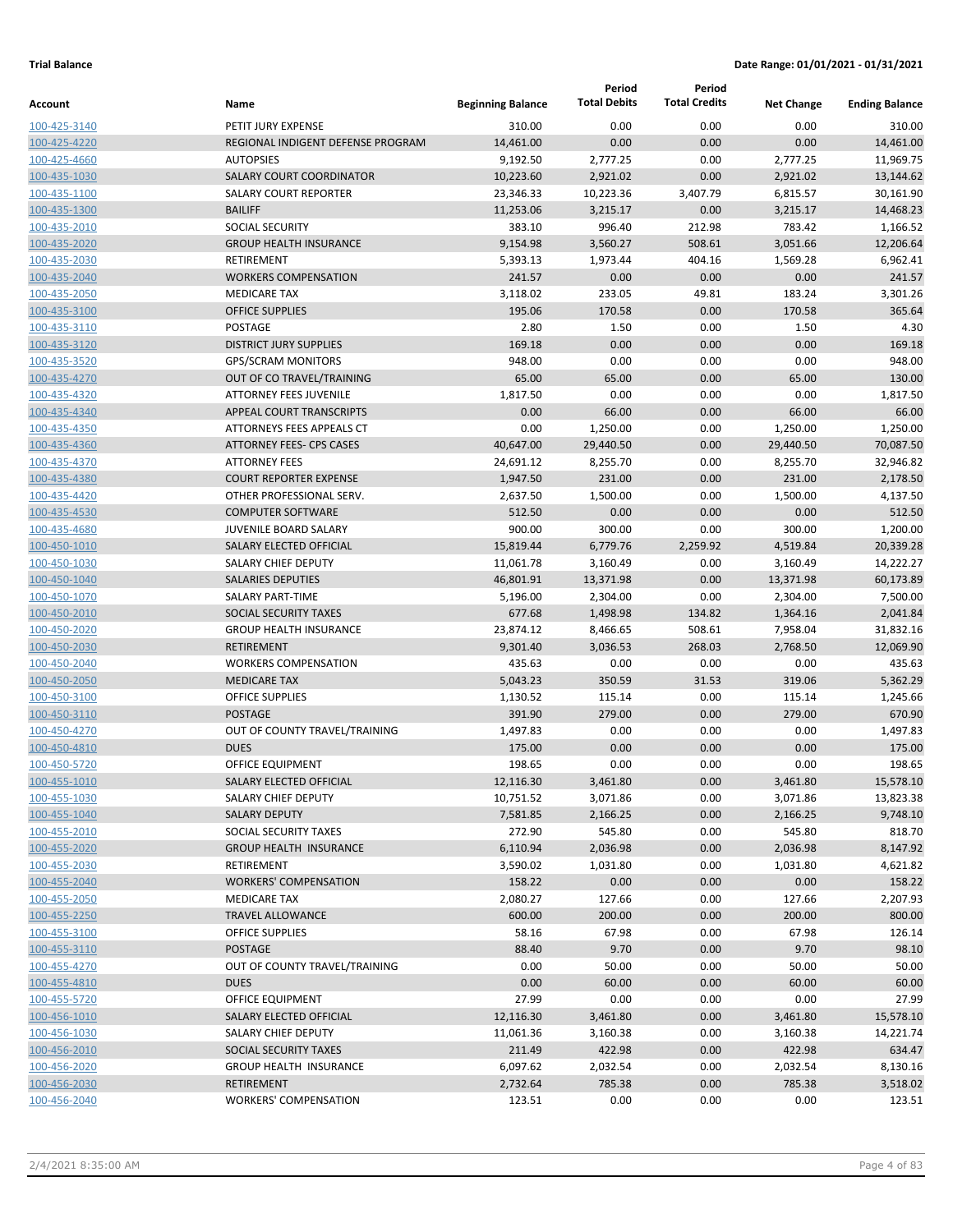|                              |                                               |                          | Period              | Period               |                    |                        |
|------------------------------|-----------------------------------------------|--------------------------|---------------------|----------------------|--------------------|------------------------|
| Account                      | Name                                          | <b>Beginning Balance</b> | <b>Total Debits</b> | <b>Total Credits</b> | <b>Net Change</b>  | <b>Ending Balance</b>  |
| 100-456-2050                 | <b>MEDICARE TAX</b>                           | 1,607.51                 | 98.92               | 0.00                 | 98.92              | 1,706.43               |
| 100-456-2250                 | <b>TRAVEL ALLOWANCE</b>                       | 600.00                   | 200.00              | 0.00                 | 200.00             | 800.00                 |
| 100-456-3100                 | <b>OFFICE SUPPLIES</b>                        | 234.57                   | 0.00                | 0.00                 | 0.00               | 234.57                 |
| 100-456-4210                 | <b>INTERNET</b>                               | 245.85                   | 81.95               | 0.00                 | 81.95              | 327.80                 |
| 100-456-4600                 | <b>OFFICE RENTAL</b>                          | 1,050.00                 | 350.00              | 0.00                 | 350.00             | 1,400.00               |
| 100-456-4800                 | <b>BOND</b>                                   | 100.00                   | 0.00                | 0.00                 | 0.00               | 100.00                 |
| 100-456-4810                 | <b>DUES</b>                                   | 0.00                     | 95.00               | 0.00                 | 95.00              | 95.00                  |
| 100-456-5910                 | <b>ONLINE RESEARCH</b>                        | 93.73                    | 0.00                | 0.00                 | 0.00               | 93.73                  |
| 100-457-1010                 | SALARY ELECTED OFFICIAL                       | 12,116.30                | 3,461.80            | 0.00                 | 3,461.80           | 15,578.10              |
| 100-457-1030                 | <b>SALARY CHIEF DEPUTY</b>                    | 7,678.46                 | 2,193.84            | 0.00                 | 2,193.84           | 9,872.30               |
| 100-457-2010                 | <b>SOCIAL SECURITY TAXES</b>                  | 181.53                   | 363.06              | 0.00                 | 363.06             | 544.59                 |
| 100-457-2020                 | <b>GROUP HEALTH INSURANCE</b>                 | 6,103.32                 | 2,034.44            | 0.00                 | 2,034.44           | 8,137.76               |
| 100-457-2030                 | <b>RETIREMENT</b>                             | 2,333.80                 | 670.74              | 0.00                 | 670.74             | 3,004.54               |
| 100-457-2040                 | <b>WORKERS' COMPENSATION</b>                  | 105.48                   | 0.00                | 0.00                 | 0.00               | 105.48                 |
| 100-457-2050                 | <b>MEDICARE TAX</b>                           | 1,378.75                 | 84.92               | 0.00                 | 84.92              | 1,463.67               |
| 100-457-2250                 | <b>TRAVEL ALLOWANCE</b>                       | 600.00                   | 200.00              | 0.00                 | 200.00             | 800.00                 |
| 100-457-3100                 | <b>OFFICE SUPPLIES</b>                        | 33.98                    | 0.00                | 0.00                 | 0.00               | 33.98                  |
| 100-457-3110                 | <b>POSTAGE</b>                                | 0.00                     | 38.00               | 0.00                 | 38.00              | 38.00                  |
| 100-457-4210                 | <b>INTERNET</b>                               | 75.98                    | 37.99               | 0.00                 | 37.99              | 113.97                 |
| 100-475-1011                 | DA. SALARY SUPPLEMENT                         | 1,822.66                 | 520.76              | 0.00                 | 520.76             | 2,343.42               |
| 100-475-1012                 | DA SALARY REIMB. GC CH 46                     | 7,403.83                 | 2,115.38            | 0.00                 | 2,115.38           | 9,519.21<br>106,409.24 |
| 100-475-1030                 | SALARY ASSISTANT D.A.                         | 82,786.33                | 31,060.91           | 7,438.00             | 23,622.91          |                        |
| 100-475-1031                 | <b>INVESTIGATOR</b><br>ASST. DA LONGEVITY PAY | 16,682.52<br>1,490.00    | 7,149.66<br>720.00  | 2,383.22<br>240.00   | 4,766.44<br>480.00 | 21,448.96<br>1,970.00  |
| 100-475-1032<br>100-475-1050 | <b>SALARIES SECRETARIES</b>                   | 49,663.53                | 13,907.49           | 0.00                 | 13,907.49          | 63,571.02              |
| 100-475-1051                 | <b>DISCOVERY CLERK</b>                        | 10,158.40                | 2,902.40            | 0.00                 | 2,902.40           | 13,060.80              |
| 100-475-1070                 | <b>SALARY PART-TIME</b>                       | 4,830.00                 | 1,956.00            | 0.00                 | 1,956.00           | 6,786.00               |
| 100-475-2010                 | SOCIAL SECURITY TAXES                         | 1,525.79                 | 3,602.33            | 583.82               | 3,018.51           | 4,544.30               |
| 100-475-2020                 | <b>GROUP HEALTH INSURANCE</b>                 | 33,123.56                | 12,527.52           | 1,486.28             | 11,041.24          | 44,164.80              |
| 100-475-2030                 | RETIREMENT                                    | 20,622.25                | 7,149.00            | 1,193.26             | 5,955.74           | 26,577.99              |
| 100-475-2040                 | <b>WORKERS' COMPENSATION</b>                  | 601.99                   | 0.00                | 0.00                 | 0.00               | 601.99                 |
| 100-475-2050                 | <b>MEDICARE TAX</b>                           | 11,492.67                | 842.52              | 136.54               | 705.98             | 12,198.65              |
| 100-475-2250                 | <b>TRAVEL ALLOWANCE</b>                       | 765.00                   | 255.00              | 0.00                 | 255.00             | 1,020.00               |
| 100-475-3100                 | <b>OFFICE SUPPLIES</b>                        | 1,464.63                 | 577.37              | 0.00                 | 577.37             | 2,042.00               |
| 100-475-3110                 | <b>POSTAGE</b>                                | 249.81                   | 32.90               | 0.00                 | 32.90              | 282.71                 |
| 100-475-3130                 | <b>GRAND JURY EXPENSE</b>                     | 1,670.00                 | 0.00                | 0.00                 | 0.00               | 1,670.00               |
| 100-475-3150                 | <b>COPIER EXPENSE</b>                         | 214.34                   | 110.66              | 0.00                 | 110.66             | 325.00                 |
| 100-475-4270                 | OUT OF COUNTY TRAVEL/TRAINING                 | 371.42                   | 0.00                | 0.00                 | 0.00               | 371.42                 |
| 100-475-4350                 | <b>PRINTING</b>                               | 198.20                   | 16.00               | 0.00                 | 16.00              | 214.20                 |
| 100-475-4380                 | <b>CT.REPORTER-TRANSCRIPTS</b>                | 121.00                   | 77.00               | 0.00                 | 77.00              | 198.00                 |
| 100-475-4800                 | <b>BOND</b>                                   | 276.50                   | 0.00                | 0.00                 | 0.00               | 276.50                 |
| 100-475-4810                 | <b>DUES</b>                                   | 135.00                   | 0.00                | 0.00                 | 0.00               | 135.00                 |
| 100-475-5910                 | <b>ONLINE RESEARCH</b>                        | 1,495.01                 | 756.37              | 0.00                 | 756.37             | 2,251.38               |
| 100-495-1020                 | SALARY APPOINTED OFFICIAL                     | 19,863.41                | 8,512.89            | 2,837.63             | 5,675.26           | 25,538.67              |
| 100-495-1030                 | SALARIES ASSISTANTS                           | 40,465.19                | 13,723.97           | 2,173.34             | 11,550.63          | 52,015.82              |
| 100-495-2010                 | SOCIAL SECURITY TAXES                         | 480.75                   | 1,264.68            | 313.78               | 950.90             | 1,431.65               |
| 100-495-2020                 | <b>GROUP HEALTH INSURANCE</b>                 | 12,206.64                | 5,086.10            | 1,017.22             | 4,068.88           | 16,275.52              |
| 100-495-2030                 | RETIREMENT                                    | 7,116.33                 | 2,633.78            | 594.30               | 2,039.48           | 9,155.81               |
| 100-495-2040                 | <b>WORKERS COMPENSATION</b>                   | 321.29                   | 0.00                | 0.00                 | 0.00               | 321.29                 |
| 100-495-2050                 | <b>MEDICARE TAX</b>                           | 3,702.33                 | 295.77              | 73.39                | 222.38             | 3,924.71               |
| 100-495-3100                 | <b>OFFICE SUPPLIES</b>                        | 49.72                    | 0.00                | 0.00                 | 0.00               | 49.72                  |
| 100-495-4800                 | <b>BOND</b>                                   | 279.00                   | 50.00               | 0.00                 | 50.00              | 329.00                 |
| 100-495-4810                 | <b>DUES</b>                                   | 340.00                   | 0.00                | 0.00                 | 0.00               | 340.00                 |
| 100-496-1020                 | SALARY PURCHASING AGENT                       | 14,337.83                | 6,144.78            | 2,048.26             | 4,096.52           | 18,434.35              |
| 100-496-2010                 | SOCIAL SECURITY TAXES                         | 126.39                   | 376.35              | 126.39               | 249.96             | 376.35                 |
| 100-496-2020                 | <b>GROUP HEALTH INSURANCE</b>                 | 3,051.66                 | 1,525.83            | 508.61               | 1,017.22           | 4,068.88               |
| 100-496-2030                 | RETIREMENT                                    | 1,691.86                 | 727.33              | 242.92               | 484.41             | 2,176.27               |
| 100-496-2040                 | <b>WORKERS' COMPENSATION</b>                  | 76.41                    | 0.00                | 0.00                 | 0.00               | 76.41                  |
| 100-496-2050                 | <b>MEDICARE TAX</b>                           | 954.29                   | 88.02               | 29.56                | 58.46              | 1,012.75               |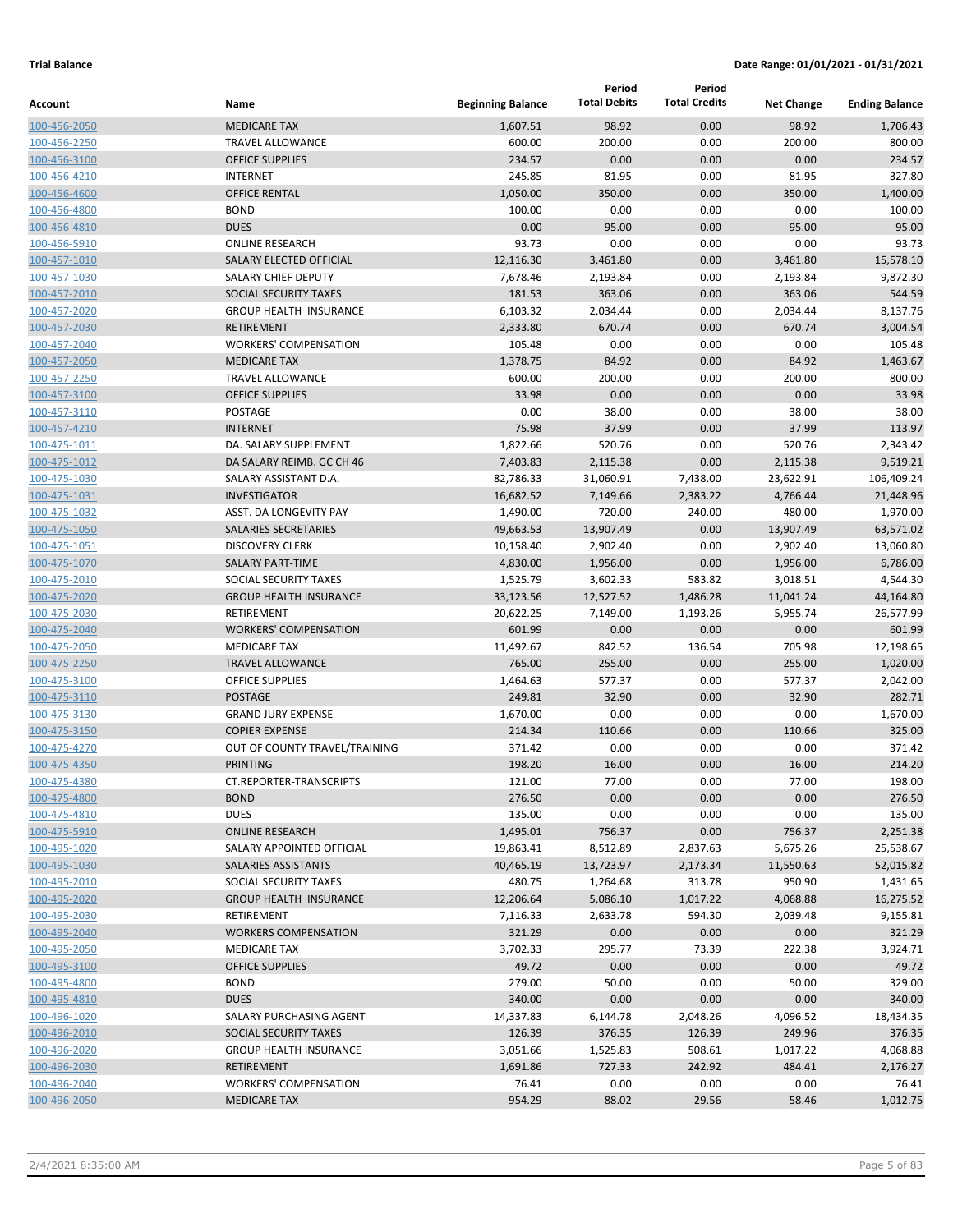|              |                                    |                          | Period              | Period               |                   |                       |
|--------------|------------------------------------|--------------------------|---------------------|----------------------|-------------------|-----------------------|
| Account      | Name                               | <b>Beginning Balance</b> | <b>Total Debits</b> | <b>Total Credits</b> | <b>Net Change</b> | <b>Ending Balance</b> |
| 100-496-3100 | <b>OFFICE SUPPLIES</b>             | 20.99                    | 0.00                | 0.00                 | 0.00              | 20.99                 |
| 100-496-4800 | <b>BOND</b>                        | 0.00                     | 93.00               | 0.00                 | 93.00             | 93.00                 |
| 100-496-4810 | <b>DUES</b>                        | 0.00                     | 75.00               | 0.00                 | 75.00             | 75.00                 |
| 100-497-1010 | SALARY ELECTED OFFICIAL            | 15,819.44                | 6,779.76            | 2,259.92             | 4,519.84          | 20,339.28             |
| 100-497-2010 | <b>SOCIAL SECURITY TAXES</b>       | 122.98                   | 345.44              | 122.98               | 222.46            | 345.44                |
| 100-497-2020 | <b>GROUP HEALTH INSURANCE</b>      | 3,049.02                 | 1,524.51            | 508.17               | 1,016.34          | 4,065.36              |
| 100-497-2030 | RETIREMENT                         | 1,866.67                 | 802.50              | 268.03               | 534.47            | 2,401.14              |
| 100-497-2040 | <b>WORKERS' COMPENSATION</b>       | 84.30                    | 0.00                | 0.00                 | 0.00              | 84.30                 |
| 100-497-2050 | <b>MEDICARE TAX</b>                | 884.65                   | 80.78               | 28.76                | 52.02             | 936.67                |
| 100-497-3100 | <b>OFFICE SUPPLIES</b>             | 218.49                   | 0.00                | 0.00                 | 0.00              | 218.49                |
| 100-497-4270 | OUT OF COUNTY TRAVEL/TRAINING      | 0.00                     | 180.00              | 0.00                 | 180.00            | 180.00                |
| 100-497-4810 | <b>DUES</b>                        | 0.00                     | 150.00              | 0.00                 | 150.00            | 150.00                |
| 100-499-1010 | SALARY ELECTED OFFICIAL            | 15,819.44                | 6,779.76            | 2,259.92             | 4,519.84          | 20,339.28             |
| 100-499-1030 | SALARIES CHIEF DEPUTY              | 11,381.04                | 3,251.72            | 0.00                 | 3,251.72          | 14,632.76             |
| 100-499-1040 | <b>SALARIES DEPUTIES</b>           | 27,576.29                | 7,878.94            | 0.00                 | 7,878.94          | 35,455.23             |
| 100-499-1070 | <b>SALARY PART-TIME</b>            | 564.00                   | 801.72              | 0.00                 | 801.72            | 1,365.72              |
| 100-499-2010 | SOCIAL SECURITY TAXES              | 526.12                   | 1,114.58            | 140.64               | 973.94            | 1,500.06              |
| 100-499-2020 | <b>GROUP HEALTH INSURANCE</b>      | 15,258.30                | 5,594.71            | 508.61               | 5,086.10          | 20,344.40             |
| 100-499-2030 | RETIREMENT                         | 6,526.22                 | 2,217.69            | 268.03               | 1,949.66          | 8,475.88              |
| 100-499-2040 | <b>WORKERS COMPENSATION</b>        | 317.87                   | 0.00                | 0.00                 | 0.00              | 317.87                |
| 100-499-2050 | <b>MEDICARE TAX</b>                | 3,564.40                 | 260.68              | 32.89                | 227.79            | 3,792.19              |
| 100-499-3100 | <b>OFFICE SUPPLIES</b>             | 156.17                   | 78.14               | 0.00                 | 78.14             | 234.31                |
| 100-499-3110 | POSTAGE                            | 370.53                   | 284.90              | 0.00                 | 284.90            | 655.43                |
| 100-499-3150 | <b>COPIER EXPENSE</b>              | 189.27                   | 93.44               | 0.00                 | 93.44             | 282.71                |
| 100-499-4270 | OUT OF COUNTY TRAVEL/TRAINING      | 1,465.84                 | 0.00                | 0.00                 | 0.00              | 1,465.84              |
| 100-499-4600 | <b>LEONARD OFFICE RENT</b>         | 300.00                   | 0.00                | 0.00                 | 0.00              | 300.00                |
| 100-499-4800 | <b>BOND</b>                        | 3,550.00                 | 0.00                | 0.00                 | 0.00              | 3,550.00              |
| 100-503-1020 | SALARY-TECHNICIAN                  | 11,527.69                | 3,293.61            | 0.00                 | 3,293.61          | 14,821.30             |
| 100-503-1070 | SALARY PART-TIME TECHNICIAN        | 2,700.00                 | 0.00                | 0.00                 | 0.00              | 2,700.00              |
| 100-503-2010 | <b>SOCIAL SECURITY</b>             | 90.23                    | 180.46              | 0.00                 | 180.46            | 270.69                |
| 100-503-2020 | <b>GROUP HEALTH INSURANCE</b>      | 3,051.66                 | 1,017.22            | 0.00                 | 1,017.22          | 4,068.88              |
| 100-503-2030 | <b>RETIREMENT</b>                  | 1,359.12                 | 390.62              | 0.00                 | 390.62            | 1,749.74              |
| 100-503-2040 | <b>WORKERS COMPENSATION</b>        | 63.24                    | 0.00                | 0.00                 | 0.00              | 63.24                 |
| 100-503-2050 | <b>MEDICARE TAX</b>                | 703.73                   | 42.20               | 0.00                 | 42.20             | 745.93                |
| 100-503-2250 | <b>TRAVEL ALLOWANCE</b>            | 120.00                   | 40.00               | 0.00                 | 40.00             | 160.00                |
| 100-503-4210 | <b>EMERGENCY INTERNET</b>          | 75.98                    | 38.03               | 0.00                 | 38.03             | 114.01                |
| 100-503-5720 | <b>OFFICE EQUIPMENT</b>            | 29.96                    | 0.00                | 0.00                 | 0.00              | 29.96                 |
| 100-503-5740 | COMPUTER/WEB SOFTWARE              | 3.00                     | 2,432.44            | 0.00                 | 2,432.44          | 2,435.44              |
| 100-503-5760 | <b>COUNTY COMPUTER REPLACEMENT</b> | 0.00                     | 263.59              | 0.00                 | 263.59            | 263.59                |
| 100-510-1070 | SALARY PART-TIME                   | 4,821.12                 | 1,344.00            | 0.00                 | 1,344.00          | 6,165.12              |
| 100-510-1150 | <b>SALARY JANITOR</b>              | 11,062.13                | 3,160.61            | 0.00                 | 3,160.61          | 14,222.74             |
| 100-510-2010 | SOCIAL SECURITY TAXES              | 134.43                   | 276.31              | 0.00                 | 276.31            | 410.74                |
| 100-510-2020 | <b>GROUP HEALTH INSURANCE</b>      | 3,051.66                 | 1,017.22            | 0.00                 | 1,017.22          | 4,068.88              |
| 100-510-2030 | <b>RETIREMENT</b>                  | 1,872.66                 | 534.24              | 0.00                 | 534.24            | 2,406.90              |
| 100-510-2040 | <b>WORKERS' COMPENSATION</b>       | 981.49                   | 0.00                | 0.00                 | 0.00              | 981.49                |
| 100-510-2050 | <b>MEDICARE TAX</b>                | 1,069.63                 | 64.63               | 0.00                 | 64.63             | 1,134.26              |
| 100-510-3100 | <b>OFFICE SUPPLIES</b>             | 212.92                   | 741.89              | 0.00                 | 741.89            | 954.81                |
| 100-510-3110 | POSTAGE                            | $-1,915.03$              | 165.26              | 1,049.10             | $-883.84$         | $-2,798.87$           |
| 100-510-3150 | <b>COPIER RENTAL</b>               | 2,075.81                 | 894.63              | 0.00                 | 894.63            | 2,970.44              |
| 100-510-3160 | <b>EMPLOYEE AWARDS BANQUET</b>     | 482.60                   | 0.00                | 0.00                 | 0.00              | 482.60                |
| 100-510-4200 | <b>TELEPHONE</b>                   | 10,888.50                | 3,621.75            | 0.00                 | 3,621.75          | 14,510.25             |
| 100-510-4231 | <b>CELL PHONE - JANITOR</b>        | $-8.11$                  | 0.00                | 0.00                 | 0.00              | $-8.11$               |
| 100-510-4400 | UTILITIES ELECTRICITY              | 298.90                   | 399.55              | 0.00                 | 399.55            | 698.45                |
| 100-510-4430 | <b>TRASH PICK-UP</b>               | 175.12                   | 87.56               | 0.00                 | 87.56             | 262.68                |
| 100-510-4530 | <b>COMPUTER SOFTWARE</b>           | 71,881.47                | 0.00                | 0.00                 | 0.00              | 71,881.47             |
| 100-511-2251 | <b>JANITOR TRAVEL</b>              | 21.39                    | 0.00                | 0.00                 | 0.00              | 21.39                 |
| 100-511-3320 | <b>JANITOR SUPPLIES</b>            | 195.71                   | 0.00                | 0.00                 | 0.00              | 195.71                |
| 100-511-4400 | UTILITIES ELECTRICITY              | 693.93                   | 514.92              | 0.00                 | 514.92            | 1,208.85              |
| 100-511-4410 | UTILITIES GAS                      | 118.44                   | 120.23              | 0.00                 | 120.23            | 238.67                |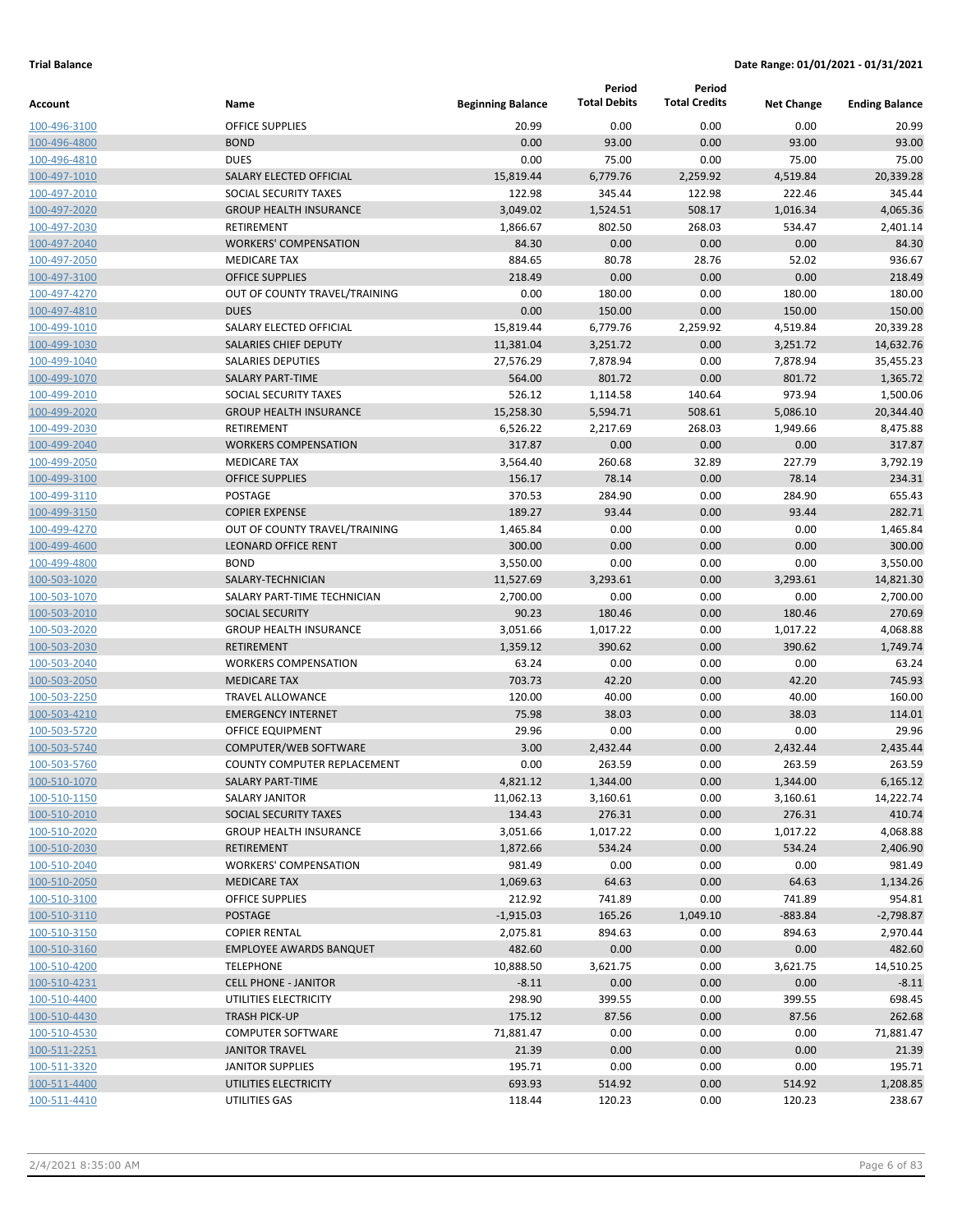|                              |                                            |                          | Period              | Period               |                   |                       |
|------------------------------|--------------------------------------------|--------------------------|---------------------|----------------------|-------------------|-----------------------|
| Account                      | Name                                       | <b>Beginning Balance</b> | <b>Total Debits</b> | <b>Total Credits</b> | <b>Net Change</b> | <b>Ending Balance</b> |
| 100-511-4420                 | <b>UTILITIES WATER</b>                     | 115.16                   | 57.58               | 0.00                 | 57.58             | 172.74                |
| 100-511-4430                 | <b>TRASH PICK-UP SERVICE</b>               | 87.56                    | 43.78               | 0.00                 | 43.78             | 131.34                |
| 100-511-4500                 | <b>R &amp; M BUILDING</b>                  | 50.00                    | 0.00                | 0.00                 | 0.00              | 50.00                 |
| 100-511-4501                 | PEST CONTROL                               | 67.00                    | 0.00                | 0.00                 | 0.00              | 67.00                 |
| 100-512-4400                 | UTILITIES ELECTRICITY                      | 1,202.50                 | 605.43              | 0.00                 | 605.43            | 1,807.93              |
| 100-512-4420                 | UTILITIES WATER                            | 115.16                   | 57.58               | 0.00                 | 57.58             | 172.74                |
| 100-512-4501                 | PEST CONTROL                               | 70.00                    | 0.00                | 0.00                 | 0.00              | 70.00                 |
| 100-513-3110                 | <b>POSTAGE</b>                             | $-630.93$                | 77.75               | 371.40               | $-293.65$         | $-924.58$             |
| 100-513-3150                 | <b>COPIER RENTAL</b>                       | 223.13                   | 110.74              | 0.00                 | 110.74            | 333.87                |
| 100-513-3320                 | <b>JANITOR SUPPLIES</b>                    | 387.45                   | 90.54               | 0.00                 | 90.54             | 477.99                |
| 100-513-4210                 | <b>INTERNET</b>                            | 462.86                   | 462.86              | 0.00                 | 462.86            | 925.72                |
| 100-513-4400                 | UTILITIES ELECTRICITY                      | 1,182.83                 | 362.35              | 0.00                 | 362.35            | 1,545.18              |
| 100-513-4410                 | UTILITIES GAS                              | 150.78                   | 471.17              | 0.00                 | 471.17            | 621.95                |
| 100-513-4420                 | UTILITIES WATER                            | 174.55                   | 90.06               | 0.00                 | 90.06             | 264.61                |
| 100-513-4430                 | <b>TRASH PICKUP SERVICE</b>                | 175.12                   | 87.56               | 0.00                 | 87.56             | 262.68                |
| 100-513-4500                 | <b>R&amp;M BUILDING</b>                    | 398.00                   | 0.00                | 0.00                 | 0.00              | 398.00                |
| 100-513-4501                 | PEST CONTROL                               | 95.00                    | 0.00                | 0.00                 | 0.00              | 95.00                 |
| 100-514-4210                 | <b>INTERNET</b>                            | 165.38                   | 165.38              | 0.00                 | 165.38            | 330.76                |
| 100-515-4210                 | <b>INTERNET</b>                            | 140.85                   | 46.95               | 0.00                 | 46.95             | 187.80                |
| 100-515-4400                 | UTILITIES ELECTRICITY                      | 509.25                   | 388.05              | 0.00                 | 388.05            | 897.30                |
| 100-515-4410                 | UTILITIES GAS                              | 140.24                   | 225.38              | 0.00                 | 225.38            | 365.62                |
| 100-515-4420                 | UTILITIES WATER                            | 83.00                    | 41.50               | 0.00                 | 41.50             | 124.50                |
| 100-515-4502                 | <b>LAWN MAINTENANCE</b>                    | 140.00                   | 0.00                | 0.00                 | 0.00              | 140.00                |
| 100-516-2251                 | <b>JANITOR TRAVEL</b>                      | 28.98                    | 0.00                | 0.00                 | 0.00              | 28.98                 |
| 100-516-3320                 | <b>JANITOR SUPPLIES</b>                    | 186.47                   | 0.00                | 0.00                 | 0.00              | 186.47                |
| 100-516-4400                 | UTILITIES ELECTRICITY                      | 611.26                   | 1,058.48            | 0.00                 | 1,058.48          | 1,669.74              |
| 100-516-4420                 | UTILITIES WATER                            | 115.16                   | 57.58               | 0.00                 | 57.58             | 172.74                |
| 100-516-4501                 | PEST CONTROL                               | 57.00                    | 57.00               | 0.00                 | 57.00             | 114.00                |
| 100-518-3110                 | POSTAGE                                    | 336.00<br>915.74         | 0.00<br>468.26      | 0.00                 | 0.00<br>468.26    | 336.00<br>1,384.00    |
| 100-518-3320<br>100-518-4210 | <b>JANITOR SUPPLIES</b><br><b>INTERNET</b> | 2,092.36                 | 2,100.36            | 0.00<br>0.00         | 2,100.36          | 4,192.72              |
| 100-518-4400                 | UTILITIES ELECTRICITY                      | 4,738.57                 | 2,197.44            | 0.00                 | 2,197.44          | 6,936.01              |
| 100-518-4410                 | UTILITIES GAS                              | 188.43                   | 510.32              | 0.00                 | 510.32            | 698.75                |
| 100-518-4420                 | UTILITIES WATER                            | 997.81                   | 427.79              | 0.00                 | 427.79            | 1,425.60              |
| 100-518-4430                 | <b>TRASH PICKUP SERVICE</b>                | 300.53                   | 184.26              | 0.00                 | 184.26            | 484.79                |
| 100-518-4500                 | R & M BUILDING                             | 133.12                   | 0.00                | 0.00                 | 0.00              | 133.12                |
| 100-518-4501                 | PEST CONTROL                               | 235.00                   | 0.00                | 0.00                 | 0.00              | 235.00                |
| 100-518-4700                 | <b>OFFICE SPACE LEASE</b>                  | 42,600.00                | 9,400.00            | 0.00                 | 9,400.00          | 52,000.00             |
| 100-518-4830                 | <b>ALARM MONITORING</b>                    | 885.60                   | 0.00                | 0.00                 | 0.00              | 885.60                |
| 100-520-4890                 | <b>LOCAL FUNDING</b>                       | 0.00                     | 5,000.00            | 0.00                 | 5,000.00          | 5,000.00              |
| 100-540-4170                 | <b>EMS SERVICE</b>                         | 185,000.01               | 61,666.67           | 0.00                 | 61,666.67         | 246,666.68            |
| 100-540-4400                 | UTILITIES ELECTRICITY                      | 184.88                   | 721.23              | 0.00                 | 721.23            | 906.11                |
| 100-543-4160                 | <b>FIRE PROTECTION SERVICE</b>             | 32,829.94                | 0.00                | 0.00                 | 0.00              | 32,829.94             |
| 100-543-4220                 | R&M RADIO/TOWER                            | 0.00                     | 136.90              | 0.00                 | 136.90            | 136.90                |
| 100-551-1010                 | SALARY ELECTED OFFICIAL                    | 9,066.26                 | 3,885.54            | 1,295.18             | 2,590.36          | 11,656.62             |
| 100-551-2010                 | SOCIAL SECURITY TAXES                      | 88.88                    | 255.08              | 88.88                | 166.20            | 255.08                |
| 100-551-2020                 | <b>GROUP HEALTH INSURANCE</b>              | 1,434.90                 | 717.47              | 239.15               | 478.32            | 1,913.22              |
| 100-551-2030                 | RETIREMENT                                 | 1,107.32                 | 478.72              | 159.89               | 318.83            | 1,426.15              |
| 100-551-2040                 | <b>WORKERS' COMPENSATION</b>               | 272.83                   | 0.00                | 0.00                 | 0.00              | 272.83                |
| 100-551-2050                 | <b>MEDICARE TAX</b>                        | 631.18                   | 59.66               | 20.79                | 38.87             | 670.05                |
| 100-551-2250                 | <b>TRAVEL ALLOWANCE</b>                    | 600.00                   | 300.00              | 100.00               | 200.00            | 800.00                |
| 100-551-3110                 | POSTAGE                                    | 4.95                     | 1.30                | 0.00                 | 1.30              | 6.25                  |
| 100-551-3300                 | AUTO EXPENSE-GAS AND OIL                   | 46.62                    | 0.00                | 0.00                 | 0.00              | 46.62                 |
| 100-551-4800                 | <b>BOND</b>                                | 0.00                     | 177.50              | 0.00                 | 177.50            | 177.50                |
| 100-551-4880                 | LAW ENFORCEMENT INSURANCE                  | 462.96                   | 0.00                | 0.00                 | 0.00              | 462.96                |
| 100-551-5910                 | <b>ONLINE RESEARCH</b>                     | 100.00                   | 50.00               | 0.00                 | 50.00             | 150.00                |
| 100-552-1010                 | SALARY ELECTED OFFICIAL                    | 4,474.33                 | 1,278.38            | 0.00                 | 1,278.38          | 5,752.71              |
| 100-552-2010                 | SOCIAL SECURITY TAXES                      | 39.63                    | 79.26               | 0.00                 | 79.26             | 118.89                |
| 100-552-2020                 | <b>GROUP HEALTH INSURANCE</b>              | 3,051.66                 | 1,017.22            | 0.00                 | 1,017.22          | 4,068.88              |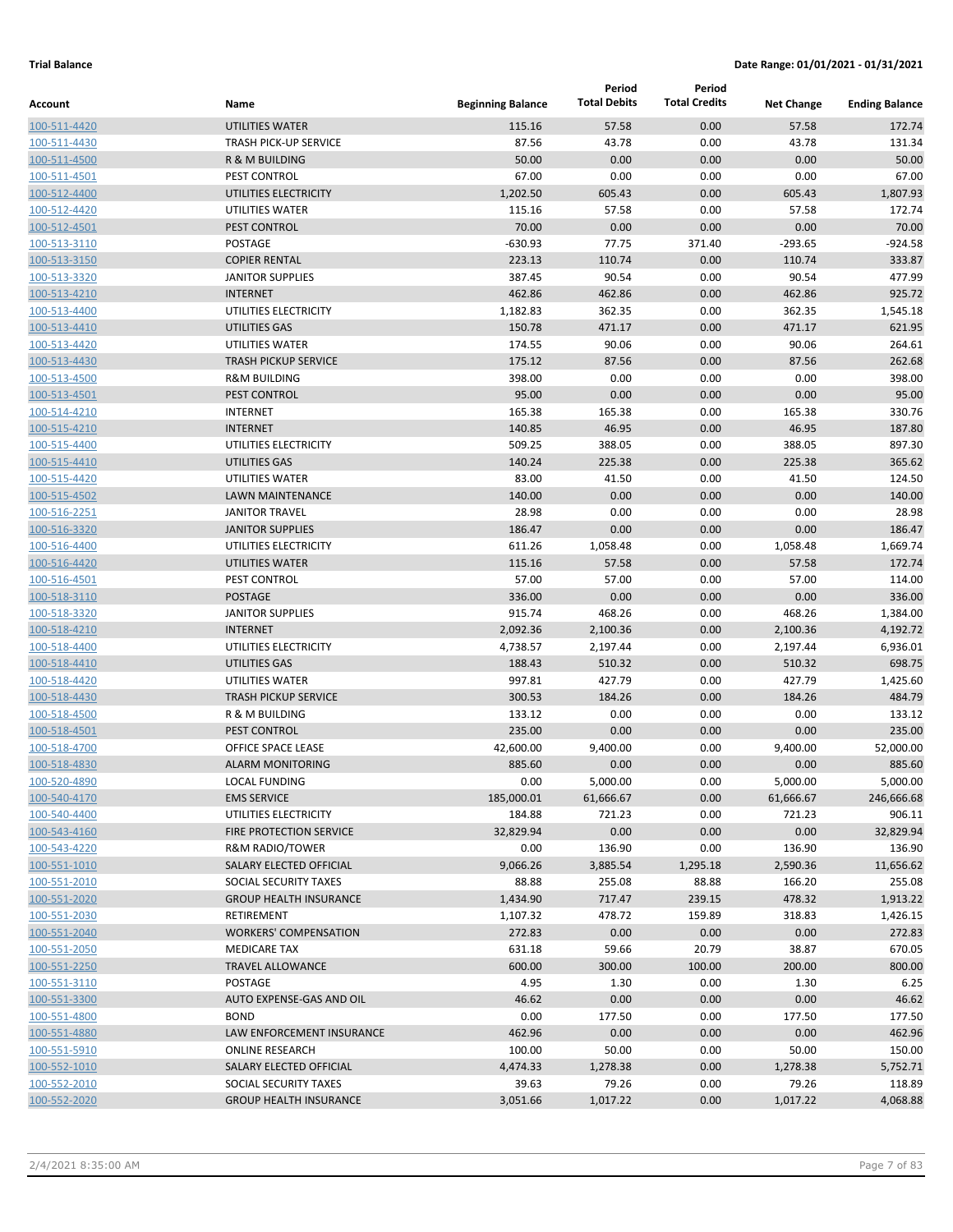|                              |                                                    |                          | Period              | Period               |                   |                       |
|------------------------------|----------------------------------------------------|--------------------------|---------------------|----------------------|-------------------|-----------------------|
| Account                      | Name                                               | <b>Beginning Balance</b> | <b>Total Debits</b> | <b>Total Credits</b> | <b>Net Change</b> | <b>Ending Balance</b> |
| 100-552-2030                 | RETIREMENT                                         | 527.52                   | 151.62              | 0.00                 | 151.62            | 679.14                |
| 100-552-2040                 | <b>WORKERS' COMPENSATION</b>                       | 134.65                   | 0.00                | 0.00                 | 0.00              | 134.65                |
| 100-552-2050                 | <b>MEDICARE TAX</b>                                | 302.67                   | 18.54               | 0.00                 | 18.54             | 321.21                |
| 100-552-3300                 | AUTO EXPENSE-GAS AND OIL                           | 0.00                     | 30.00               | 0.00                 | 30.00             | 30.00                 |
| 100-552-4870                 | <b>AUTO INSURANCE</b>                              | 403.00                   | 0.00                | 0.00                 | 0.00              | 403.00                |
| 100-552-4880                 | LAW ENFOREMENT INSURANCE                           | 462.96                   | 0.00                | 0.00                 | 0.00              | 462.96                |
| 100-553-1010                 | SALARY ELECTED OFFICIAL                            | 3,992.87                 | 1,140.82            | 0.00                 | 1,140.82          | 5,133.69              |
| 100-553-2010                 | SOCIAL SECURITY TAXES                              | 41.57                    | 83.14               | 0.00                 | 83.14             | 124.71                |
| 100-553-2020                 | <b>GROUP HEALTH INSURANCE</b>                      | 3,051.66                 | 1,017.22            | 0.00                 | 1,017.22          | 4,068.88              |
| 100-553-2030                 | <b>RETIREMENT</b>                                  | 470.75                   | 135.30              | 0.00                 | 135.30            | 606.05                |
| 100-553-2040                 | <b>WORKERS' COMPENSATION</b>                       | 120.16                   | 0.00                | 0.00                 | 0.00              | 120.16                |
| 100-553-2050                 | <b>MEDICARE TAX</b>                                | 309.81                   | 19.44               | 0.00                 | 19.44             | 329.25                |
| 100-553-2250                 | <b>TRAVEL ALLOWANCE</b>                            | 600.00                   | 200.00              | 0.00                 | 200.00            | 800.00                |
| 100-553-4530                 | <b>COMPUTER SOFTWARE</b>                           | 0.00                     | 60.00               | 0.00                 | 60.00             | 60.00                 |
| 100-553-4800                 | <b>BOND</b>                                        | 178.00                   | 0.00                | 0.00                 | 0.00              | 178.00                |
| 100-553-4880                 | LAW ENFORCEMENT INSURANCE                          | 462.96                   | 0.00                | 0.00                 | 0.00              | 462.96                |
| 100-555-4410                 | ANIMAL CONTROL OFFICER/SERVICES                    | 0.00                     | 807.68              | 0.00                 | 807.68            | 807.68                |
| 100-559-4950                 | VINE AUTOMATED VICTIM NOTIF. SERV.                 | 4,642.78                 | 0.00                | 0.00                 | 0.00              | 4,642.78              |
| 100-560-1010                 | SALARY ELECTED OFFICIAL                            | 16,292.22                | 6,982.38            | 2,327.46             | 4,654.92          | 20,947.14             |
| 100-560-1030                 | <b>SALARY CHIEF DEPUTY</b>                         | 14,134.60                | 6,057.66            | 2,019.22             | 4,038.44          | 18,173.04             |
| 100-560-1040                 | <b>SALARIES DEPUTIES</b>                           | 172,600.94               | 56,772.49           | 1,942.31             | 54,830.18         | 227,431.12            |
| 100-560-1050                 | SALARY ADMINISTRATIVE SECRETARY                    | 11,582.30                | 3,309.24            | 0.00                 | 3,309.24          | 14,891.54             |
| 100-560-1051                 | SALARY EVIDENCE CLERK                              | 6,860.00                 | 1,960.00            | 0.00                 | 1,960.00          | 8,820.00              |
| 100-560-1070                 | <b>SALARY PART-TIME</b>                            | 5,412.00                 | 1,344.00            | 0.00                 | 1,344.00          | 6,756.00              |
| 100-560-1080                 | COMPENSATION/HOLIDAY PAY                           | 8,273.92                 | 2,145.72            | 145.67               | 2,000.05          | 10,273.97             |
| 100-560-1110                 | <b>SALARY LIEUTENANT</b>                           | 12,707.68                | 3,653.45            | 0.00                 | 3,653.45          | 16,361.13             |
| 100-560-1130                 | SALARY TRANSPORT OFFICER                           | 10,493.70                | 3,092.88            | 0.00                 | 3,092.88          | 13,586.58             |
| 100-560-1140                 | SALARY PROF. STANDARDS OFFICER                     | 10,309.60                | 2,945.60            | 0.00                 | 2,945.60          | 13,255.20             |
| 100-560-1200                 | SALARY DISPATCHER                                  | 59,559.18                | 18,221.69           | 0.00                 | 18,221.69         | 77,780.87             |
| 100-560-2010                 | SOCIAL SECURITY TAXES                              | 2,738.99                 | 6,360.81            | 399.47               | 5,961.34          | 8,700.33              |
| 100-560-2020                 | <b>GROUP HEALTH INSURANCE</b>                      | 84,821.19                | 30,584.81           | 2,034.44             | 28,550.37         | 113,371.56            |
| 100-560-2030                 | <b>RETIREMENT</b>                                  | 38,702.32                | 12,624.58           | 763.15               | 11,861.43         | 50,563.75             |
| 100-560-2040                 | <b>WORKERS' COMPENSATION</b>                       | 7,715.18                 | 0.00                | 0.00                 | 0.00              | 7,715.18              |
| 100-560-2050                 | <b>MEDICARE TAX</b>                                | 21,489.87                | 1,487.64            | 93.42                | 1,394.22          | 22,884.09             |
| 100-560-2500                 | <b>EMPLOYEE PHYSICALS</b>                          | 250.00                   | 125.00              | 0.00                 | 125.00            | 375.00                |
| 100-560-3100                 | <b>OFFICE SUPPLIES</b>                             | 3,488.91                 | 0.00                | 0.00                 | 0.00              | 3,488.91              |
| 100-560-3110                 | POSTAGE                                            | 425.83                   | 232.25              | 0.00                 | 232.25            | 658.08                |
| 100-560-3200                 | <b>WEAPONS SUPPLIES</b>                            | 230.99                   | 1,839.10            | 0.00                 | 1,839.10          | 2,070.09              |
| 100-560-3210                 | <b>PATROL SUPPLIES</b>                             | 486.39                   | 0.00                | 0.00                 | 0.00              | 486.39                |
| 100-560-3300                 | AUTO EXPENSE GAS & OIL<br>SHERIFF JANITOR SUPPLIES | 8,841.87                 | 5,316.02            | 0.00                 | 5,316.02          | 14,157.89             |
| 100-560-3320<br>100-560-3950 | UNIFORMS/OTHER                                     | 436.77<br>1,021.87       | 0.00<br>501.99      | 0.00<br>0.00         | 0.00<br>501.99    | 436.77                |
|                              | <b>INTERNET SERVICE</b>                            | 1,606.23                 | 1,008.77            | 0.00                 | 1,008.77          | 1,523.86<br>2,615.00  |
| 100-560-4210<br>100-560-4280 | PRISONER TRANSPORT                                 | 1,791.68                 | 1,618.34            | 0.00                 | 1,618.34          | 3,410.02              |
| 100-560-4320                 | IMPOUNDMENT OF ESTRAY LIVESTOCK                    | 0.00                     | 3,325.00            | 0.00                 | 3,325.00          | 3,325.00              |
| 100-560-4420                 | UTILITIES WATER                                    | 274.61                   | 135.86              | 0.00                 | 135.86            | 410.47                |
| 100-560-4430                 | SHERIFF TRASH PICKUP                               | 241.68                   | 120.84              | 0.00                 | 120.84            | 362.52                |
| 100-560-4500                 | R & M BUILDING                                     | 2,083.68                 | 0.00                | 0.00                 | 0.00              | 2,083.68              |
| 100-560-4501                 | PEST CONTROL                                       | 80.00                    | 0.00                | 0.00                 | 0.00              | 80.00                 |
| 100-560-4530                 | <b>TYLER/CAD MAINTENANCE</b>                       | 0.00                     | 15,050.30           | 0.00                 | 15,050.30         | 15,050.30             |
| 100-560-4540                 | R & M AUTOMOBILES                                  | 8,407.70                 | 19,062.92           | 0.00                 | 19,062.92         | 27,470.62             |
| 100-560-4800                 | <b>BOND</b>                                        | 435.00                   | 0.00                | 0.00                 | 0.00              | 435.00                |
| 100-560-4870                 | AUTOMOBILE INSURANCE                               | 9,266.00                 | 0.00                | 0.00                 | 0.00              | 9,266.00              |
| 100-560-4880                 | LAW ENFORCEMENT INSURANCE                          | 15,983.68                | 0.00                | 0.00                 | 0.00              | 15,983.68             |
| 100-560-4890                 | LOCAL FUNDING 562                                  | 0.00                     | 36,287.76           | 0.00                 | 36,287.76         | 36,287.76             |
| 100-560-5720                 | OFFICE EQUIPMENT                                   | 59.95                    | 0.00                | 0.00                 | 0.00              | 59.95                 |
| 100-560-5740                 | <b>TECHNOLOGY</b>                                  | 5,720.25                 | 3,678.68            | 0.00                 | 3,678.68          | 9,398.93              |
| 100-565-3800                 | PRISONER HOUSING                                   | 370,832.50               | 192,797.50          | 0.00                 | 192,797.50        | 563,630.00            |
| 100-565-4000                 | PRISONER TRANSPORT/GUARD                           | 3,082.90                 | 849.85              | 0.00                 | 849.85            | 3,932.75              |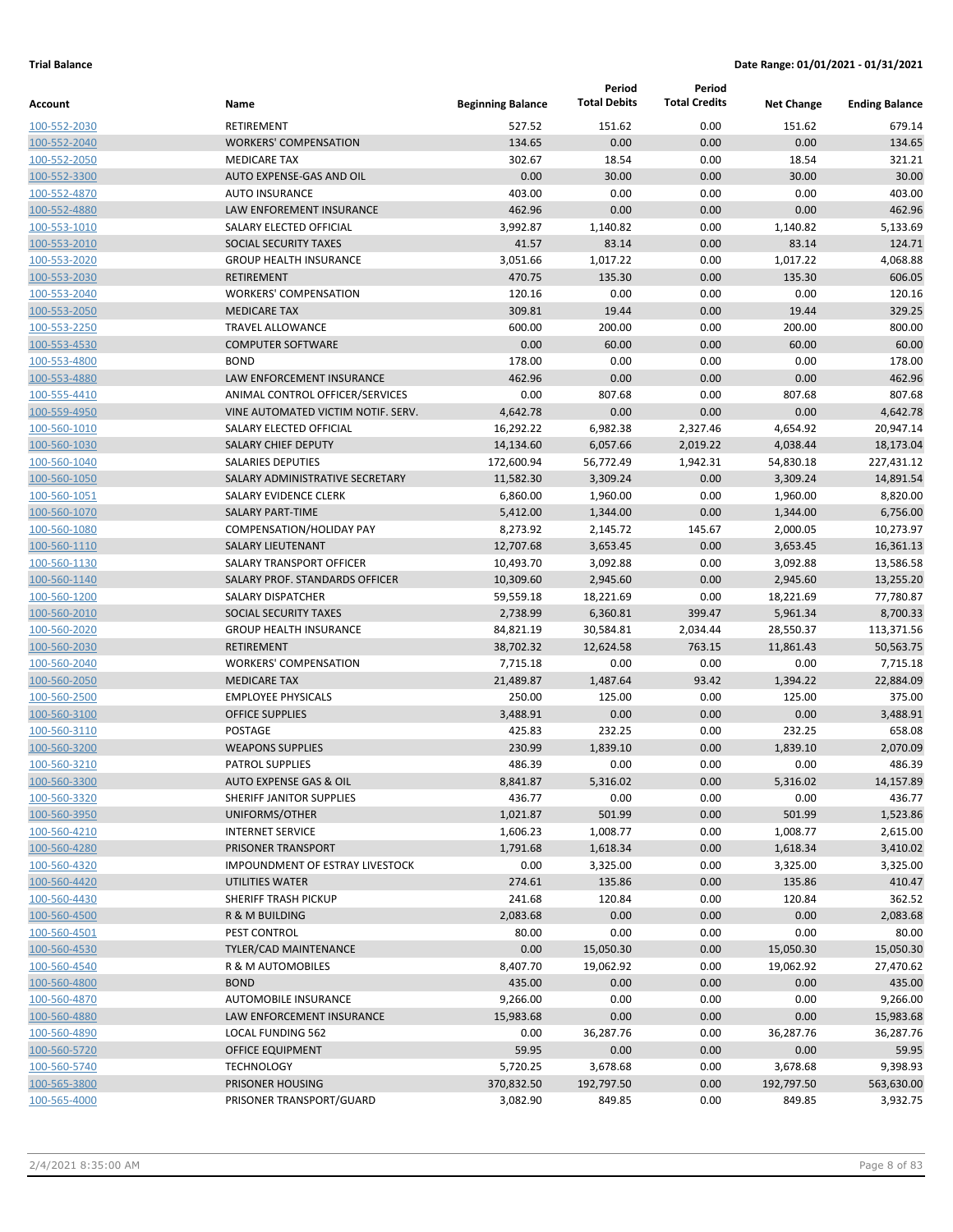|                              |                                                    |                          | Period<br><b>Total Debits</b> | Period<br><b>Total Credits</b> |                      |                       |
|------------------------------|----------------------------------------------------|--------------------------|-------------------------------|--------------------------------|----------------------|-----------------------|
| Account                      | Name                                               | <b>Beginning Balance</b> |                               |                                | <b>Net Change</b>    | <b>Ending Balance</b> |
| 100-565-4050                 | PRISONER MEDICAL                                   | 21,866.53                | 16,313.52                     | 316.19                         | 15,997.33            | 37,863.86             |
| 100-565-4500                 | <b>R&amp;M BUILDING</b>                            | 438.25                   | 0.00                          | 0.00                           | 0.00                 | 438.25                |
| 100-573-1020                 | SALARY-BOND SUPERVISOR                             | 10,296.72                | 2,941.91                      | 0.00                           | 2,941.91             | 13,238.63             |
| 100-573-2010                 | SOCIAL SECURITY TAXES                              | 90.24                    | 180.48                        | 0.00                           | 180.48               | 270.72                |
| 100-573-2020                 | <b>GROUP HEALTH INSURANCE</b>                      | 3,051.66                 | 1,017.22                      | 0.00                           | 1,017.22             | 4,068.88              |
| 100-573-2030                 | RETIREMENT                                         | 1,214.01                 | 348.91                        | 0.00                           | 348.91               | 1,562.92              |
| 100-573-2040                 | <b>WORKERS' COMPENSATION</b>                       | 54.87                    | 0.00                          | 0.00                           | 0.00                 | 54.87                 |
| 100-573-2050                 | <b>MEDICARE TAX</b>                                | 689.14                   | 42.20                         | 0.00                           | 42.20                | 731.34                |
| 100-573-4530                 | <b>COMPUTER SOFTWARE</b><br><b>POSTAGE</b>         | 428.00                   | 107.00                        | 0.00                           | 107.00               | 535.00                |
| 100-575-3110                 |                                                    | 14.60                    | 3.50                          | 0.00                           | 3.50                 | 18.10                 |
| 100-575-3150                 | <b>COPIER RENTAL</b><br>JUVENILE PROBATION FUNDING | 51.46<br>0.00            | 26.55<br>170,000.00           | 0.00<br>0.00                   | 26.55                | 78.01<br>170,000.00   |
| 100-575-9950                 | <b>SALARY DIRECTOR</b>                             |                          |                               |                                | 170,000.00           | 10,470.77             |
| 100-590-1020<br>100-590-1040 | <b>SALARIES DEPUTIES</b>                           | 8,143.93<br>10,952.77    | 3,490.26<br>3,129.36          | 1,163.42<br>0.00               | 2,326.84<br>3,129.36 | 14,082.13             |
| 100-590-1070                 | <b>SALARY PART-TIME</b>                            | 792.00                   | 0.00                          | 0.00                           | 0.00                 | 792.00                |
| 100-590-2010                 | SOCIAL SECURITY TAXES                              | 180.72                   | 417.78                        | 87.92                          | 329.86               | 510.58                |
| 100-590-2020                 | <b>GROUP HEALTH INSURANCE</b>                      | 6,274.18                 | 2,543.05                      | 508.61                         | 2,034.44             | 8,308.62              |
| 100-590-2030                 | RETIREMENT                                         | 2,345.74                 | 784.27                        | 137.98                         | 646.29               | 2,992.03              |
| 100-590-2040                 | <b>WORKERS' COMPENSATION</b>                       | 122.62                   | 0.00                          | 0.00                           | 0.00                 | 122.62                |
| 100-590-2050                 | <b>MEDICARE TAX</b>                                | 1,323.85                 | 97.70                         | 20.56                          | 77.14                | 1,400.99              |
| 100-590-3100                 | <b>OFFICE SUPPLIES</b>                             | 436.28                   | 75.11                         | 0.00                           | 75.11                | 511.39                |
| 100-590-3110                 | POSTAGE                                            | 227.00                   | 111.40                        | 0.00                           | 111.40               | 338.40                |
| 100-590-3150                 | <b>COPIER RENTAL</b>                               | 149.41                   | 74.74                         | 0.00                           | 74.74                | 224.15                |
| 100-590-3300                 | AUTO EXPENSE GAS & OIL                             | 0.00                     | 100.58                        | 0.00                           | 100.58               | 100.58                |
| 100-590-4540                 | <b>R&amp;M AUTO</b>                                | 0.00                     | 316.95                        | 0.00                           | 316.95               | 316.95                |
| 100-590-4870                 | <b>AUTOMOBILE INSURANCE</b>                        | 188.00                   | 0.00                          | 0.00                           | 0.00                 | 188.00                |
| 100-591-1020                 | <b>SALARY DIRECTOR</b>                             | 9,771.95                 | 6,398.03                      | 4,071.19                       | 2,326.84             | 12,098.79             |
| 100-591-2010                 | SOCIAL SECURITY TAXES                              | 585.61                   | 729.87                        | 585.61                         | 144.26               | 729.87                |
| 100-591-2020                 | <b>GROUP HEALTH INSURANCE</b>                      | 3,898.02                 | 1,529.64                      | 512.42                         | 1,017.22             | 4,915.24              |
| 100-591-2030                 | RETIREMENT                                         | 1,154.97                 | 755.96                        | 482.84                         | 273.12               | 1,428.09              |
| 100-591-2040                 | <b>WORKERS' COMPENSATION</b>                       | 52.85                    | 0.00                          | 0.00                           | 0.00                 | 52.85                 |
| 100-591-2050                 | <b>MEDICARE TAX</b>                                | 573.06                   | 170.70                        | 136.96                         | 33.74                | 606.80                |
| 100-591-3300                 | <b>AUTO EXPENSE GAS &amp; OIL</b>                  | 0.00                     | 138.33                        | 0.00                           | 138.33               | 138.33                |
| 100-591-4350                 | PRINTING                                           | 23.00                    | 0.00                          | 0.00                           | 0.00                 | 23.00                 |
| 100-591-4540                 | <b>R&amp;M AUTO</b>                                | 0.00                     | 14.50                         | 0.00                           | 14.50                | 14.50                 |
| 100-591-4870                 | <b>AUTOMOBILE INSURANCE</b>                        | 220.00                   | 0.00                          | 0.00                           | 0.00                 | 220.00                |
| 100-640-4100                 | <b>FANNIN CO. CHILDRENS CTR</b>                    | 1,000.00                 | 0.00                          | 0.00                           | 0.00                 | 1,000.00              |
| 100-640-4120                 | FANNIN CO. HISTORICAL SOC                          | 0.00                     | 4,500.00                      | 0.00                           | 4,500.00             | 4,500.00              |
| 100-640-4130                 | TEXOMA COMMUNITY CENTER(M.H.M.R.)                  | 22,500.00                | 0.00                          | 0.00                           | 0.00                 | 22,500.00             |
| 100-640-4150                 | TAPS PUBLIC TRANSIT                                | 5,000.00                 | 0.00                          | 0.00                           | 0.00                 | 5,000.00              |
| 100-640-4400                 | UTILITIES ELECTRICITY                              | 1,063.02                 | 805.52                        | 0.00                           | 805.52               | 1,868.54              |
| 100-640-4410                 | UTILITIES GAS                                      | 206.42                   | 277.38                        | 0.00                           | 277.38               | 483.80                |
| 100-640-4420                 | UTILITIES WATER                                    | 604.34                   | 302.17                        | 0.00                           | 302.17               | 906.51                |
| 100-640-4430                 | <b>TRASH PICK-UP</b>                               | 87.56                    | 43.78                         | 0.00                           | 43.78                | 131.34                |
| 100-641-1020                 | SALARY APPOINTED OFFICIAL                          | 600.00                   | 200.00                        | 0.00                           | 200.00               | 800.00                |
| 100-645-1020                 | SALARY IHC DIRECTOR                                | 4,872.00                 | 1,392.00                      | 0.00                           | 1,392.00             | 6,264.00              |
| 100-645-2010                 | SOCIAL SECURITY TAX                                | 43.15                    | 86.30                         | 0.00                           | 86.30                | 129.45                |
| 100-645-2030                 | RETIREMENT                                         | 574.42                   | 165.10                        | 0.00                           | 165.10               | 739.52                |
| 100-645-2040                 | <b>WORKER'S COMP</b>                               | 25.96                    | 0.00                          | 0.00                           | 0.00                 | 25.96                 |
| 100-645-2050                 | <b>MEDICARE TAX</b>                                | 329.53                   | 20.18                         | 0.00                           | 20.18                | 349.71                |
| 100-645-3100                 | <b>OFFICE SUPPLIES</b>                             | 179.17                   | 0.00                          | 0.00                           | 0.00                 | 179.17                |
| 100-645-3110                 | POSTAGE                                            | 55.00                    | 0.00                          | 0.00                           | 0.00                 | 55.00                 |
| 100-645-4090                 | <b>DIABETIC SUPPLIES</b>                           | 245.62                   | 49.26                         | 0.00                           | 49.26                | 294.88                |
| 100-645-4110                 | PHYSICIAN, NON-EMERGENCY                           | 8,216.60                 | 5,097.70                      | 228.09                         | 4,869.61             | 13,086.21             |
| 100-645-4120                 | PRESCRIPTIONS, DRUGS                               | 4,319.65                 | 2,674.27                      | 0.00                           | 2,674.27             | 6,993.92              |
| 100-645-4140                 | HOSPITAL, OUTPATIENT                               | 21,198.89                | 22,642.26                     | 0.00                           | 22,642.26            | 43,841.15             |
| 100-645-4150                 | LABORATORY/X-RAY                                   | 7.53                     | 301.60                        | 0.00                           | 301.60               | 309.13                |
| 100-645-4210                 | <b>INTERNET</b>                                    | 157.88                   | 187.88                        | 0.00                           | 187.88               | 345.76                |
| 100-645-4530                 | <b>COMPUTER SOFTWARE</b>                           | 4,236.00                 | 1,059.00                      | 0.00                           | 1,059.00             | 5,295.00              |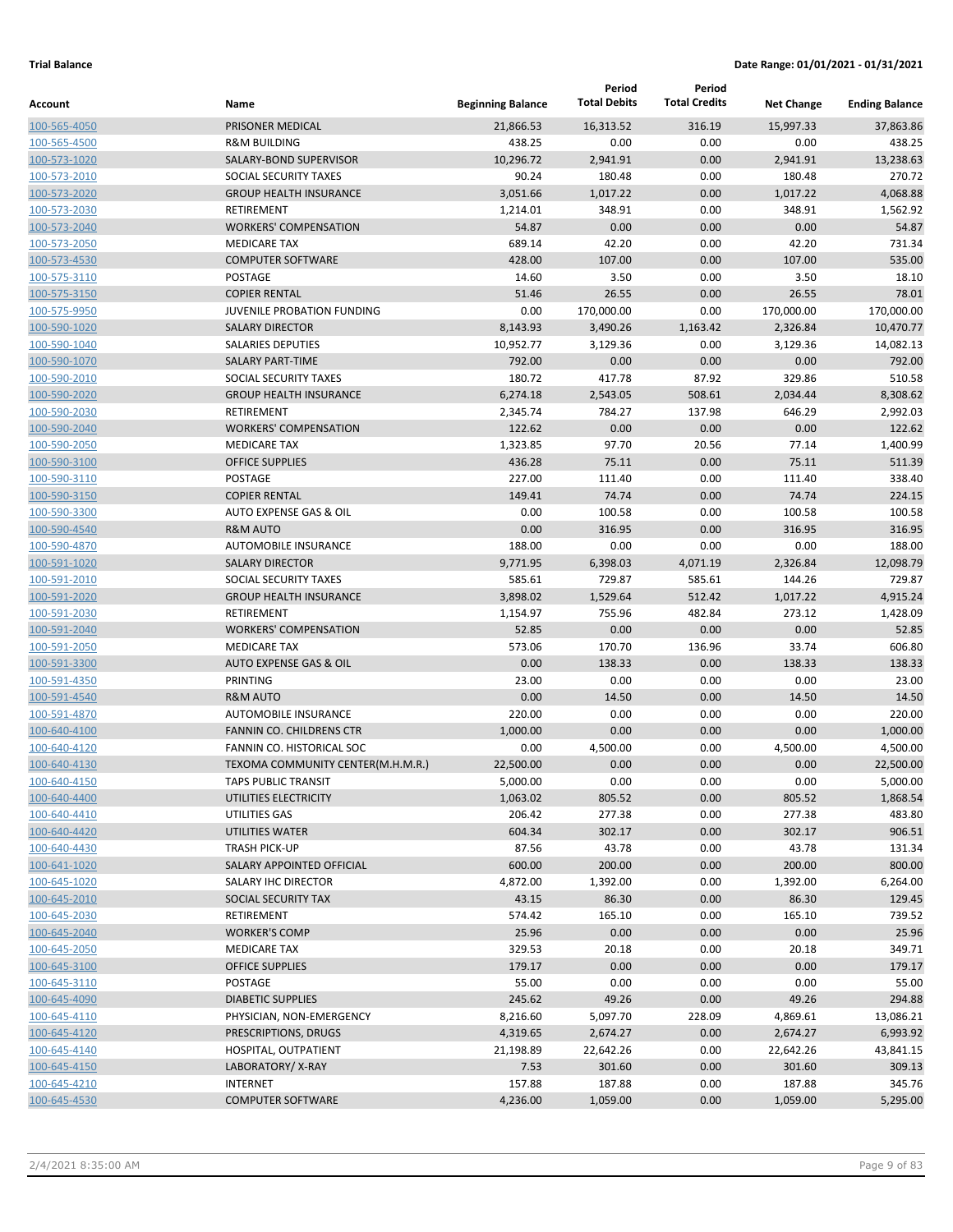| Account      | Name                             | <b>Beginning Balance</b> | Period<br><b>Total Debits</b> | Period<br><b>Total Credits</b> | <b>Net Change</b> | <b>Ending Balance</b> |
|--------------|----------------------------------|--------------------------|-------------------------------|--------------------------------|-------------------|-----------------------|
| 100-665-1050 | SALARY SECRETARY                 | 4,175.94                 | 544.17                        | 0.00                           | 544.17            | 4,720.11              |
| 100-665-1500 | <b>CO. AGENTS SALARIES</b>       | 13,949.32                | 3,985.52                      | 0.00                           | 3,985.52          | 17,934.84             |
| 100-665-2010 | SOCIAL SECURITY TAXES            | 123.55                   | 251.44                        | 0.00                           | 251.44            | 374.99                |
| 100-665-2020 | <b>GROUP HEALTH INSURANCE</b>    | 1,525.83                 | 2,543.05                      | 0.00                           | 2,543.05          | 4,068.88              |
| 100-665-2030 | <b>RETIREMENT</b>                | 492.34                   | 64.54                         | 0.00                           | 64.54             | 556.88                |
| 100-665-2040 | <b>WORKERS' COMPENSATION</b>     | 40.60                    | 0.00                          | 0.00                           | 0.00              | 40.60                 |
| 100-665-2050 | <b>MEDICARE TAX</b>              | 1,154.24                 | 58.81                         | 0.00                           | 58.81             | 1,213.05              |
| 100-665-3100 | <b>OFFICE SUPPLIES</b>           | 293.45                   | 0.00                          | 0.00                           | 0.00              | 293.45                |
| 100-665-3150 | <b>COPIER RENTAL</b>             | 209.40                   | 98.65                         | 0.00                           | 98.65             | 308.05                |
| 100-665-4210 | <b>INTERNET</b>                  | 129.98                   | 129.98                        | 0.00                           | 129.98            | 259.96                |
| 100-665-4270 | IN/OUT CO.TRAVEL/TRAINING-AG.    | 120.00                   | 0.00                          | 0.00                           | 0.00              | 120.00                |
| 100-665-4280 | IN/OUT CO.TRAVEL/TRAINING-F.C.S. | 150.00                   | 0.00                          | 0.00                           | 0.00              | 150.00                |
| 100-665-4290 | IN/OUT CO.TRAVEL/TRAINING-4-H    | 110.00                   | 0.00                          | 0.00                           | 0.00              | 110.00                |
|              | Fund 100 Total:                  | 0.00                     | 6,971,696.47                  | 6,971,696.47                   | 0.00              | 0.00                  |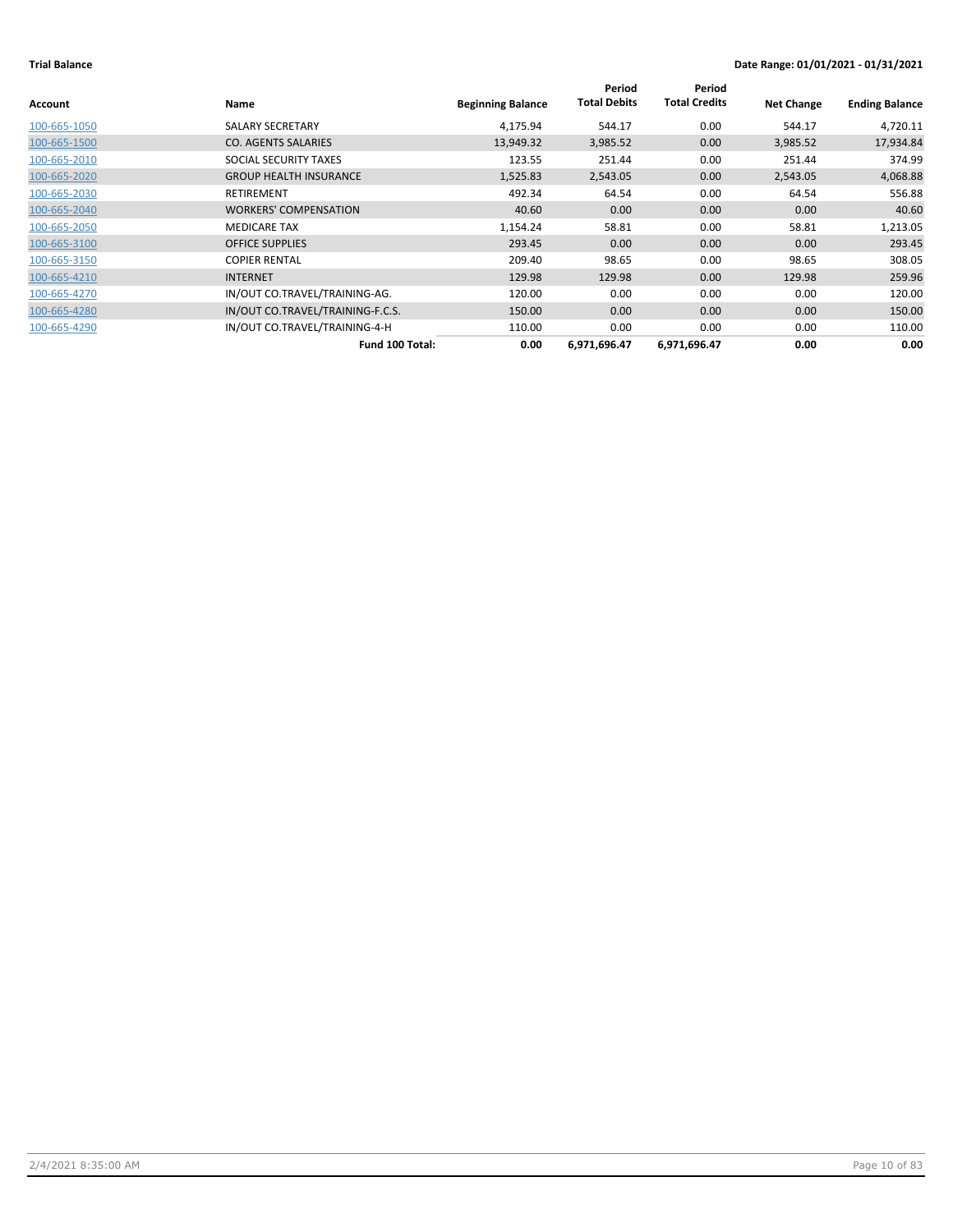| Account                         | Name                       |                 | <b>Beginning Balance</b> | Period<br><b>Total Debits</b> | Period<br><b>Total Credits</b> | <b>Net Change</b> | <b>Ending Balance</b> |
|---------------------------------|----------------------------|-----------------|--------------------------|-------------------------------|--------------------------------|-------------------|-----------------------|
| Fund: 110 - Courthouse Security |                            |                 |                          |                               |                                |                   |                       |
| Asset                           |                            |                 |                          |                               |                                |                   |                       |
| 110-103-1001                    | <b>CLAIM ON CASH</b>       |                 | 133,297.78               | 217.31                        | 0.00                           | 217.31            | 133,515.09            |
| 110-120-3130                    | DUE FROM OTHER FUNDS       |                 | 2,394.37                 | 0.00                          | 0.00                           | 0.00              | 2,394.37              |
| Equity                          |                            |                 |                          |                               |                                |                   |                       |
| 110-271-2000                    | <b>EQUITY ACCOUNT</b>      |                 | $-135,692.15$            | 0.00                          | 0.00                           | 0.00              | $-135,692.15$         |
| Revenue                         |                            |                 |                          |                               |                                |                   |                       |
| 110-340-6500                    | <b>DISTRICT CLERK FEES</b> |                 | 0.00                     | 0.00                          | 217.31                         | $-217.31$         | -217.31               |
|                                 |                            | Fund 110 Total: | 0.00                     | 217.31                        | 217.31                         | 0.00              | 0.00                  |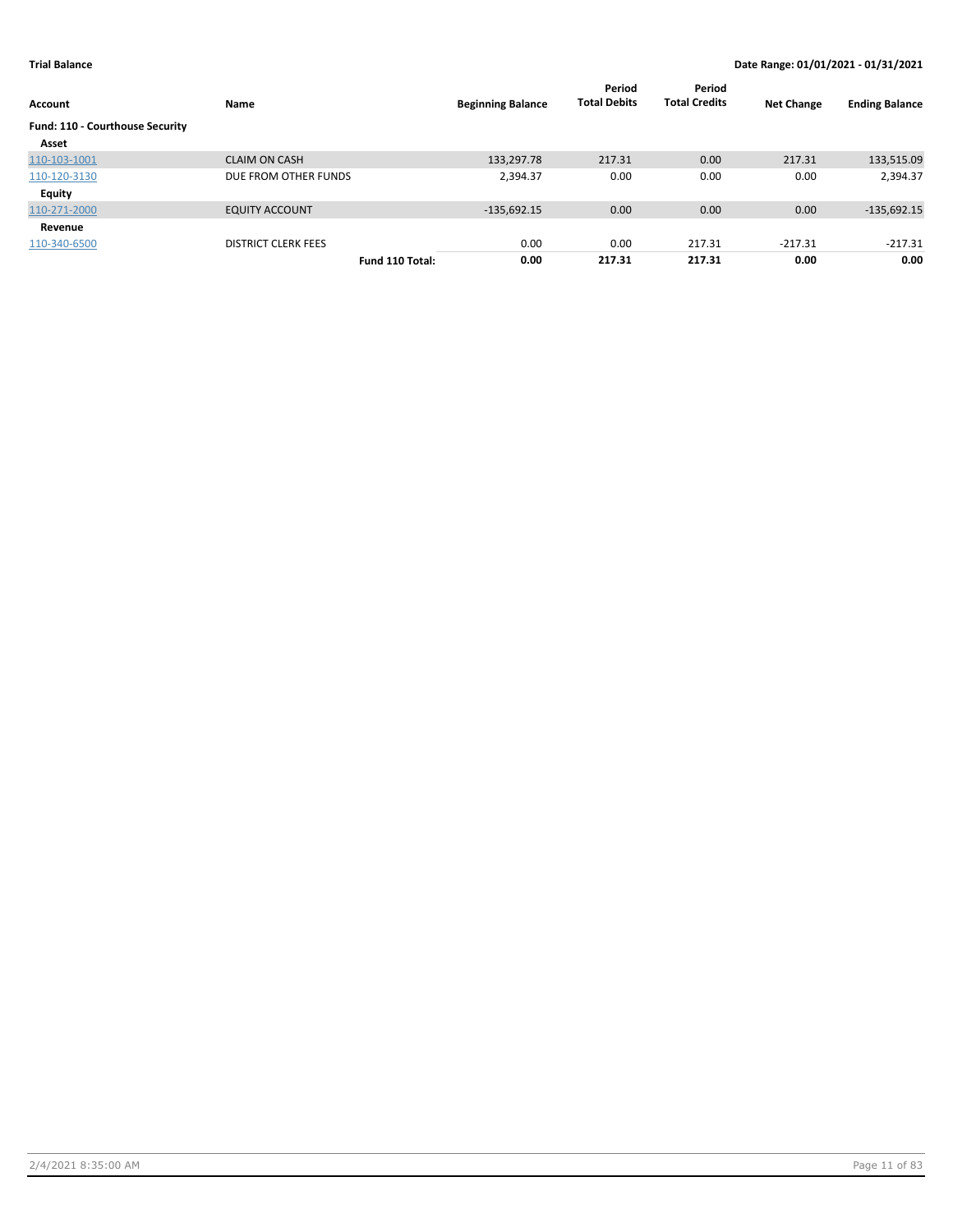| Account                                            | Name                  | <b>Beginning Balance</b> | Period<br><b>Total Debits</b> | Period<br><b>Total Credits</b> | <b>Net Change</b> | <b>Ending Balance</b> |
|----------------------------------------------------|-----------------------|--------------------------|-------------------------------|--------------------------------|-------------------|-----------------------|
| <b>Fund: 111 - Justice Court Building Security</b> |                       |                          |                               |                                |                   |                       |
| Asset                                              |                       |                          |                               |                                |                   |                       |
| 111-103-1001                                       | <b>CLAIM ON CASH</b>  | 19,217.64                | 0.00                          | 0.00                           | 0.00              | 19,217.64             |
| 111-120-3130                                       | DUE FROM OTHER FUNDS  | 195.21                   | 0.00                          | 0.00                           | 0.00              | 195.21                |
| Equity                                             |                       |                          |                               |                                |                   |                       |
| 111-271-2000                                       | <b>EQUITY ACCOUNT</b> | $-19,412.85$             | 0.00                          | 0.00                           | 0.00              | $-19,412.85$          |
|                                                    | Fund 111 Total:       | 0.00                     | 0.00                          | 0.00                           | 0.00              | 0.00                  |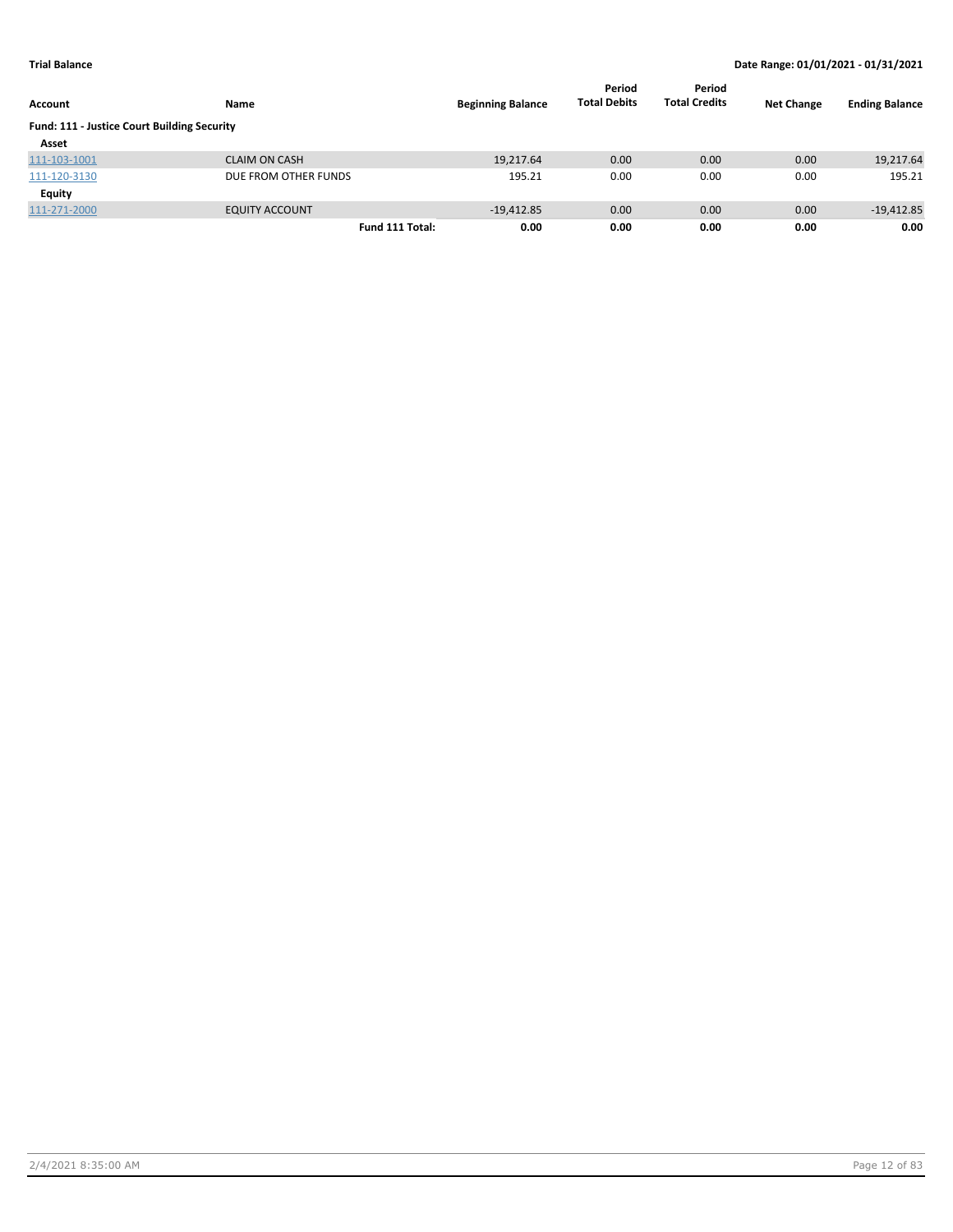| Account                                   | Name                             | <b>Beginning Balance</b> | Period<br><b>Total Debits</b> | Period<br><b>Total Credits</b> | <b>Net Change</b> | <b>Ending Balance</b> |
|-------------------------------------------|----------------------------------|--------------------------|-------------------------------|--------------------------------|-------------------|-----------------------|
| Fund: 120 - County Clerk Vital Statistics |                                  |                          |                               |                                |                   |                       |
| Asset                                     |                                  |                          |                               |                                |                   |                       |
| 120-103-1001                              | <b>CLAIM ON CASH</b>             | $-187.37$                | 0.00                          | 38.25                          | $-38.25$          | $-225.62$             |
| 120-120-3130                              | DUE FROM OTHER FUNDS             | 81.00                    | 0.00                          | 0.00                           | 0.00              | 81.00                 |
| Liability                                 |                                  |                          |                               |                                |                   |                       |
| 120-102-1000                              | A/P CLEARING                     | 0.00                     | 38.25                         | 38.25                          | 0.00              | 0.00                  |
| 120-200-9100                              | SYSTEM ADDED LIABILITY LINE-ITEM | 2,691.03                 | 0.00                          | 0.00                           | 0.00              | 2,691.03              |
| Equity                                    |                                  |                          |                               |                                |                   |                       |
| 120-271-2000                              | <b>EQUITY ACCOUNT</b>            | $-2,699.41$              | 0.00                          | 0.00                           | 0.00              | $-2,699.41$           |
| Expense                                   |                                  |                          |                               |                                |                   |                       |
| 120-411-3100                              | <b>OFFICE SUPPLIES</b>           | 114.75                   | 38.25                         | 0.00                           | 38.25             | 153.00                |
|                                           | Fund 120 Total:                  | 0.00                     | 76.50                         | 76.50                          | 0.00              | 0.00                  |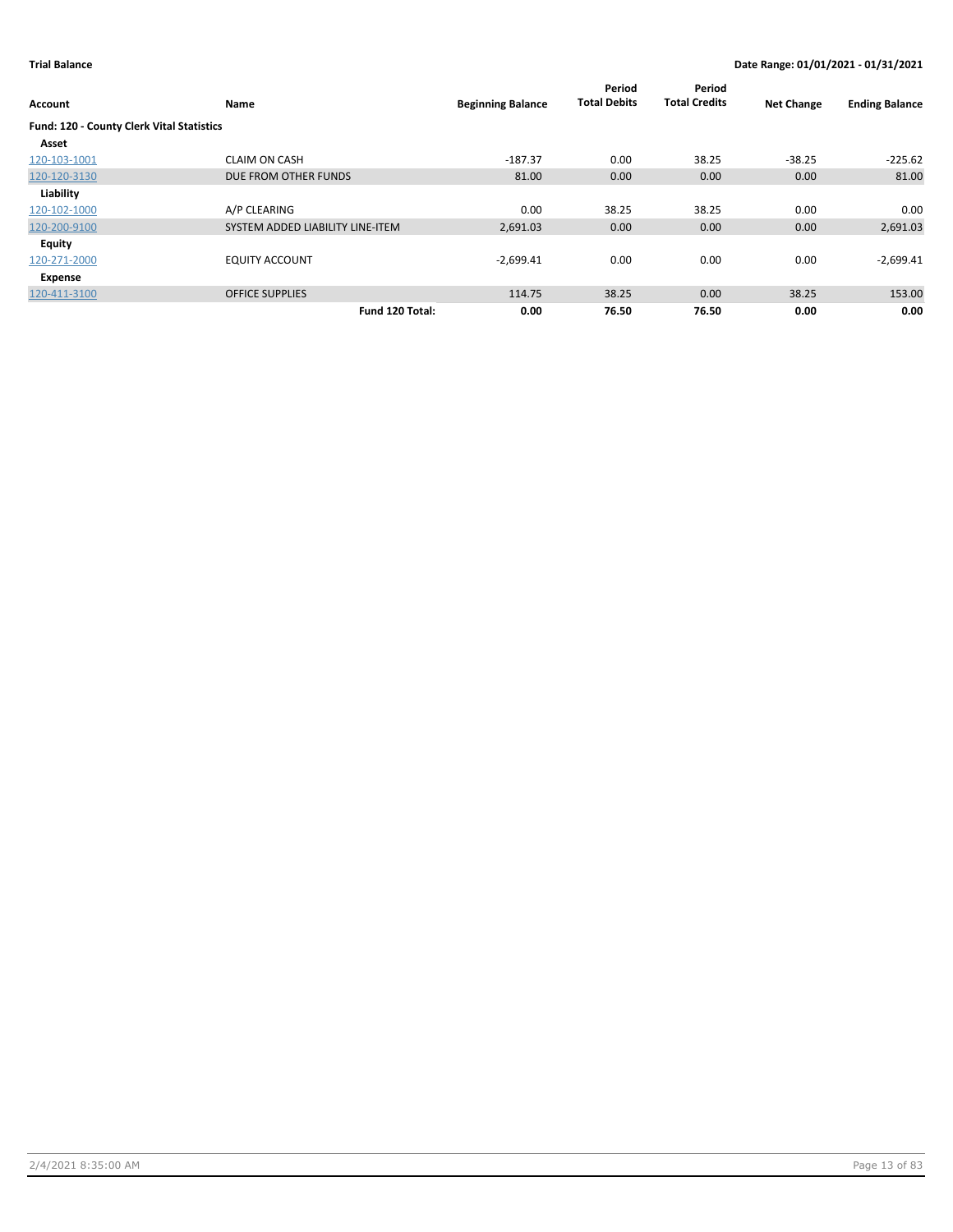| <b>Account</b>                              | Name                             | <b>Beginning Balance</b> | Period<br><b>Total Debits</b> | Period<br><b>Total Credits</b> | <b>Net Change</b> | <b>Ending Balance</b> |
|---------------------------------------------|----------------------------------|--------------------------|-------------------------------|--------------------------------|-------------------|-----------------------|
| Fund: 121 - County Clerk Records Management |                                  |                          |                               |                                |                   |                       |
| Asset                                       |                                  |                          |                               |                                |                   |                       |
| 121-100-1001                                | PR Claim on Cash                 | 0.00                     | 3,383.82                      | 3,383.82                       | 0.00              | 0.00                  |
| 121-103-1001                                | <b>CLAIM ON CASH</b>             | 49,867.20                | 0.00                          | 7,671.82                       | $-7,671.82$       | 42,195.38             |
| 121-120-3130                                | DUE FROM OTHER FUNDS             | 7,397.84                 | 0.00                          | 0.00                           | 0.00              | 7,397.84              |
| Liability                                   |                                  |                          |                               |                                |                   |                       |
| 121-102-1000                                | A/P CLEARING                     | 0.00                     | 4,288.00                      | 4,288.00                       | 0.00              | 0.00                  |
| 121-102-1001                                | PR AP Clearing                   | 0.00                     | 1,888.67                      | 1,888.67                       | 0.00              | 0.00                  |
| 121-200-1500                                | <b>ACCRUED SALARY PAYABLE</b>    | $-1,067.12$              | 0.00                          | 0.00                           | 0.00              | $-1,067.12$           |
| 121-200-1550                                | <b>ACCRUED FRINGE BENEFITS</b>   | $-747.32$                | 0.00                          | 0.00                           | 0.00              | $-747.32$             |
| 121-200-9000                                | Payroll Liability Account        | $-186.05$                | 1,888.67                      | 1,888.67                       | 0.00              | $-186.05$             |
| 121-200-9100                                | SYSTEM ADDED LIABILITY LINE-ITEM | 7,706.52                 | 0.00                          | 0.00                           | 0.00              | 7,706.52              |
| Equity                                      |                                  |                          |                               |                                |                   |                       |
| 121-271-2000                                | <b>EQUITY ACCOUNT</b>            | $-78,481.91$             | 0.00                          | 0.00                           | 0.00              | $-78,481.91$          |
| Revenue                                     |                                  |                          |                               |                                |                   |                       |
| 121-370-1310                                | SUBSCRIPTION/IMAGES FEES         | $-4,432.00$              | 0.00                          | 0.00                           | 0.00              | $-4,432.00$           |
| <b>Expense</b>                              |                                  |                          |                               |                                |                   |                       |
| 121-402-1040                                | <b>SALARY DEPUTY</b>             | 6,930.83                 | 1,980.24                      | 0.00                           | 1,980.24          | 8,911.07              |
| 121-402-2010                                | SOCIAL SECURITY TAXES            | 61.39                    | 122.78                        | 0.00                           | 122.78            | 184.17                |
| 121-402-2020                                | <b>GROUP HEALTH INSURANCE</b>    | 3,051.66                 | 1,017.22                      | 0.00                           | 1,017.22          | 4,068.88              |
| 121-402-2030                                | <b>RETIREMENT</b>                | 817.17                   | 234.86                        | 0.00                           | 234.86            | 1,052.03              |
| 121-402-2040                                | <b>WORKERS COMPENSATION</b>      | 36.93                    | 0.00                          | 0.00                           | 0.00              | 36.93                 |
| 121-402-2050                                | <b>MEDICARE TAX</b>              | 468.86                   | 28.72                         | 0.00                           | 28.72             | 497.58                |
| 121-402-3120                                | <b>IMAGING SYSTEM</b>            | 8,576.00                 | 4,288.00                      | 0.00                           | 4,288.00          | 12,864.00             |
|                                             | Fund 121 Total:                  | 0.00                     | 19,120.98                     | 19,120.98                      | 0.00              | 0.00                  |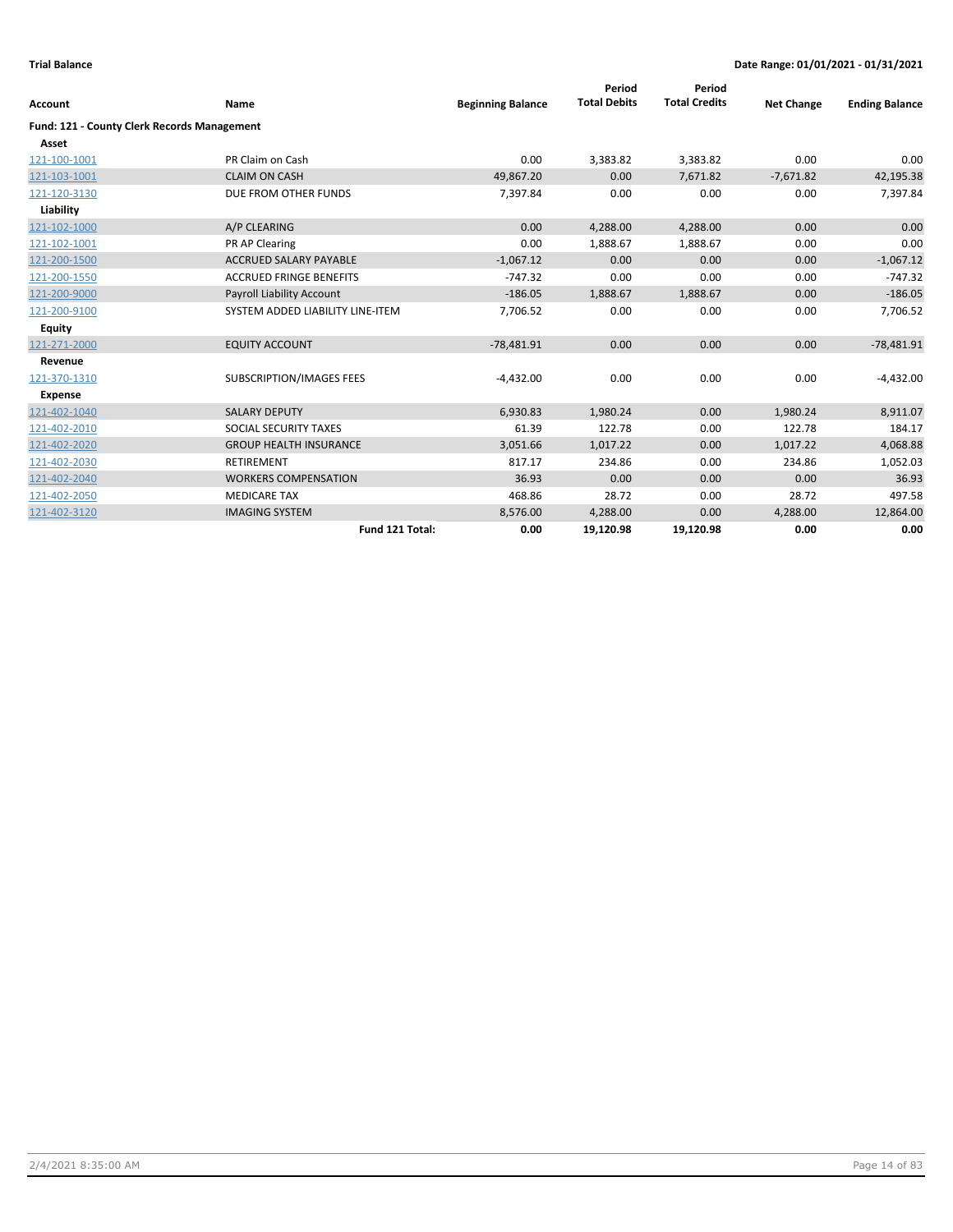| Account                      | Name                             | <b>Beginning Balance</b> | Period<br><b>Total Debits</b> | Period<br><b>Total Credits</b> | <b>Net Change</b> | <b>Ending Balance</b> |
|------------------------------|----------------------------------|--------------------------|-------------------------------|--------------------------------|-------------------|-----------------------|
| Fund: 122 - Chapter 19 Funds |                                  |                          |                               |                                |                   |                       |
| Asset                        |                                  |                          |                               |                                |                   |                       |
| 122-103-1001                 | <b>CLAIM ON CASH</b>             | 18,951.56                | 1,266.94                      | 7,583.69                       | $-6,316.75$       | 12,634.81             |
| Liability                    |                                  |                          |                               |                                |                   |                       |
| 122-200-1500                 | <b>ACCRUED SALARY PAYABLE</b>    | 168.00                   | 0.00                          | 0.00                           | 0.00              | 168.00                |
| 122-200-1550                 | <b>ACCRUED FRINGE BENEFITS</b>   | 35.96                    | 0.00                          | 0.00                           | 0.00              | 35.96                 |
| 122-200-9100                 | SYSTEM ADDED LIABILITY LINE-ITEM | $-3,975.00$              | 0.00                          | 0.00                           | 0.00              | $-3,975.00$           |
| Equity                       |                                  |                          |                               |                                |                   |                       |
| 122-271-2000                 | <b>EQUITY ACCOUNT</b>            | $-26,233.84$             | 0.00                          | 0.00                           | 0.00              | $-26,233.84$          |
| Expense                      |                                  |                          |                               |                                |                   |                       |
| 122-478-1033                 | <b>SECURITY</b>                  | 1,000.00                 | 400.00                        | 0.00                           | 400.00            | 1,400.00              |
| 122-478-1090                 | <b>SALARY ELECTION</b>           | 9,830.00                 | 1,543.00                      | 0.00                           | 1,543.00          | 11,373.00             |
| 122-478-2030                 | <b>RETIREMENT</b>                | 117.90                   | 47.16                         | 0.00                           | 47.16             | 165.06                |
| 122-478-2050                 | <b>MEDICARE TAX</b>              | 105.42                   | 30.60                         | 0.00                           | 30.60             | 136.02                |
| 122-478-3100                 | <b>OFFICE SUPPLIES</b>           | 0.00                     | 9.83                          | 0.00                           | 9.83              | 9.83                  |
| 122-478-3970                 | <b>SANITIZING SUPPLIES</b>       | 0.00                     | 1,547.27                      | 0.00                           | 1,547.27          | 1,547.27              |
| 122-478-3980                 | PERSONAL PROTECTIVE EQUIPMENT    | 0.00                     | 302.51                        | 0.00                           | 302.51            | 302.51                |
| 122-478-3990                 | OFFICE PROTECTION                | 0.00                     | 957.84                        | 0.00                           | 957.84            | 957.84                |
| 122-478-4420                 | OTHER PROFESSIONAL SERVICES      | 0.00                     | 2,533.88                      | 1,266.94                       | 1,266.94          | 1,266.94              |
| 122-478-5720                 | <b>OFFICE EQUIPMENT</b>          | 0.00                     | 211.60                        | 0.00                           | 211.60            | 211.60                |
|                              | Fund 122 Total:                  | 0.00                     | 8,850.63                      | 8,850.63                       | 0.00              | 0.00                  |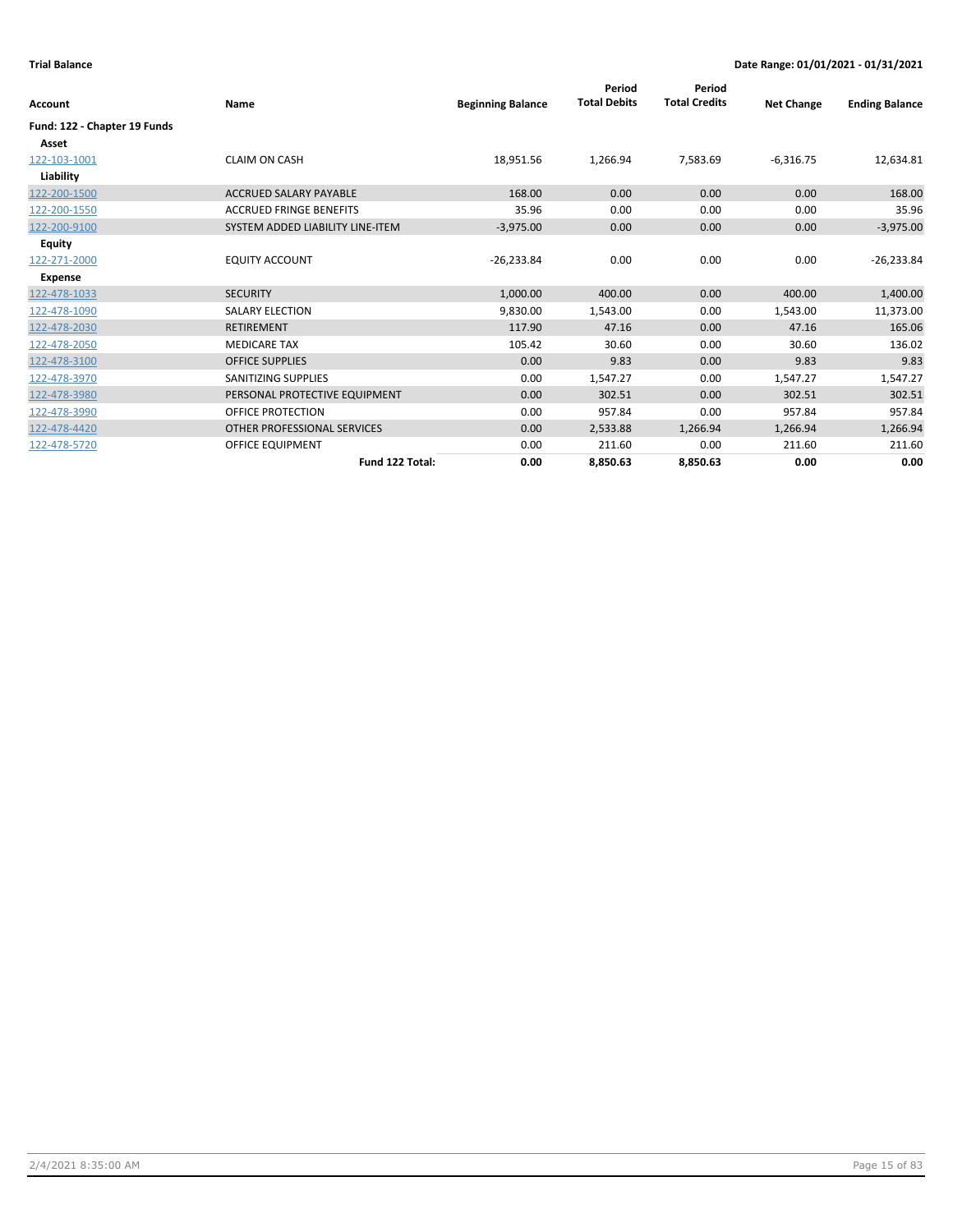| Account                             | Name                             | <b>Beginning Balance</b> | Period<br><b>Total Debits</b> | Period<br><b>Total Credits</b> | <b>Net Change</b> | <b>Ending Balance</b> |
|-------------------------------------|----------------------------------|--------------------------|-------------------------------|--------------------------------|-------------------|-----------------------|
| Fund: 123 - Election Equipment Fund |                                  |                          |                               |                                |                   |                       |
| Asset                               |                                  |                          |                               |                                |                   |                       |
| 123-103-1001                        | <b>CLAIM ON CASH</b>             | 153,571.49               | 1,179.80                      | 0.00                           | 1,179.80          | 154,751.29            |
| Liability                           |                                  |                          |                               |                                |                   |                       |
| 123-200-9100                        | SYSTEM ADDED LIABILITY LINE-ITEM | 1,191.29                 | 0.00                          | 0.00                           | 0.00              | 1,191.29              |
| Equity                              |                                  |                          |                               |                                |                   |                       |
| 123-271-2000                        | <b>EQUITY ACCOUNT</b>            | $-154,762.78$            | 0.00                          | 0.00                           | 0.00              | $-154,762.78$         |
| Revenue                             |                                  |                          |                               |                                |                   |                       |
| 123-340-4840                        | ELECTION REIMBURSEMENTS          | 0.00                     | 0.00                          | 1,179.80                       | $-1,179.80$       | $-1,179.80$           |
|                                     | Fund 123 Total:                  | 0.00                     | 1,179.80                      | 1,179.80                       | 0.00              | 0.00                  |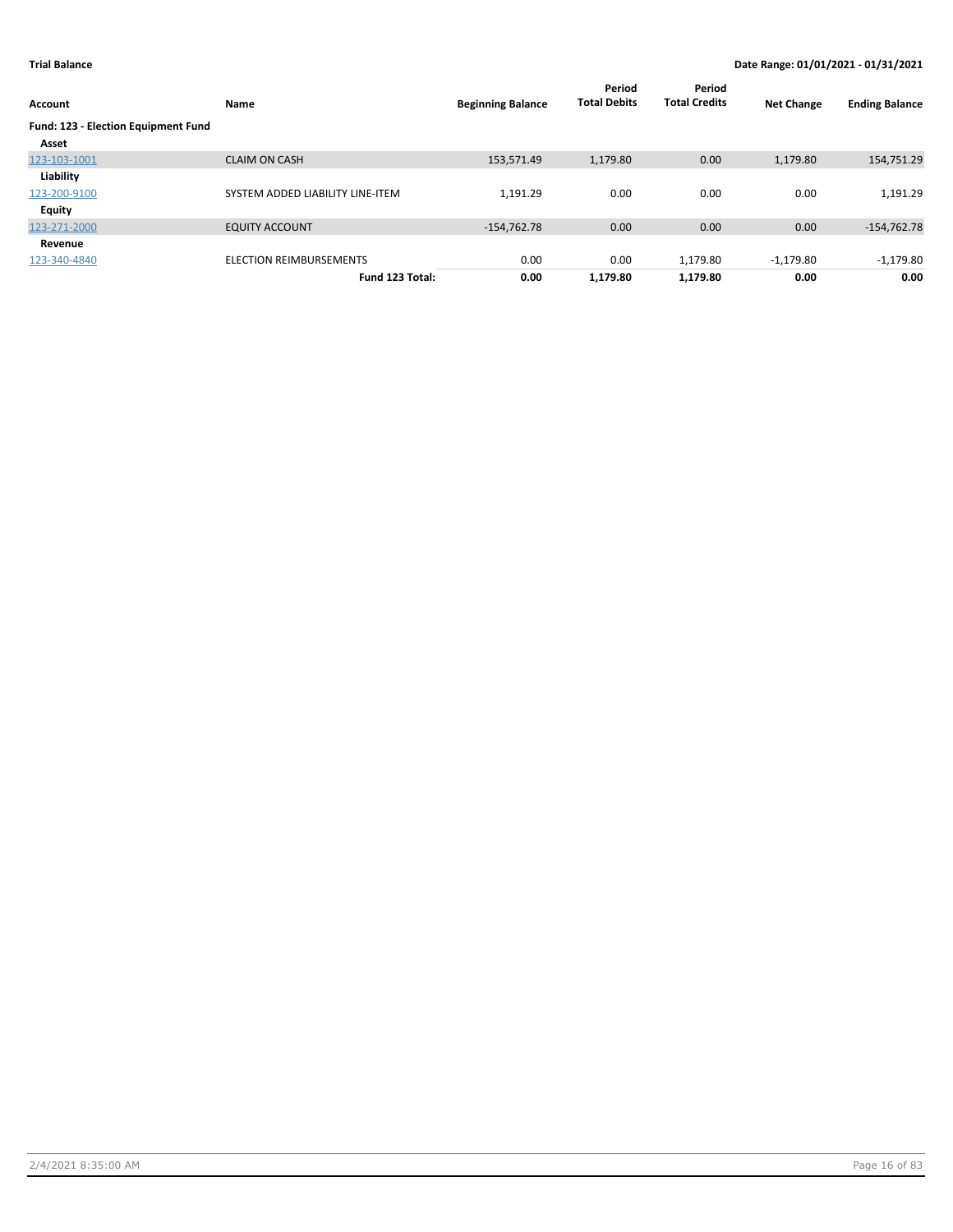| Account                                            | <b>Name</b>           | <b>Beginning Balance</b> | Period<br><b>Total Debits</b> | Period<br><b>Total Credits</b> | <b>Net Change</b> | <b>Ending Balance</b> |
|----------------------------------------------------|-----------------------|--------------------------|-------------------------------|--------------------------------|-------------------|-----------------------|
| Fund: 125 - County Clerk Co.& Dist.CourtTechnology |                       |                          |                               |                                |                   |                       |
| Asset                                              |                       |                          |                               |                                |                   |                       |
| 125-103-1001                                       | <b>CLAIM ON CASH</b>  | 7,951.01                 | 0.00                          | 0.00                           | 0.00              | 7,951.01              |
| 125-120-3130                                       | DUE FROM OTHER FUNDS  | 60.36                    | 0.00                          | 0.00                           | 0.00              | 60.36                 |
| <b>Equity</b>                                      |                       |                          |                               |                                |                   |                       |
| 125-271-2000                                       | <b>EQUITY ACCOUNT</b> | $-8,011.37$              | 0.00                          | 0.00                           | 0.00              | $-8,011.37$           |
|                                                    | Fund 125 Total:       | 0.00                     | 0.00                          | 0.00                           | 0.00              | 0.00                  |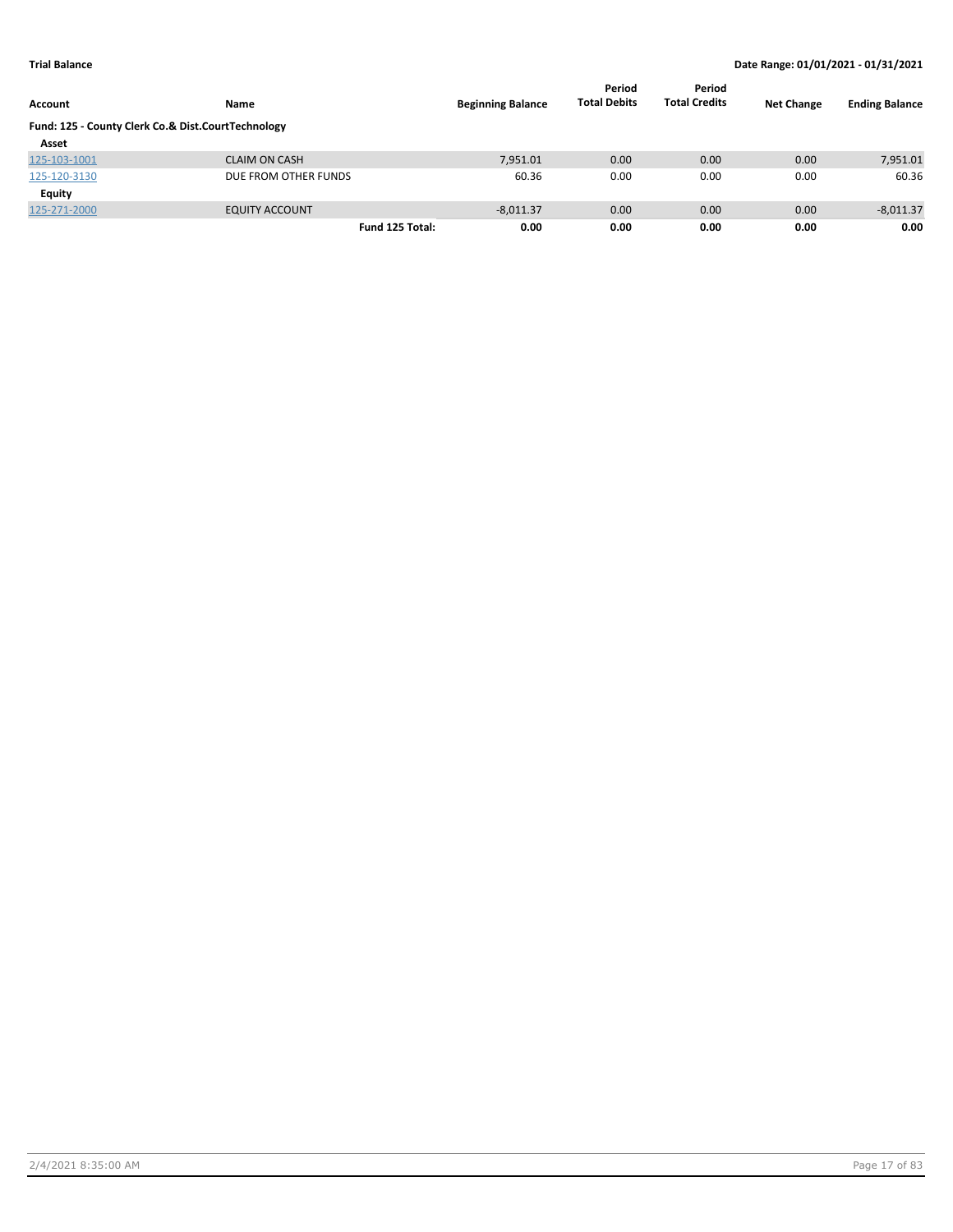| Account                                             | Name                             | <b>Beginning Balance</b> | Period<br><b>Total Debits</b> | Period<br><b>Total Credits</b> | <b>Net Change</b> | <b>Ending Balance</b> |
|-----------------------------------------------------|----------------------------------|--------------------------|-------------------------------|--------------------------------|-------------------|-----------------------|
| Fund: 126 - County Clerk Court Records Preservation |                                  |                          |                               |                                |                   |                       |
| Asset                                               |                                  |                          |                               |                                |                   |                       |
| 126-103-1001                                        | <b>CLAIM ON CASH</b>             | 16,323.79                | 0.00                          | 0.00                           | 0.00              | 16,323.79             |
| 126-120-3130                                        | DUE FROM OTHER FUNDS             | 180.00                   | 0.00                          | 0.00                           | 0.00              | 180.00                |
| Liability                                           |                                  |                          |                               |                                |                   |                       |
| 126-200-9100                                        | SYSTEM ADDED LIABILITY LINE-ITEM | $-619.64$                | 0.00                          | 0.00                           | 0.00              | $-619.64$             |
| <b>Equity</b>                                       |                                  |                          |                               |                                |                   |                       |
| 126-271-2000                                        | <b>EQUITY ACCOUNT</b>            | $-15.884.15$             | 0.00                          | 0.00                           | 0.00              | $-15,884.15$          |
|                                                     | Fund 126 Total:                  | 0.00                     | 0.00                          | 0.00                           | 0.00              | 0.00                  |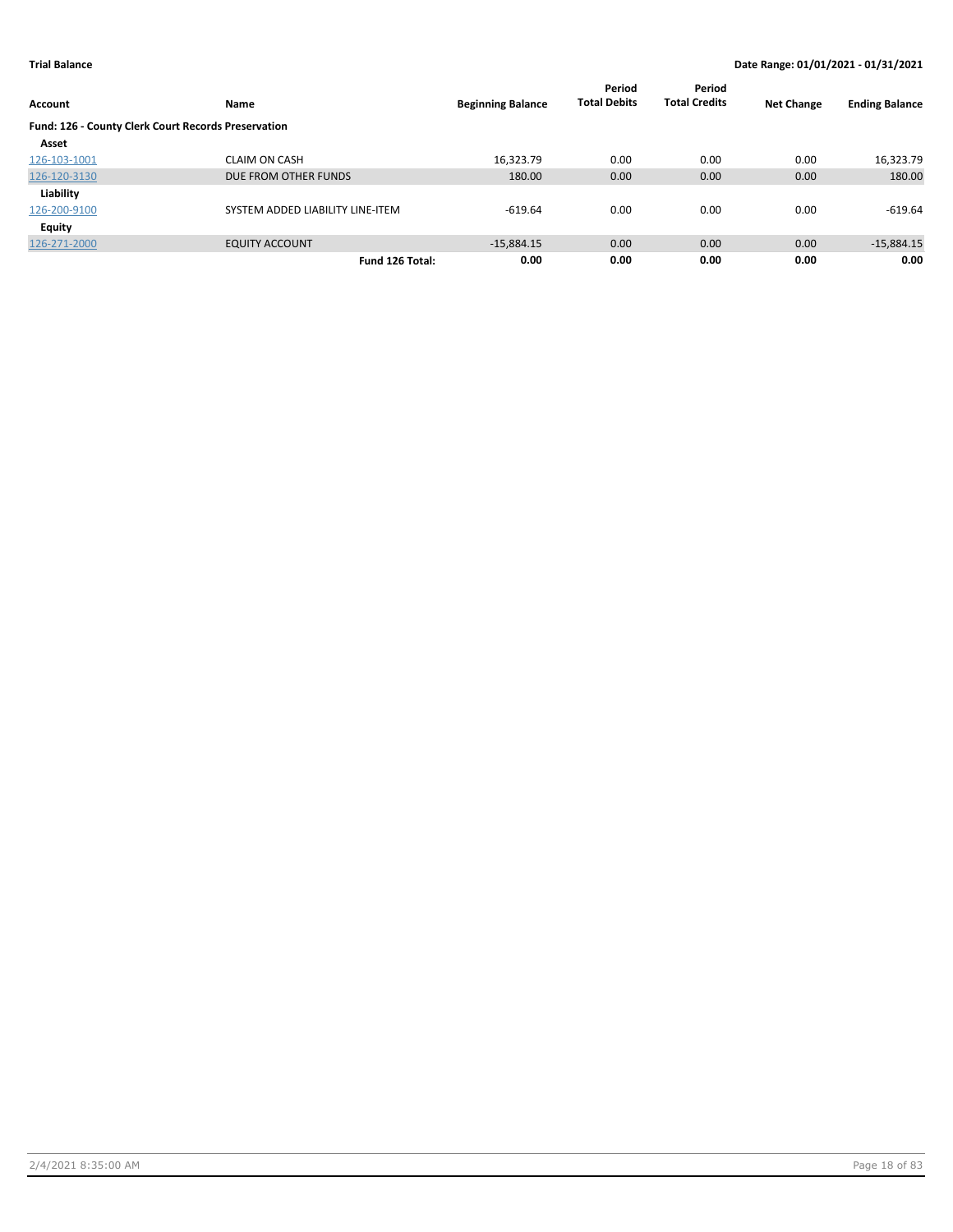| Account                                         | Name                             | <b>Beginning Balance</b> | Period<br><b>Total Debits</b> | Period<br><b>Total Credits</b> | <b>Net Change</b> | <b>Ending Balance</b> |
|-------------------------------------------------|----------------------------------|--------------------------|-------------------------------|--------------------------------|-------------------|-----------------------|
| <b>Fund: 127 - County Clerk Records Archive</b> |                                  |                          |                               |                                |                   |                       |
| Asset                                           |                                  |                          |                               |                                |                   |                       |
| 127-103-1001                                    | <b>CLAIM ON CASH</b>             | 302.076.90               | 0.00                          | 0.00                           | 0.00              | 302,076.90            |
| 127-120-3130                                    | DUE FROM OTHER FUNDS             | 7,350.00                 | 0.00                          | 0.00                           | 0.00              | 7,350.00              |
| Liability                                       |                                  |                          |                               |                                |                   |                       |
| 127-200-9100                                    | SYSTEM ADDED LIABILITY LINE-ITEM | $-32,895.20$             | 0.00                          | 0.00                           | 0.00              | $-32,895.20$          |
| Equity                                          |                                  |                          |                               |                                |                   |                       |
| 127-271-2000                                    | <b>EQUITY ACCOUNT</b>            | $-281,757.02$            | 0.00                          | 0.00                           | 0.00              | $-281,757.02$         |
| Expense                                         |                                  |                          |                               |                                |                   |                       |
| 127-403-4370                                    | <b>DIGITAL IMAGING</b>           | 5,225.32                 | 0.00                          | 0.00                           | 0.00              | 5,225.32              |
|                                                 | Fund 127 Total:                  | 0.00                     | 0.00                          | 0.00                           | 0.00              | 0.00                  |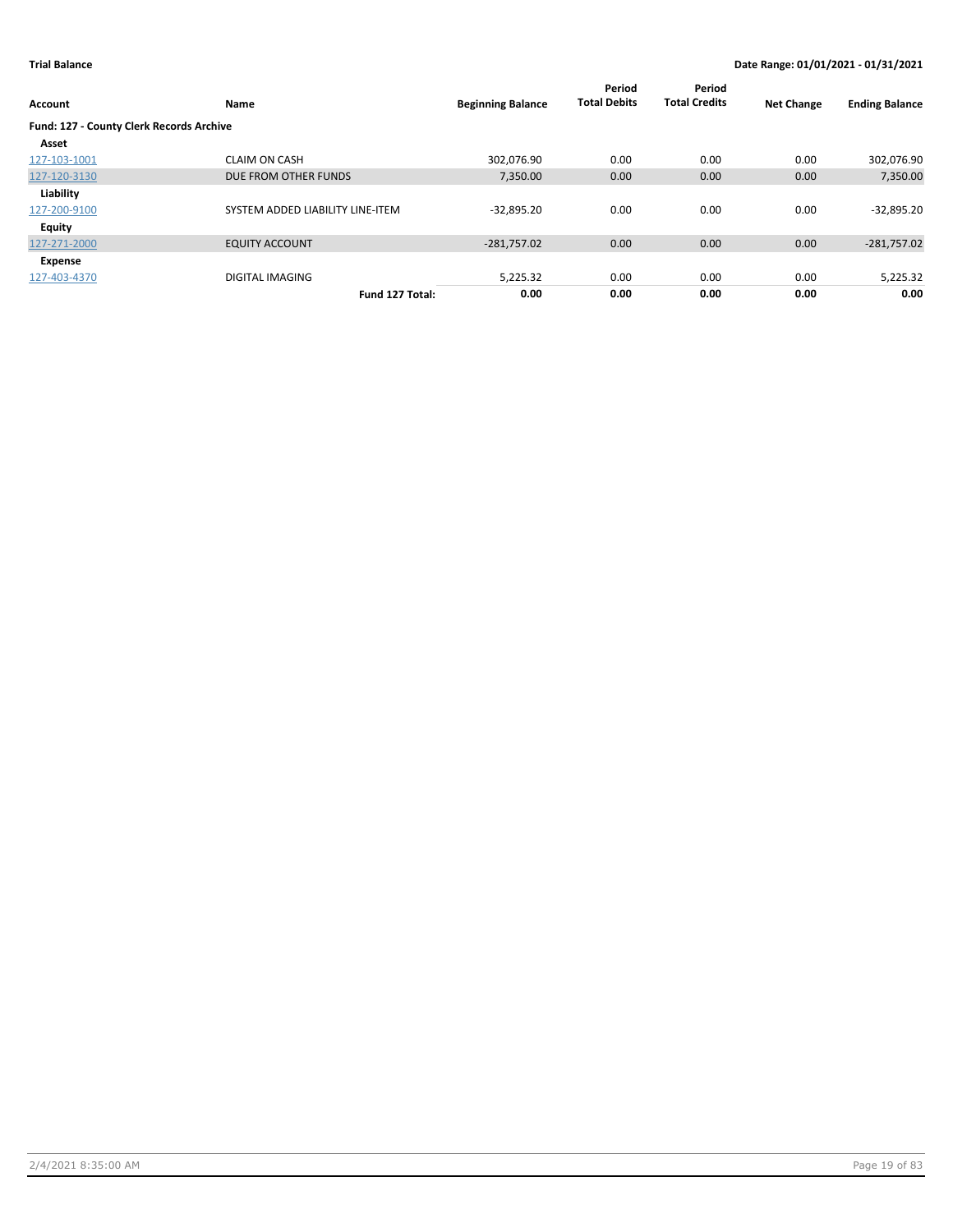| Account                                 | Name                        | <b>Beginning Balance</b> | Period<br><b>Total Debits</b> | Period<br><b>Total Credits</b> | <b>Net Change</b> | <b>Ending Balance</b> |
|-----------------------------------------|-----------------------------|--------------------------|-------------------------------|--------------------------------|-------------------|-----------------------|
| <b>Fund: 130 - Bail Bond Trust Fund</b> |                             |                          |                               |                                |                   |                       |
| Asset                                   |                             |                          |                               |                                |                   |                       |
| 130-103-1130                            | <b>SURETY BAIL BOND FEE</b> | 6.450.00                 | 690.00                        | 0.00                           | 690.00            | 7,140.00              |
| Liability                               |                             |                          |                               |                                |                   |                       |
| 130-207-0970                            | DUE TO OTHER GOVERNMENTS    | $-5,100.00$              | 0.00                          | 0.00                           | 0.00              | $-5,100.00$           |
| <b>Equity</b>                           |                             |                          |                               |                                |                   |                       |
| 130-271-2000                            | <b>EQUITY ACCOUNT</b>       | $-225.00$                | 0.00                          | 0.00                           | 0.00              | $-225.00$             |
| Revenue                                 |                             |                          |                               |                                |                   |                       |
| 130-345-1130                            | <b>SURETY BAIL BOND FEE</b> | $-1,125.00$              | 0.00                          | 690.00                         | $-690.00$         | $-1,815.00$           |
|                                         | Fund 130 Total:             | 0.00                     | 690.00                        | 690.00                         | 0.00              | 0.00                  |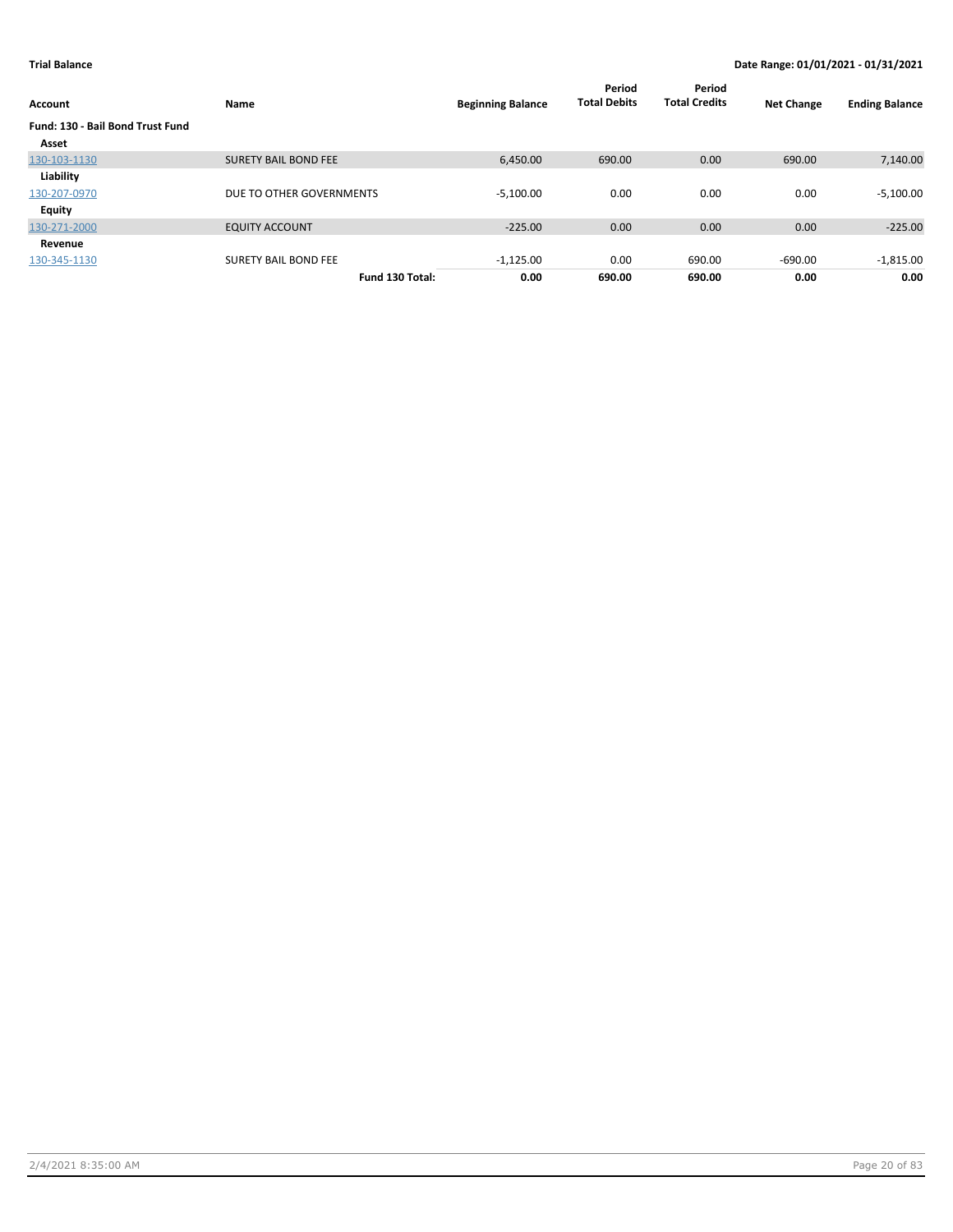| Account                                    | Name                             | <b>Beginning Balance</b> | Period<br><b>Total Debits</b> | Period<br><b>Total Credits</b> | <b>Net Change</b> | <b>Ending Balance</b> |
|--------------------------------------------|----------------------------------|--------------------------|-------------------------------|--------------------------------|-------------------|-----------------------|
| Fund: 160 - County Judge Excess Supplement |                                  |                          |                               |                                |                   |                       |
| Asset                                      |                                  |                          |                               |                                |                   |                       |
| 160-103-1001                               | <b>CLAIM ON CASH</b>             | 16,184.75                | 0.00                          | 0.00                           | 0.00              | 16,184.75             |
| Liability                                  |                                  |                          |                               |                                |                   |                       |
| 160-200-9100                               | SYSTEM ADDED LIABILITY LINE-ITEM | 217.00                   | 0.00                          | 0.00                           | 0.00              | 217.00                |
| Equity                                     |                                  |                          |                               |                                |                   |                       |
| 160-271-2000                               | <b>EQUITY ACCOUNT</b>            | $-16,444.55$             | 0.00                          | 0.00                           | 0.00              | $-16,444.55$          |
| Expense                                    |                                  |                          |                               |                                |                   |                       |
| 160-452-3100                               | <b>OFFICE SUPPLIES</b>           | 38.80                    | 0.00                          | 0.00                           | 0.00              | 38.80                 |
| 160-452-3110                               | <b>POSTAGE</b>                   | 4.00                     | 0.00                          | 0.00                           | 0.00              | 4.00                  |
|                                            | Fund 160 Total:                  | 0.00                     | 0.00                          | 0.00                           | 0.00              | 0.00                  |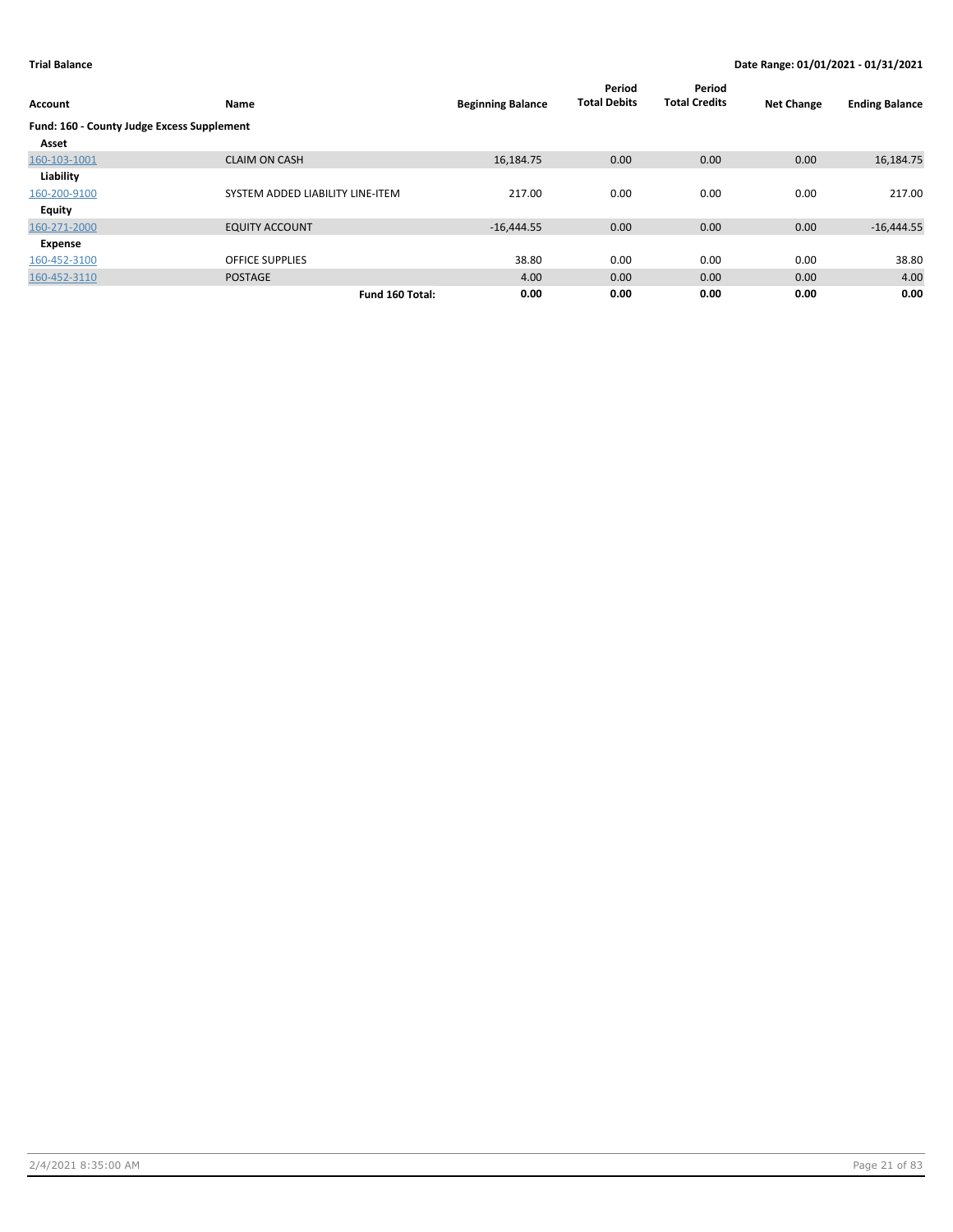| Account                              | Name                  | <b>Beginning Balance</b> | Period<br><b>Total Debits</b> | Period<br><b>Total Credits</b> | <b>Net Change</b> | <b>Ending Balance</b> |
|--------------------------------------|-----------------------|--------------------------|-------------------------------|--------------------------------|-------------------|-----------------------|
| Fund: 161 - Probate Judges Education |                       |                          |                               |                                |                   |                       |
| Asset                                |                       |                          |                               |                                |                   |                       |
| 161-103-1001                         | <b>CLAIM ON CASH</b>  | 5.837.52                 | 0.00                          | 0.00                           | 0.00              | 5,837.52              |
| 161-120-3130                         | DUE FROM OTHER FUNDS  | 60.00                    | 0.00                          | 0.00                           | 0.00              | 60.00                 |
| Equity                               |                       |                          |                               |                                |                   |                       |
| 161-271-2000                         | <b>EQUITY ACCOUNT</b> | $-5,897.52$              | 0.00                          | 0.00                           | 0.00              | $-5,897.52$           |
|                                      | Fund 161 Total:       | 0.00                     | 0.00                          | 0.00                           | 0.00              | 0.00                  |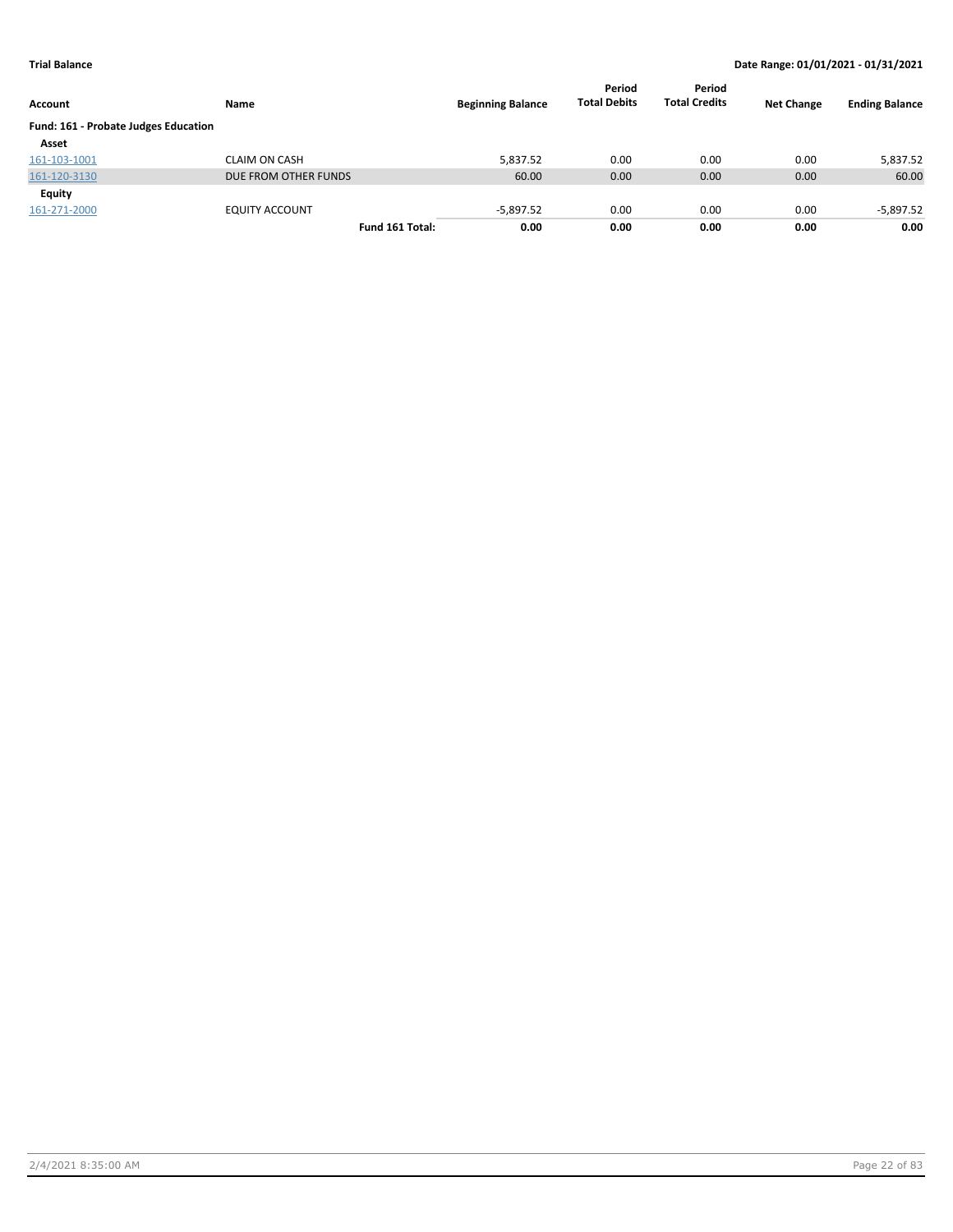| <b>Account</b>                                       | Name                           | <b>Beginning Balance</b> | Period<br><b>Total Debits</b> | Period<br><b>Total Credits</b> | <b>Net Change</b> | <b>Ending Balance</b> |
|------------------------------------------------------|--------------------------------|--------------------------|-------------------------------|--------------------------------|-------------------|-----------------------|
| <b>Fund: 190 - District Clerk Records Management</b> |                                |                          |                               |                                |                   |                       |
| Asset                                                |                                |                          |                               |                                |                   |                       |
| 190-100-1001                                         | PR Claim on Cash               | 0.00                     | 741.06                        | 741.06                         | 0.00              | 0.00                  |
| 190-103-1001                                         | <b>CLAIM ON CASH</b>           | 664.14                   | 226.56                        | 741.06                         | $-514.50$         | 149.64                |
| 190-120-3130                                         | DUE FROM OTHER FUNDS           | 281.70                   | 0.00                          | 0.00                           | 0.00              | 281.70                |
| Liability                                            |                                |                          |                               |                                |                   |                       |
| 190-102-1001                                         | PR AP Clearing                 | 0.00                     | 408.81                        | 408.81                         | 0.00              | 0.00                  |
| 190-200-1500                                         | <b>ACCRUED SALARY PAYABLE</b>  | $-18.81$                 | 0.00                          | 0.00                           | 0.00              | $-18.81$              |
| 190-200-1550                                         | <b>ACCRUED FRINGE BENEFITS</b> | $-38.94$                 | 0.00                          | 0.00                           | 0.00              | $-38.94$              |
| 190-200-9000                                         | Payroll Liability Account      | $-44.16$                 | 408.81                        | 408.81                         | 0.00              | $-44.16$              |
| Equity                                               |                                |                          |                               |                                |                   |                       |
| 190-271-2000                                         | <b>EQUITY ACCOUNT</b>          | $-3,346.58$              | 0.00                          | 0.00                           | 0.00              | $-3,346.58$           |
| Revenue                                              |                                |                          |                               |                                |                   |                       |
| 190-370-1360                                         | DST.CLK.PRES.REC.FEE           | 0.00                     | 0.00                          | 226.56                         | $-226.56$         | $-226.56$             |
| <b>Expense</b>                                       |                                |                          |                               |                                |                   |                       |
| 190-450-1070                                         | <b>SALARY PART-TIME</b>        | 1,645.42                 | 470.12                        | 0.00                           | 470.12            | 2,115.54              |
| 190-450-2010                                         | SOCIAL SECURITY TAXES          | 14.37                    | 28.74                         | 0.00                           | 28.74             | 43.11                 |
| 190-450-2020                                         | <b>GROUP HEALTH INSURANCE</b>  | 539.16                   | 179.72                        | 0.00                           | 179.72            | 718.88                |
| 190-450-2030                                         | <b>RETIREMENT</b>              | 193.97                   | 55.76                         | 0.00                           | 55.76             | 249.73                |
| 190-450-2050                                         | <b>MEDICARE TAX</b>            | 109.73                   | 6.72                          | 0.00                           | 6.72              | 116.45                |
|                                                      | Fund 190 Total:                | 0.00                     | 2,526.30                      | 2,526.30                       | 0.00              | 0.00                  |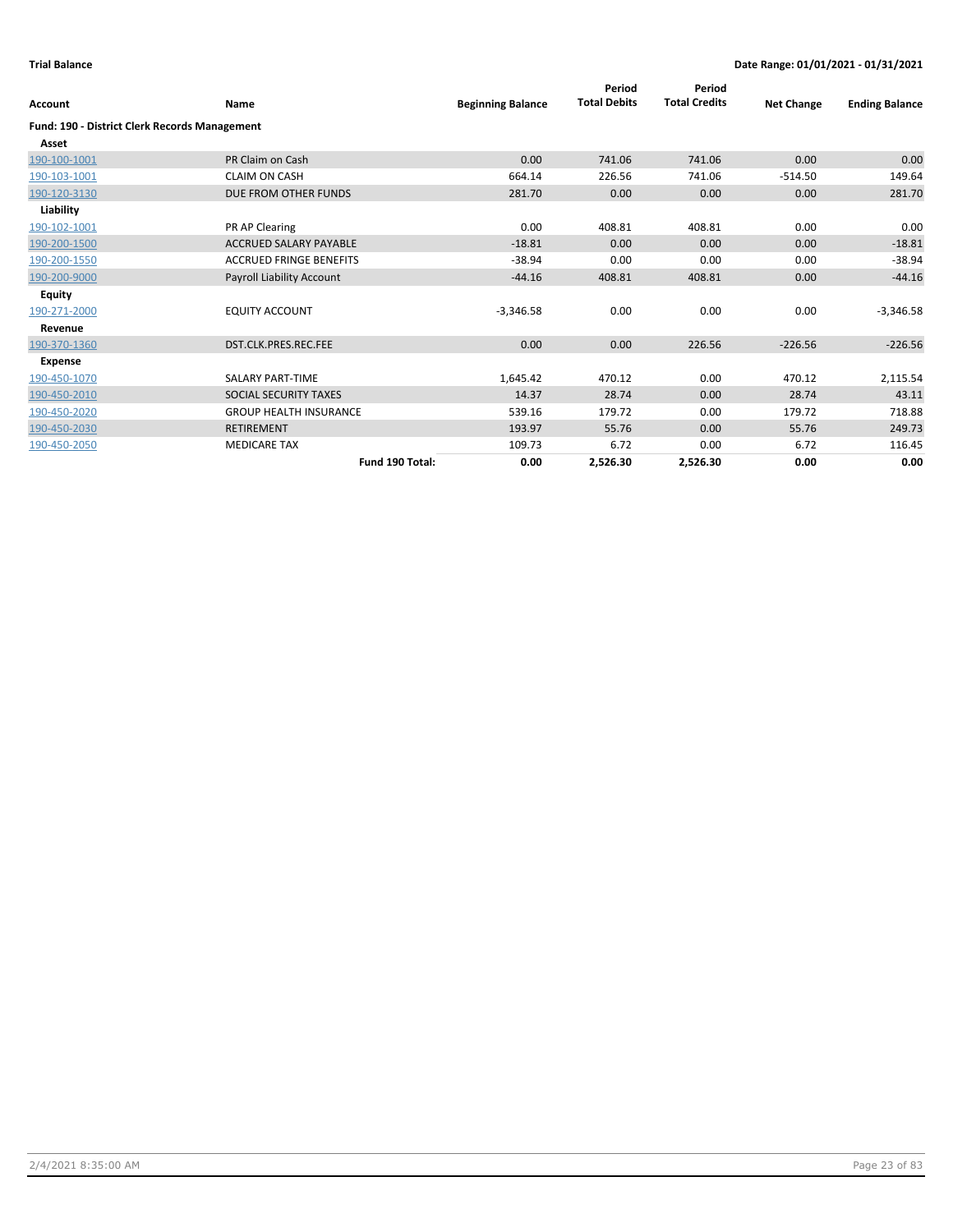| Account                                           | Name                            | <b>Beginning Balance</b> | Period<br><b>Total Debits</b> | Period<br><b>Total Credits</b> | <b>Net Change</b> | <b>Ending Balance</b> |
|---------------------------------------------------|---------------------------------|--------------------------|-------------------------------|--------------------------------|-------------------|-----------------------|
| <b>Fund: 191 - District Court Records Archive</b> |                                 |                          |                               |                                |                   |                       |
| Asset                                             |                                 |                          |                               |                                |                   |                       |
| 191-103-1001                                      | Claim On Cash                   | 30,747.33                | 330.18                        | 0.00                           | 330.18            | 31,077.51             |
| 191-120-3130                                      | DUE FROM OTHER FUNDS            | 515.26                   | 0.00                          | 0.00                           | 0.00              | 515.26                |
| Liability                                         |                                 |                          |                               |                                |                   |                       |
| 191-102-1000                                      | A/P CLEARING                    | $-56.34$                 | 0.00                          | 0.00                           | 0.00              | $-56.34$              |
| <b>Equity</b>                                     |                                 |                          |                               |                                |                   |                       |
| 191-271-2000                                      | <b>EQUITY ACCOUNT</b>           | $-37,643.10$             | 0.00                          | 0.00                           | 0.00              | $-37,643.10$          |
| Revenue                                           |                                 |                          |                               |                                |                   |                       |
| 191-370-4500                                      | DISTRICT CT.RECORDS ARCHIVE FEE | 0.00                     | 0.00                          | 330.18                         | $-330.18$         | $-330.18$             |
| Expense                                           |                                 |                          |                               |                                |                   |                       |
| 191-450-5720                                      | <b>OFFICE EQUIPMENT</b>         | 6,436.85                 | 0.00                          | 0.00                           | 0.00              | 6,436.85              |
|                                                   | Fund 191 Total:                 | 0.00                     | 330.18                        | 330.18                         | 0.00              | 0.00                  |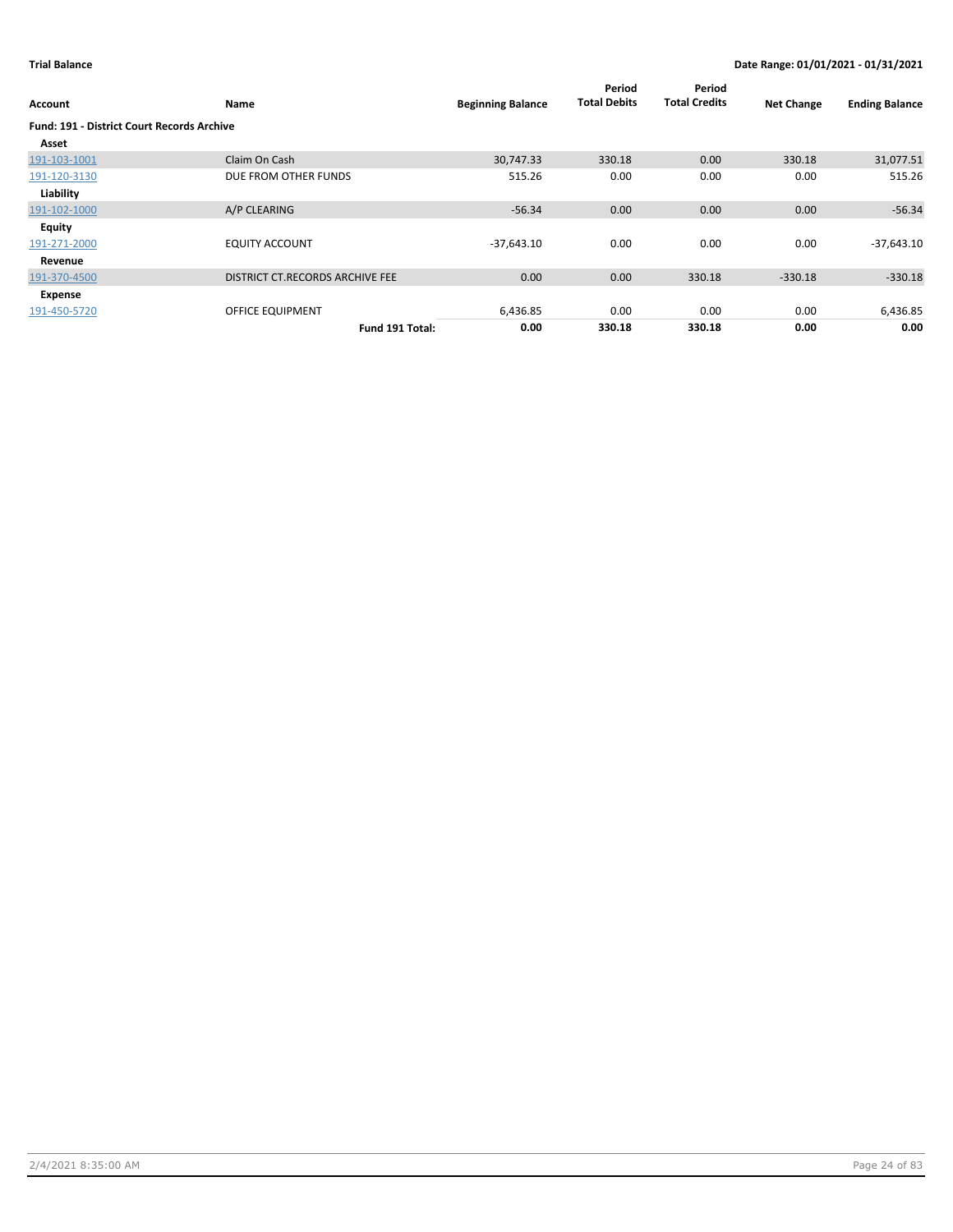| Account                                               | Name                              | <b>Beginning Balance</b> | Period<br><b>Total Debits</b> | Period<br><b>Total Credits</b> | <b>Net Change</b> | <b>Ending Balance</b> |
|-------------------------------------------------------|-----------------------------------|--------------------------|-------------------------------|--------------------------------|-------------------|-----------------------|
| Fund: 192 - District Clerk Co.& Dist.Court Technology |                                   |                          |                               |                                |                   |                       |
| Asset                                                 |                                   |                          |                               |                                |                   |                       |
| 192-103-1001                                          | Claim On Cash                     | 3,845.86                 | 48.67                         | 0.00                           | 48.67             | 3,894.53              |
| 192-120-3130                                          | DUE FROM OTHER FUNDS              | 27.72                    | 0.00                          | 0.00                           | 0.00              | 27.72                 |
| Equity                                                |                                   |                          |                               |                                |                   |                       |
| 192-271-2000                                          | <b>EQUITY ACCOUNT</b>             | $-3.873.58$              | 0.00                          | 0.00                           | 0.00              | $-3,873.58$           |
| Revenue                                               |                                   |                          |                               |                                |                   |                       |
| 192-370-4400                                          | DST.CLK.CO.&DST.CT.TECHNOLOGY FEE | 0.00                     | 0.00                          | 48.67                          | $-48.67$          | $-48.67$              |
|                                                       | Fund 192 Total:                   | 0.00                     | 48.67                         | 48.67                          | 0.00              | 0.00                  |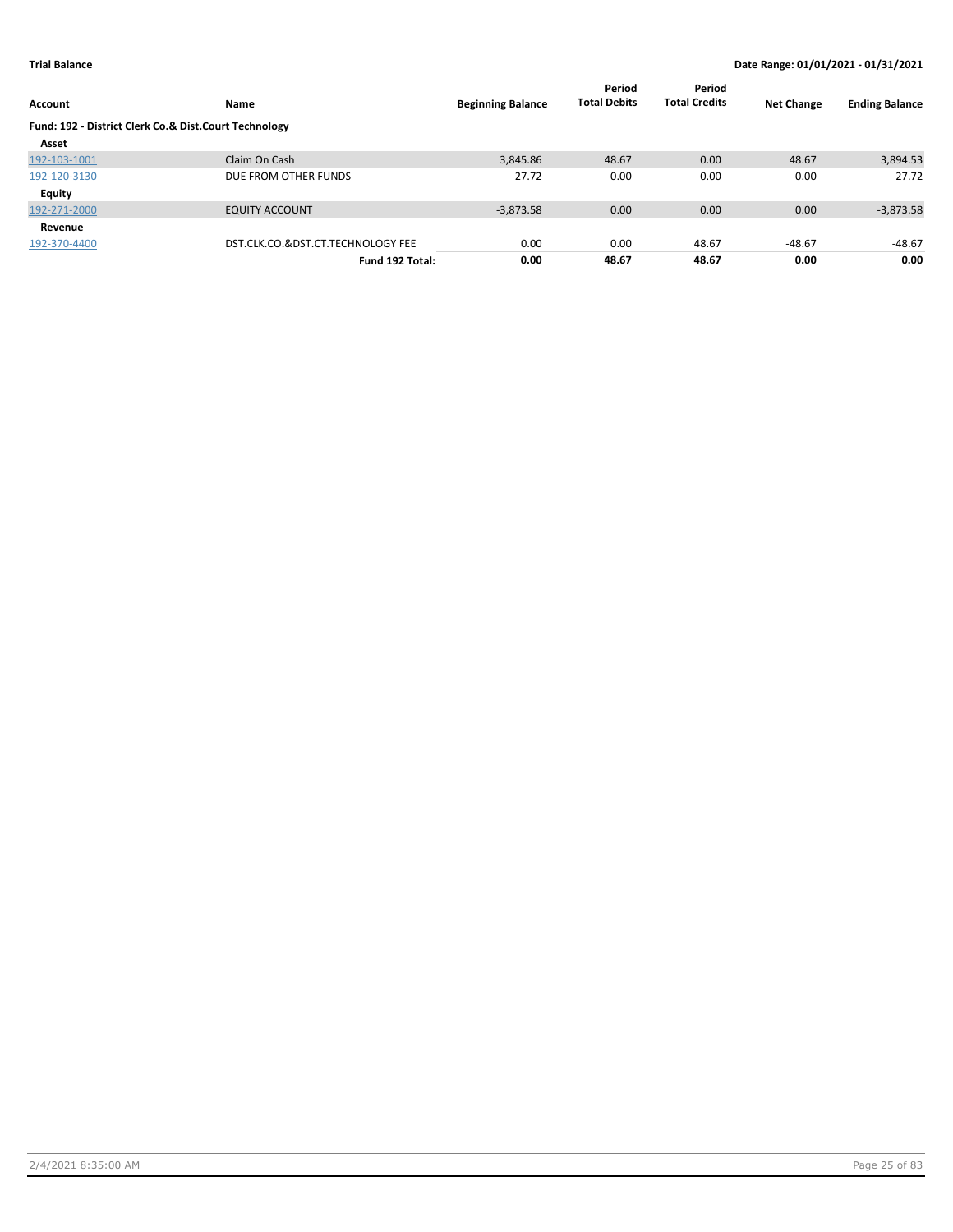| Account                                                      | Name                                | <b>Beginning Balance</b> | Period<br><b>Total Debits</b> | Period<br><b>Total Credits</b> | <b>Net Change</b> | <b>Ending Balance</b> |
|--------------------------------------------------------------|-------------------------------------|--------------------------|-------------------------------|--------------------------------|-------------------|-----------------------|
| <b>Fund: 193 - District Clerk Court Records Preservation</b> |                                     |                          |                               |                                |                   |                       |
| Asset                                                        |                                     |                          |                               |                                |                   |                       |
| 193-103-1001                                                 | Claim on Cash                       | 37,823.32                | 270.35                        | 0.00                           | 270.35            | 38,093.67             |
| 193-120-3130                                                 | DUE FROM OTHER FUNDS                | 385.33                   | 0.00                          | 0.00                           | 0.00              | 385.33                |
| Equity                                                       |                                     |                          |                               |                                |                   |                       |
| 193-271-2000                                                 | <b>EQUITY ACCOUNT</b>               | $-38.208.65$             | 0.00                          | 0.00                           | 0.00              | $-38,208.65$          |
| Revenue                                                      |                                     |                          |                               |                                |                   |                       |
| 193-370-1330                                                 | DIST.CLK.COURT RECORDS PRESERVATION | 0.00                     | 0.00                          | 270.35                         | $-270.35$         | $-270.35$             |
|                                                              | Fund 193 Total:                     | 0.00                     | 270.35                        | 270.35                         | 0.00              | 0.00                  |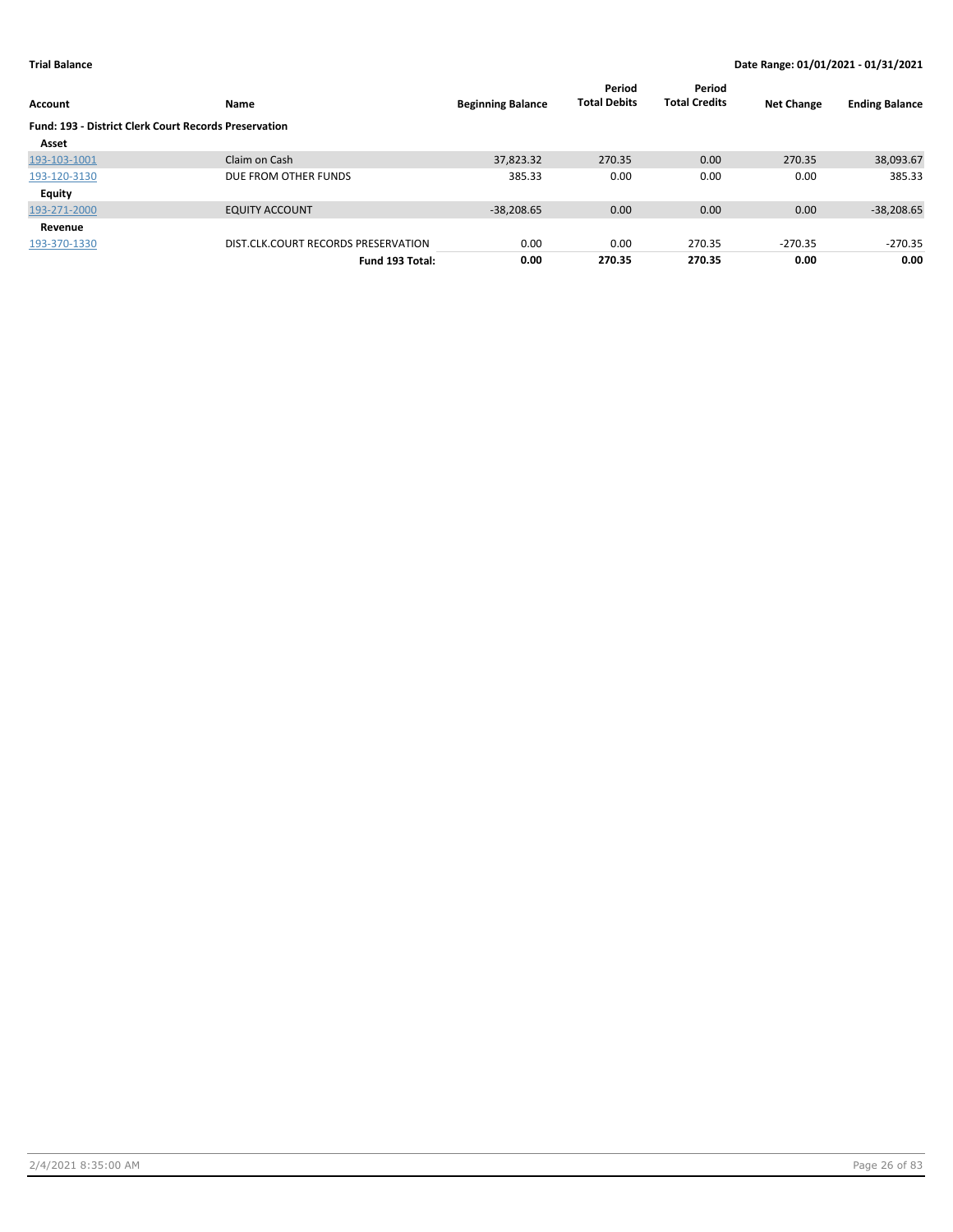| <b>Account</b>                                      | Name                             | <b>Beginning Balance</b> | Period<br><b>Total Debits</b> | Period<br><b>Total Credits</b> | <b>Net Change</b> | <b>Ending Balance</b> |
|-----------------------------------------------------|----------------------------------|--------------------------|-------------------------------|--------------------------------|-------------------|-----------------------|
| <b>Fund: 200 - County Offices Records Mangement</b> |                                  |                          |                               |                                |                   |                       |
| Asset                                               |                                  |                          |                               |                                |                   |                       |
| 200-100-1001                                        | PR CLAIM ON CASH                 | 0.00                     | 645.36                        | 645.36                         | 0.00              | 0.00                  |
| 200-103-1001                                        | <b>CLAIM ON CASH</b>             | 62,092.76                | 406.23                        | 823.27                         | $-417.04$         | 61,675.72             |
| 200-120-3130                                        | DUE FROM OTHER FUNDS             | 814.28                   | 0.00                          | 0.00                           | 0.00              | 814.28                |
| Liability                                           |                                  |                          |                               |                                |                   |                       |
| 200-102-1000                                        | A/P CLEARING                     | 0.00                     | 177.91                        | 177.91                         | 0.00              | 0.00                  |
| 200-102-1001                                        | PR AP CLEARING                   | 0.00                     | 184.47                        | 184.47                         | 0.00              | 0.00                  |
| 200-200-9000                                        | Payroll Liability Account        | $-79.48$                 | 184.47                        | 184.47                         | 0.00              | $-79.48$              |
| 200-200-9100                                        | SYSTEM ADDED LIABILITY LINE-ITEM | $-26,127.67$             | 0.00                          | 0.00                           | 0.00              | $-26,127.67$          |
| <b>Equity</b>                                       |                                  |                          |                               |                                |                   |                       |
| 200-271-2000                                        | <b>EQUITY ACCOUNT</b>            | $-39,158.89$             | 0.00                          | 0.00                           | 0.00              | $-39,158.89$          |
| Revenue                                             |                                  |                          |                               |                                |                   |                       |
| 200-370-1350                                        | <b>CO.OFFICE REC.MNGMT.FEE</b>   | 0.00                     | 0.00                          | 406.23                         | $-406.23$         | $-406.23$             |
| <b>Expense</b>                                      |                                  |                          |                               |                                |                   |                       |
| 200-449-1070                                        | <b>SALARY PART-TIME</b>          | 1,575.00                 | 540.00                        | 0.00                           | 540.00            | 2,115.00              |
| 200-449-2010                                        | SOCIAL SECURITY TAXES            | 25.30                    | 33.48                         | 0.00                           | 33.48             | 58.78                 |
| 200-449-2030                                        | <b>RETIREMENT</b>                | 185.68                   | 64.05                         | 0.00                           | 64.05             | 249.73                |
| 200-449-2040                                        | <b>WORKERS COMPENSATION</b>      | 12.64                    | 0.00                          | 0.00                           | 0.00              | 12.64                 |
| 200-449-2050                                        | <b>MEDICARE TAX</b>              | 95.20                    | 7.83                          | 0.00                           | 7.83              | 103.03                |
| 200-449-3500                                        | <b>RECORDS DISPOSAL</b>          | 565.18                   | 177.91                        | 0.00                           | 177.91            | 743.09                |
|                                                     | Fund 200 Total:                  | 0.00                     | 2,421.71                      | 2,421.71                       | 0.00              | 0.00                  |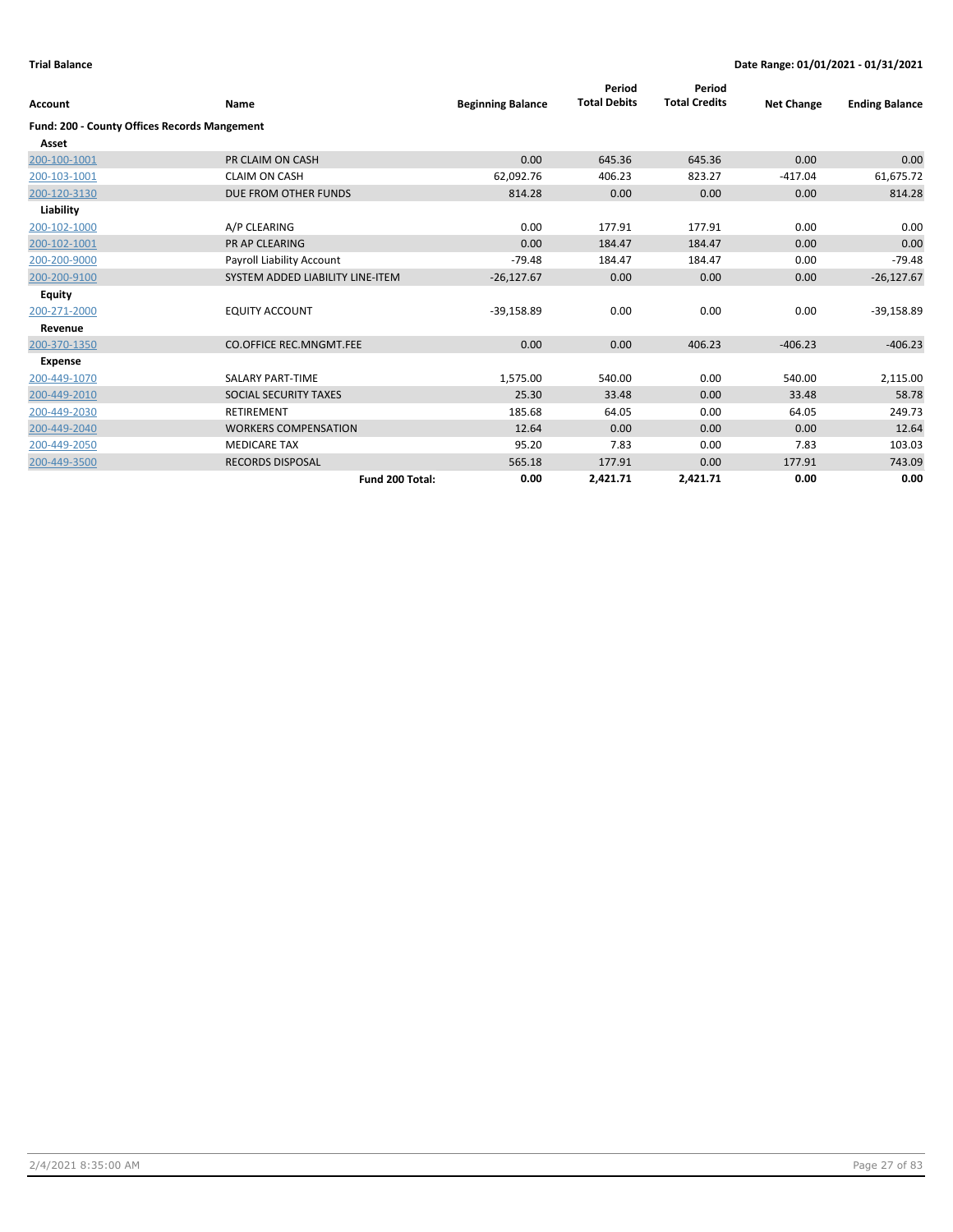|                              |                                   |                          | Period              | Period               |                   |                       |
|------------------------------|-----------------------------------|--------------------------|---------------------|----------------------|-------------------|-----------------------|
| Account                      | Name                              | <b>Beginning Balance</b> | <b>Total Debits</b> | <b>Total Credits</b> | <b>Net Change</b> | <b>Ending Balance</b> |
| Fund: 210 - Road & Bridge #1 |                                   |                          |                     |                      |                   |                       |
| Asset                        |                                   |                          |                     |                      |                   |                       |
| 210-100-1001                 | PR Claim on Cash                  | 15.15                    | 30,740.22           | 30,770.52            | $-30.30$          | $-15.15$              |
| 210-103-1001                 | <b>CLAIM ON CASH</b>              | 308,944.74               | 335,418.84          | 116,501.03           | 218,917.81        | 527,862.55            |
| 210-103-1750                 | <b>TEXPOOL</b>                    | 18,333.64                | 0.00                | 0.00                 | 0.00              | 18,333.64             |
| 210-120-3110                 | <b>TAXES RECEIVABLE</b>           | 39,142.20                | 0.00                | 0.00                 | 0.00              | 39,142.20             |
| 210-120-3120                 | DUE FROM OTHER GOVERNMENTS        | 10,884.11                | 0.00                | 0.00                 | 0.00              | 10,884.11             |
| 210-120-3130                 | DUE FROM OTHER FUNDS              | 5,688.04                 | 0.00                | 0.00                 | 0.00              | 5,688.04              |
| 210-120-3150                 | <b>INVENTORY ASSEST</b>           | 14,925.02                | 0.00                | 0.00                 | 0.00              | 14,925.02             |
| Liability                    |                                   |                          |                     |                      |                   |                       |
| 210-102-1000                 | A/P CLEARING                      | 0.00                     | 19,817.19           | 19,817.19            | 0.00              | 0.00                  |
| 210-102-1001                 | PR AP Clearing                    | 0.00                     | 17,193.73           | 17,193.73            | 0.00              | 0.00                  |
| 210-200-1500                 | ACCRUED SALARY PAYABLE            | $-12,588.66$             | 0.00                | 0.00                 | 0.00              | $-12,588.66$          |
| 210-200-1550                 | <b>ACCRUED FRINGE BENEFITS</b>    | $-6,289.47$              | 0.00                | 0.00                 | 0.00              | $-6,289.47$           |
| 210-200-2000                 | DEFERRED TAX REVENUE              | $-36,773.45$             | 0.00                | 0.00                 | 0.00              | $-36,773.45$          |
| 210-200-9000                 | Payroll Liability Account         | $-1,955.79$              | 17,193.73           | 17,161.72            | 32.01             | $-1,923.78$           |
| 210-200-9100                 | SYSTEM ADDED LIABILITY LINE-ITEM  | 8,504.60                 | 0.00                | 0.00                 | 0.00              | 8,504.60              |
| <b>Equity</b>                |                                   |                          |                     |                      |                   |                       |
| 210-271-2000                 | <b>EQUITY ACCOUNT</b>             | -324,734.76              | 0.00                | 0.00                 | 0.00              | -324,734.76           |
| Revenue                      |                                   |                          |                     |                      |                   |                       |
| 210-310-1100                 | <b>CURRENT TAXES</b>              | $-130,626.13$            | 0.00                | 222,085.15           | $-222,085.15$     | $-352,711.28$         |
| 210-310-1200                 | <b>DELINQUENT TAXES</b>           | $-4,725.28$              | 0.00                | 1,656.83             | $-1,656.83$       | $-6,382.11$           |
| <u>210-318-1210</u>          | PAY N LIEU TAX/UPPER TRINITY      | $-548.84$                | 0.00                | 0.00                 | 0.00              | $-548.84$             |
| 210-318-1600                 | <b>SALES TAX REVENUES</b>         | $-17,653.66$             | 0.00                | 5,329.52             | $-5,329.52$       | $-22,983.18$          |
| 210-321-2000                 | CAR REGISTRATION/SALES TAX        | 0.00                     | 65,945.33           | 99,801.90            | $-33,856.57$      | $-33,856.57$          |
| 210-321-3000                 | COUNTY'S ADDITIONAL \$10          | $-14,188.58$             | 0.00                | 5,311.03             | $-5,311.03$       | $-19,499.61$          |
| 210-350-4500                 | <b>DISTRICT CLERK FINES</b>       | 0.00                     | 0.00                | 1,194.41             | $-1,194.41$       | $-1,194.41$           |
| 210-360-1000                 | <b>INTEREST EARNINGS</b>          | $-2.10$                  | 0.00                | 0.00                 | 0.00              | $-2.10$               |
| 210-370-1200                 | STATE LATERAL ROAD                | $-8,432.71$              | 0.00                | 0.00                 | 0.00              | $-8,432.71$           |
| 210-370-1250                 | <b>TDT WEIGHT FEES</b>            | $-10,325.17$             | 0.00                | 0.00                 | 0.00              | $-10,325.17$          |
| 210-370-1300                 | REFUNDS & MISCELLANEOUS           | $-60.00$                 | 0.00                | 0.00                 | 0.00              | $-60.00$              |
| 210-370-1420                 | <b>CULVERT PERMITTING PROCESS</b> | $-100.00$                | 0.00                | 40.00                | $-40.00$          | $-140.00$             |
| 210-370-1450                 | REIMBURSEMENT OF MATERIALS        | $-7,323.00$              | 0.00                | 0.00                 | 0.00              | $-7,323.00$           |
| <b>Expense</b>               |                                   |                          |                     |                      |                   |                       |
| 210-621-1010                 | SALARY ELECTED OFFICIAL           | 17,026.45                | 7,297.05            | 2,432.35             | 4,864.70          | 21,891.15             |
| 210-621-1030                 | <b>SALARY FOREMAN</b>             | 8,746.01                 | 2,498.86            | 0.00                 | 2,498.86          | 11,244.87             |
| 210-621-1060                 | SALARY PRECINCT EMPLOYEES         | 43,130.05                | 12,322.84           | 0.00                 | 12,322.84         | 55,452.89             |
| 210-621-2010                 | SOCIAL SECURITY TAXES             | 603.33                   | 1,345.29            | 162.18               | 1,183.11          | 1,786.44              |
| 210-621-2020                 | <b>GROUP HEALTH INSURANCE</b>     | 18,232.80                | 7,094.82            | 1,017.22             | 6,077.60          | 24,310.40             |
| 210-621-2030                 | RETIREMENT                        | 8,125.28                 | 2,621.59            | 288.48               | 2,333.11          | 10,458.39             |
| 210-621-2040                 | <b>WORKERS COMPENSATION</b>       | 3,597.86                 | 0.00                | 0.00                 | 0.00              | 3,597.86              |
| 210-621-2050                 | <b>MEDICARE TAX</b>               | 4,534.72                 | 314.60              | 37.93                | 276.67            | 4,811.39              |
| 210-621-3400                 | <b>SHOP SUPPLIES</b>              | 82.60                    | 37.10               | 0.00                 | 37.10             | 119.70                |
| 210-621-3410                 | R&B MAT. ROCK & GRAVEL            | 18,146.93                | 12,625.02           | 0.00                 | 12,625.02         | 30,771.95             |
| 210-621-3420                 | R&B MAT. CULVERTS                 | 0.00                     | 483.60              | 0.00                 | 483.60            | 483.60                |
| 210-621-3440                 | R&B MAT. ASPHALT/RD OIL           | 35,013.10                | 0.00                | 0.00                 | 0.00              | 35,013.10             |
| 210-621-4210                 | <b>INTERNET</b>                   | 276.70                   | 56.90               | 0.00                 | 56.90             | 333.60                |
| 210-621-4270                 | OUT OF COUNTY TRAVEL/TRAINING     | 60.00                    | 406.00              | 0.00                 | 406.00            | 466.00                |
| 210-621-4350                 | PRINTING                          | 0.00                     | 51.88               | 0.00                 | 51.88             | 51.88                 |
| 210-621-4400                 | UTILITY ELECTRICITY               | 190.17                   | 164.39              | 0.00                 | 164.39            | 354.56                |
| 210-621-4420                 | UTILITY WATER                     | 34.57                    | 17.19               | 0.00                 | 17.19             | 51.76                 |
| 210-621-4430                 | <b>TRASH PICKUP</b>               | 181.66                   | 90.83               | 0.00                 | 90.83             | 272.49                |
| 210-621-4570                 | R&M MACHINERY GAS & OIL           | 2,553.16                 | 2,693.85            | 0.00                 | 2,693.85          | 5,247.01              |
| 210-621-4580                 | <b>R&amp;M MACHINERY PARTS</b>    | 2,088.71                 | 1,524.43            | 0.00                 | 1,524.43          | 3,613.14              |
| 210-621-4590                 | R&M MACH. TIRES & TUBES           | 80.00                    | 1,666.00            | 0.00                 | 1,666.00          | 1,746.00              |
| 210-621-4800                 | <b>BOND</b>                       | 177.50                   | 0.00                | 0.00                 | 0.00              | 177.50                |
| 210-621-4820                 | <b>INSURANCE</b>                  | 2,984.30                 | 0.00                | 0.00                 | 0.00              | 2,984.30              |
| 210-625-1050                 | SALARY SECRETARY                  | 2,765.45                 | 790.11              | 0.00                 | 790.11            | 3,555.56              |
| 210-625-2010                 | SOCIAL SECURITY TAXES             | 16.91                    | 33.82               | 0.00                 | 33.82             | 50.73                 |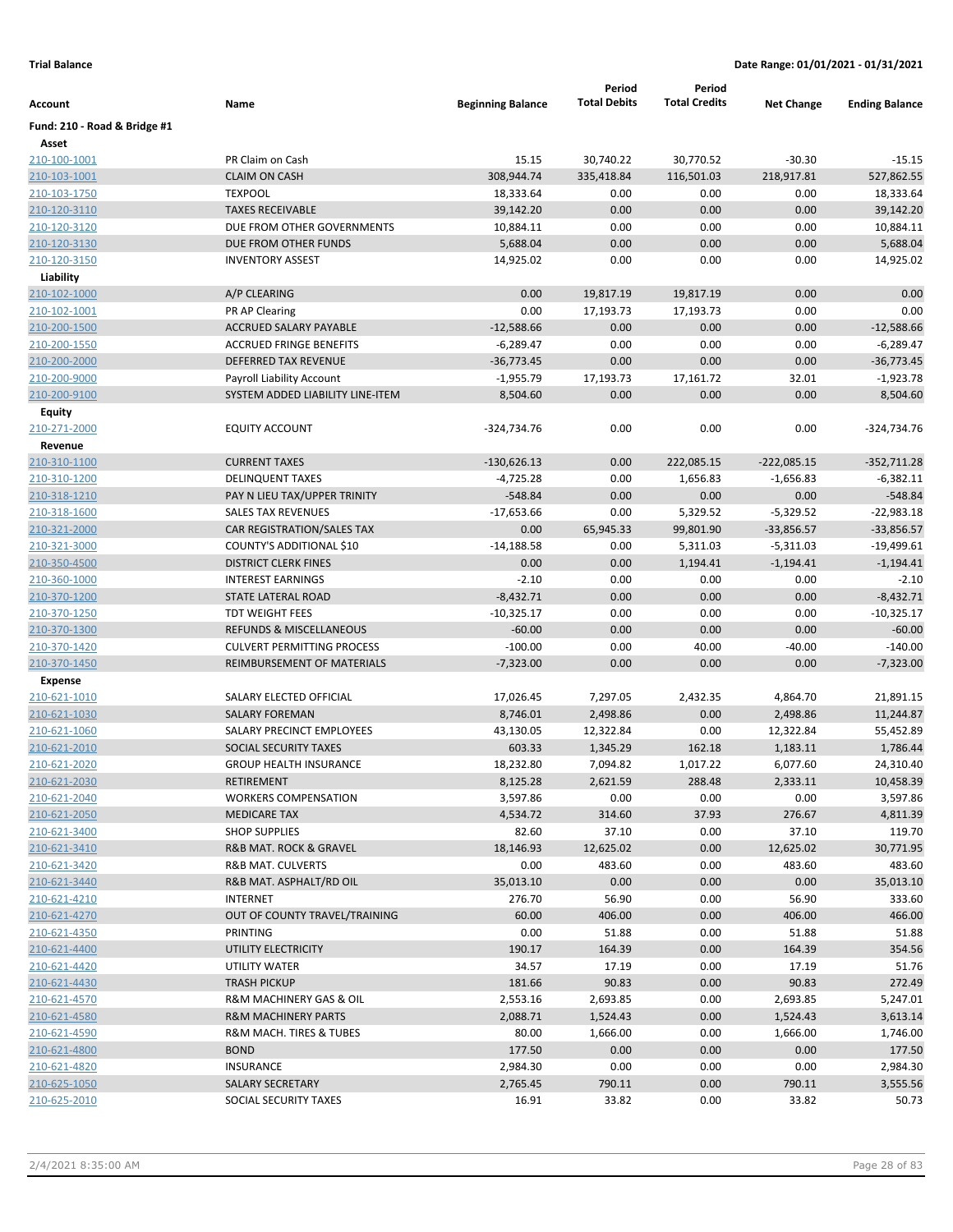| <b>Account</b> | Name                          | <b>Beginning Balance</b> | Period<br><b>Total Debits</b> | Period<br><b>Total Credits</b> | <b>Net Change</b> | <b>Ending Balance</b> |
|----------------|-------------------------------|--------------------------|-------------------------------|--------------------------------|-------------------|-----------------------|
| 210-625-2020   | <b>GROUP HEALTH INSURANCE</b> | 763.19                   | 254.34                        | 0.00                           | 254.34            | 1,017.53              |
| 210-625-2030   | RETIREMENT                    | 326.10                   | 93.71                         | 0.00                           | 93.71             | 419.81                |
| 210-625-2040   | <b>WORKERS COMPENSATION</b>   | 14.74                    | 0.00                          | 0.00                           | 0.00              | 14.74                 |
| 210-625-2050   | <b>MEDICARE TAX</b>           | 137.81                   | 7.93                          | 0.00                           | 7.93              | 145.74                |
|                | Fund 210 Total:               | 0.00                     | 540,801.19                    | 540.801.19                     | 0.00              | 0.00                  |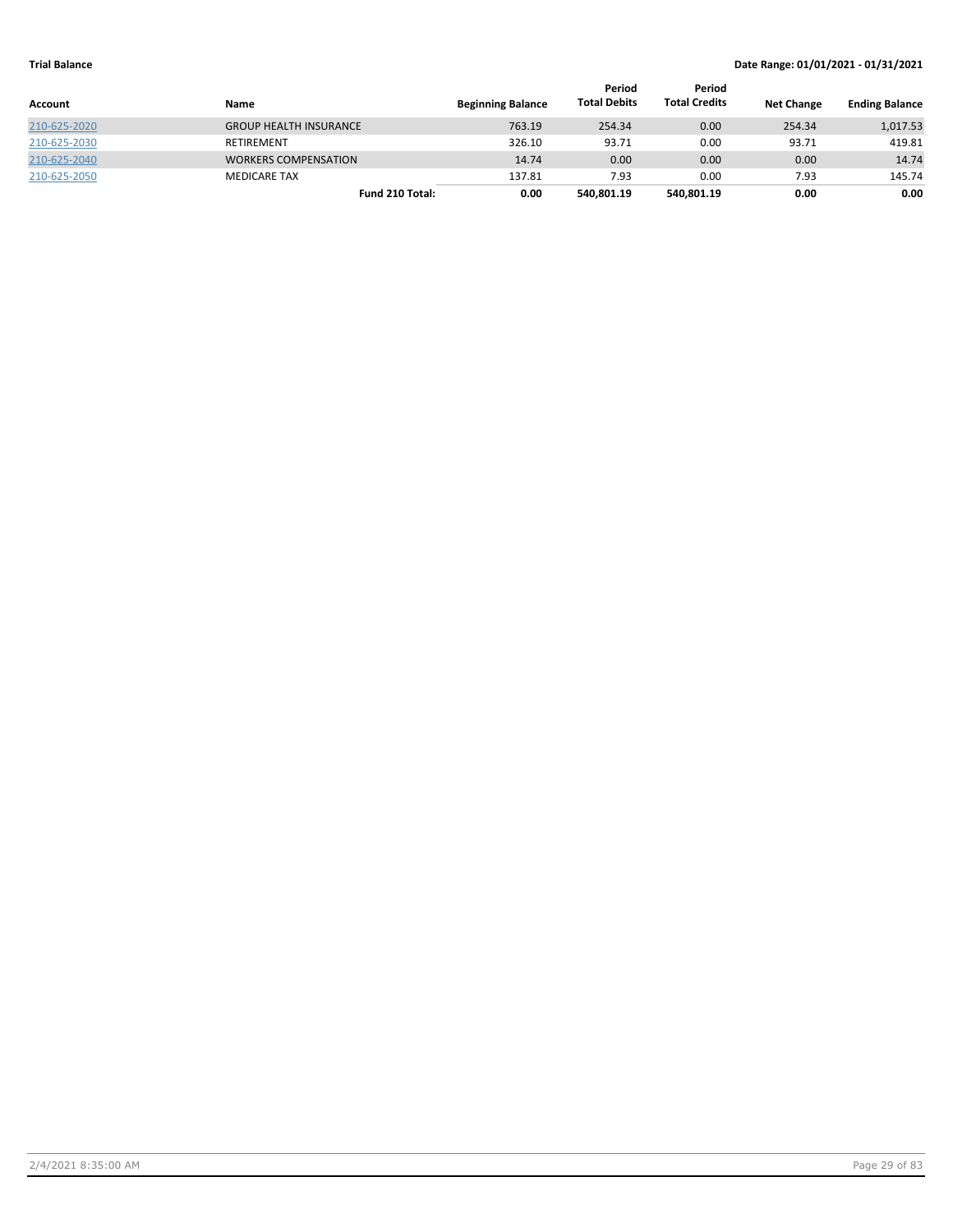|                              |                                       |                          | Period              | Period               |                   |                       |
|------------------------------|---------------------------------------|--------------------------|---------------------|----------------------|-------------------|-----------------------|
| Account                      | Name                                  | <b>Beginning Balance</b> | <b>Total Debits</b> | <b>Total Credits</b> | <b>Net Change</b> | <b>Ending Balance</b> |
| Fund: 220 - Road & Bridge #2 |                                       |                          |                     |                      |                   |                       |
| Asset                        |                                       |                          |                     |                      |                   |                       |
| 220-100-1001                 | PR Claim on Cash                      | 0.72                     | 38,786.67           | 38,788.11            | $-1.44$           | $-0.72$               |
| 220-103-1001                 | <b>CLAIM ON CASH</b>                  | 283,381.33               | 356,926.78          | 138,964.73           | 217,962.05        | 501,343.38            |
| 220-103-1750                 | <b>TEXPOOL</b>                        | 262,214.08               | 0.00                | 0.00                 | 0.00              | 262,214.08            |
| 220-120-3110                 | <b>TAXES RECEIVABLE</b>               | 44,829.54                | 0.00                | 0.00                 | 0.00              | 44,829.54             |
| 220-120-3120                 | DUE FROM OTHER GOVERNMENTS            | 12,210.25                | 0.00                | 0.00                 | 0.00              | 12,210.25             |
| 220-120-3130                 | DUE FROM OTHER FUNDS                  | 6,625.78                 | 0.00                | 0.00                 | 0.00              | 6,625.78              |
| 220-120-3150                 | <b>INVENTORY ASSEST</b>               | 97,983.82                | 0.00                | 0.00                 | 0.00              | 97,983.82             |
| Liability                    |                                       |                          |                     |                      |                   |                       |
| 220-102-1000                 | A/P CLEARING                          | 0.00                     | 60,212.88           | 60,212.88            | 0.00              | 0.00                  |
| 220-102-1001                 | <b>PR AP Clearing</b>                 | 0.00                     | 21,740.41           | 21,740.41            | 0.00              | 0.00                  |
| 220-200-1500                 | ACCRUED SALARY PAYABLE                | $-11,180.89$             | 0.00                | 0.00                 | 0.00              | $-11,180.89$          |
| 220-200-1550                 | <b>ACCRUED FRINGE BENEFITS</b>        | $-6,013.54$              | 0.00                | 0.00                 | 0.00              | $-6,013.54$           |
| 220-200-2000                 | DEFERRED TAX REVENUE                  | $-42,070.25$             | 0.00                | 0.00                 | 0.00              | -42,070.25            |
| 220-200-9000                 | PAYROLL LIABILITY ACCOUNT             | $-2,189.02$              | 21,740.41           | 21,737.26            | 3.15              | $-2,185.87$           |
| 220-200-9100                 | SYSTEM ADDED LIABILITY LINE-ITEM      | 21,189.85                | 0.00                | 0.00                 | 0.00              | 21,189.85             |
| Equity                       |                                       |                          |                     |                      |                   |                       |
| 220-271-2000                 | <b>EQUITY ACCOUNT</b>                 | -708,802.44              | 0.00                | 0.00                 | 0.00              | -708,802.44           |
| Revenue                      |                                       |                          |                     |                      |                   |                       |
| 220-310-1100                 | <b>CURRENT TAXES</b>                  | $-152,188.31$            | 0.00                | 258,744.31           | $-258,744.31$     | -410,932.62           |
| 220-310-1200                 | <b>DELINQUENT TAXES</b>               | $-5,505.27$              | 0.00                | 1,930.34             | $-1,930.34$       | $-7,435.61$           |
| 220-318-1210                 | PAY N LIEU TAX/UPPER TRINITY          | $-639.17$                | 0.00                | 0.00                 | 0.00              | $-639.17$             |
| 220-318-1600                 | <b>SALES TAX REVENUES</b>             | $-20,559.19$             | 0.00                | 6,206.68             | $-6,206.68$       | $-26,765.87$          |
| 220-321-2000                 | CAR REGISTRATION/SALES TAX            | 0.00                     | 39,966.89           | 79,405.28            | -39,438.39        | $-39,438.39$          |
| 220-321-3000                 | COUNTY'S ADDITIONAL \$10              | $-16,527.77$             | 0.00                | 6,186.63             | $-6,186.63$       | $-22,714.40$          |
| 220-350-4500                 | <b>DISTRICT CLERK FINES</b>           | 0.00                     | 0.00                | 1,391.34             | $-1,391.34$       | $-1,391.34$           |
| 220-360-1000                 | <b>INTEREST EARNINGS</b>              | $-29.72$                 | 0.00                | 0.00                 | 0.00              | $-29.72$              |
| 220-370-1200                 | STATE LATERAL ROAD                    | $-9,822.98$              | 0.00                | 0.00                 | 0.00              | $-9,822.98$           |
| 220-370-1250                 | <b>TDT WEIGHT FEES</b>                | $-12,027.46$             | 0.00                | 0.00                 | 0.00              | $-12,027.46$          |
| 220-370-1300                 | <b>REFUNDS &amp; MISCELLANEOUS</b>    | 0.00                     | 0.00                | 212.20               | $-212.20$         | $-212.20$             |
| 220-370-1420                 | <b>CULVERT PERMITTING PROCESS</b>     | $-40.00$                 | 0.00                | 220.00               | $-220.00$         | $-260.00$             |
| 220-370-1421                 | ROW PERMIT APPLICATION                | $-20.00$                 | 0.00                | 0.00                 | 0.00              | $-20.00$              |
| 220-370-1450                 | REIMBURSEMENT OF MATERIALS            | $-810.50$                | 0.00                | 2,630.00             | $-2,630.00$       | $-3,440.50$           |
| 220-370-1500                 | TRENTON HIGH MEADOWS SUBDIVISION      | $-2,800.00$              | 0.00                | 0.00                 | 0.00              | $-2,800.00$           |
| <b>Expense</b>               |                                       |                          |                     |                      |                   |                       |
| 220-622-1010                 | SALARY ELECTED OFFICIAL               | 17,026.45                | 7,297.05            | 2,432.35             | 4,864.70          | 21,891.15             |
| 220-622-1030                 | SALARY FOREMAN                        | 13,259.47                | 4,338.91            | 0.00                 | 4,338.91          | 17,598.38             |
| 220-622-1060                 | SALARY PRECINCT EMPLOYEES             | 49,053.60                | 15,524.01           | 0.00                 | 15,524.01         | 64,577.61             |
| 220-622-2010                 | SOCIAL SECURITY TAXES                 | 671.10                   | 1,614.37            | 149.89               | 1,464.48          | 2,135.58              |
| 220-622-2020                 | <b>GROUP HEALTH INSURANCE</b>         | 24,413.28                | 8,646.37            | 508.61               | 8,137.76          | 32,551.04             |
| 220-622-2030                 | RETIREMENT                            | 9,355.75                 | 3,219.46            | 288.48               | 2,930.98          | 12,286.73             |
| 220-622-2040                 | <b>WORKERS COMPENSATION</b>           | 3,339.60                 | 0.00                | 0.00                 | 0.00              | 3,339.60              |
| 220-622-2050                 | <b>MEDICARE TAX</b>                   | 5,142.33                 | 377.56              | 35.06                | 342.50            | 5,484.83              |
| 220-622-3140                 | <b>EMPLOYEE PHYSICALS/DOT TESTING</b> | 140.00                   | 0.00                | 0.00                 | 0.00              | 140.00                |
| 220-622-3400                 | <b>SHOP SUPPLIES</b>                  | 309.46                   | 1,862.12            | 0.00                 | 1,862.12          | 2,171.58              |
| 220-622-3410                 | R&B MAT. ROCK & GRAVEL                | 40,271.47                | 13,953.15           | 0.00                 | 13,953.15         | 54,224.62             |
| 220-622-3420                 | R&B MAT. CULVERTS                     | 0.00                     | 10,442.51           | 0.00                 | 10,442.51         | 10,442.51             |
| 220-622-3430                 | R&B MAT. HARDWARE & LUMBER            | 2,196.66                 | 1,432.00            | 0.00                 | 1,432.00          | 3,628.66              |
| 220-622-3440                 | R&B MAT. ASPHALT/RD OIL               | 9,520.00                 | 8,559.52            | 0.00                 | 8,559.52          | 18,079.52             |
| 220-622-3950                 | <b>UNIFORMS</b>                       | 497.32                   | 400.60              | 0.00                 | 400.60            | 897.92                |
| 220-622-4210                 | INTERNET                              | 245.85                   | 81.95               | 0.00                 | 81.95             | 327.80                |
| 220-622-4270                 | OUT OF COUNTY TRAVEL/TRAINING         | 63.48                    | 281.00              | 0.00                 | 281.00            | 344.48                |
| 220-622-4400                 | UTILITY ELECTRICITY                   | 430.28                   | 140.30              | 0.00                 | 140.30            | 570.58                |
| 220-622-4410                 | UTILITY GAS                           | 183.90                   | 123.30              | 0.00                 | 123.30            | 307.20                |
| 220-622-4420                 | UTILITY WATER                         | 160.48                   | 80.24               | 0.00                 | 80.24             | 240.72                |
| 220-622-4500                 | <b>R&amp;M BUILDING</b>               | 5.97                     | 0.00                | 0.00                 | 0.00              | 5.97                  |
| 220-622-4570                 | R&M MACHINERY GAS & OIL               | 8,284.11                 | 4,930.90            | 0.00                 | 4,930.90          | 13,215.01             |
| 220-622-4580                 | <b>R&amp;M MACHINERY PARTS</b>        | 57,741.76                | 2,274.33            | 0.00                 | 2,274.33          | 60,016.09             |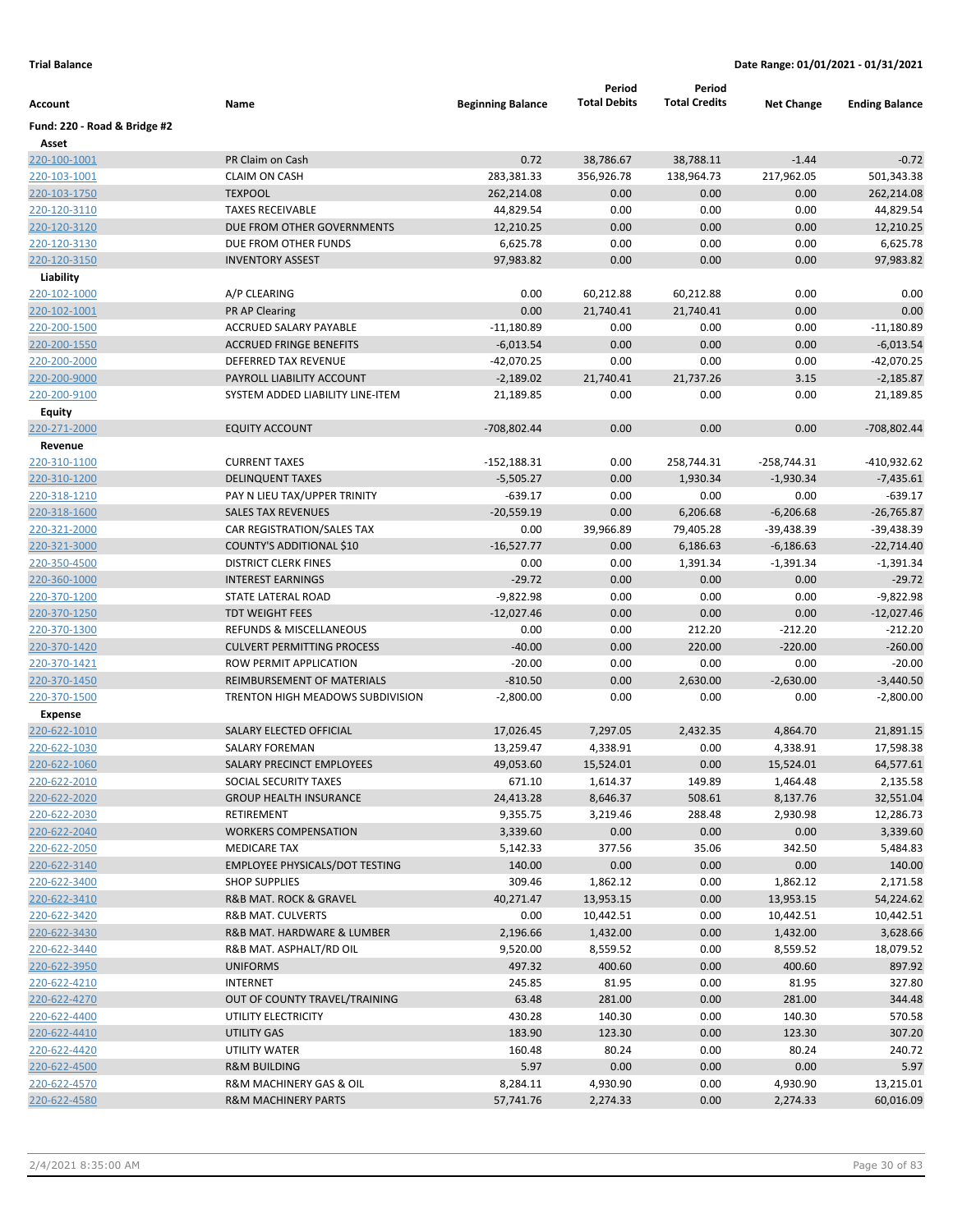| Account      | <b>Name</b>                            | <b>Beginning Balance</b> | Period<br><b>Total Debits</b> | Period<br><b>Total Credits</b> | <b>Net Change</b> | <b>Ending Balance</b> |
|--------------|----------------------------------------|--------------------------|-------------------------------|--------------------------------|-------------------|-----------------------|
| 220-622-4590 | <b>R&amp;M MACH. TIRES &amp; TUBES</b> | 1,995.99                 | 1,430.96                      | 0.00                           | 1,430.96          | 3,426.95              |
| 220-622-4600 | <b>EQUIPMENT RENTAL/LEASE</b>          | 8,610.00                 | 14,220.00                     | 0.00                           | 14,220.00         | 22,830.00             |
| 220-622-4820 | <b>INSURANCE</b>                       | 5,836.63                 | 0.00                          | 0.00                           | 0.00              | 5,836.63              |
| 220-622-5730 | <b>RADIO EQUIPMENT</b>                 | 12.00                    | 0.00                          | 0.00                           | 0.00              | 12.00                 |
| 220-625-1050 | SALARY SECRETARY                       | 2,765.45                 | 790.11                        | 0.00                           | 790.11            | 3,555.56              |
| 220-625-2010 | SOCIAL SECURITY TAXES                  | 16.91                    | 33.82                         | 0.00                           | 33.82             | 50.73                 |
| 220-625-2020 | <b>GROUP HEALTH INSURANCE</b>          | 763.19                   | 254.34                        | 0.00                           | 254.34            | 1,017.53              |
| 220-625-2030 | <b>RETIREMENT</b>                      | 326.10                   | 93.71                         | 0.00                           | 93.71             | 419.81                |
| 220-625-2040 | <b>WORKERS COMPENSATION</b>            | 14.74                    | 0.00                          | 0.00                           | 0.00              | 14.74                 |
| 220-625-2050 | <b>MEDICARE TAX</b>                    | 137.81                   | 7.93                          | 0.00                           | 7.93              | 145.74                |
|              | Fund 220 Total:                        | 0.00                     | 641.784.56                    | 641.784.56                     | 0.00              | 0.00                  |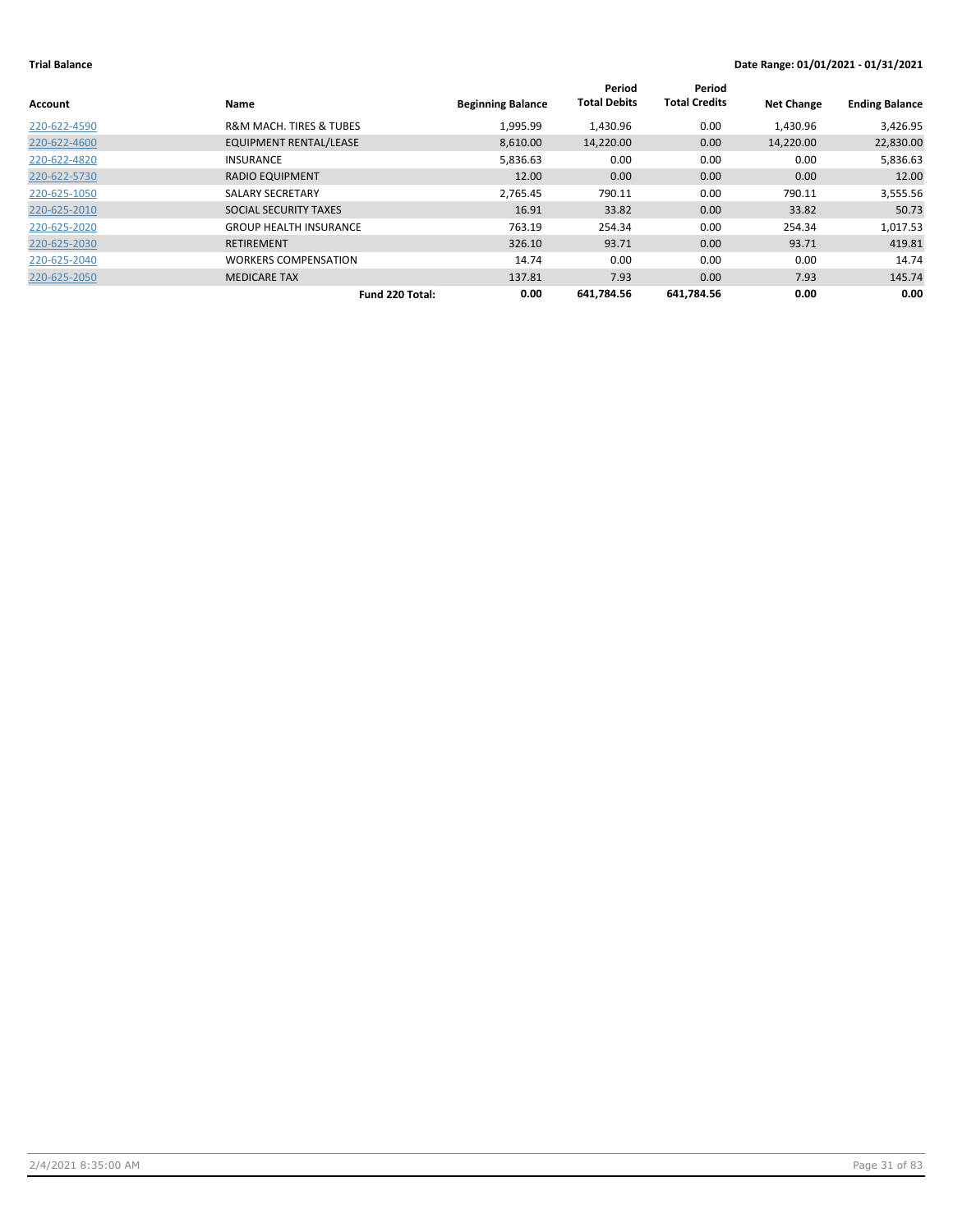| Account                                           | <b>Name</b>              | <b>Beginning Balance</b> | Period<br><b>Total Debits</b> | Period<br><b>Total Credits</b> | <b>Net Change</b> | <b>Ending Balance</b> |
|---------------------------------------------------|--------------------------|--------------------------|-------------------------------|--------------------------------|-------------------|-----------------------|
| Fund: 221 - Raw Water Pipeline Road and Bridge #2 |                          |                          |                               |                                |                   |                       |
| Asset                                             |                          |                          |                               |                                |                   |                       |
| 221-103-1001                                      | <b>CLAIM ON CASH</b>     | 4,066.34                 | 0.00                          | 0.00                           | 0.00              | 4,066.34              |
| <b>Equity</b>                                     |                          |                          |                               |                                |                   |                       |
| 221-271-2000                                      | <b>EQUITY ACCOUNT</b>    | 7,933.66                 | 0.00                          | 0.00                           | 0.00              | 7,933.66              |
| Revenue                                           |                          |                          |                               |                                |                   |                       |
| 221-325-1790                                      | FOR MAINTENANCE OF ROADS | $-12,000.00$             | 0.00                          | 0.00                           | 0.00              | $-12,000.00$          |
|                                                   | Fund 221 Total:          | 0.00                     | 0.00                          | 0.00                           | 0.00              | 0.00                  |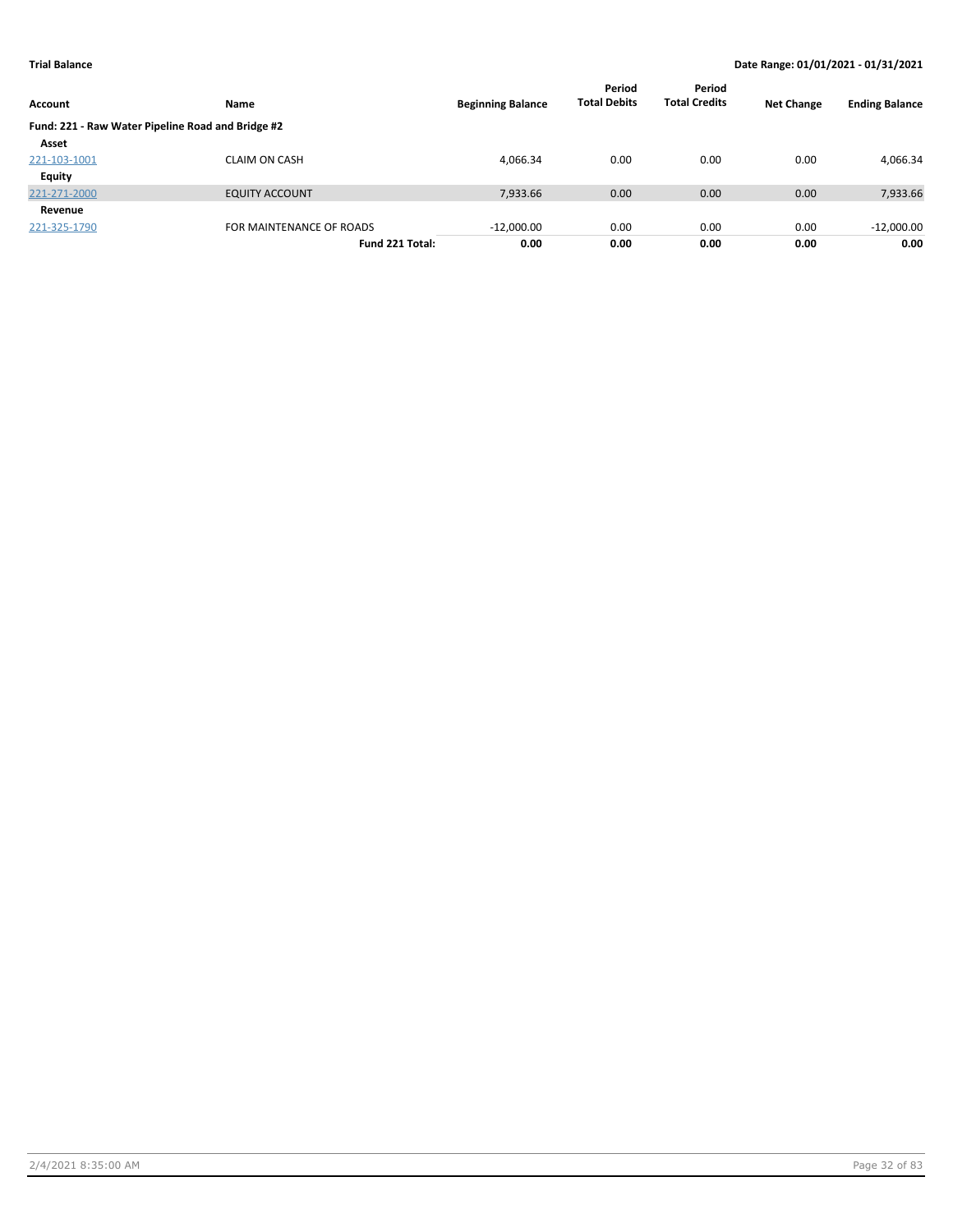|                              |                                                           |                          | Period              | Period               |                   |                        |
|------------------------------|-----------------------------------------------------------|--------------------------|---------------------|----------------------|-------------------|------------------------|
| Account                      | Name                                                      | <b>Beginning Balance</b> | <b>Total Debits</b> | <b>Total Credits</b> | <b>Net Change</b> | <b>Ending Balance</b>  |
| Fund: 230 - Road & Bridge #3 |                                                           |                          |                     |                      |                   |                        |
| Asset                        |                                                           |                          |                     |                      |                   |                        |
| 230-100-1001                 | PR Claim on Cash                                          | 24.58                    | 45,409.22           | 45,458.38            | $-49.16$          | $-24.58$               |
| 230-103-1001                 | <b>CLAIM ON CASH</b>                                      | 207,654.77               | 471,584.76          | 84,506.09            | 387,078.67        | 594,733.44             |
| 230-103-1750                 | <b>TEXPOOL</b>                                            | 621,341.37               | 0.00                | 0.00                 | 0.00              | 621,341.37             |
| 230-120-3110                 | <b>TAXES RECEIVABLE</b>                                   | 67,249.35                | 0.00                | 0.00                 | 0.00              | 67,249.35              |
| 230-120-3120                 | DUE FROM OTHER GOVERNMENTS                                | 19,017.79                | 0.00                | 0.00                 | 0.00              | 19,017.79              |
| 230-120-3130                 | DUE FROM OTHER FUNDS                                      | 9,938.67                 | 0.00                | 0.00                 | 0.00              | 9,938.67               |
| 230-120-3150                 | <b>INVENTORY ASSEST</b>                                   | 39,576.00                | 0.00                | 0.00                 | 0.00              | 39,576.00              |
| Liability                    |                                                           |                          |                     |                      |                   |                        |
| 230-102-1000                 | A/P CLEARING                                              | 0.00                     | 39,098.58           | 39,098.58            | 0.00              | 0.00                   |
| 230-102-1001                 | <b>PR AP Clearing</b>                                     | 0.00                     | 23,268.09           | 23,268.09            | 0.00              | 0.00                   |
| 230-200-1500                 | ACCRUED SALARY PAYABLE                                    | $-14,948.15$             | 0.00                | 0.00                 | 0.00              | $-14,948.15$           |
| 230-200-1550                 | <b>ACCRUED FRINGE BENEFITS</b>                            | $-7,866.06$              | 0.00                | 0.00                 | 0.00              | $-7,866.06$            |
| 230-200-2000                 | DEFERRED TAX REVENUE                                      | $-63,110.41$             | 0.00                | 0.00                 | 0.00              | $-63,110.41$           |
| 230-200-9000                 | <b>Payroll Liability Account</b>                          | $-2,710.85$              | 23,268.09           | 23,217.22            | 50.87             | $-2,659.98$            |
| 230-200-9100                 | SYSTEM ADDED LIABILITY LINE-ITEM                          | 35,302.94                | 0.00                | 0.00                 | 0.00              | 35,302.94              |
| Equity                       |                                                           |                          |                     |                      |                   |                        |
| 230-271-2000                 | <b>EQUITY ACCOUNT</b>                                     | $-900, 156.30$           | 0.00                | 0.00                 | 0.00              | $-900, 156.30$         |
| Revenue                      |                                                           |                          |                     |                      |                   |                        |
| 230-310-1100                 | <b>CURRENT TAXES</b>                                      | -228,267.90              | 0.00                | 388,091.70           | -388,091.70       | $-616,359.60$          |
| 230-310-1200                 | <b>DELINQUENT TAXES</b>                                   | $-8,257.40$              | 0.00                | 2,895.29             | $-2,895.29$       | $-11,152.69$           |
| 230-318-1210                 | PAY N LIEU TAX/UPPER TRINITY<br><b>SALES TAX REVENUES</b> | $-958.88$                | 0.00                | 0.00                 | 0.00              | $-958.88$              |
| 230-318-1600                 |                                                           | $-30,842.73$             | 0.00<br>0.00        | 9,311.21             | $-9,311.21$       | $-40,153.94$           |
| 230-321-2000                 | CAR REGISTRATION/SALES TAX                                | 0.00                     |                     | 59,157.58            | -59,157.58        | $-59,157.58$           |
| 230-321-3000                 | COUNTY'S ADDITIONAL \$10                                  | $-24,791.66$             | 0.00                | 9,279.97             | $-9,279.97$       | $-34,071.63$           |
| 230-350-4500                 | <b>DISTRICT CLERK FINES</b>                               | 0.00                     | 0.00                | 2,087.01             | $-2,087.01$       | $-2,087.01$            |
| 230-360-1000                 | <b>INTEREST EARNINGS</b>                                  | $-70.42$                 | 0.00                | 0.00                 | 0.00              | $-70.42$               |
| 230-370-1200                 | STATE LATERAL ROAD<br><b>TDT WEIGHT FEES</b>              | $-14,734.47$             | 0.00                | 0.00                 | 0.00              | $-14,734.47$           |
| 230-370-1250                 | <b>REFUNDS &amp; MISCELLANEOUS</b>                        | $-18,041.18$             | 0.00<br>0.00        | 0.00                 | 0.00              | $-18,041.18$           |
| 230-370-1300                 | <b>CULVERT PERMITTING PROCESS</b>                         | $-377.10$<br>$-120.00$   | 0.00                | 0.00<br>340.00       | 0.00<br>$-340.00$ | $-377.10$<br>$-460.00$ |
| 230-370-1420<br>230-370-1450 | REIMBURSEMENT OF MATERIALS                                | $-2,617.53$              | 0.00                | 422.00               | $-422.00$         | $-3,039.53$            |
| <b>Expense</b>               |                                                           |                          |                     |                      |                   |                        |
| 230-623-1010                 | SALARY ELECTED OFFICIAL                                   | 17,026.45                | 7,297.05            | 2,432.35             | 4,864.70          | 21,891.15              |
| 230-623-1030                 | <b>SALARY FOREMAN</b>                                     | 9,393.17                 | 2,585.66            | 0.00                 | 2,585.66          | 11,978.83              |
| 230-623-1050                 | <b>SALARY SECRETARY</b>                                   | 3,050.88                 | 864.00              | 0.00                 | 864.00            | 3,914.88               |
| 230-623-1060                 | SALARY PRECINCT EMPLOYEES                                 | 66,592.90                | 20,191.09           | 0.00                 | 20,191.09         | 86,783.99              |
| 230-623-2010                 | SOCIAL SECURITY TAXES                                     | 873.27                   | 1,928.49            | 169.77               | 1,758.72          | 2,631.99               |
| 230-623-2020                 | <b>GROUP HEALTH INSURANCE</b>                             | 29,496.74                | 10,679.49           | 508.17               | 10,171.32         | 39,668.06              |
| 230-623-2030                 | RETIREMENT                                                | 11,327.48                | 3,667.55            | 288.48               | 3,379.07          | 14,706.55              |
| 230-623-2040                 | <b>WORKERS COMPENSATION</b>                               | 4,410.99                 | 0.00                | 0.00                 | 0.00              | 4,410.99               |
| 230-623-2050                 | <b>MEDICARE TAX</b>                                       | 6,456.21                 | 451.03              | 39.70                | 411.33            | 6,867.54               |
| 230-623-3100                 | <b>OFFICE SUPPLIES</b>                                    | 39.22                    | 105.99              | 0.00                 | 105.99            | 145.21                 |
| 230-623-3140                 | <b>EMPLOYEE PHYSICALS/DOT TESTING</b>                     | 140.00                   | 0.00                | 0.00                 | 0.00              | 140.00                 |
| 230-623-3400                 | <b>SHOP SUPPLIES</b>                                      | 2,872.11                 | 1,107.63            | 0.00                 | 1,107.63          | 3,979.74               |
| 230-623-3410                 | <b>R&amp;B MAT. ROCK &amp; GRAVEL</b>                     | 20,733.03                | 23,669.52           | 0.00                 | 23,669.52         | 44,402.55              |
| 230-623-3420                 | <b>R&amp;B MAT. CULVERTS</b>                              | 5,999.20                 | 0.00                | 0.00                 | 0.00              | 5,999.20               |
| 230-623-3430                 | R&B MAT. HARDWARE & LUMBER                                | 609.52                   | 16.12               | 0.00                 | 16.12             | 625.64                 |
| 230-623-3440                 | R&B MAT. ASPHALT/RD OIL                                   | 32,951.75                | 1,595.10            | 0.00                 | 1,595.10          | 34,546.85              |
| 230-623-3450                 | <b>CHEMICALS</b>                                          | 9,975.00                 | 0.00                | 0.00                 | 0.00              | 9,975.00               |
| 230-623-3500                 | <b>DEBRIS REMOVAL</b>                                     | 427.51                   | 0.00                | 0.00                 | 0.00              | 427.51                 |
| 230-623-4210                 | <b>INTERNET</b>                                           | 245.85                   | 81.95               | 0.00                 | 81.95             | 327.80                 |
| 230-623-4270                 | OUT OF COUNTY TRAVEL/TRAINING                             | 275.00                   | 358.40              | 0.00                 | 358.40            | 633.40                 |
| 230-623-4300                 | <b>BIDS, NOTICES &amp; PERMITS</b>                        | 810.00                   | 0.00                | 0.00                 | 0.00              | 810.00                 |
| 230-623-4400                 | UTILITY ELECTRICITY                                       | 594.26                   | 278.30              | 0.00                 | 278.30            | 872.56                 |
| 230-623-4420                 | UTILITY WATER                                             | 64.42                    | 32.18               | 0.00                 | 32.18             | 96.60                  |
| 230-623-4430                 | <b>TRASH PICK-UP</b>                                      | 181.66                   | 90.83               | 0.00                 | 90.83             | 272.49                 |
| 230-623-4570                 | R&M MACHINERY GAS & OIL                                   | 12,079.01                | 7,502.90            | 0.00                 | 7,502.90          | 19,581.91              |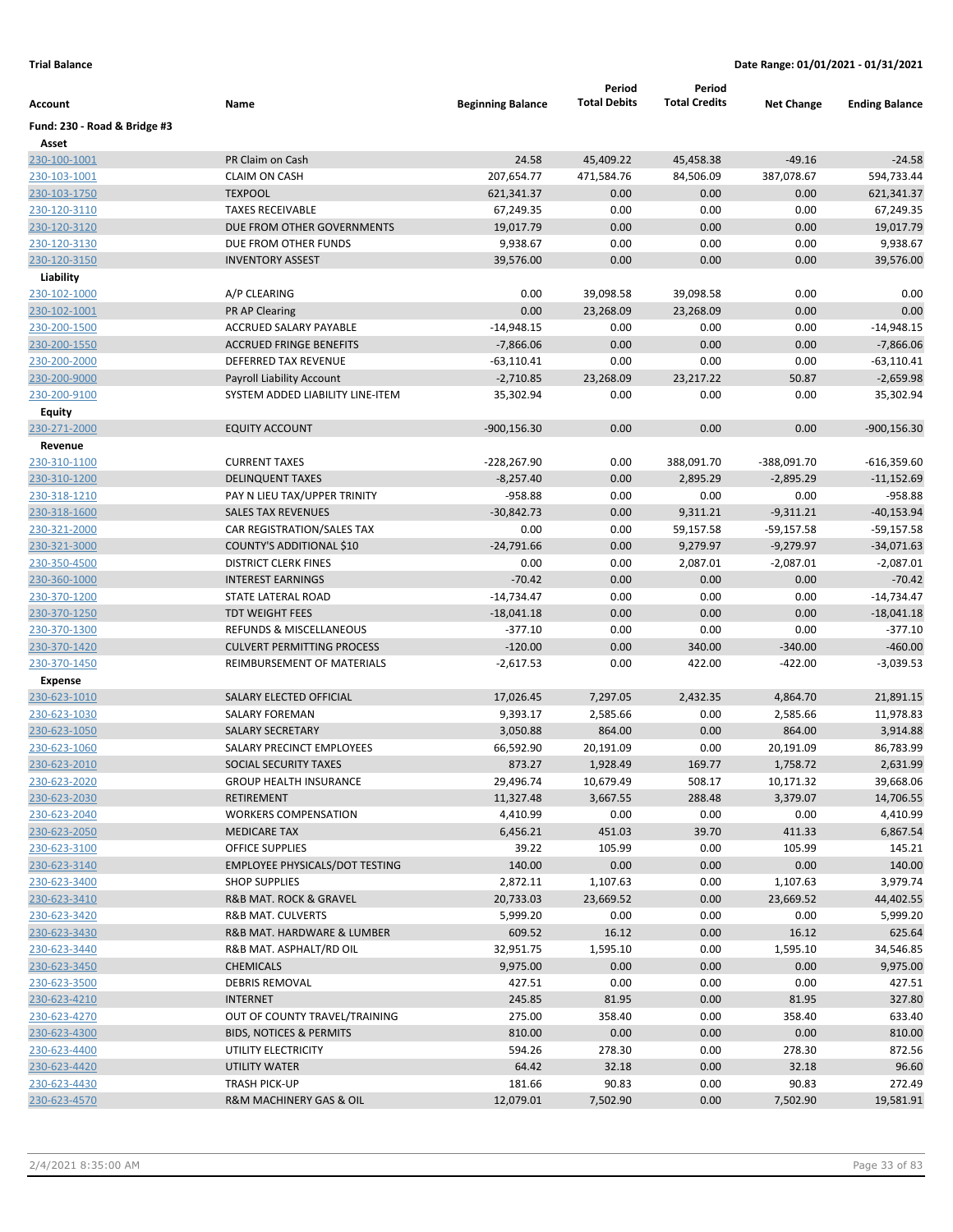| Account      | Name                                   | <b>Beginning Balance</b> | Period<br><b>Total Debits</b> | Period<br><b>Total Credits</b> | <b>Net Change</b> | <b>Ending Balance</b> |
|--------------|----------------------------------------|--------------------------|-------------------------------|--------------------------------|-------------------|-----------------------|
| 230-623-4580 | <b>R&amp;M MACHINERY PARTS</b>         | 29,564.61                | 4,259.66                      | 0.00                           | 4,259.66          | 33,824.27             |
| 230-623-4590 | <b>R&amp;M MACH. TIRES &amp; TUBES</b> | 12,684.00                | 0.00                          | 0.00                           | 0.00              | 12,684.00             |
| 230-623-4600 | <b>EQUIPMENT RENTAL/LEASE</b>          | 3,000.00                 | 0.00                          | 0.00                           | 0.00              | 3,000.00              |
| 230-623-4800 | <b>BOND</b>                            | 177.50                   | 0.00                          | 0.00                           | 0.00              | 177.50                |
| 230-623-4810 | <b>DUES</b>                            | 39.99                    | 0.00                          | 0.00                           | 0.00              | 39.99                 |
| 230-623-4820 | <b>INSURANCE</b>                       | 5,149.64                 | 0.00                          | 0.00                           | 0.00              | 5,149.64              |
| 230-623-5710 | PURCHASE OF MACH./EQUIP                | 26,500.00                | 0.00                          | 0.00                           | 0.00              | 26,500.00             |
| 230-625-1050 | SALARY SECRETARY                       | 2,765.45                 | 790.11                        | 0.00                           | 790.11            | 3,555.56              |
| 230-625-2010 | SOCIAL SECURITY TAXES                  | 16.91                    | 33.82                         | 0.00                           | 33.82             | 50.73                 |
| 230-625-2020 | <b>GROUP HEALTH INSURANCE</b>          | 763.19                   | 254.34                        | 0.00                           | 254.34            | 1,017.53              |
| 230-625-2030 | RETIREMENT                             | 326.10                   | 93.71                         | 0.00                           | 93.71             | 419.81                |
| 230-625-2040 | <b>WORKERS COMPENSATION</b>            | 14.74                    | 0.00                          | 0.00                           | 0.00              | 14.74                 |
| 230-625-2050 | <b>MEDICARE TAX</b>                    | 137.81                   | 7.93                          | 0.00                           | 7.93              | 145.74                |
|              | Fund 230 Total:                        | 0.00                     | 690,571.59                    | 690,571.59                     | 0.00              | 0.00                  |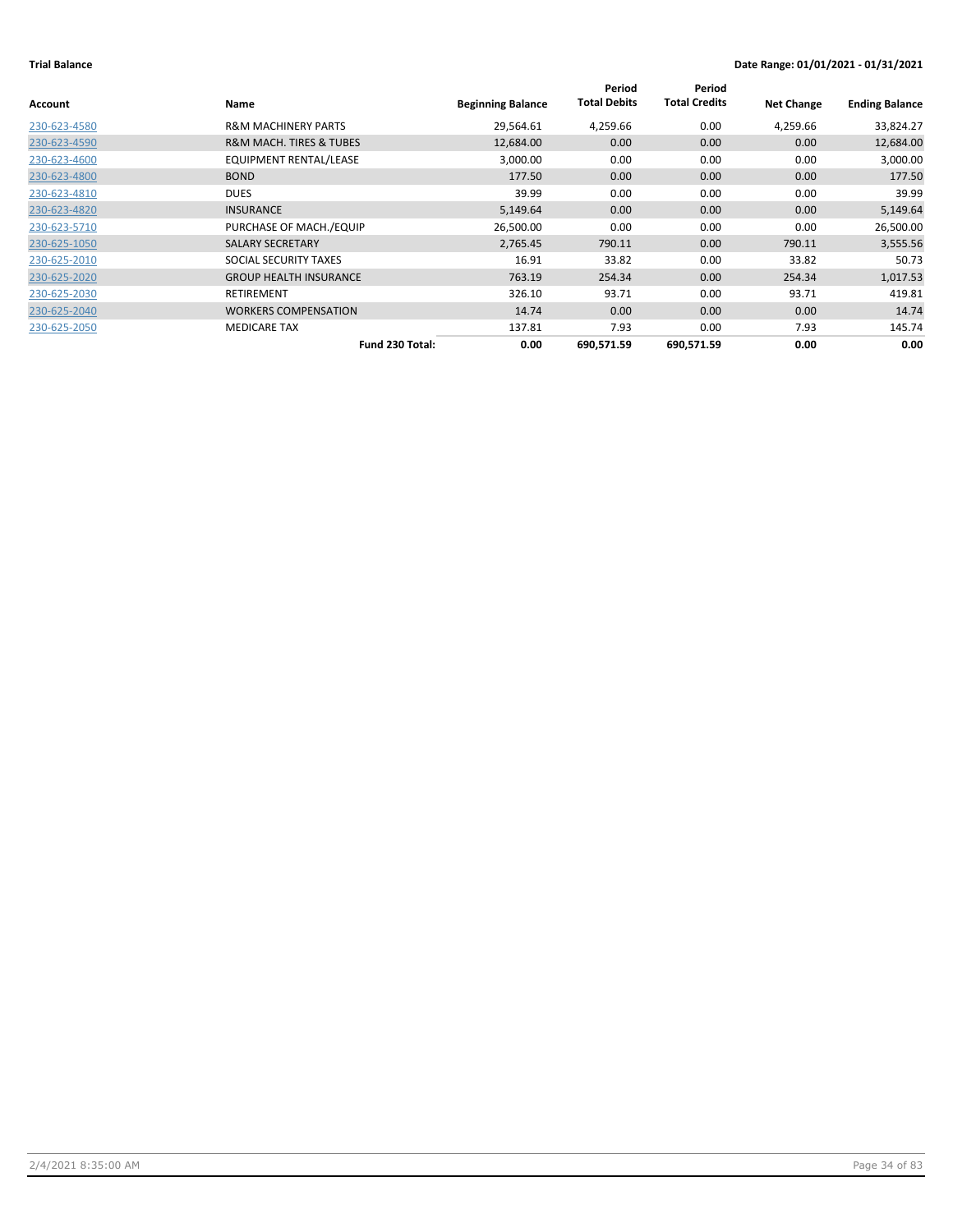|                                                       |                          |                          | Period              | Period               |                   |                       |
|-------------------------------------------------------|--------------------------|--------------------------|---------------------|----------------------|-------------------|-----------------------|
| Account                                               | <b>Name</b>              | <b>Beginning Balance</b> | <b>Total Debits</b> | <b>Total Credits</b> | <b>Net Change</b> | <b>Ending Balance</b> |
| Fund: 231 - Lake Road Impact/Raw Water PipelinePct. 3 |                          |                          |                     |                      |                   |                       |
| Asset                                                 |                          |                          |                     |                      |                   |                       |
| 231-103-1001                                          | <b>CLAIM ON CASH</b>     | 473,881.15               | 0.00                | 0.00                 | 0.00              | 473,881.15            |
| Equity                                                |                          |                          |                     |                      |                   |                       |
| 231-271-2000                                          | <b>EQUITY ACCOUNT</b>    | $-389,881.15$            | 0.00                | 0.00                 | 0.00              | $-389,881.15$         |
| Revenue                                               |                          |                          |                     |                      |                   |                       |
| 231-325-1790                                          | FOR MAINTENANCE OF ROADS | $-84,000.00$             | 0.00                | 0.00                 | 0.00              | $-84,000.00$          |
|                                                       | Fund 231 Total:          | 0.00                     | 0.00                | 0.00                 | 0.00              | 0.00                  |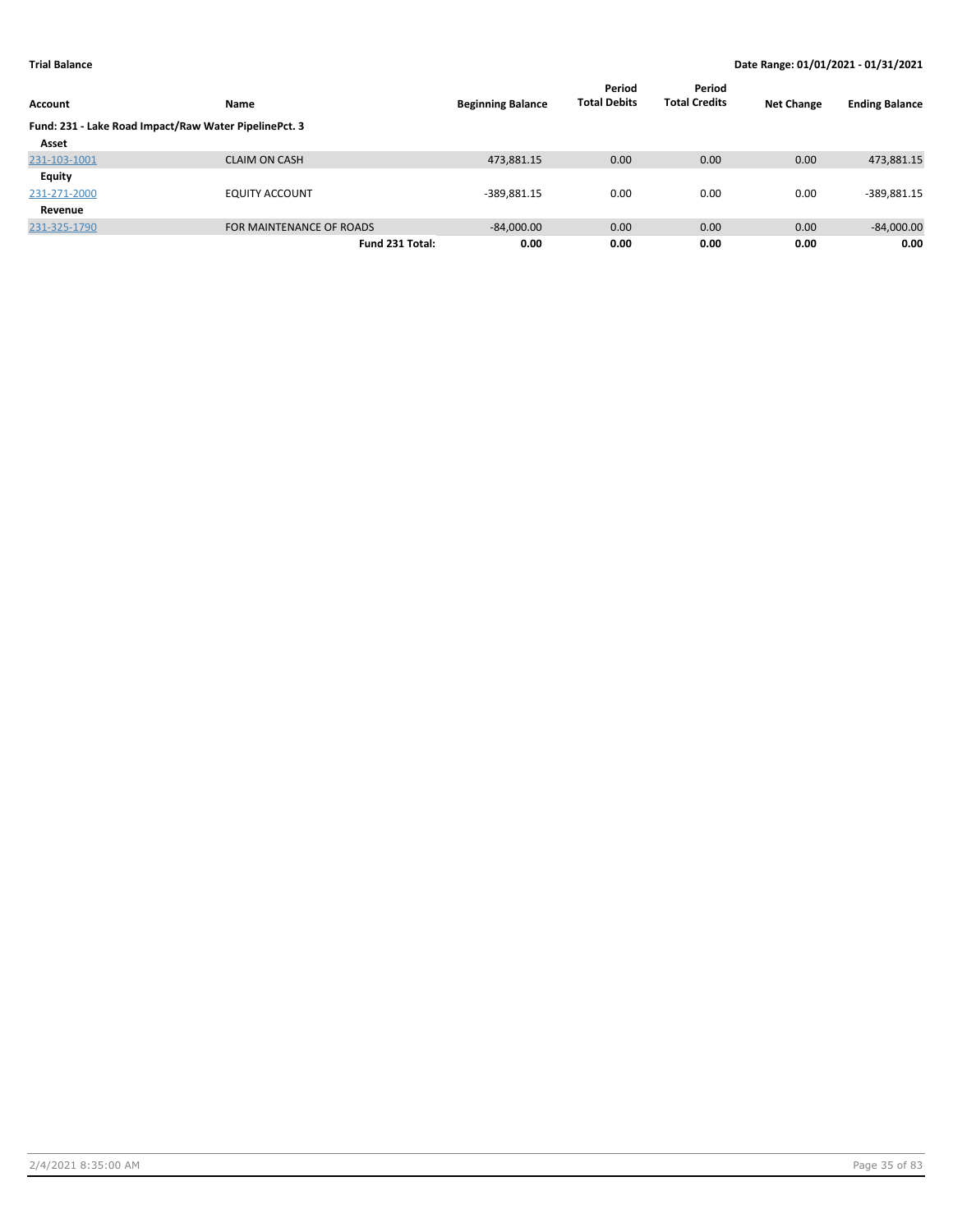|                              |                                                          |                             | Period              | Period               |                   |                             |
|------------------------------|----------------------------------------------------------|-----------------------------|---------------------|----------------------|-------------------|-----------------------------|
| Account                      | Name                                                     | <b>Beginning Balance</b>    | <b>Total Debits</b> | <b>Total Credits</b> | <b>Net Change</b> | <b>Ending Balance</b>       |
| Fund: 240 - Road & Bridge #4 |                                                          |                             |                     |                      |                   |                             |
| Asset                        |                                                          |                             |                     |                      |                   |                             |
| 240-100-1001                 | PR Claim on Cash                                         | 5.12                        | 29,673.63           | 29,683.87            | $-10.24$          | $-5.12$                     |
| 240-103-1001                 | <b>CLAIM ON CASH</b>                                     | 295,050.04                  | 268,729.86          | 56,752.64            | 211,977.22        | 507,027.26                  |
| 240-103-1750                 | <b>TEXPOOL</b>                                           | 109,808.44                  | 0.00                | 0.00                 | 0.00              | 109,808.44                  |
| 240-120-3110                 | <b>TAXES RECEIVABLE</b>                                  | 37,864.07                   | 0.00                | 0.00                 | 0.00              | 37,864.07                   |
| 240-120-3120                 | DUE FROM OTHER GOVERNMENTS                               | 10,825.36                   | 0.00                | 0.00                 | 0.00              | 10,825.36                   |
| 240-120-3130                 | DUE FROM OTHER FUNDS                                     | 5,657.34                    | 0.00                | 0.00                 | 0.00              | 5,657.34                    |
| 240-120-3150                 | <b>INVENTORY ASSEST</b>                                  | 5,616.62                    | 0.00                | 0.00                 | 0.00              | 5,616.62                    |
| Liability                    |                                                          |                             |                     |                      |                   |                             |
| 240-102-1000                 | A/P CLEARING                                             | 0.00                        | 27,080.72           | 27,080.72            | 0.00              | 0.00                        |
| 240-102-1001                 | PR AP Clearing                                           | 0.00                        | 14,097.15           | 14,097.15            | 0.00              | 0.00                        |
| 240-200-1500                 | ACCRUED SALARY PAYABLE<br><b>ACCRUED FRINGE BENEFITS</b> | $-9,270.42$                 | 0.00                | 0.00                 | 0.00              | $-9,270.42$                 |
| 240-200-1550                 | DEFERRED TAX REVENUE                                     | $-5,696.90$<br>$-35,507.79$ | 0.00<br>0.00        | 0.00<br>0.00         | 0.00<br>0.00      | $-5,696.90$<br>$-35,507.79$ |
| 240-200-2000<br>240-200-9000 | Payroll Liability Account                                | $-1,664.15$                 | 14,097.15           | 14,085.20            | 11.95             | $-1,652.20$                 |
| 240-200-9100                 | SYSTEM ADDED LIABILITY LINE-ITEM                         | 19,181.13                   | 0.00                | 0.00                 | 0.00              | 19,181.13                   |
| <b>Equity</b>                |                                                          |                             |                     |                      |                   |                             |
| 240-271-2000                 | <b>EQUITY ACCOUNT</b>                                    | -415,120.75                 | 0.00                | 0.00                 | 0.00              | -415,120.75                 |
| Revenue                      |                                                          |                             |                     |                      |                   |                             |
| 240-310-1100                 | <b>CURRENT TAXES</b>                                     | $-129,955.94$               | 0.00                | 220,945.74           | $-220,945.74$     | $-350,901.68$               |
| 240-310-1200                 | <b>DELINQUENT TAXES</b>                                  | $-4,701.05$                 | 0.00                | 1,648.33             | $-1,648.33$       | $-6,349.38$                 |
| 240-318-1210                 | PAY N LIEU TAX/UPPER TRINITY                             | $-545.90$                   | 0.00                | 0.00                 | 0.00              | $-545.90$                   |
| 240-318-1600                 | <b>SALES TAX REVENUES</b>                                | $-17,559.17$                | 0.00                | 5,300.99             | $-5,300.99$       | $-22,860.16$                |
| 240-321-2000                 | CAR REGISTRATION/SALES TAX                               | 0.00                        | 0.00                | 33,673.80            | $-33,673.80$      | $-33,673.80$                |
| 240-321-3000                 | COUNTY'S ADDITIONAL \$10                                 | $-14,111.99$                | 0.00                | 5,282.37             | $-5,282.37$       | $-19,394.36$                |
| 240-350-4500                 | <b>DISTRICT CLERK FINES</b>                              | 0.00                        | 0.00                | 1,187.97             | $-1,187.97$       | $-1,187.97$                 |
| 240-360-1000                 | <b>INTEREST EARNINGS</b>                                 | $-12.45$                    | 0.00                | 0.00                 | 0.00              | $-12.45$                    |
| 240-370-1200                 | STATE LATERAL ROAD                                       | $-8,387.19$                 | 0.00                | 0.00                 | 0.00              | $-8,387.19$                 |
| 240-370-1250                 | TDT WEIGHT FEES                                          | $-10,269.44$                | 0.00                | 0.00                 | 0.00              | $-10,269.44$                |
| 240-370-1420                 | <b>CULVERT PERMITTING PROCESS</b>                        | $-80.00$                    | 0.00                | 500.00               | $-500.00$         | $-580.00$                   |
| 240-370-1421                 | ROW PERMIT APPLICATION                                   | $-20.00$                    | 0.00                | 0.00                 | 0.00              | $-20.00$                    |
| 240-370-1450                 | REIMBURSEMENT OF MATERIALS                               | $-382.80$                   | 0.00                | 0.00                 | 0.00              | $-382.80$                   |
| 240-370-1460                 | SALE OF RECYCLED MATERIALS                               | $-483.20$                   | 0.00                | 0.00                 | 0.00              | $-483.20$                   |
| Expense                      |                                                          |                             |                     |                      |                   |                             |
| 240-624-1010                 | SALARY ELECTED OFFICIAL                                  | 17,026.45                   | 7,297.05            | 2,432.35             | 4,864.70          | 21,891.15                   |
| 240-624-1030                 | <b>SALARY FOREMAN</b>                                    | 8,745.97                    | 2,658.77            | 0.00                 | 2,658.77          | 11,404.74                   |
| 240-624-1050                 | <b>SALARY SECRETARY</b>                                  | 8,254.08                    | 2,358.31            | 0.00                 | 2,358.31          | 10,612.39                   |
| 240-624-1060                 | SALARY PRECINCT EMPLOYEES                                | 27,189.89                   | 9,703.30            | 0.00                 | 9,703.30          | 36,893.19                   |
| 240-624-2010                 | SOCIAL SECURITY TAXES                                    | 584.92                      | 1,369.28            | 154.96               | 1,214.32          | 1,799.24                    |
| 240-624-2020                 | <b>GROUP HEALTH INSURANCE</b>                            | 21,361.62                   | 6,611.93            | 1,525.83             | 5,086.10          | 26,447.72                   |
| 240-624-2030                 | <b>RETIREMENT</b>                                        | 7,219.06                    | 2,609.58            | 288.48               | 2,321.10          | 9,540.16                    |
| 240-624-2040                 | <b>WORKERS COMPENSATION</b>                              | 2,943.79                    | 0.00                | 0.00                 | 0.00              | 2,943.79                    |
| 240-624-2050                 | <b>MEDICARE TAX</b>                                      | 4,060.10                    | 320.24              | 36.24                | 284.00            | 4,344.10                    |
| 240-624-3100                 | <b>OFFICE SUPPLIES</b>                                   | 61.19                       | 0.00                | 0.00                 | 0.00              | 61.19                       |
| 240-624-3400                 | <b>SHOP SUPPLIES</b>                                     | 224.90                      | 56.24               | 0.00                 | 56.24             | 281.14                      |
| 240-624-3410                 | R&B MAT. ROCK & GRAVEL                                   | 33,197.29                   | 4,354.94            | 0.00                 | 4,354.94          | 37,552.23                   |
| 240-624-3420                 | R&B MAT. CULVERTS                                        | 0.00                        | 8,569.14            | 0.00                 | 8,569.14          | 8,569.14                    |
| 240-624-3440                 | R&B MAT. ASPHALT/RD OIL                                  | 15,330.72                   | 7,467.42            | 0.00                 | 7,467.42          | 22,798.14                   |
| 240-624-3950                 | <b>UNIFORMS</b>                                          | 440.28                      | 493.56              | 0.00                 | 493.56            | 933.84                      |
| 240-624-4210                 | INTERNET                                                 | 165.38                      | 176.63              | 0.00                 | 176.63            | 342.01                      |
| 240-624-4270                 | OUT OF COUNTY TRAVEL/TRAINING                            | 875.65                      | 0.00                | 0.00                 | 0.00              | 875.65                      |
| 240-624-4400                 | UTILITY ELECTRICITY                                      | 459.19                      | 556.62              | 0.00                 | 556.62            | 1,015.81                    |
| 240-624-4410                 | UTILITY GAS                                              | 139.40                      | 101.75              | 0.00                 | 101.75            | 241.15                      |
| 240-624-4420                 | UTILITY WATER                                            | 199.16                      | 84.35               | 0.00                 | 84.35             | 283.51                      |
| 240-624-4430                 | <b>TRASH PICK-UP</b>                                     | 1,202.25                    | 0.00                | 0.00                 | 0.00              | 1,202.25                    |
| 240-624-4570                 | R&M MACHINERY GAS & OIL                                  | 2,878.90                    | 2,872.76            | 190.66               | 2,682.10          | 5,561.00                    |
| 240-624-4580                 | R&M MACHINERY PARTS                                      | 7,042.76                    | 2,217.31            | 0.00                 | 2,217.31          | 9,260.07                    |
| 240-624-4590                 | R&M MACH. TIRES & TUBES                                  | 357.00                      | 130.00              | 0.00                 | 130.00            | 487.00                      |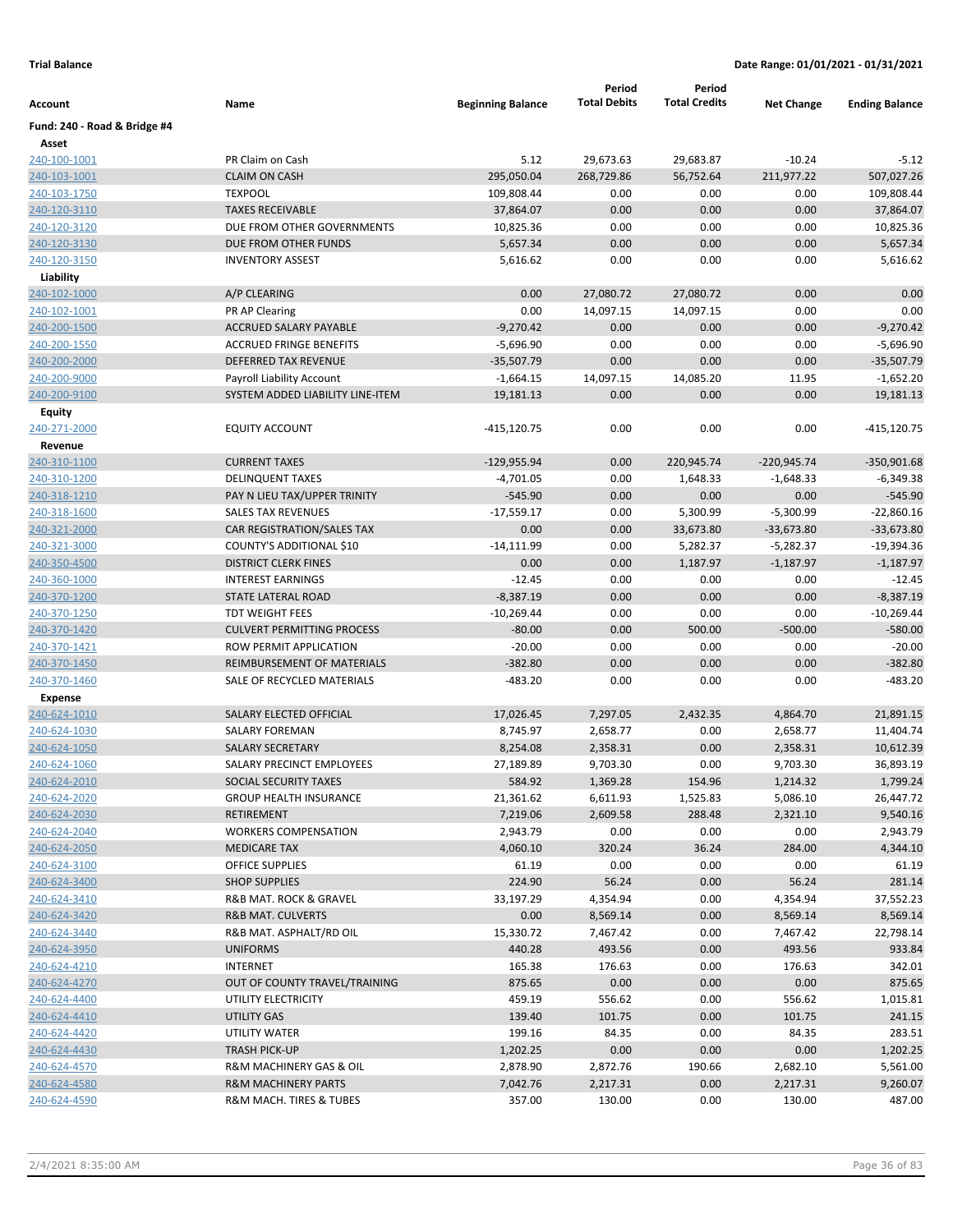| Account      | Name                          | <b>Beginning Balance</b> | Period<br><b>Total Debits</b> | Period<br><b>Total Credits</b> | <b>Net Change</b> | <b>Ending Balance</b> |
|--------------|-------------------------------|--------------------------|-------------------------------|--------------------------------|-------------------|-----------------------|
| 240-624-4600 | <b>EQUIPMENT RENTAL/LEASE</b> | 3,000.00                 | 0.00                          | 0.00                           | 0.00              | 3,000.00              |
| 240-624-4820 | <b>INSURANCE</b>              | 2,777.63                 | 0.00                          | 0.00                           | 0.00              | 2,777.63              |
| 240-625-1050 | <b>SALARY SECRETARY</b>       | 2,765.05                 | 790.07                        | 0.00                           | 790.07            | 3,555.12              |
| 240-625-2010 | SOCIAL SECURITY TAXES         | 16.90                    | 33.80                         | 0.00                           | 33.80             | 50.70                 |
| 240-625-2020 | <b>GROUP HEALTH INSURANCE</b> | 763.36                   | 254.21                        | 0.01                           | 254.20            | 1,017.56              |
| 240-625-2030 | RETIREMENT                    | 325.87                   | 93.69                         | 0.00                           | 93.69             | 419.56                |
| 240-625-2040 | <b>WORKERS COMPENSATION</b>   | 14.74                    | 0.00                          | 0.00                           | 0.00              | 14.74                 |
| 240-625-2050 | <b>MEDICARE TAX</b>           | 137.52                   | 7.85                          | 0.00                           | 7.85              | 145.37                |
|              | Fund 240 Total:               | 0.00                     | 414.867.31                    | 414.867.31                     | 0.00              | 0.00                  |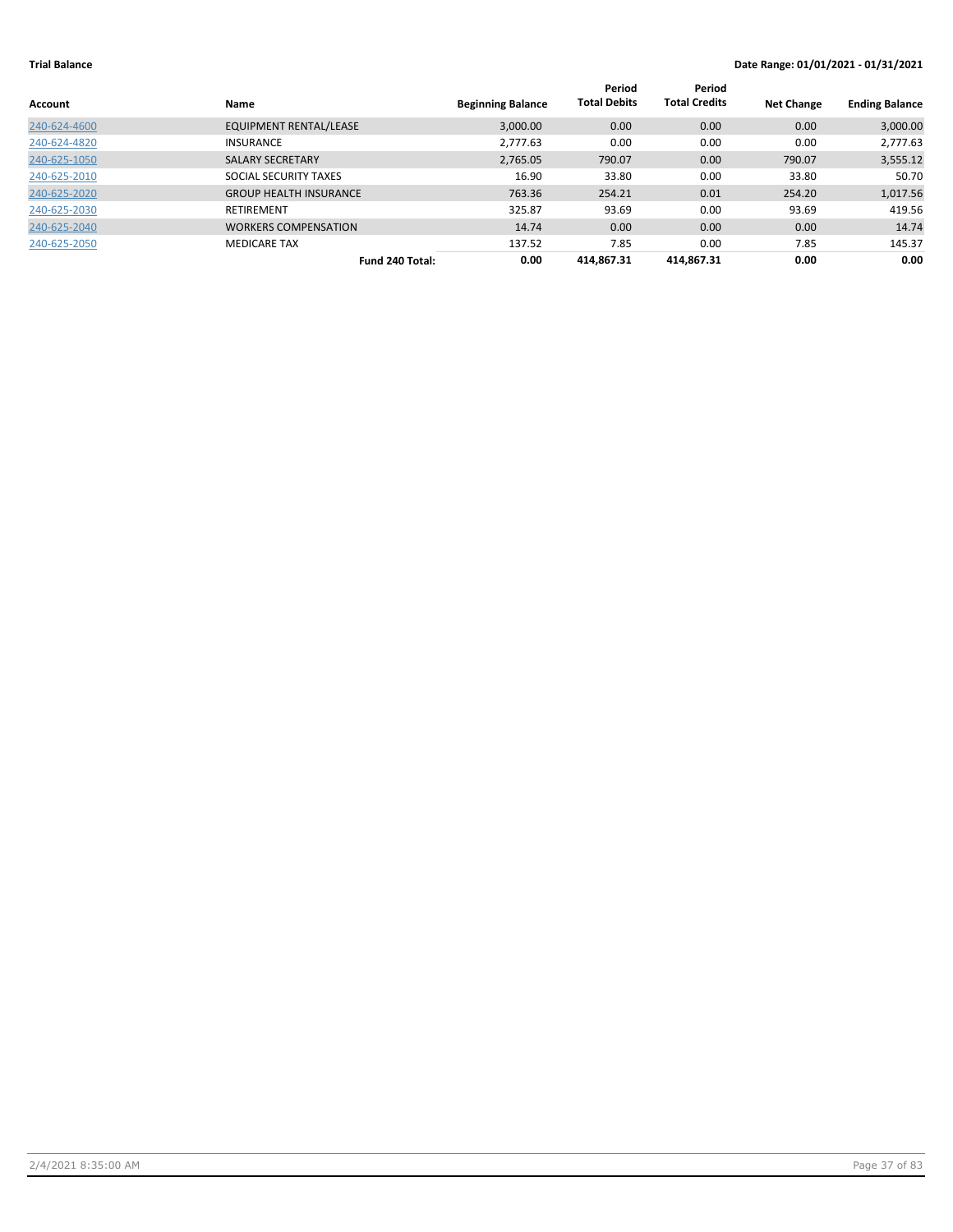|                                                       |                          |                          | Period              | Period               |                   |                       |
|-------------------------------------------------------|--------------------------|--------------------------|---------------------|----------------------|-------------------|-----------------------|
| Account                                               | <b>Name</b>              | <b>Beginning Balance</b> | <b>Total Debits</b> | <b>Total Credits</b> | <b>Net Change</b> | <b>Ending Balance</b> |
| Fund: 241 - Lake Road Impact/Raw Water PipelinePct. 4 |                          |                          |                     |                      |                   |                       |
| Asset                                                 |                          |                          |                     |                      |                   |                       |
| 241-103-1001                                          | <b>CLAIM ON CASH</b>     | 470,408.04               | 0.00                | 0.00                 | 0.00              | 470,408.04            |
| Equity                                                |                          |                          |                     |                      |                   |                       |
| 241-271-2000                                          | <b>EQUITY ACCOUNT</b>    | $-366,408.04$            | 0.00                | 0.00                 | 0.00              | $-366,408.04$         |
| Revenue                                               |                          |                          |                     |                      |                   |                       |
| 241-326-1830                                          | FOR MAINTENANCE OF ROADS | $-104,000.00$            | 0.00                | 0.00                 | 0.00              | $-104,000.00$         |
|                                                       | Fund 241 Total:          | 0.00                     | 0.00                | 0.00                 | 0.00              | 0.00                  |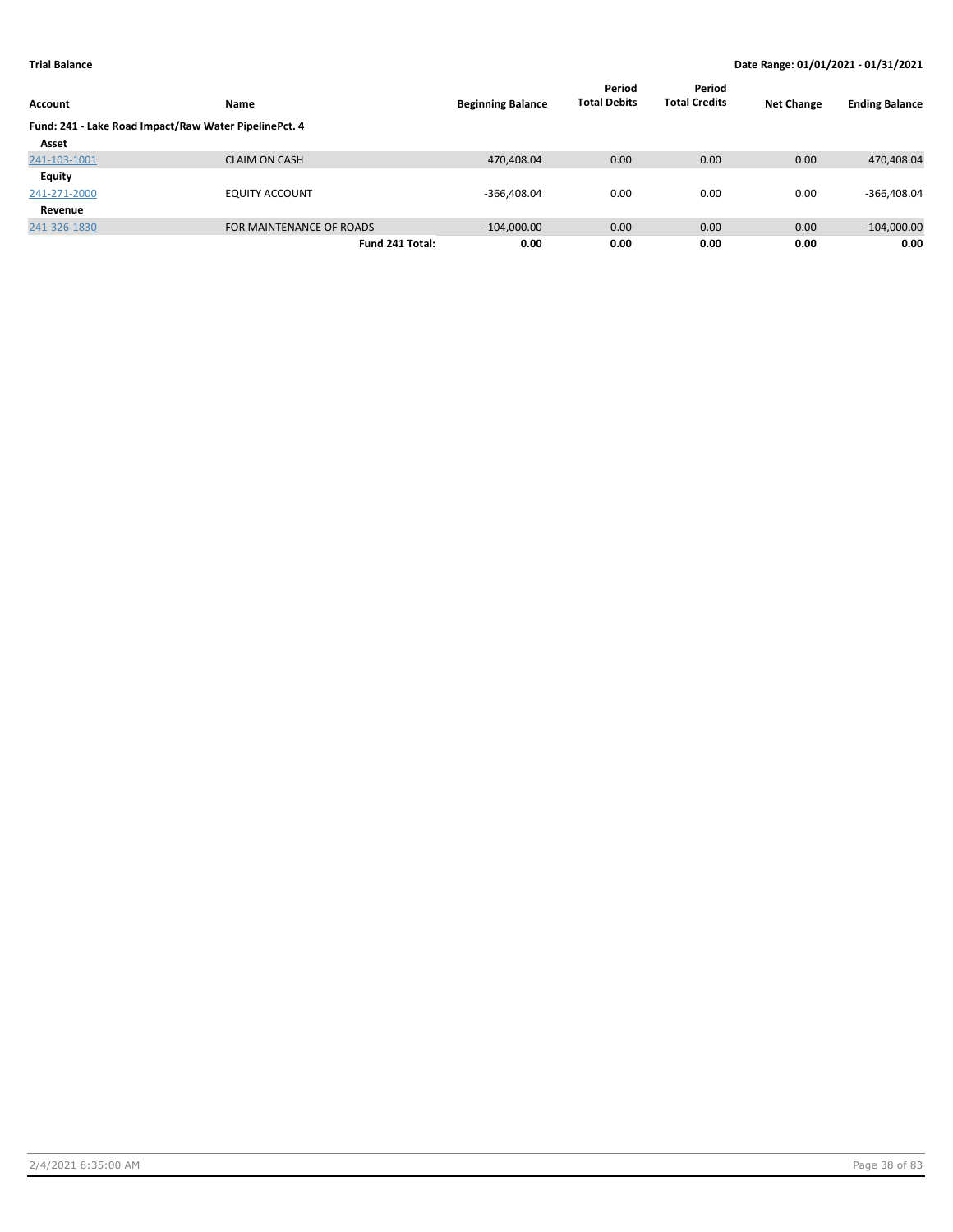|                                                   |                       |                 |                          | Period              | Period               |                   |                       |
|---------------------------------------------------|-----------------------|-----------------|--------------------------|---------------------|----------------------|-------------------|-----------------------|
| Account                                           | Name                  |                 | <b>Beginning Balance</b> | <b>Total Debits</b> | <b>Total Credits</b> | <b>Net Change</b> | <b>Ending Balance</b> |
| Fund: 250 - Raw Water Pipeline Rock for Pct.2,3,4 |                       |                 |                          |                     |                      |                   |                       |
| Asset                                             |                       |                 |                          |                     |                      |                   |                       |
| 250-103-1001                                      | <b>CLAIM ON CASH</b>  |                 | 39.31                    | 0.00                | 0.00                 | 0.00              | 39.31                 |
| Equity                                            |                       |                 |                          |                     |                      |                   |                       |
| 250-271-2000                                      | <b>EQUITY ACCOUNT</b> |                 | $-39.31$                 | 0.00                | 0.00                 | 0.00              | $-39.31$              |
|                                                   |                       | Fund 250 Total: | 0.00                     | 0.00                | 0.00                 | 0.00              | 0.00                  |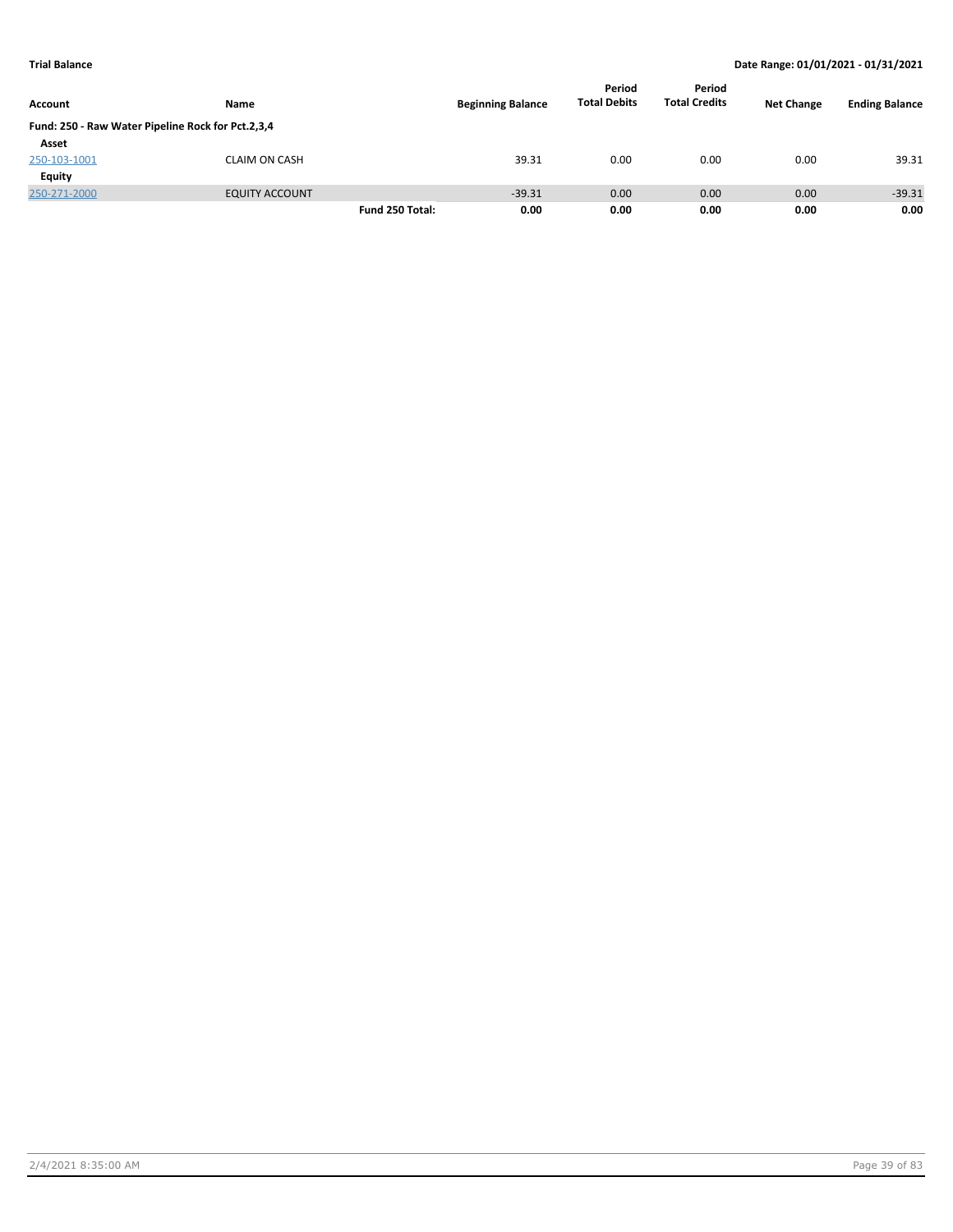| Account                                     | Name                             | <b>Beginning Balance</b> | Period<br><b>Total Debits</b> | Period<br><b>Total Credits</b> | <b>Net Change</b> | <b>Ending Balance</b> |
|---------------------------------------------|----------------------------------|--------------------------|-------------------------------|--------------------------------|-------------------|-----------------------|
| Fund: 260 - J.P.#1 Justice Court Technology |                                  |                          |                               |                                |                   |                       |
| Asset                                       |                                  |                          |                               |                                |                   |                       |
| 260-103-1001                                | <b>CLAIM ON CASH</b>             | 47.836.50                | 0.00                          | 0.00                           | 0.00              | 47,836.50             |
| 260-120-3130                                | DUE FROM OTHER FUNDS             | 437.79                   | 0.00                          | 0.00                           | 0.00              | 437.79                |
| Liability                                   |                                  |                          |                               |                                |                   |                       |
| 260-200-9100                                | SYSTEM ADDED LIABILITY LINE-ITEM | 30.56                    | 0.00                          | 0.00                           | 0.00              | 30.56                 |
| Equity                                      |                                  |                          |                               |                                |                   |                       |
| 260-271-2000                                | <b>EQUITY ACCOUNT</b>            | $-49,831.27$             | 0.00                          | 0.00                           | 0.00              | $-49,831.27$          |
| Expense                                     |                                  |                          |                               |                                |                   |                       |
| 260-455-5720                                | OFFICE EQUIPMENT                 | 1,526.42                 | 0.00                          | 0.00                           | 0.00              | 1,526.42              |
|                                             | Fund 260 Total:                  | 0.00                     | 0.00                          | 0.00                           | 0.00              | 0.00                  |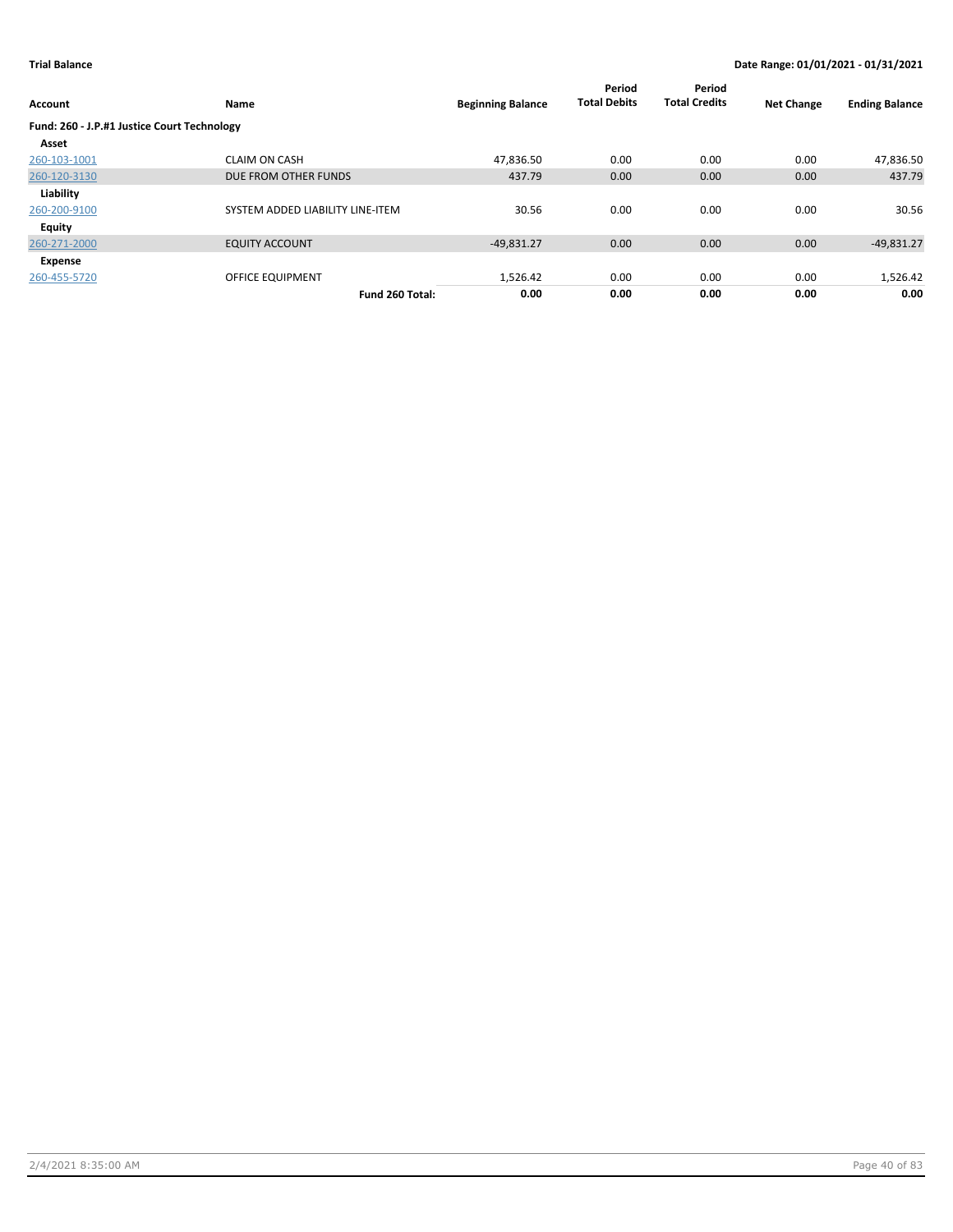| Account                                     | Name                  | <b>Beginning Balance</b> | Period<br><b>Total Debits</b> | Period<br><b>Total Credits</b> | <b>Net Change</b> | <b>Ending Balance</b> |
|---------------------------------------------|-----------------------|--------------------------|-------------------------------|--------------------------------|-------------------|-----------------------|
| Fund: 270 - J.P.#2 Justice Court Technology |                       |                          |                               |                                |                   |                       |
| Asset                                       |                       |                          |                               |                                |                   |                       |
| 270-103-1001                                | <b>CLAIM ON CASH</b>  | 9,759.38                 | 0.00                          | 0.00                           | 0.00              | 9,759.38              |
| 270-120-3130                                | DUE FROM OTHER FUNDS  | 233.20                   | 0.00                          | 0.00                           | 0.00              | 233.20                |
| Equity                                      |                       |                          |                               |                                |                   |                       |
| 270-271-2000                                | <b>EQUITY ACCOUNT</b> | $-9,992.58$              | 0.00                          | 0.00                           | 0.00              | $-9,992.58$           |
|                                             | Fund 270 Total:       | 0.00                     | 0.00                          | 0.00                           | 0.00              | 0.00                  |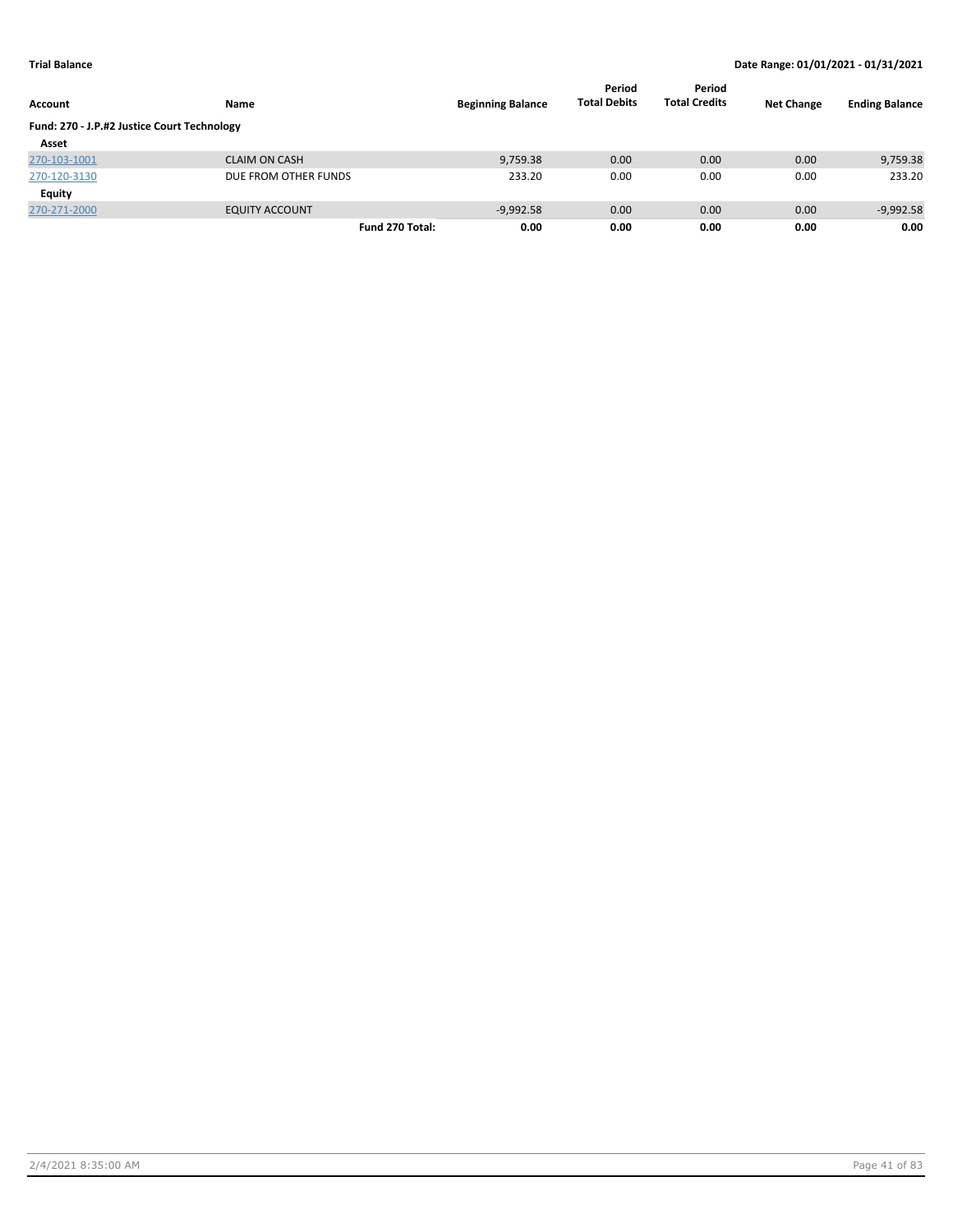| <b>Account</b>                              | Name                             | <b>Beginning Balance</b> | Period<br><b>Total Debits</b> | Period<br><b>Total Credits</b> | <b>Net Change</b> | <b>Ending Balance</b> |
|---------------------------------------------|----------------------------------|--------------------------|-------------------------------|--------------------------------|-------------------|-----------------------|
| Fund: 280 - J.P.#3 Justice Court Technology |                                  |                          |                               |                                |                   |                       |
| Asset                                       |                                  |                          |                               |                                |                   |                       |
| 280-103-1001                                | <b>CLAIM ON CASH</b>             | 5,901.95                 | 0.00                          | 0.00                           | 0.00              | 5,901.95              |
| 280-120-3130                                | DUE FROM OTHER FUNDS             | 109.75                   | 0.00                          | 0.00                           | 0.00              | 109.75                |
| Liability                                   |                                  |                          |                               |                                |                   |                       |
| 280-200-9100                                | SYSTEM ADDED LIABILITY LINE-ITEM | $-859.99$                | 0.00                          | 0.00                           | 0.00              | -859.99               |
| <b>Equity</b>                               |                                  |                          |                               |                                |                   |                       |
| 280-271-2000                                | <b>EQUITY ACCOUNT</b>            | $-5.151.71$              | 0.00                          | 0.00                           | 0.00              | $-5,151.71$           |
|                                             | Fund 280 Total:                  | 0.00                     | 0.00                          | 0.00                           | 0.00              | 0.00                  |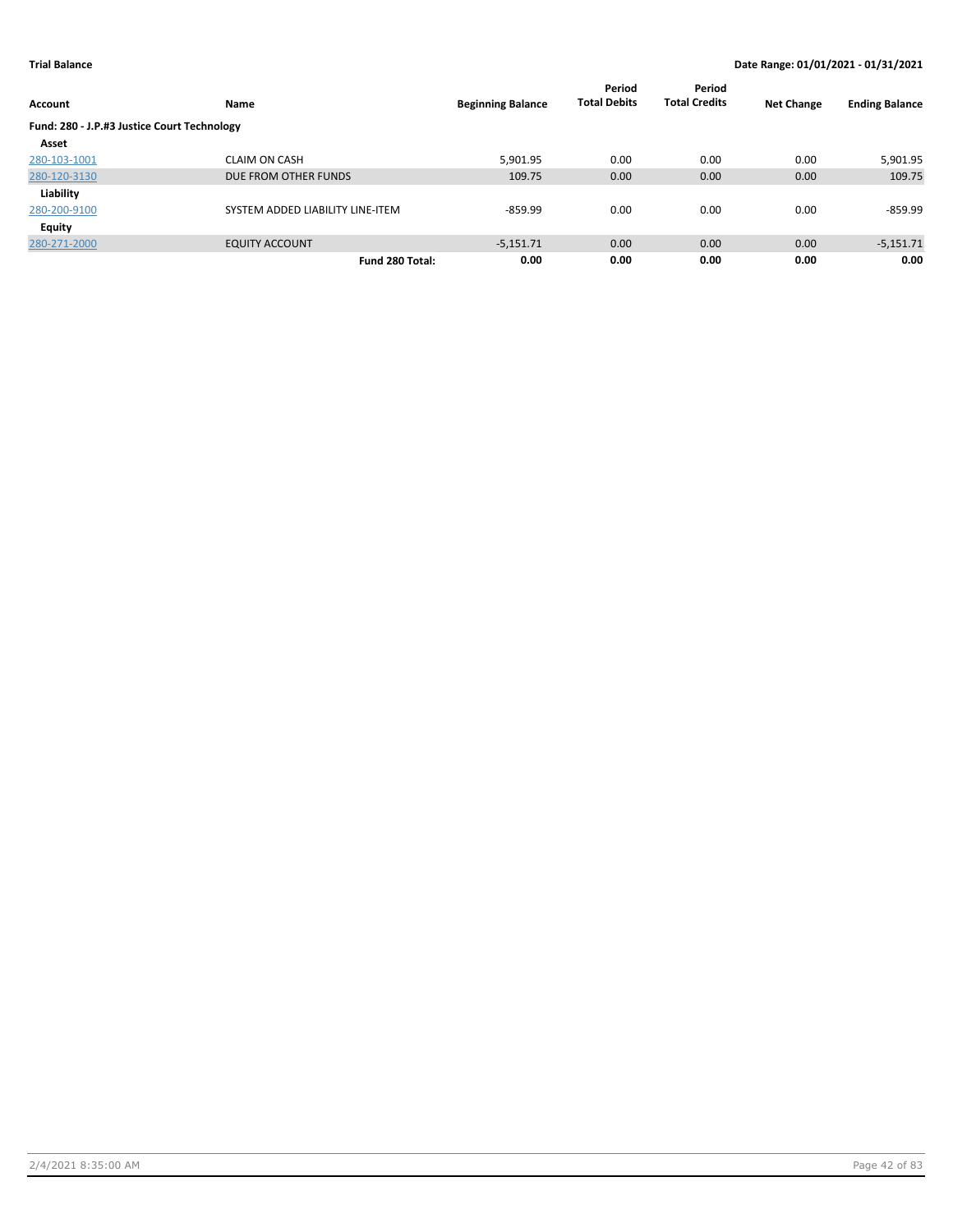|                                                 |                                    |                          | Period<br><b>Total Debits</b> | Period<br><b>Total Credits</b> |                   |                       |
|-------------------------------------------------|------------------------------------|--------------------------|-------------------------------|--------------------------------|-------------------|-----------------------|
| <b>Account</b>                                  | Name                               | <b>Beginning Balance</b> |                               |                                | <b>Net Change</b> | <b>Ending Balance</b> |
| Fund: 310 - F.C.Detention Center Annual Payment |                                    |                          |                               |                                |                   |                       |
| Asset                                           |                                    |                          |                               |                                |                   |                       |
| 310-103-1001                                    | <b>CLAIM ON CASH</b>               | 9,088.35                 | 100.00                        | 770.00                         | $-670.00$         | 8,418.35              |
| Liability                                       |                                    |                          |                               |                                |                   |                       |
| 310-102-1000                                    | A/P CLEARING                       | 0.00                     | 770.00                        | 770.00                         | 0.00              | 0.00                  |
| 310-200-9100                                    | SYSTEM ADDED LIABILITY LINE-ITEM   | 530.00                   | 0.00                          | 0.00                           | 0.00              | 530.00                |
| Equity                                          |                                    |                          |                               |                                |                   |                       |
| 310-271-2000                                    | <b>EQUITY ACCOUNT</b>              | $-12,308.85$             | 0.00                          | 0.00                           | 0.00              | $-12,308.85$          |
| Revenue                                         |                                    |                          |                               |                                |                   |                       |
| 310-370-1300                                    | <b>REFUNDS &amp; MISCELLANEOUS</b> | 0.00                     | 0.00                          | 100.00                         | $-100.00$         | $-100.00$             |
| Expense                                         |                                    |                          |                               |                                |                   |                       |
| 310-560-4270                                    | OUT OF COUNTY TRAVEL/TRAINING      | 2,690.50                 | 770.00                        | 0.00                           | 770.00            | 3,460.50              |
|                                                 | Fund 310 Total:                    | 0.00                     | 1,640.00                      | 1,640.00                       | 0.00              | 0.00                  |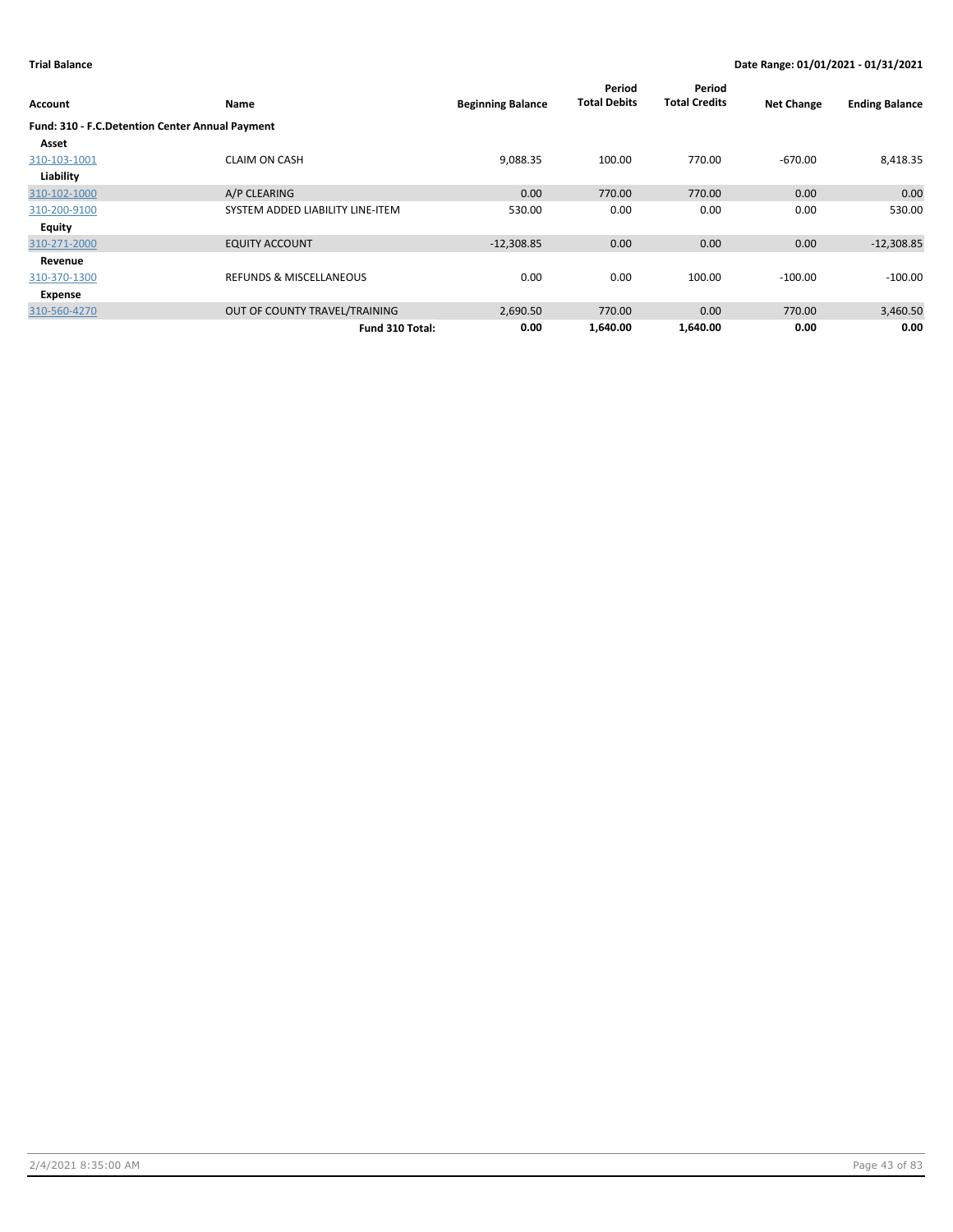| Account                                   | Name                   |                 | <b>Beginning Balance</b> | Period<br><b>Total Debits</b> | Period<br><b>Total Credits</b> | <b>Net Change</b> | <b>Ending Balance</b> |
|-------------------------------------------|------------------------|-----------------|--------------------------|-------------------------------|--------------------------------|-------------------|-----------------------|
| Fund: 330 - Bail Bondsman Application Fee |                        |                 |                          |                               |                                |                   |                       |
| Asset                                     |                        |                 |                          |                               |                                |                   |                       |
| 330-103-1001                              | <b>CLAIM ON CASH</b>   |                 | 8,928.03                 | 0.00                          | 0.00                           | 0.00              | 8,928.03              |
| <b>Equity</b>                             |                        |                 |                          |                               |                                |                   |                       |
| 330-271-2000                              | <b>EQUITY ACCOUNT</b>  |                 | $-8,428.03$              | 0.00                          | 0.00                           | 0.00              | $-8,428.03$           |
| Revenue                                   |                        |                 |                          |                               |                                |                   |                       |
| 330-340-4800                              | <b>APPLICATION FEE</b> |                 | $-500.00$                | 0.00                          | 0.00                           | 0.00              | $-500.00$             |
|                                           |                        | Fund 330 Total: | 0.00                     | 0.00                          | 0.00                           | 0.00              | 0.00                  |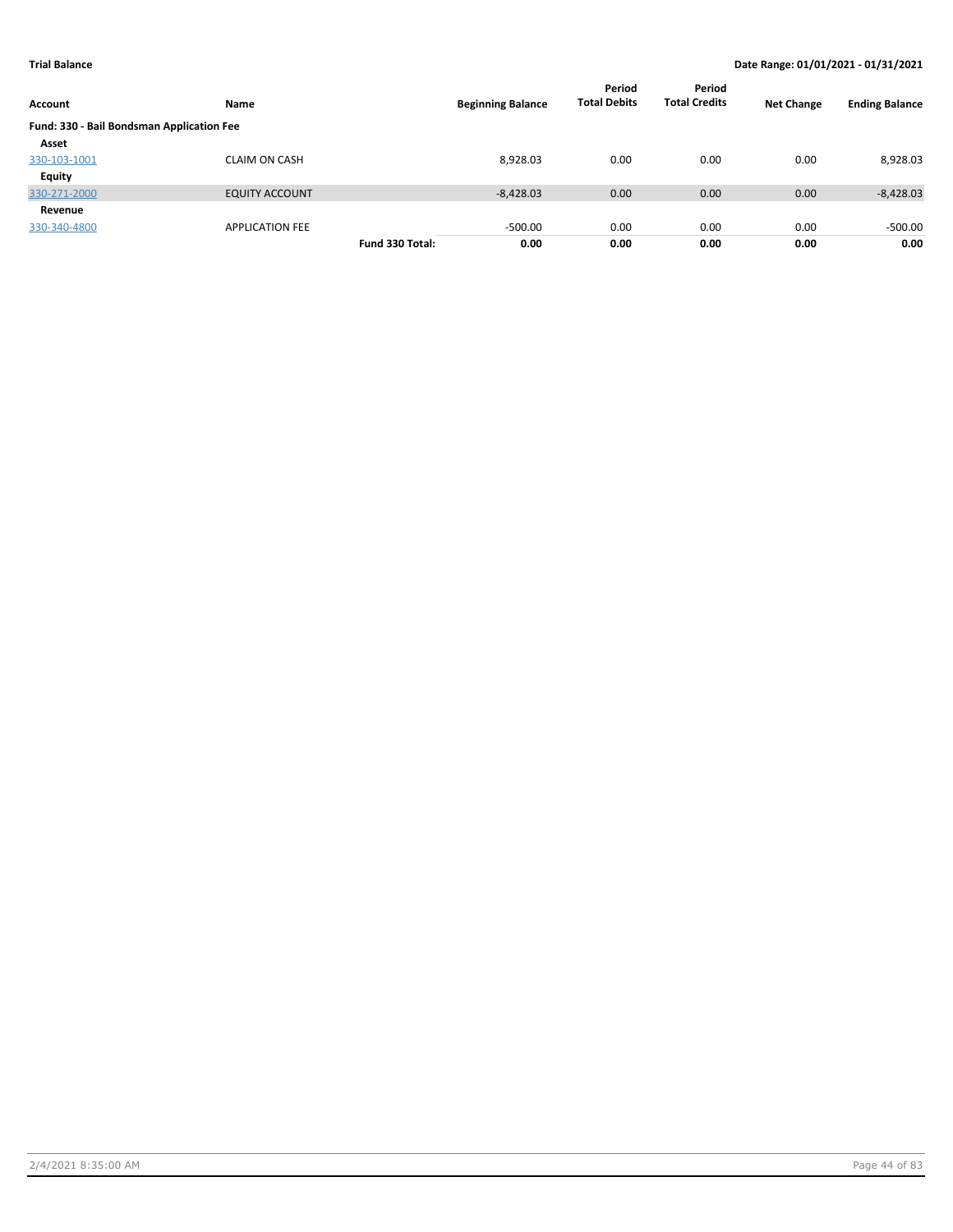| Account                 | Name                             | <b>Beginning Balance</b> | Period<br><b>Total Debits</b> | Period<br><b>Total Credits</b> | <b>Net Change</b> | <b>Ending Balance</b> |
|-------------------------|----------------------------------|--------------------------|-------------------------------|--------------------------------|-------------------|-----------------------|
| Fund: 350 - Law Library |                                  |                          |                               |                                |                   |                       |
| Asset                   |                                  |                          |                               |                                |                   |                       |
| 350-103-1001            | <b>CLAIM ON CASH</b>             | 194,648.43               | 914.37                        | 0.00                           | 914.37            | 195,562.80            |
| 350-120-3130            | DUE FROM OTHER FUNDS             | 1,803.63                 | 0.00                          | 0.00                           | 0.00              | 1,803.63              |
| Liability               |                                  |                          |                               |                                |                   |                       |
| 350-200-9100            | SYSTEM ADDED LIABILITY LINE-ITEM | $-300.00$                | 0.00                          | 0.00                           | 0.00              | $-300.00$             |
| Equity                  |                                  |                          |                               |                                |                   |                       |
| 350-271-2000            | <b>EQUITY ACCOUNT</b>            | $-196,152.06$            | 0.00                          | 0.00                           | 0.00              | $-196,152.06$         |
| Revenue                 |                                  |                          |                               |                                |                   |                       |
| 350-340-4500            | <b>DISTRICT CLERK FEES</b>       | 0.00                     | 0.00                          | 914.37                         | $-914.37$         | $-914.37$             |
|                         | Fund 350 Total:                  | 0.00                     | 914.37                        | 914.37                         | 0.00              | 0.00                  |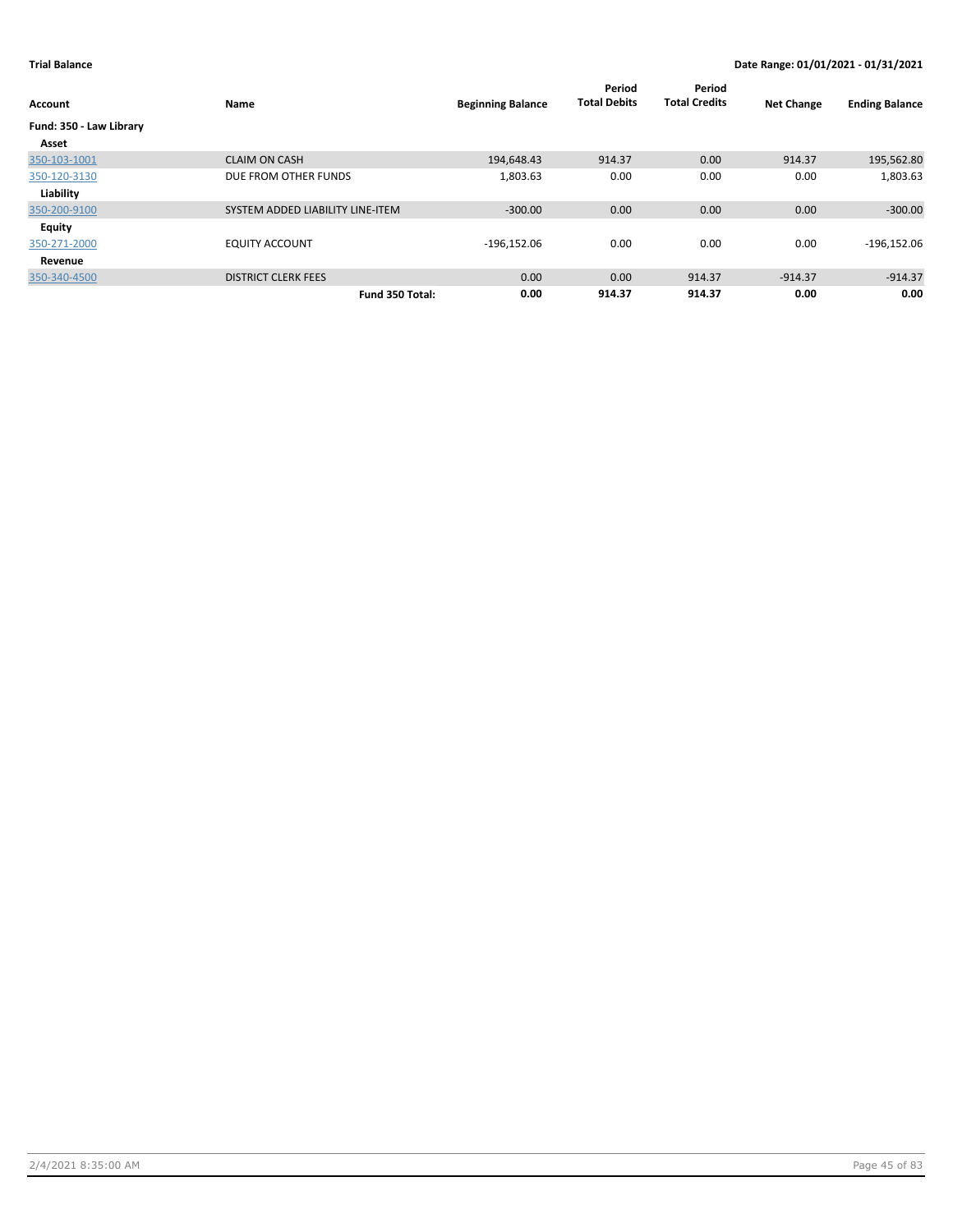| Account               | Name                               | <b>Beginning Balance</b> | Period<br><b>Total Debits</b> | Period<br><b>Total Credits</b> | <b>Net Change</b> | <b>Ending Balance</b> |
|-----------------------|------------------------------------|--------------------------|-------------------------------|--------------------------------|-------------------|-----------------------|
| Fund: 360 - D. A. Fee |                                    |                          |                               |                                |                   |                       |
| Asset                 |                                    |                          |                               |                                |                   |                       |
| 360-100-1001          | PR Claim on Cash                   | 0.34                     | 1,275.65                      | 1,276.33                       | $-0.68$           | $-0.34$               |
| 360-103-1360          | D.A. FEE CASH ACCOUNT              | 11,010.22                | 169.25                        | 0.00                           | 169.25            | 11,179.47             |
| 360-103-2360          | D.A. FEE SEIZURE FUND              | 20,194.26                | 12,917.23                     | 1,275.44                       | 11,641.79         | 31,836.05             |
| Liability             |                                    |                          |                               |                                |                   |                       |
| 360-102-1001          | <b>PR AP Clearing</b>              | 0.00                     | 630.79                        | 630.79                         | 0.00              | 0.00                  |
| 360-200-1500          | <b>ACCURED SALARY PAYABLE</b>      | $-689.96$                | 0.00                          | 0.00                           | 0.00              | $-689.96$             |
| 360-200-1550          | <b>ACCURED FRINGE BENEFITS</b>     | $-232.17$                | 0.00                          | 0.00                           | 0.00              | $-232.17$             |
| 360-200-9000          | Payroll Liability Account          | $-89.51$                 | 630.79                        | 629.90                         | 0.89              | $-88.62$              |
| <b>Equity</b>         |                                    |                          |                               |                                |                   |                       |
| 360-271-2000          | <b>EQUITY ACCOUNT</b>              | $-26,298.61$             | 0.00                          | 0.00                           | 0.00              | $-26,298.61$          |
| Revenue               |                                    |                          |                               |                                |                   |                       |
| 360-340-4750          | <b>DISTRICT ATTORNEY FEES</b>      | $-53.28$                 | 0.00                          | 0.00                           | 0.00              | $-53.28$              |
| 360-352-2000          | <b>CONTRABAND FORFEITURE</b>       | $-8,942.18$              | 0.00                          | 12,917.23                      | $-12,917.23$      | $-21,859.41$          |
| 360-360-1000          | INTEREST EARNINGS-D.A. FEE         | $-0.25$                  | 0.00                          | 0.00                           | 0.00              | $-0.25$               |
| 360-370-1300          | <b>REFUNDS &amp; MISCELLANEOUS</b> | $-192.86$                | 0.00                          | 169.25                         | $-169.25$         | $-362.11$             |
| <b>Expense</b>        |                                    |                          |                               |                                |                   |                       |
| 360-475-4900          | <b>MISCELLANEOUS</b>               | 899.20                   | 0.00                          | 0.00                           | 0.00              | 899.20                |
| 360-477-1012          | <b>SALARY SUPPLEMENT</b>           | 3,319.12                 | 1,250.17                      | 301.85                         | 948.32            | 4,267.44              |
| 360-477-2010          | SOCIAL SECURITY TAXES              | 27.45                    | 71.13                         | 16.77                          | 54.36             | 81.81                 |
| 360-477-2020          | <b>GROUP HEALTH INSURANCE</b>      | 444.70                   | 187.73                        | 39.55                          | 148.18            | 592.88                |
| 360-477-2030          | <b>RETIREMENT</b>                  | 389.78                   | 147.45                        | 35.80                          | 111.65            | 501.43                |
| 360-477-2040          | <b>WORKERS COMPENSATION</b>        | 3.41                     | 0.00                          | 0.00                           | 0.00              | 3.41                  |
| 360-477-2050          | <b>MEDICARE TAX</b>                | 210.34                   | 16.64                         | 3.92                           | 12.72             | 223.06                |
|                       | Fund 360 Total:                    | 0.00                     | 17,296.83                     | 17,296.83                      | 0.00              | 0.00                  |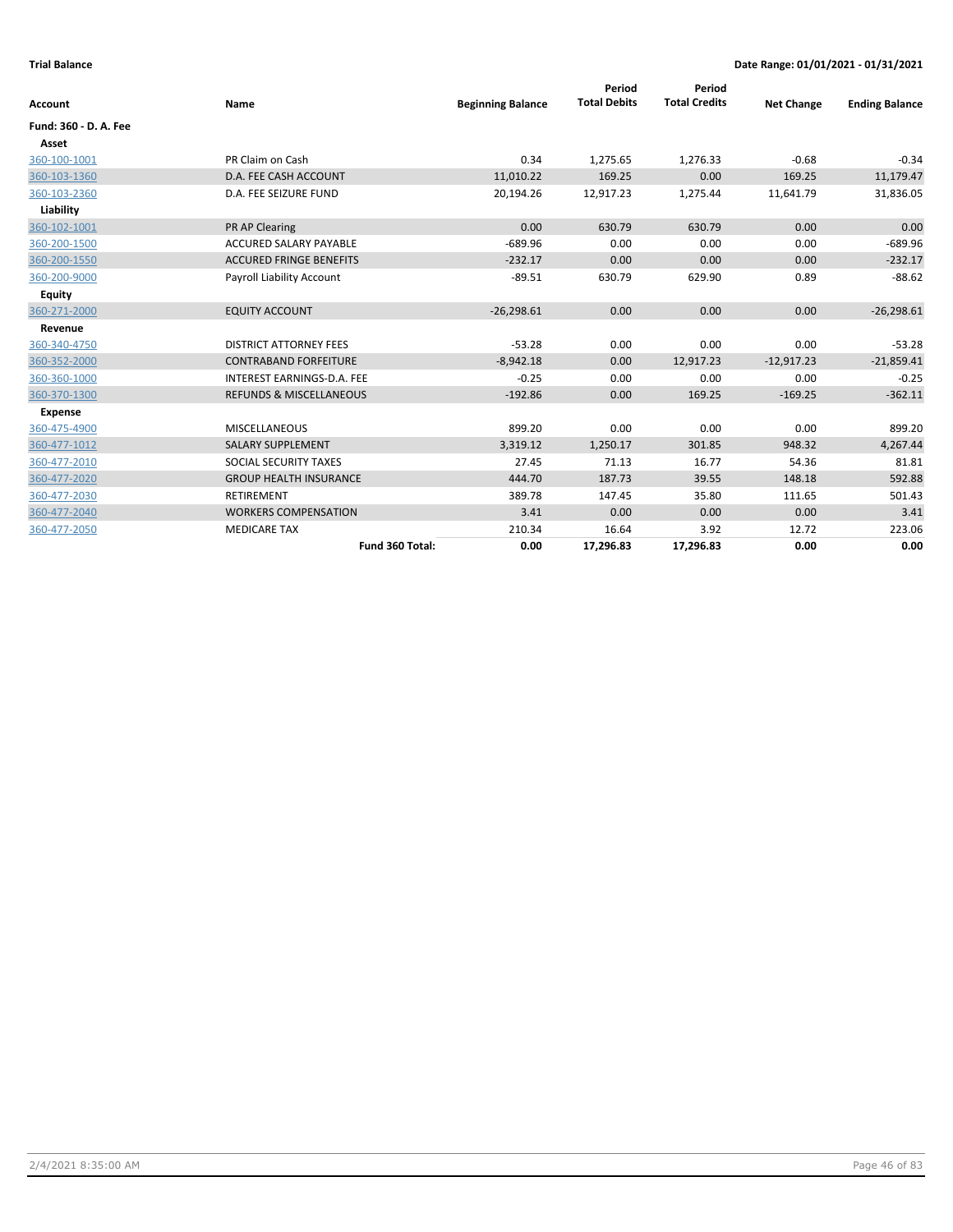| Account                               | Name                           | <b>Beginning Balance</b> | Period<br><b>Total Debits</b> | Period<br><b>Total Credits</b> | <b>Net Change</b> | <b>Ending Balance</b> |
|---------------------------------------|--------------------------------|--------------------------|-------------------------------|--------------------------------|-------------------|-----------------------|
| <b>Fund: 361 - Contraband Seizure</b> |                                |                          |                               |                                |                   |                       |
| Asset                                 |                                |                          |                               |                                |                   |                       |
| 361-103-1370                          | <b>CASH-CONTRABAND SEIZURE</b> | 21,710.30                | 0.00                          | 0.00                           | 0.00              | 21,710.30             |
| Liability                             |                                |                          |                               |                                |                   |                       |
| 361-207-0990                          | <b>HELD IN TRUST</b>           | $-19,258.60$             | 0.00                          | 0.00                           | 0.00              | $-19,258.60$          |
| Equity                                |                                |                          |                               |                                |                   |                       |
| 361-271-2000                          | <b>EQUITY ACCOUNT</b>          | $-2,451.48$              | 0.00                          | 0.00                           | 0.00              | $-2,451.48$           |
| Revenue                               |                                |                          |                               |                                |                   |                       |
| 361-360-1000                          | <b>INTEREST EARNINGS</b>       | $-0.22$                  | 0.00                          | 0.00                           | 0.00              | $-0.22$               |
|                                       | Fund 361 Total:                | 0.00                     | 0.00                          | 0.00                           | 0.00              | 0.00                  |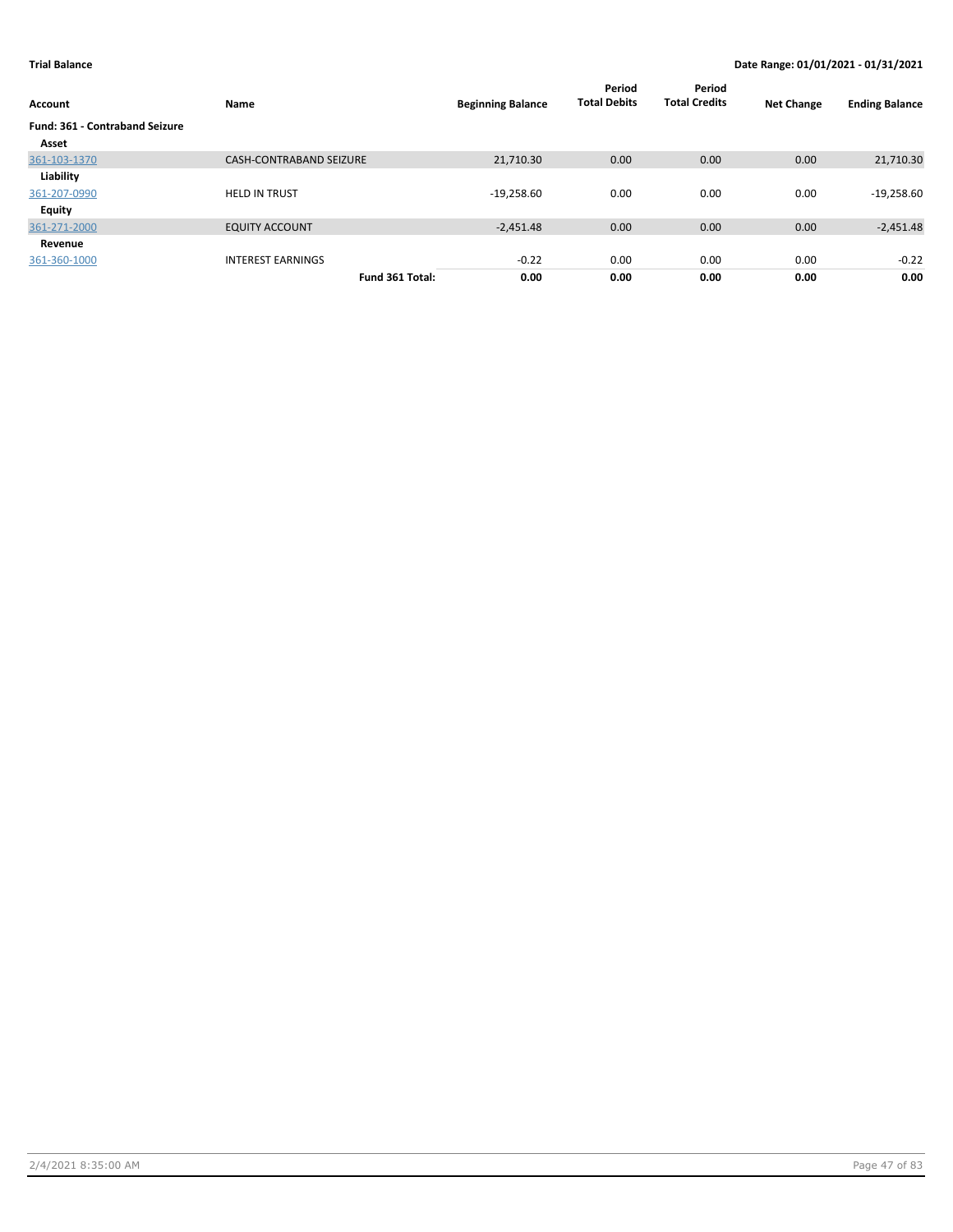| Account                        | Name                  |                 | <b>Beginning Balance</b> | Period<br><b>Total Debits</b> | Period<br><b>Total Credits</b> | <b>Net Change</b> | <b>Ending Balance</b> |
|--------------------------------|-----------------------|-----------------|--------------------------|-------------------------------|--------------------------------|-------------------|-----------------------|
| Fund: 362 - Investigator/LEOSE |                       |                 |                          |                               |                                |                   |                       |
| Asset                          |                       |                 |                          |                               |                                |                   |                       |
| 362-103-1001                   | <b>CLAIM ON CASH</b>  |                 | 685.36                   | 0.00                          | 0.00                           | 0.00              | 685.36                |
| <b>Equity</b>                  |                       |                 |                          |                               |                                |                   |                       |
| 362-271-2000                   | <b>EQUITY ACCOUNT</b> |                 | $-685.36$                | 0.00                          | 0.00                           | 0.00              | -685.36               |
|                                |                       | Fund 362 Total: | 0.00                     | 0.00                          | 0.00                           | 0.00              | 0.00                  |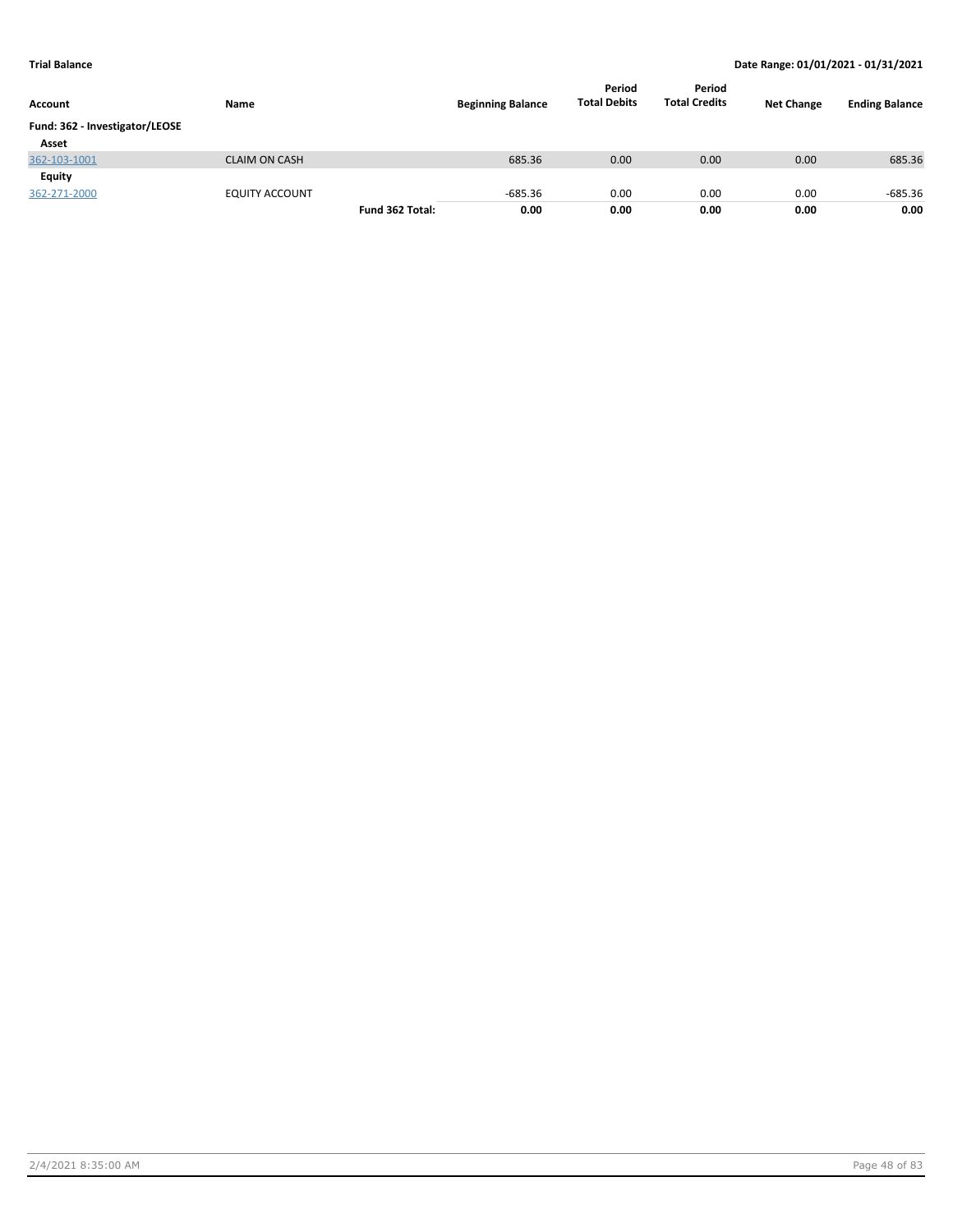| Account                   | Name                         |                 | <b>Beginning Balance</b> | Period<br><b>Total Debits</b> | Period<br><b>Total Credits</b> | <b>Net Change</b> | <b>Ending Balance</b> |
|---------------------------|------------------------------|-----------------|--------------------------|-------------------------------|--------------------------------|-------------------|-----------------------|
| Fund: 380 - IHC Co-Op Gin |                              |                 |                          |                               |                                |                   |                       |
| Asset                     |                              |                 |                          |                               |                                |                   |                       |
| 380-103-1001              | <b>CLAIM ON CASH</b>         |                 | 521.67                   | 0.00                          | 0.00                           | 0.00              | 521.67                |
| 380-103-1750              | <b>IHC CO-OP GIN TEXPOOL</b> |                 | 19,216.73                | 0.00                          | 0.00                           | 0.00              | 19,216.73             |
| Equity                    |                              |                 |                          |                               |                                |                   |                       |
| 380-271-2000              | <b>EQUITY ACCOUNT</b>        |                 | $-19,736.23$             | 0.00                          | 0.00                           | 0.00              | $-19,736.23$          |
| Revenue                   |                              |                 |                          |                               |                                |                   |                       |
| 380-360-1000              | <b>INTEREST EARNINGS</b>     |                 | $-2.17$                  | 0.00                          | 0.00                           | 0.00              | $-2.17$               |
|                           |                              | Fund 380 Total: | 0.00                     | 0.00                          | 0.00                           | 0.00              | 0.00                  |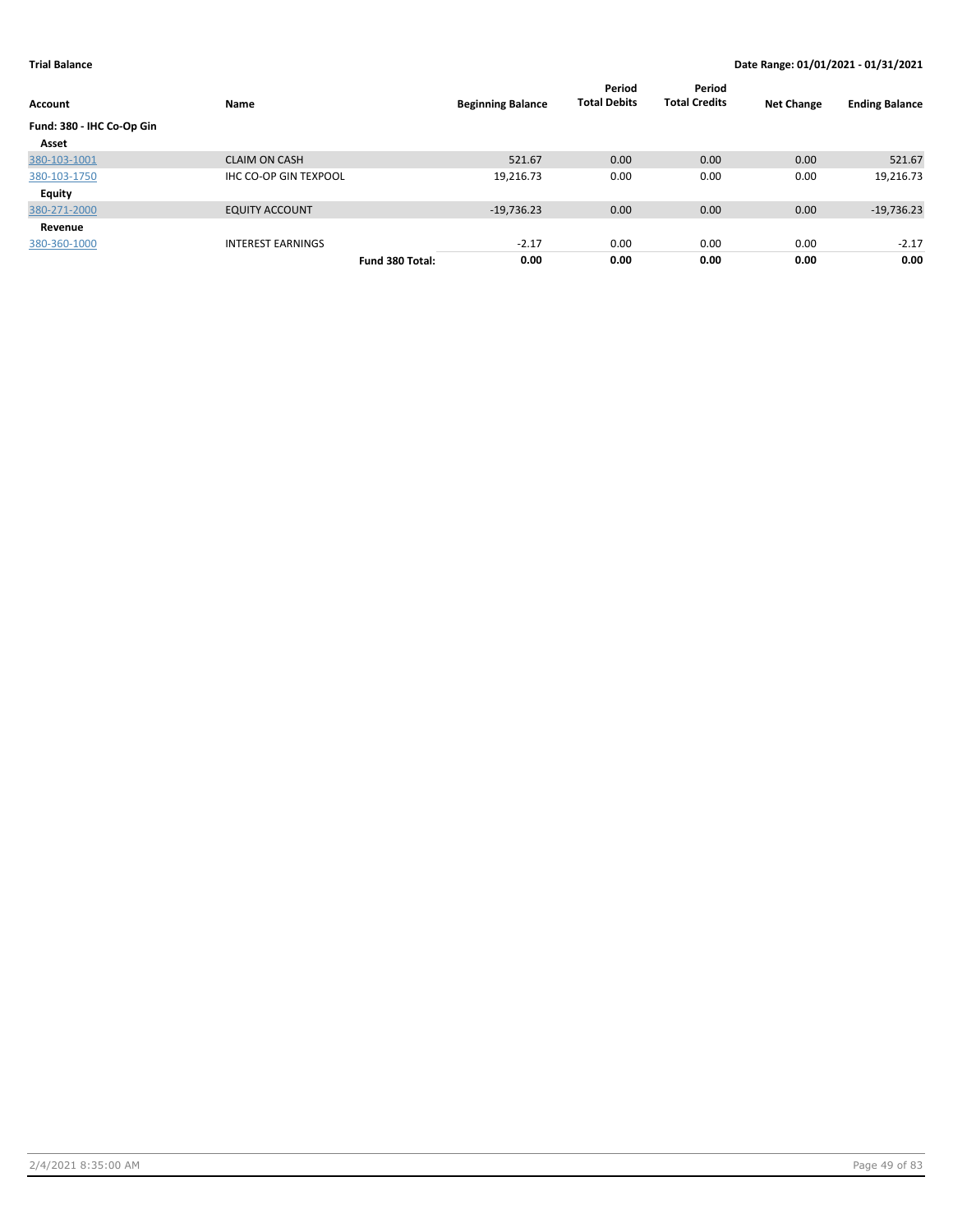| Account                                     | Name                            | <b>Beginning Balance</b> | Period<br><b>Total Debits</b> | Period<br><b>Total Credits</b> | <b>Net Change</b> | <b>Ending Balance</b> |
|---------------------------------------------|---------------------------------|--------------------------|-------------------------------|--------------------------------|-------------------|-----------------------|
| Fund: 381 - IHC Bonnie Ruth Cooper<br>Asset |                                 |                          |                               |                                |                   |                       |
| 381-103-1001                                | <b>CLAIM ON CASH</b>            | 1,678.96                 | 0.00                          | 228.09                         | $-228.09$         | 1,450.87              |
| 381-103-1750                                | <b>B.R. COOPER-TEXPOOL</b>      | 6,406.26                 | 0.00                          | 0.00                           | 0.00              | 6,406.26              |
| Equity                                      |                                 |                          |                               |                                |                   |                       |
| 381-271-2000                                | <b>EQUITY ACCOUNT</b>           | $-7,032.06$              | 0.00                          | 0.00                           | 0.00              | $-7,032.06$           |
| Revenue                                     |                                 |                          |                               |                                |                   |                       |
| 381-360-1000                                | <b>INTEREST EARNINGS</b>        | $-0.63$                  | 0.00                          | 0.00                           | 0.00              | $-0.63$               |
| 381-370-1500                                | <b>BONNIE RUTH COOPER TRUST</b> | $-1,186.56$              | 0.00                          | 0.00                           | 0.00              | $-1,186.56$           |
| Expense                                     |                                 |                          |                               |                                |                   |                       |
| 381-645-4110                                | PHYSICIAN, NON-EMERGENCY        | 134.03                   | 228.09                        | 0.00                           | 228.09            | 362.12                |
|                                             | Fund 381 Total:                 | 0.00                     | 228.09                        | 228.09                         | 0.00              | 0.00                  |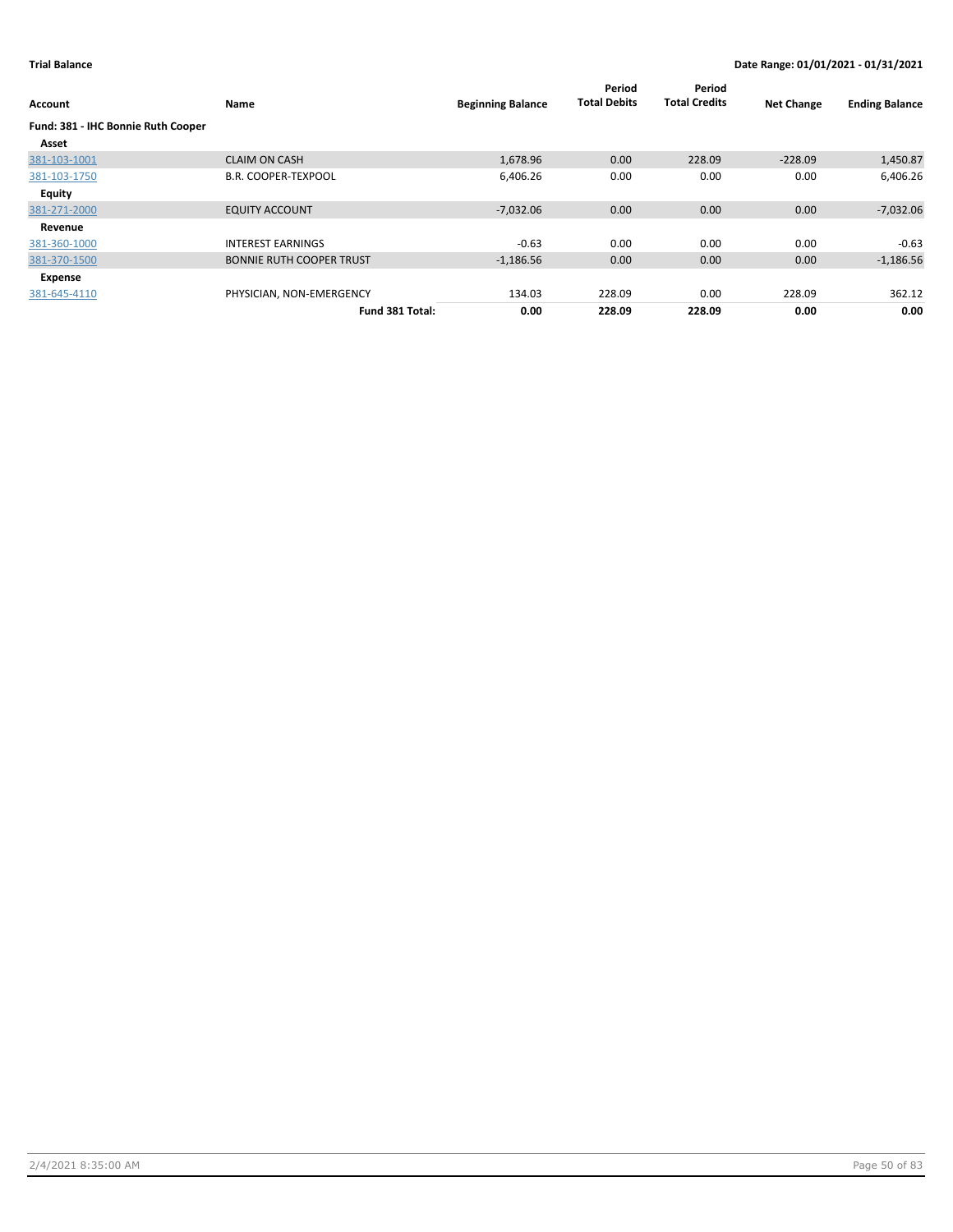| Account                 | Name                  |                 | <b>Beginning Balance</b> | Period<br><b>Total Debits</b> | Period<br><b>Total Credits</b> | <b>Net Change</b> | <b>Ending Balance</b> |
|-------------------------|-----------------------|-----------------|--------------------------|-------------------------------|--------------------------------|-------------------|-----------------------|
| <b>Fund: 410 - CERT</b> |                       |                 |                          |                               |                                |                   |                       |
| Asset                   |                       |                 |                          |                               |                                |                   |                       |
| 410-103-1001            | <b>CLAIM ON CASH</b>  |                 | 159.29                   | 0.00                          | 0.00                           | 0.00              | 159.29                |
| Equity                  |                       |                 |                          |                               |                                |                   |                       |
| 410-271-2000            | <b>EQUITY ACCOUNT</b> |                 | $-159.29$                | 0.00                          | 0.00                           | 0.00              | $-159.29$             |
|                         |                       | Fund 410 Total: | 0.00                     | 0.00                          | 0.00                           | 0.00              | 0.00                  |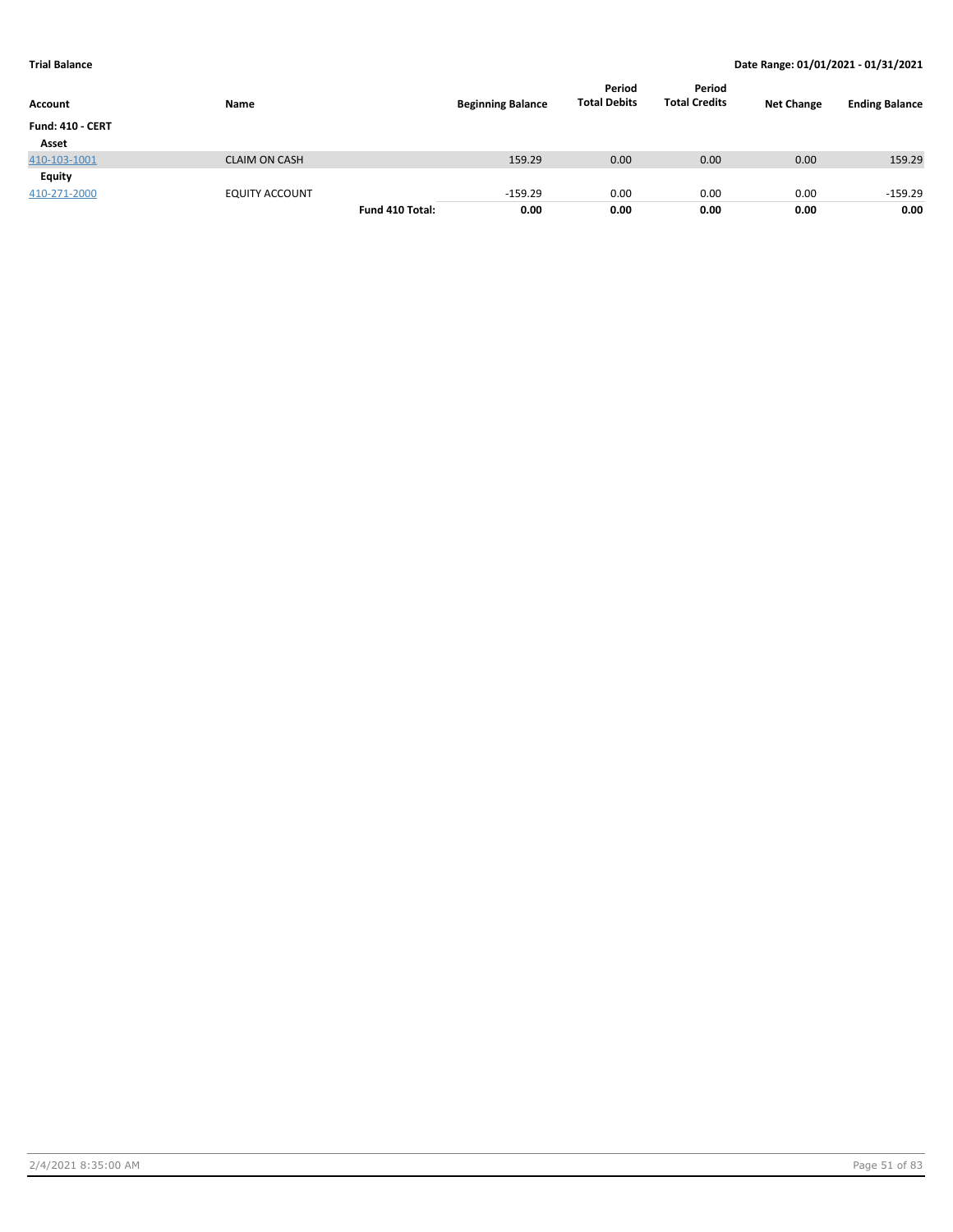| Account                                   | Name                             | <b>Beginning Balance</b> | Period<br><b>Total Debits</b> | Period<br><b>Total Credits</b> | <b>Net Change</b> | <b>Ending Balance</b> |
|-------------------------------------------|----------------------------------|--------------------------|-------------------------------|--------------------------------|-------------------|-----------------------|
| Fund: 412 - Safe Room Reimbursement Prog. |                                  |                          |                               |                                |                   |                       |
| Asset                                     |                                  |                          |                               |                                |                   |                       |
| 412-103-1001                              | <b>CLAIM ON CASH</b>             | 9,081.70                 | 0.00                          | 4,000.00                       | $-4,000.00$       | 5,081.70              |
| Liability                                 |                                  |                          |                               |                                |                   |                       |
| 412-102-1000                              | A/P CLEARING                     | 0.00                     | 4.000.00                      | 4.000.00                       | 0.00              | 0.00                  |
| 412-200-9100                              | SYSTEM ADDED LIABILITY LINE-ITEM | 774.92                   | 0.00                          | 0.00                           | 0.00              | 774.92                |
| Equity                                    |                                  |                          |                               |                                |                   |                       |
| 412-271-2000                              | <b>EQUITY ACCOUNT</b>            | $-9,856.62$              | 0.00                          | 0.00                           | 0.00              | $-9,856.62$           |
| Expense                                   |                                  |                          |                               |                                |                   |                       |
| 412-408-4540                              | <b>R&amp;M AUTO</b>              | 0.00                     | 4,000.00                      | 0.00                           | 4,000.00          | 4,000.00              |
|                                           | Fund 412 Total:                  | 0.00                     | 8.000.00                      | 8.000.00                       | 0.00              | 0.00                  |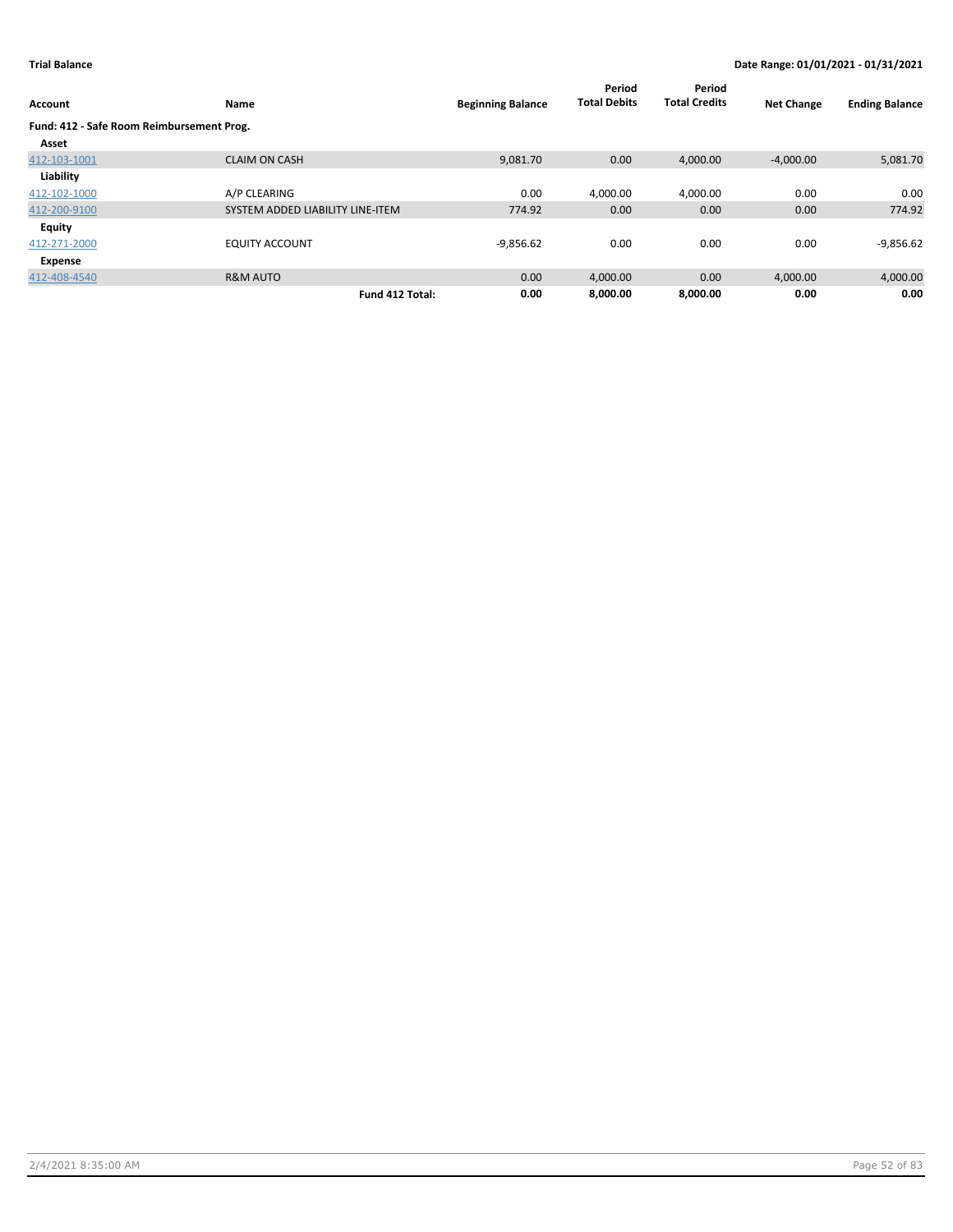|                                          |                               |                          | Period              | Period               |                   |                       |
|------------------------------------------|-------------------------------|--------------------------|---------------------|----------------------|-------------------|-----------------------|
| <b>Account</b>                           | Name                          | <b>Beginning Balance</b> | <b>Total Debits</b> | <b>Total Credits</b> | <b>Net Change</b> | <b>Ending Balance</b> |
| Fund: 413 - CARES ACT-CORONAVIRUS RELIEF |                               |                          |                     |                      |                   |                       |
| Asset                                    |                               |                          |                     |                      |                   |                       |
| 413-100-1001                             | PR Claim on Cash              | 0.00                     | 361.70              | 361.70               | 0.00              | 0.00                  |
| 413-103-1001                             | <b>CLAIM ON CASH</b>          | 91,395.98                | 7,583.69            | 5,699.80             | 1,883.89          | 93,279.87             |
| Liability                                |                               |                          |                     |                      |                   |                       |
| 413-102-1000                             | A/P CLEARING                  | 0.00                     | 3,997.16            | 3,997.16             | 0.00              | 0.00                  |
| 413-102-1001                             | PR AP Clearing                | 0.00                     | 51.40               | 51.40                | 0.00              | 0.00                  |
| 413-200-9000                             | Payroll Liability Account     | $-75.16$                 | 51.40               | 51.40                | 0.00              | $-75.16$              |
| Equity                                   |                               |                          |                     |                      |                   |                       |
| 413-271-2000                             | <b>EQUITY ACCOUNT</b>         | $-177,488.98$            | 0.00                | 0.00                 | 0.00              | $-177,488.98$         |
| <b>Expense</b>                           |                               |                          |                     |                      |                   |                       |
| 413-413-1033                             | <b>SECURITY</b>               | 400.00                   | 0.00                | 400.00               | $-400.00$         | 0.00                  |
| 413-413-1090                             | <b>SALARY ELECTION</b>        | 1,543.00                 | 0.00                | 1,543.00             | $-1,543.00$       | 0.00                  |
| 413-413-2030                             | <b>RETIREMENT</b>             | 47.16                    | 0.00                | 47.16                | $-47.16$          | 0.00                  |
| 413-413-2050                             | <b>MEDICARE TAX</b>           | 30.60                    | 0.00                | 30.60                | $-30.60$          | 0.00                  |
| 413-413-2251                             | <b>JANITOR TRAVEL</b>         | 52.73                    | 0.00                | 0.00                 | 0.00              | 52.73                 |
| 413-413-3100                             | <b>OFFICE SUPPLIES</b>        | 507.43                   | 0.00                | 9.83                 | $-9.83$           | 497.60                |
| 413-413-3110                             | <b>POSTAGE</b>                | 393.50                   | 74.00               | 0.00                 | 74.00             | 467.50                |
| 413-413-3970                             | <b>SANITIZING SUPPLIES</b>    | 20,311.73                | 0.00                | 1,547.27             | $-1,547.27$       | 18,764.46             |
| 413-413-3980                             | PERSONAL PROTECTIVE EQUIPMENT | 4,154.18                 | 3,824.00            | 302.51               | 3,521.49          | 7,675.67              |
| 413-413-3981                             | <b>PUBLIC HEALTH EXPENSES</b> | 9,430.00                 | 0.00                | 0.00                 | 0.00              | 9,430.00              |
| 413-413-3990                             | <b>OFFICE PROTECTION</b>      | 21,480.81                | 0.00                | 957.84               | $-957.84$         | 20,522.97             |
| 413-413-4420                             | OTHER PROFESSIONAL SERVICES   | 3,680.69                 | 1,266.94            | 2,533.88             | $-1,266.94$       | 2,413.75              |
| 413-413-5720                             | OFFICE EQUIPMENT              | 24,136.33                | 173.16              | 211.60               | $-38.44$          | 24,097.89             |
| 413-417-1070                             | SALARY PART-TIME TEMP         | 0.00                     | 336.00              | 0.00                 | 336.00            | 336.00                |
| 413-417-2010                             | SOCIAL SECURITY TAXES         | 0.00                     | 20.83               | 0.00                 | 20.83             | 20.83                 |
| 413-417-2050                             | <b>MEDICARE TAX</b>           | 0.00                     | 4.87                | 0.00                 | 4.87              | 4.87                  |
|                                          | Fund 413 Total:               | 0.00                     | 17,745.15           | 17,745.15            | 0.00              | 0.00                  |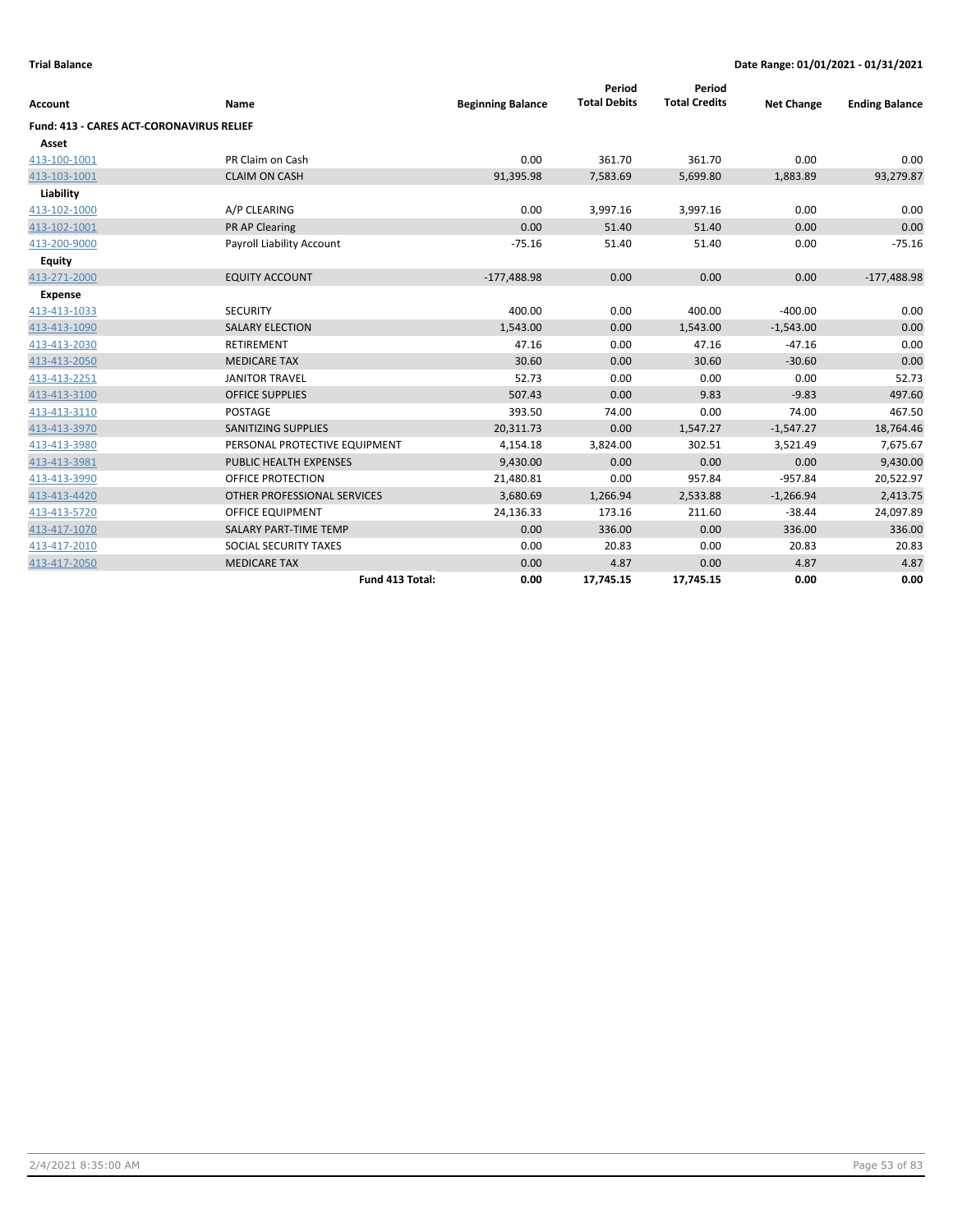| Account                        | Name                     |                 | <b>Beginning Balance</b> | Period<br><b>Total Debits</b> | Period<br><b>Total Credits</b> | <b>Net Change</b> | <b>Ending Balance</b> |
|--------------------------------|--------------------------|-----------------|--------------------------|-------------------------------|--------------------------------|-------------------|-----------------------|
| Fund: 414 - OOG COVID #4145401 |                          |                 |                          |                               |                                |                   |                       |
| Asset                          |                          |                 |                          |                               |                                |                   |                       |
| 414-103-1001                   | <b>CLAIM ON CASH</b>     |                 | $-138.68$                | 0.00                          | 21,508.12                      | $-21,508.12$      | $-21,646.80$          |
| Liability                      |                          |                 |                          |                               |                                |                   |                       |
| 414-102-1000                   | <b>ACCOUNTS PAYABLE</b>  |                 | 0.00                     | 21,508.12                     | 21,508.12                      | 0.00              | 0.00                  |
| Expense                        |                          |                 |                          |                               |                                |                   |                       |
| 414-416-4530                   | <b>COMPUTER SOFTWARE</b> |                 | 138.68                   | 69.34                         | 0.00                           | 69.34             | 208.02                |
| 414-416-5740                   | <b>TECHNOLOGY</b>        |                 | 0.00                     | 21,438.78                     | 0.00                           | 21,438.78         | 21,438.78             |
|                                |                          | Fund 414 Total: | 0.00                     | 43.016.24                     | 43.016.24                      | 0.00              | 0.00                  |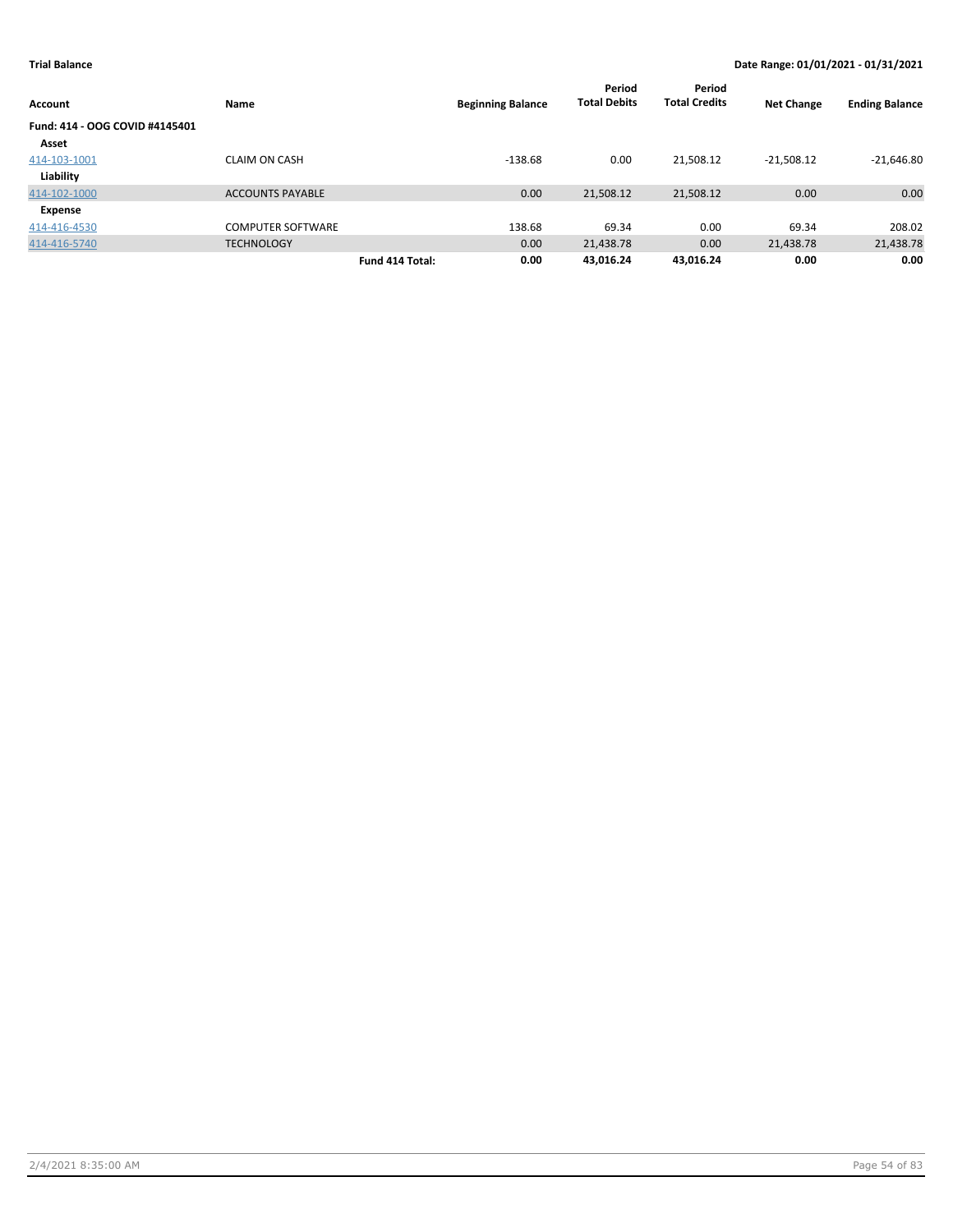| Account                        | Name                                   | <b>Beginning Balance</b> | Period<br><b>Total Debits</b> | Period<br><b>Total Credits</b> | <b>Net Change</b> | <b>Ending Balance</b> |
|--------------------------------|----------------------------------------|--------------------------|-------------------------------|--------------------------------|-------------------|-----------------------|
| Fund: 560 - Sheriff Forfeiture |                                        |                          |                               |                                |                   |                       |
| Asset                          |                                        |                          |                               |                                |                   |                       |
| 560-103-1560                   | CASH-F.C. SHERIFF FORFEITURE           | 36,043.72                | 27,023.11                     | 0.00                           | 27,023.11         | 63,066.83             |
| 560-103-1590                   | <b>CASH-FEDERAL FORFEITURE 2018</b>    | 12,006.19                | 0.00                          | 0.00                           | 0.00              | 12,006.19             |
| <b>Equity</b>                  |                                        |                          |                               |                                |                   |                       |
| 560-271-2000                   | <b>EQUITY ACCOUNT</b>                  | $-76,327.56$             | 0.00                          | 0.00                           | 0.00              | -76,327.56            |
| Revenue                        |                                        |                          |                               |                                |                   |                       |
| 560-352-2000                   | <b>CONTRABAND FORFEITURE</b>           | $-27,261.77$             | 0.00                          | 27,023.11                      | $-27,023.11$      | $-54,284.88$          |
| 560-360-1000                   | <b>INTEREST EARNINGS-SO FORFEITURE</b> | $-0.72$                  | 0.00                          | 0.00                           | 0.00              | $-0.72$               |
| Expense                        |                                        |                          |                               |                                |                   |                       |
| 560-560-4420                   | PROFESSIONAL SERVICES                  | 750.00                   | 0.00                          | 0.00                           | 0.00              | 750.00                |
| 560-560-4900                   | <b>MISCELLANEOUS</b>                   | 181.00                   | 0.00                          | 0.00                           | 0.00              | 181.00                |
| 560-560-4951                   | CONTRABAND FORFEITURE DISBURSEM        | 7,746.67                 | 0.00                          | 0.00                           | 0.00              | 7,746.67              |
| 560-560-5790                   | <b>WEAPONS</b>                         | 1,775.00                 | 0.00                          | 0.00                           | 0.00              | 1,775.00              |
| 560-560-5800                   | <b>INVESTIGATIVE EQUIPMENT</b>         | 2,693.00                 | 0.00                          | 0.00                           | 0.00              | 2,693.00              |
| 560-561-3200                   | <b>WEAPON SUPPLIES</b>                 | 2,385.00                 | 0.00                          | 0.00                           | 0.00              | 2,385.00              |
| 560-561-5730                   | TELEPHONE/RADIO EQUIPMENT              | 4,202.93                 | 0.00                          | 0.00                           | 0.00              | 4,202.93              |
| 560-561-5740                   | <b>TECHNOLOGY</b>                      | 1,428.54                 | 0.00                          | 0.00                           | 0.00              | 1,428.54              |
| 560-561-5750                   | <b>AUTOMOBILES</b>                     | 9,170.00                 | 0.00                          | 0.00                           | 0.00              | 9,170.00              |
| 560-561-5790                   | <b>WEAPONS</b>                         | 25,208.00                | 0.00                          | 0.00                           | 0.00              | 25,208.00             |
|                                | Fund 560 Total:                        | 0.00                     | 27,023.11                     | 27,023.11                      | 0.00              | 0.00                  |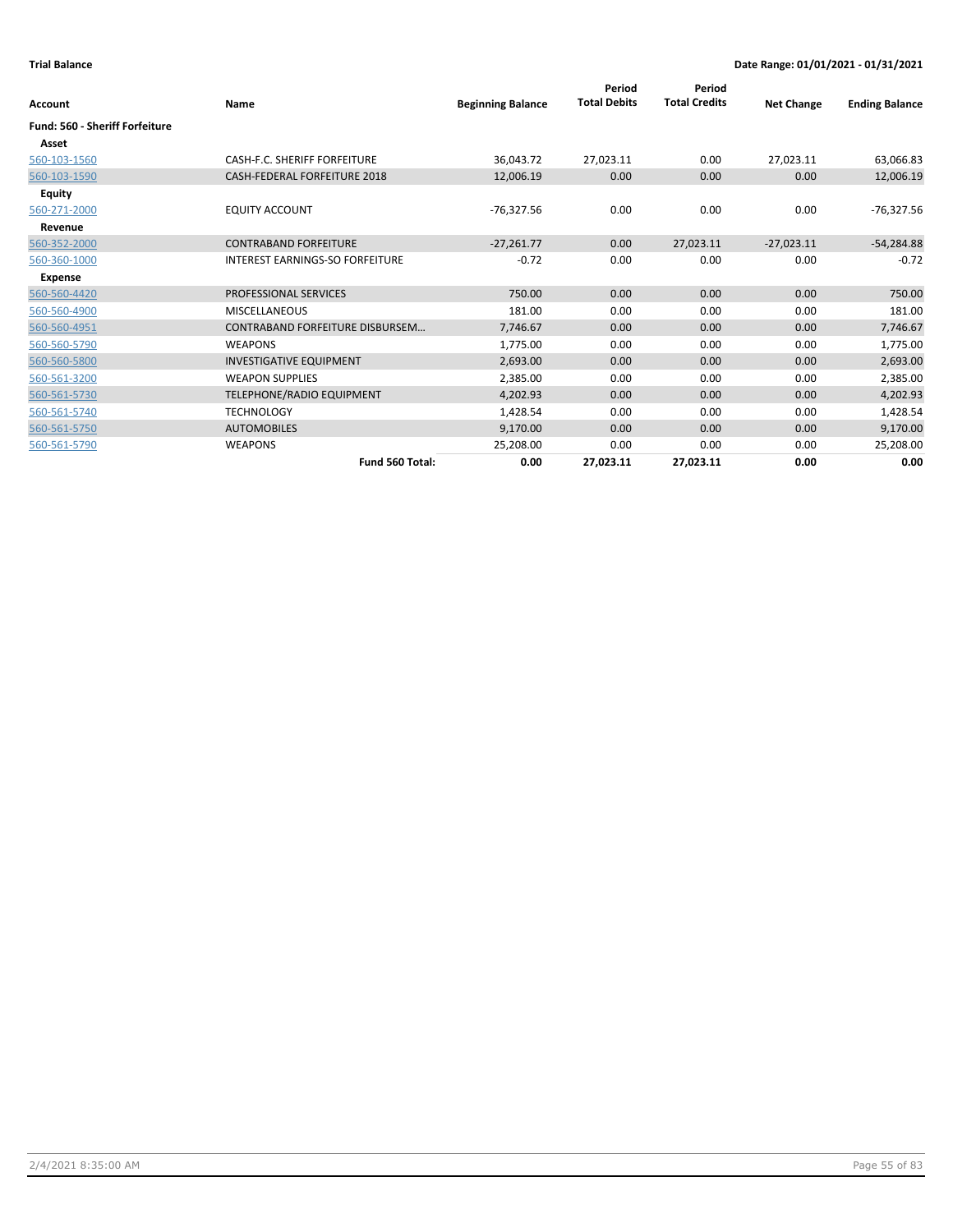| Account                                                       | Name                           | <b>Beginning Balance</b> | Period<br><b>Total Debits</b> | Period<br><b>Total Credits</b> | <b>Net Change</b> | <b>Ending Balance</b> |
|---------------------------------------------------------------|--------------------------------|--------------------------|-------------------------------|--------------------------------|-------------------|-----------------------|
| <b>Fund: 561 - Law Enforcement Education Sheriff's Office</b> |                                |                          |                               |                                |                   |                       |
| Asset                                                         |                                |                          |                               |                                |                   |                       |
| 561-103-1550                                                  | F.C. LAW ENFORCEMENT EDUCATION | 0.09                     | 0.00                          | 0.00                           | 0.00              | 0.09                  |
| Equity                                                        |                                |                          |                               |                                |                   |                       |
| 561-271-2000                                                  | <b>EQUITY ACCOUNT</b>          | $-0.09$                  | 0.00                          | 0.00                           | 0.00              | $-0.09$               |
|                                                               | Fund 561 Total:                | 0.00                     | 0.00                          | 0.00                           | 0.00              | 0.00                  |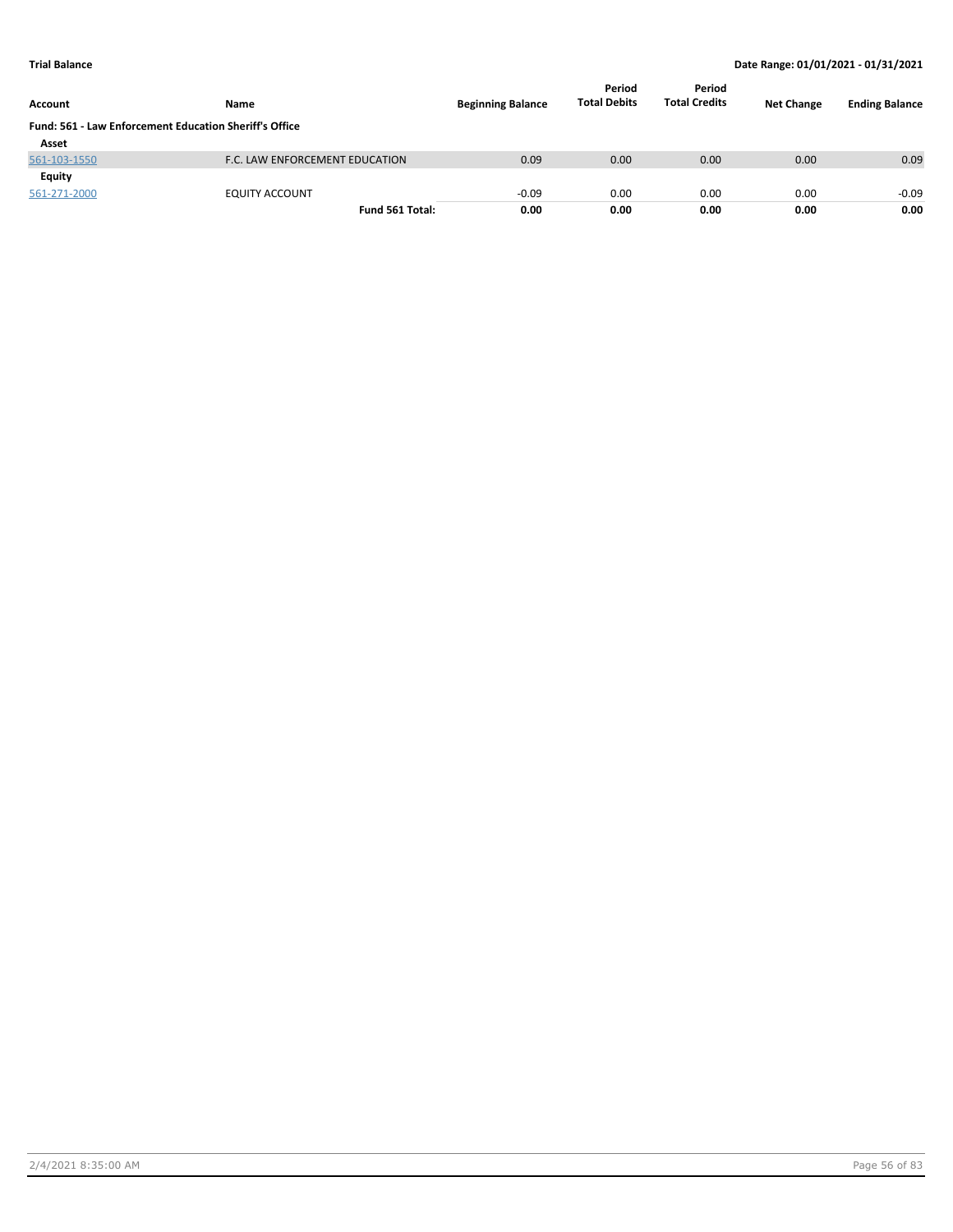| <b>Account</b>                             | Name                             | <b>Beginning Balance</b> | Period<br><b>Total Debits</b> | Period<br><b>Total Credits</b> | <b>Net Change</b> | <b>Ending Balance</b> |
|--------------------------------------------|----------------------------------|--------------------------|-------------------------------|--------------------------------|-------------------|-----------------------|
| Fund: 562 - Bois D'Arc Lake Reservoir (SO) |                                  |                          |                               |                                |                   |                       |
| Asset                                      |                                  |                          |                               |                                |                   |                       |
| 562-100-1001                               | PR Claim on Cash                 | 0.00                     | 9,886.86                      | 9,886.86                       | 0.00              | 0.00                  |
| 562-103-1001                               | <b>CLAIM ON CASH</b>             | 350,335.60               | 36,287.76                     | 9,886.86                       | 26,400.90         | 376,736.50            |
| Liability                                  |                                  |                          |                               |                                |                   |                       |
| 562-102-1001                               | PR AP Clearing                   | 0.00                     | 4,727.49                      | 4,727.49                       | 0.00              | 0.00                  |
| 562-200-1500                               | <b>ACCRUED SALARY PAYABLE</b>    | $-3,264.36$              | 0.00                          | 0.00                           | 0.00              | $-3,264.36$           |
| 562-200-1550                               | <b>ACCRUED FRINGE BENEFITS</b>   | $-1,702.08$              | 0.00                          | 0.00                           | 0.00              | $-1,702.08$           |
| 562-200-9000                               | Payroll Liability Account        | $-553.50$                | 4,727.49                      | 4,727.49                       | 0.00              | $-553.50$             |
| 562-200-9100                               | SYSTEM ADDED LIABILITY LINE-ITEM | 50,527.35                | 0.00                          | 0.00                           | 0.00              | 50,527.35             |
| <b>Equity</b>                              |                                  |                          |                               |                                |                   |                       |
| 562-271-2000                               | <b>EQUITY ACCOUNT</b>            | $-30,966.54$             | 0.00                          | 0.00                           | 0.00              | $-30,966.54$          |
| Revenue                                    |                                  |                          |                               |                                |                   |                       |
| 562-319-1840                               | PERSONNEL INCOME YEAR 2          | $-121,500.00$            | 0.00                          | 0.00                           | 0.00              | $-121,500.00$         |
| 562-319-1860                               | VEHICLE OR SPEC EQUIP INC YEAR 2 | $-276,000.00$            | 0.00                          | 0.00                           | 0.00              | $-276,000.00$         |
| 562-370-1840                               | <b>LOCAL FUNDING</b>             | 0.00                     | 0.00                          | 36,287.76                      | $-36,287.76$      | $-36,287.76$          |
| <b>Expense</b>                             |                                  |                          |                               |                                |                   |                       |
| 562-560-1040                               | <b>SALARIES DEPUTIES</b>         | 21,613.34                | 6,627.60                      | 0.00                           | 6,627.60          | 28,240.94             |
| 562-560-2010                               | SOCIAL SECURITY TAXES            | 182.62                   | 410.90                        | 0.00                           | 410.90            | 593.52                |
| 562-560-2020                               | <b>GROUP HEALTH INSURANCE</b>    | 6,669.44                 | 1,966.23                      | 0.00                           | 1,966.23          | 8,635.67              |
| 562-560-2030                               | <b>RETIREMENT</b>                | 2,548.26                 | 786.03                        | 0.00                           | 786.03            | 3,334.29              |
| 562-560-2040                               | <b>WORKERS COMPENSATION</b>      | 639.09                   | 0.00                          | 0.00                           | 0.00              | 639.09                |
| 562-560-2050                               | <b>MEDICARE TAX</b>              | 1,470.78                 | 96.10                         | 0.00                           | 96.10             | 1,566.88              |
|                                            | Fund 562 Total:                  | 0.00                     | 65,516.46                     | 65,516.46                      | 0.00              | 0.00                  |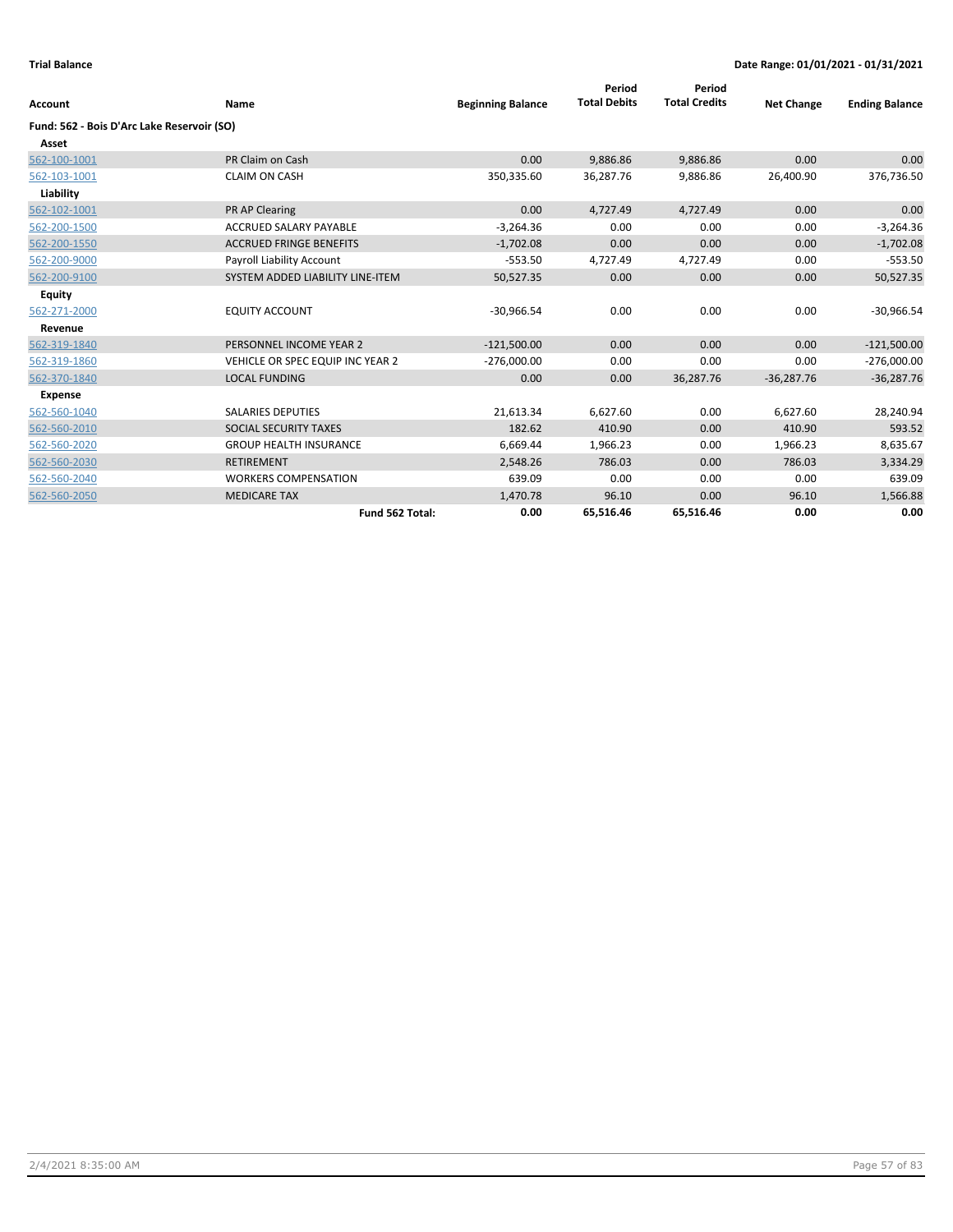| Account                                 | Name                  |                 | <b>Beginning Balance</b> | Period<br><b>Total Debits</b> | Period<br><b>Total Credits</b> | <b>Net Change</b> | <b>Ending Balance</b> |
|-----------------------------------------|-----------------------|-----------------|--------------------------|-------------------------------|--------------------------------|-------------------|-----------------------|
| Fund: 563 - Sheriff's Office Technology |                       |                 |                          |                               |                                |                   |                       |
| Asset                                   |                       |                 |                          |                               |                                |                   |                       |
| 563-103-1001                            | <b>CLAIM ON CASH</b>  |                 | 2,351.32                 | 0.00                          | 0.00                           | 0.00              | 2,351.32              |
| Equity                                  |                       |                 |                          |                               |                                |                   |                       |
| 563-271-2000                            | <b>EQUITY ACCOUNT</b> |                 | $-2,351.32$              | 0.00                          | 0.00                           | 0.00              | $-2,351.32$           |
|                                         |                       | Fund 563 Total: | 0.00                     | 0.00                          | 0.00                           | 0.00              | 0.00                  |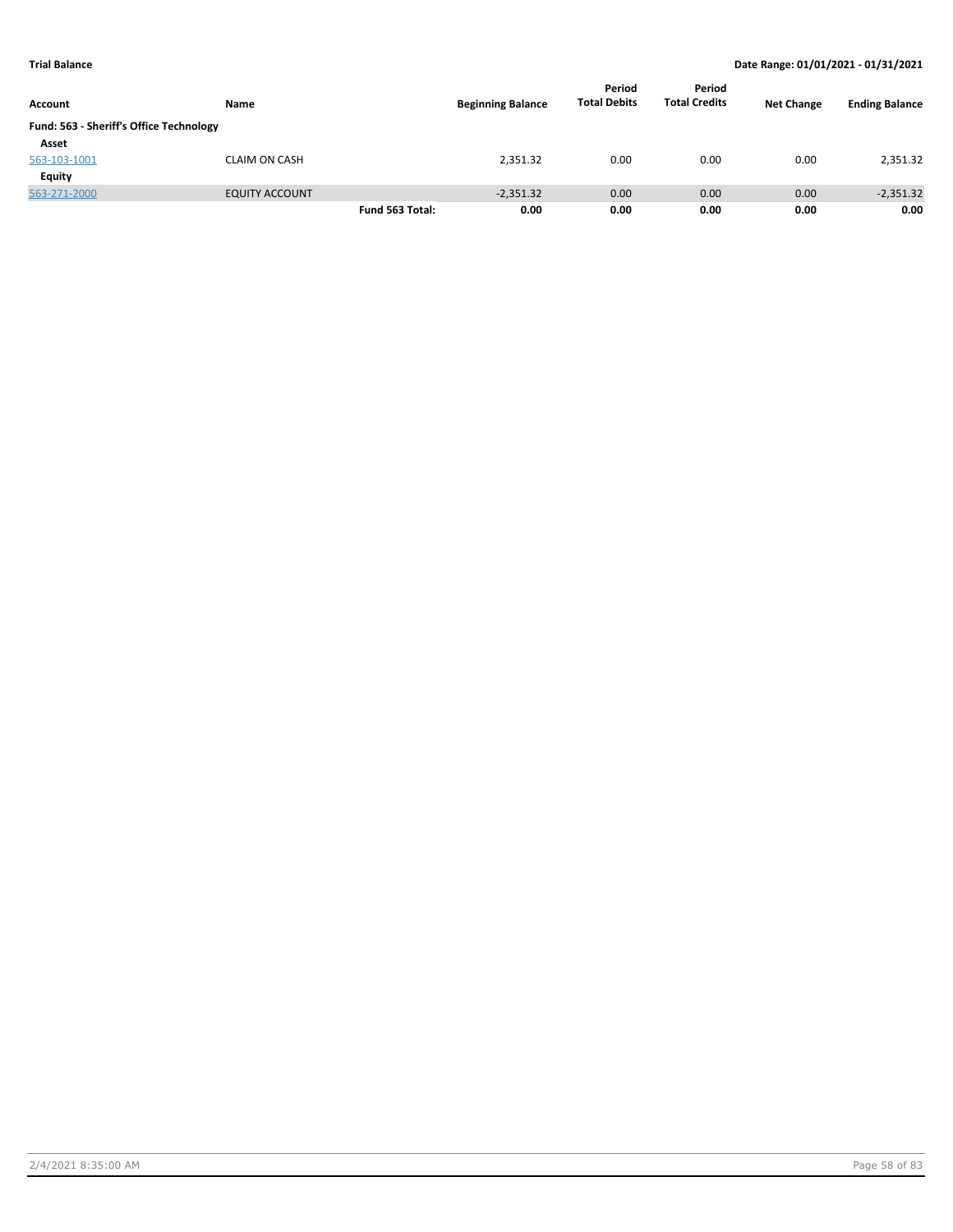| Account                                | Name                             | <b>Beginning Balance</b> | Period<br><b>Total Debits</b> | Period<br><b>Total Credits</b> | <b>Net Change</b> | <b>Ending Balance</b> |
|----------------------------------------|----------------------------------|--------------------------|-------------------------------|--------------------------------|-------------------|-----------------------|
| Fund: 590 - Specialty Court/Drug Court |                                  |                          |                               |                                |                   |                       |
| Asset                                  |                                  |                          |                               |                                |                   |                       |
| 590-103-1001                           | <b>CLAIM ON CASH</b>             | 28,324.87                | 174.28                        | 0.00                           | 174.28            | 28,499.15             |
| 590-120-3130                           | DUE FROM OTHER FUNDS             | 262.92                   | 0.00                          | 0.00                           | 0.00              | 262.92                |
| Liability                              |                                  |                          |                               |                                |                   |                       |
| 590-200-9100                           | SYSTEM ADDED LIABILITY LINE-ITEM | 1,277.50                 | 0.00                          | 0.00                           | 0.00              | 1,277.50              |
| Equity                                 |                                  |                          |                               |                                |                   |                       |
| 590-271-2000                           | <b>EQUITY ACCOUNT</b>            | $-30,460.29$             | 0.00                          | 0.00                           | 0.00              | $-30,460.29$          |
| Revenue                                |                                  |                          |                               |                                |                   |                       |
| 590-370-4250                           | <b>DRUG COURT FEE</b>            | 0.00                     | 0.00                          | 133.59                         | $-133.59$         | $-133.59$             |
| 590-370-4260                           | <b>SPECIALTY COURT</b>           | 0.00                     | 0.00                          | 40.69                          | $-40.69$          | $-40.69$              |
| Expense                                |                                  |                          |                               |                                |                   |                       |
| 590-436-4370                           | ATTORNEY FEES DRUG COURT         | 595.00                   | 0.00                          | 0.00                           | 0.00              | 595.00                |
|                                        | Fund 590 Total:                  | 0.00                     | 174.28                        | 174.28                         | 0.00              | 0.00                  |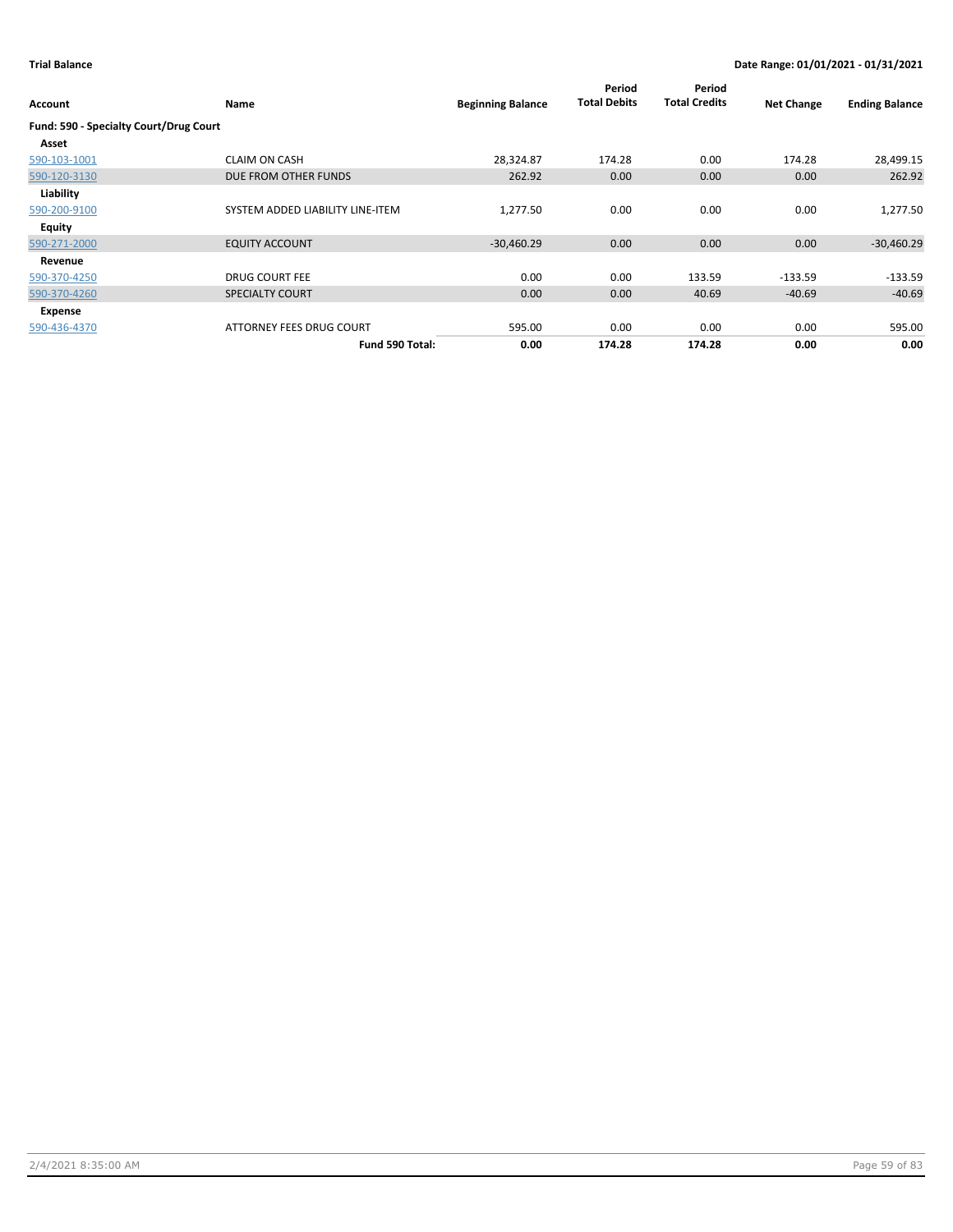| Account             | Name                               | <b>Beginning Balance</b> | Period<br><b>Total Debits</b> | Period<br><b>Total Credits</b> | <b>Net Change</b> | <b>Ending Balance</b> |
|---------------------|------------------------------------|--------------------------|-------------------------------|--------------------------------|-------------------|-----------------------|
| Fund: 600 - Sinking |                                    |                          |                               |                                |                   |                       |
| Asset               |                                    |                          |                               |                                |                   |                       |
| 600-103-1001        | <b>CLAIM ON CASH</b>               | 438,410.33               | 530,186.71                    | 0.00                           | 530,186.71        | 968,597.04            |
| 600-120-3110        | <b>TAXES RECEIVABLE</b>            | 18,250.88                | 0.00                          | 0.00                           | 0.00              | 18,250.88             |
| 600-120-3120        | DUE FROM OTHER GOVERNMENTS         | 78.56                    | 0.00                          | 0.00                           | 0.00              | 78.56                 |
| Liability           |                                    |                          |                               |                                |                   |                       |
| 600-200-2000        | <b>DEFERRED REVENUE</b>            | $-16,699.66$             | 0.00                          | 0.00                           | 0.00              | $-16,699.66$          |
| Equity              |                                    |                          |                               |                                |                   |                       |
| 600-271-2000        | <b>EQUITY ACCOUNT</b>              | $-244,575.54$            | 0.00                          | 0.00                           | 0.00              | $-244,575.54$         |
| Revenue             |                                    |                          |                               |                                |                   |                       |
| 600-310-1100        | <b>CURRENT TAXES</b>               | $-307,743.19$            | 0.00                          | 528,528.88                     | -528,528.88       | $-836,272.07$         |
| 600-310-1200        | <b>DELINQUENT TAXES</b>            | $-5,681.78$              | 0.00                          | 1,657.83                       | $-1,657.83$       | $-7,339.61$           |
| 600-318-1210        | PAY N LIEU TAX/UPPER TRINITY       | $-489.60$                | 0.00                          | 0.00                           | 0.00              | $-489.60$             |
| Expense             |                                    |                          |                               |                                |                   |                       |
| 600-620-3090        | ANNUAL PAYING AGENT REGISTRAR FEES | 200.00                   | 0.00                          | 0.00                           | 0.00              | 200.00                |
| 600-660-6700        | INTEREST, 2018 GO BONDS            | 118,250.00               | 0.00                          | 0.00                           | 0.00              | 118,250.00            |
|                     | Fund 600 Total:                    | 0.00                     | 530,186.71                    | 530,186.71                     | 0.00              | 0.00                  |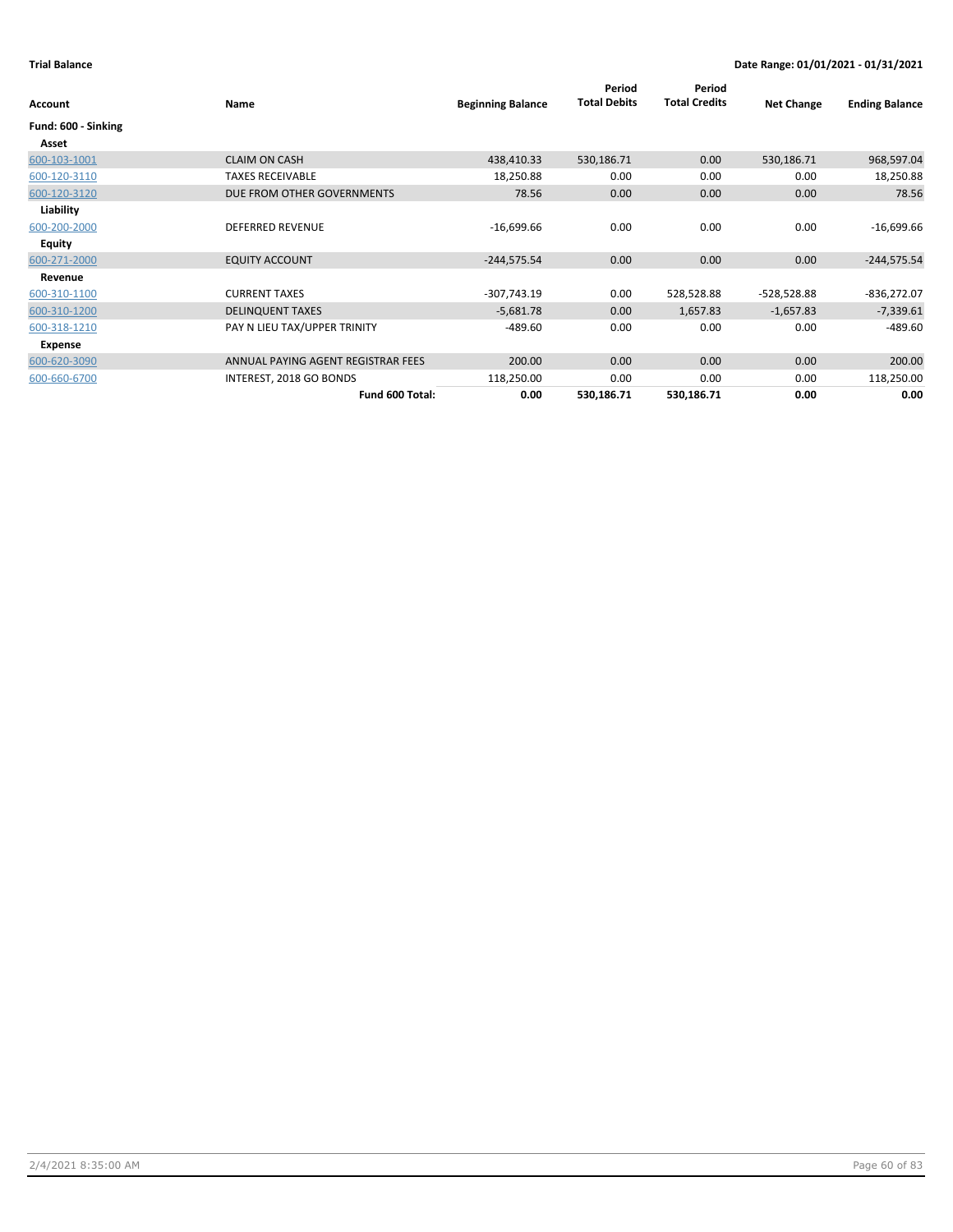| Account                                            | Name                  |                 | <b>Beginning Balance</b> | Period<br><b>Total Debits</b> | Period<br><b>Total Credits</b> | <b>Net Change</b> | <b>Ending Balance</b> |
|----------------------------------------------------|-----------------------|-----------------|--------------------------|-------------------------------|--------------------------------|-------------------|-----------------------|
| Fund: 630 - Law Enforcement Education Const. Pct.1 |                       |                 |                          |                               |                                |                   |                       |
| Asset                                              |                       |                 |                          |                               |                                |                   |                       |
| 630-103-1001                                       | <b>CLAIM ON CASH</b>  |                 | 2,373.57                 | 0.00                          | 0.00                           | 0.00              | 2,373.57              |
| Equity                                             |                       |                 |                          |                               |                                |                   |                       |
| 630-271-2000                                       | <b>EQUITY ACCOUNT</b> |                 | $-2.373.57$              | 0.00                          | 0.00                           | 0.00              | $-2,373.57$           |
|                                                    |                       | Fund 630 Total: | 0.00                     | 0.00                          | 0.00                           | 0.00              | 0.00                  |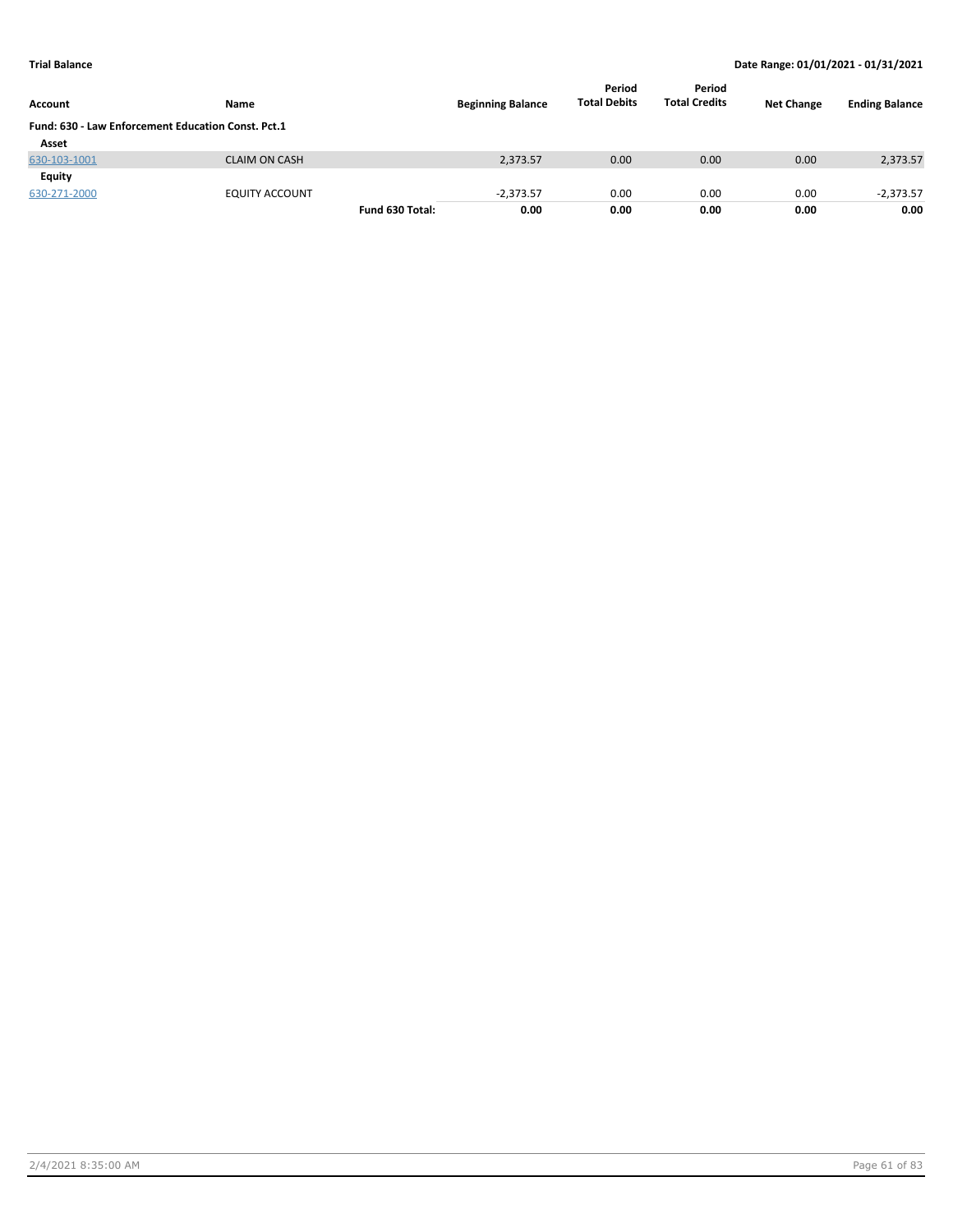| <b>Account</b>                                     | Name                 |                 | <b>Beginning Balance</b> | Period<br><b>Total Debits</b> | Period<br><b>Total Credits</b> | <b>Net Change</b> | <b>Ending Balance</b> |
|----------------------------------------------------|----------------------|-----------------|--------------------------|-------------------------------|--------------------------------|-------------------|-----------------------|
| Fund: 640 - Law Enforcement Education Const. Pct.2 |                      |                 |                          |                               |                                |                   |                       |
| Asset                                              |                      |                 |                          |                               |                                |                   |                       |
| 640-103-1001                                       | <b>CLAIM ON CASH</b> |                 | 1,040.35                 | 0.00                          | 0.00                           | 0.00              | 1,040.35              |
| Equity                                             |                      |                 |                          |                               |                                |                   |                       |
| 640-271-2000                                       | EQUITY ACCOUNT       |                 | $-1.040.35$              | 0.00                          | 0.00                           | 0.00              | $-1,040.35$           |
|                                                    |                      | Fund 640 Total: | 0.00                     | 0.00                          | 0.00                           | 0.00              | 0.00                  |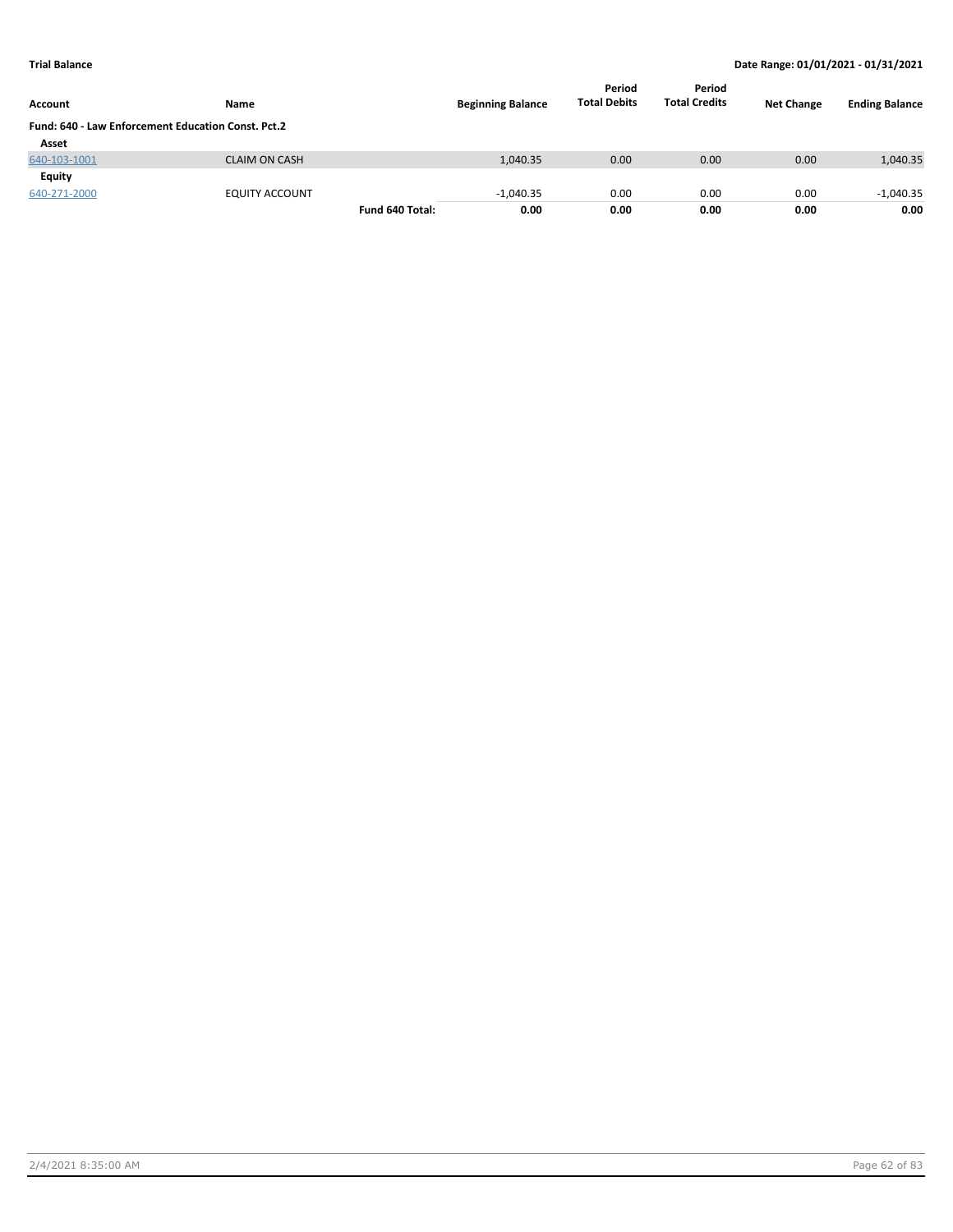| Account                                            | Name                  |                 | <b>Beginning Balance</b> | Period<br><b>Total Debits</b> | Period<br><b>Total Credits</b> | <b>Net Change</b> | <b>Ending Balance</b> |
|----------------------------------------------------|-----------------------|-----------------|--------------------------|-------------------------------|--------------------------------|-------------------|-----------------------|
| Fund: 650 - Law Enforcement Education Const. Pct.3 |                       |                 |                          |                               |                                |                   |                       |
| Asset                                              |                       |                 |                          |                               |                                |                   |                       |
| 650-103-1001                                       | <b>CLAIM ON CASH</b>  |                 | 3,376.80                 | 0.00                          | 0.00                           | 0.00              | 3,376.80              |
| Equity                                             |                       |                 |                          |                               |                                |                   |                       |
| 650-271-2000                                       | <b>EQUITY ACCOUNT</b> |                 | $-3,376.80$              | 0.00                          | 0.00                           | 0.00              | $-3,376.80$           |
|                                                    |                       | Fund 650 Total: | 0.00                     | 0.00                          | 0.00                           | 0.00              | 0.00                  |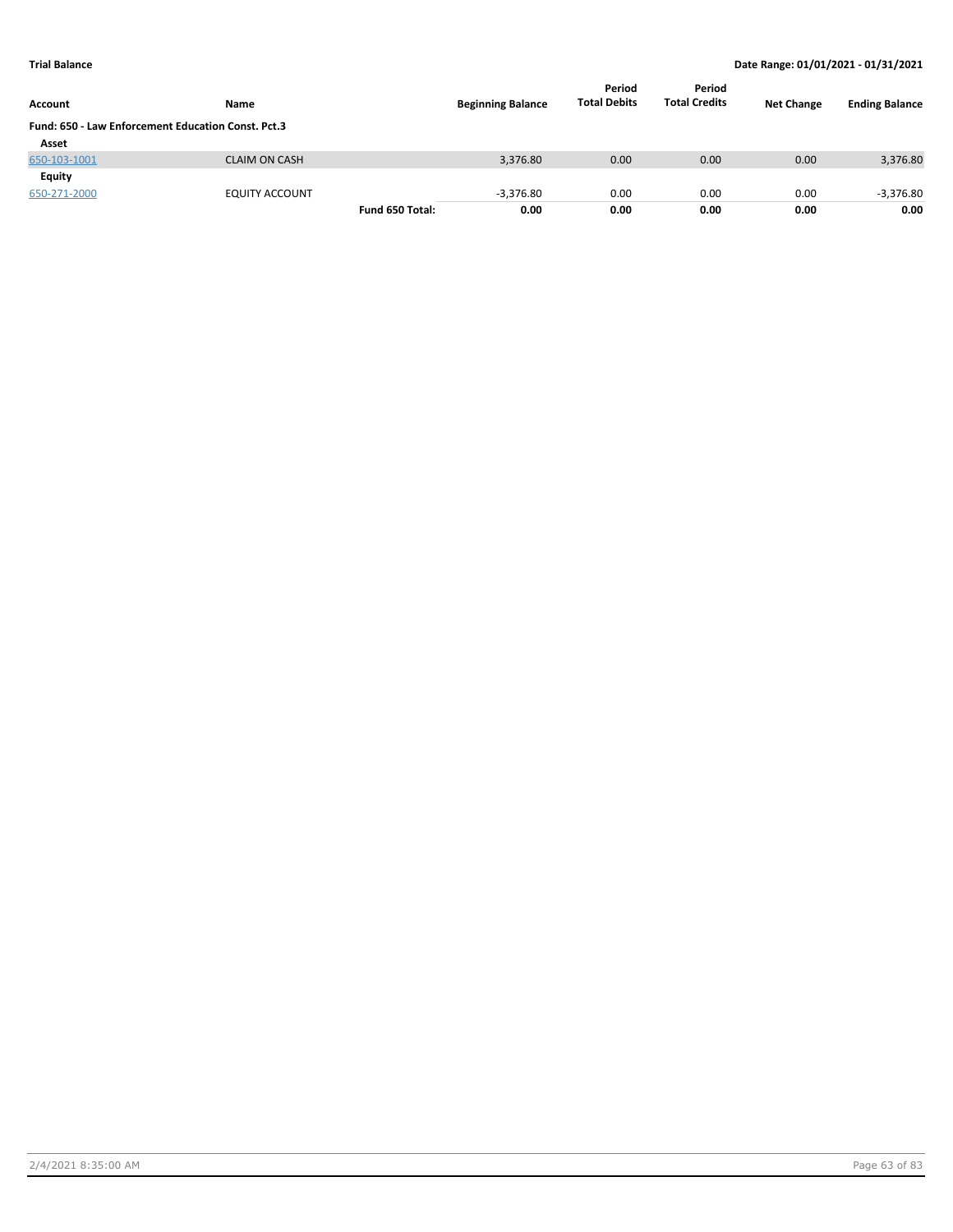| Account                                            | Name                             | <b>Beginning Balance</b> | Period<br><b>Total Debits</b> | Period<br><b>Total Credits</b> | <b>Net Change</b> | <b>Ending Balance</b> |
|----------------------------------------------------|----------------------------------|--------------------------|-------------------------------|--------------------------------|-------------------|-----------------------|
| Fund: 660 - 2017 GO Bonds-Construction Fund FY2017 |                                  |                          |                               |                                |                   |                       |
| Asset                                              |                                  |                          |                               |                                |                   |                       |
| 660-103-1001                                       | <b>CLAIM ON CASH</b>             | 1,668.94                 | 0.00                          | 0.00                           | 0.00              | 1,668.94              |
| 660-103-1660                                       | <b>ICS DEPOSIT</b>               | 12.87                    | 0.00                          | 0.00                           | 0.00              | 12.87                 |
| 660-120-3130                                       | DUE FROM OTHER FUNDS             | 160,470.65               | 0.00                          | 0.00                           | 0.00              | 160,470.65            |
| Liability                                          |                                  |                          |                               |                                |                   |                       |
| 660-200-9100                                       | SYSTEM ADDED LIABILITY LINE-ITEM | 118,487.23               | 0.00                          | 0.00                           | 0.00              | 118,487.23            |
| 660-200-9200                                       | <b>RETAINAGE PAYABLE</b>         | $-19,591.05$             | 0.00                          | 0.00                           | 0.00              | $-19,591.05$          |
| <b>Equity</b>                                      |                                  |                          |                               |                                |                   |                       |
| 660-271-2000                                       | <b>EQUITY ACCOUNT</b>            | $-261,048.64$            | 0.00                          | 0.00                           | 0.00              | $-261,048.64$         |
|                                                    | Fund 660 Total:                  | 0.00                     | 0.00                          | 0.00                           | 0.00              | 0.00                  |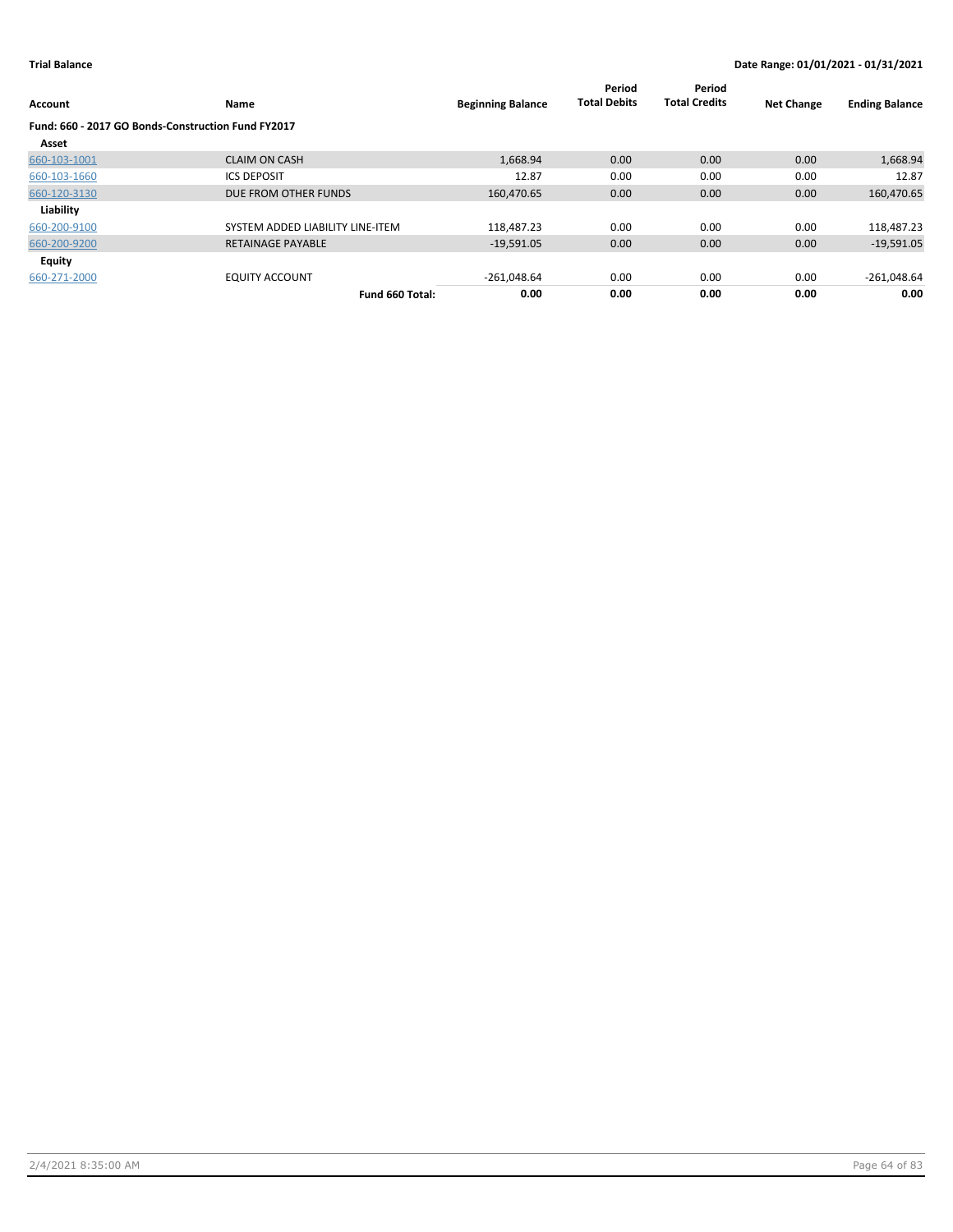| Account                                   | Name                             | <b>Beginning Balance</b> | Period<br><b>Total Debits</b> | Period<br><b>Total Credits</b> | <b>Net Change</b> | <b>Ending Balance</b> |
|-------------------------------------------|----------------------------------|--------------------------|-------------------------------|--------------------------------|-------------------|-----------------------|
| <b>Fund: 670 - Courthouse Restoration</b> |                                  |                          |                               |                                |                   |                       |
| Asset                                     |                                  |                          |                               |                                |                   |                       |
| 670-103-1001                              | <b>CLAIM ON CASH</b>             | 464,547.72               | 0.00                          | 0.00                           | 0.00              | 464,547.72            |
| 670-120-3100                              | <b>GRANT RECEIVED FROM THC</b>   | 21,732.49                | 0.00                          | 0.00                           | 0.00              | 21,732.49             |
| Liability                                 |                                  |                          |                               |                                |                   |                       |
| 670-200-9000                              | SYSTEM ADDED LIABILITY LINE-ITEM | 16,253.96                | 0.00                          | 0.00                           | 0.00              | 16,253.96             |
| 670-207-9500                              | DUE TO OTHER FUNDS               | $-160,470.65$            | 0.00                          | 0.00                           | 0.00              | $-160,470.65$         |
| Equity                                    |                                  |                          |                               |                                |                   |                       |
| 670-271-2000                              | <b>EQUITY ACCOUNT</b>            | 94,958.74                | 0.00                          | 0.00                           | 0.00              | 94,958.74             |
| Revenue                                   |                                  |                          |                               |                                |                   |                       |
| 670-330-5100                              | <b>COURTHOUSE RESTORATION</b>    | -437,022.26              | 0.00                          | 0.00                           | 0.00              | -437,022.26           |
|                                           | Fund 670 Total:                  | 0.00                     | 0.00                          | 0.00                           | 0.00              | 0.00                  |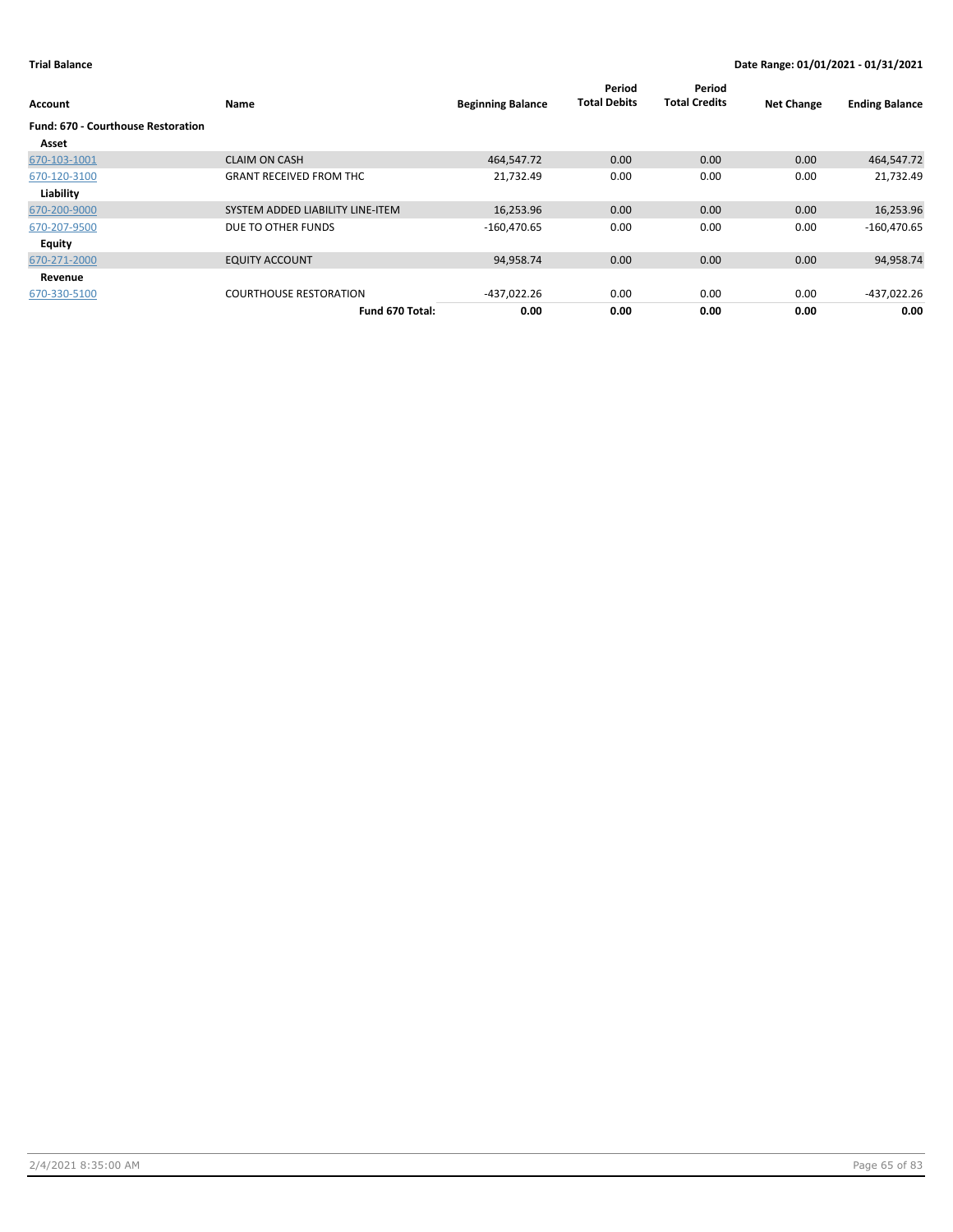| Account       | Name                                               | <b>Beginning Balance</b> | Period<br><b>Total Debits</b> | Period<br><b>Total Credits</b> | <b>Net Change</b> | <b>Ending Balance</b> |
|---------------|----------------------------------------------------|--------------------------|-------------------------------|--------------------------------|-------------------|-----------------------|
|               | Fund: 680 - 2018 GO Bonds-Construction Fund FY2019 |                          |                               |                                |                   |                       |
| Asset         |                                                    |                          |                               |                                |                   |                       |
| 680-103-1001  | <b>CLAIM ON CASH</b>                               | $-141,049.73$            | 863,578.82                    | 721,524.96                     | 142,053.86        | 1,004.13              |
| 680-103-1680  | <b>BUSINESS MONEY FUND ACCOUNT</b>                 | 960,242.35               | 0.00                          | 863,578.82                     | -863,578.82       | 96,663.53             |
| Liability     |                                                    |                          |                               |                                |                   |                       |
| 680-102-1000  | A/P CLEARING                                       | 0.00                     | 841,342.74                    | 841,342.74                     | 0.00              | 0.00                  |
| <b>Equity</b> |                                                    |                          |                               |                                |                   |                       |
| 680-271-2000  | <b>EQUITY ACCOUNT</b>                              | $-2,408,729.28$          | 0.00                          | 0.00                           | 0.00              | $-2,408,729.28$       |
| Revenue       |                                                    |                          |                               |                                |                   |                       |
| 680-360-1680  | <b>INTEREST EARNINGS BUSINESS MONEY F</b>          | $-433.70$                | 0.00                          | 0.00                           | 0.00              | $-433.70$             |
| Expense       |                                                    |                          |                               |                                |                   |                       |
| 680-668-1650  | <b>CONSTRUCTION</b>                                | 1,136,431.45             | 841,342.74                    | 208,635.21                     | 632,707.53        | 1,769,138.98          |
| 680-668-1670  | <b>CONSTRUCTION MANAGER AGENT</b>                  | 158,406.79               | 87,103.23                     | 0.00                           | 87,103.23         | 245,510.02            |
| 680-668-1680  | <b>MASONRY AND STONE</b>                           | 275,527.16               | 0.00                          | 0.00                           | 0.00              | 275,527.16            |
| 680-668-4030  | <b>ARCHITECTURAL FEES</b>                          | 13,000.00                | 0.00                          | 0.00                           | 0.00              | 13,000.00             |
| 680-668-4260  | PROFESSIONAL FEES                                  | 3,428.40                 | 1,714.20                      | 0.00                           | 1,714.20          | 5,142.60              |
| 680-668-4430  | <b>TRASH PICK UP</b>                               | 3,176.56                 | 0.00                          | 0.00                           | 0.00              | 3,176.56              |
|               | Fund 680 Total:                                    | 0.00                     | 2,635,081.73                  | 2,635,081.73                   | 0.00              | 0.00                  |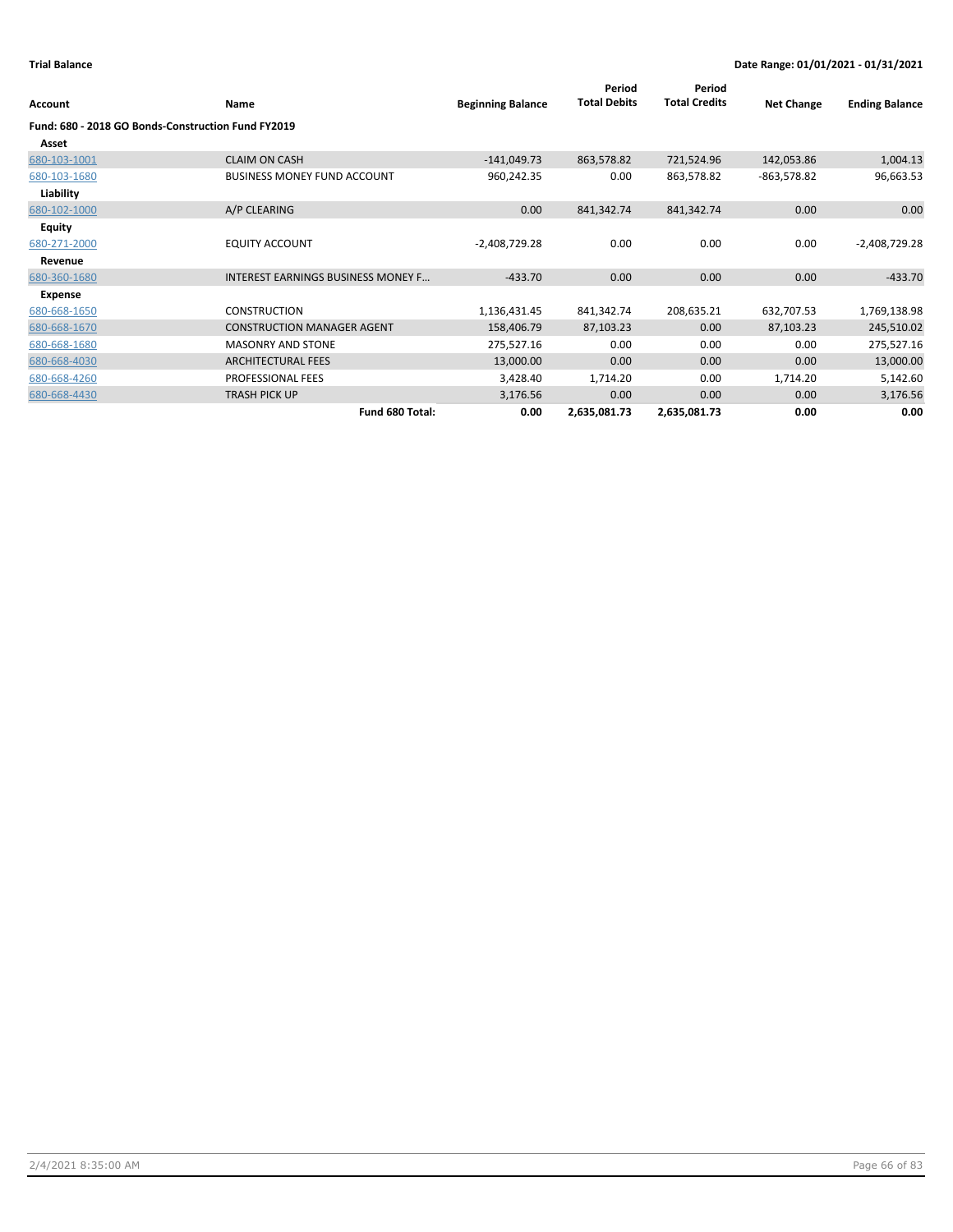| Account                                            | Name                            | <b>Beginning Balance</b> | Period<br><b>Total Debits</b> | Period<br><b>Total Credits</b> | <b>Net Change</b> | <b>Ending Balance</b> |
|----------------------------------------------------|---------------------------------|--------------------------|-------------------------------|--------------------------------|-------------------|-----------------------|
| Fund: 690 - 2020 CO Bonds-Construction Fund FY2020 |                                 |                          |                               |                                |                   |                       |
| Asset                                              |                                 |                          |                               |                                |                   |                       |
| 690-103-1001                                       | <b>CLAIM ON CASH</b>            | 0.00                     | 0.00                          | 637,457.18                     | $-637,457.18$     | $-637,457.18$         |
| 690-103-1200                                       | CO BONDS CONST.2020-COMB. FUNDS | 100.07                   | 0.00                          | 0.00                           | 0.00              | 100.07                |
| 690-103-1690                                       | <b>ICS DEPOSIT</b>              | 9,904,991.31             | 0.00                          | 0.00                           | 0.00              | 9,904,991.31          |
| Liability                                          |                                 |                          |                               |                                |                   |                       |
| 690-102-1000                                       | A/P CLEARING                    | 0.00                     | 637,737.68                    | 637,737.68                     | 0.00              | 0.00                  |
| <b>Equity</b>                                      |                                 |                          |                               |                                |                   |                       |
| 690-271-2000                                       | <b>EQUITY ACCOUNT</b>           | -9,903,829.75            | 0.00                          | 0.00                           | 0.00              | -9,903,829.75         |
| Revenue                                            |                                 |                          |                               |                                |                   |                       |
| 690-360-1690                                       | <b>INTEREST EARNINGS ICS</b>    | $-1,261.63$              | 0.00                          | 0.00                           | 0.00              | $-1,261.63$           |
| Expense                                            |                                 |                          |                               |                                |                   |                       |
| 690-669-1650                                       | <b>CONSTRUCTION</b>             | 0.00                     | 412,202.81                    | 280.50                         | 411,922.31        | 411,922.31            |
| 690-669-1680                                       | <b>MASONRY AND STONE</b>        | 0.00                     | 217,657.74                    | 0.00                           | 217,657.74        | 217,657.74            |
| 690-669-4030                                       | <b>ARCHITECTURAL FEE</b>        | 0.00                     | 6,500.00                      | 0.00                           | 6,500.00          | 6,500.00              |
| 690-669-4430                                       | <b>TRASH PICK UP</b>            | 0.00                     | 1,377.13                      | 0.00                           | 1,377.13          | 1,377.13              |
|                                                    | Fund 690 Total:                 | 0.00                     | 1,275,475.36                  | 1,275,475.36                   | 0.00              | 0.00                  |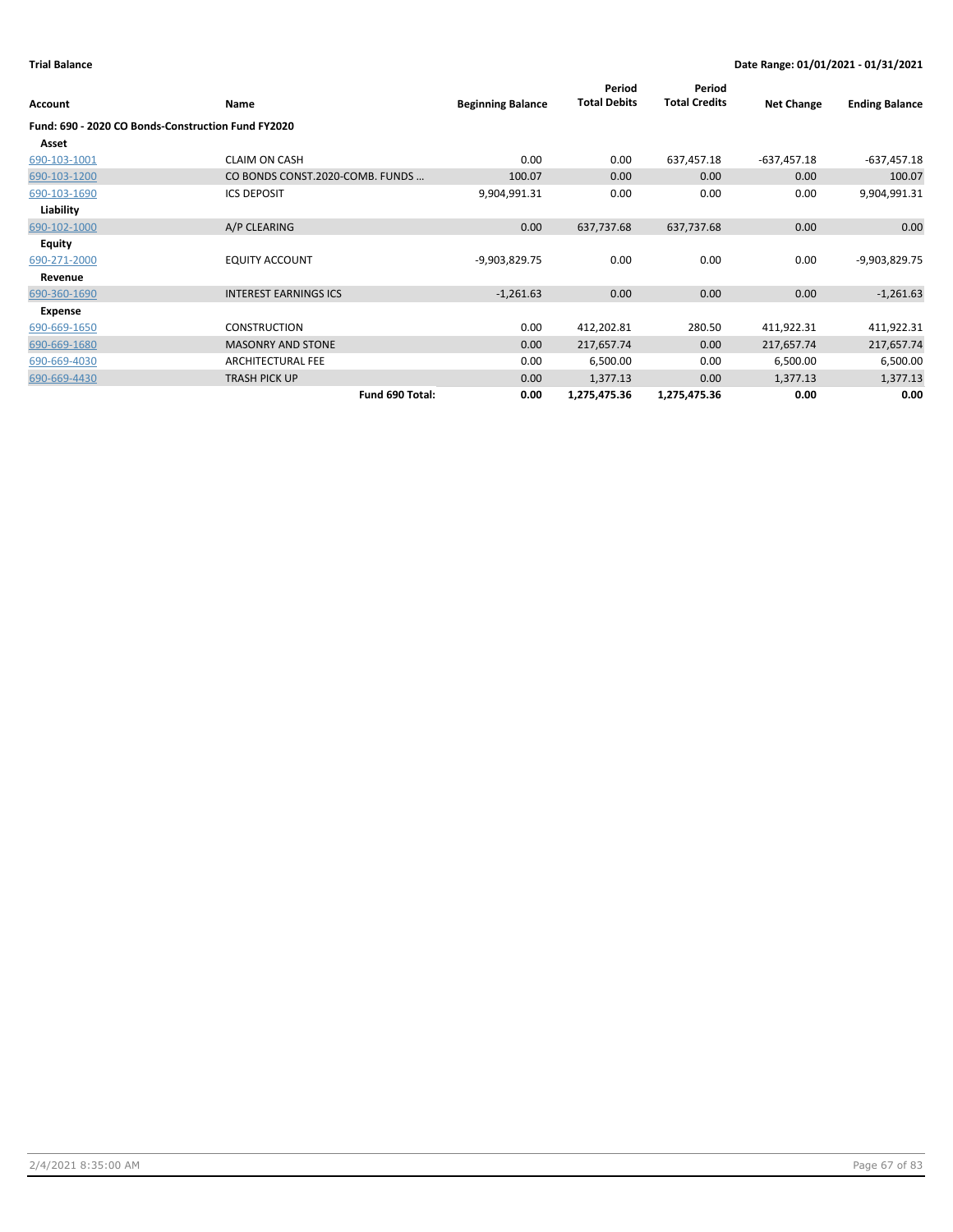| <b>Account</b>           | Name                     | <b>Beginning Balance</b> | Period<br><b>Total Debits</b> | Period<br><b>Total Credits</b> | <b>Net Change</b> | <b>Ending Balance</b> |
|--------------------------|--------------------------|--------------------------|-------------------------------|--------------------------------|-------------------|-----------------------|
| Fund: 700 - Right of Way |                          |                          |                               |                                |                   |                       |
| Asset                    |                          |                          |                               |                                |                   |                       |
| 700-103-1001             | <b>CLAIM ON CASH</b>     | 16,115.96                | 0.00                          | 0.00                           | 0.00              | 16,115.96             |
| 700-103-1750             | <b>TEXPOOL</b>           | 84,891.60                | 0.00                          | 0.00                           | 0.00              | 84,891.60             |
| <b>Equity</b>            |                          |                          |                               |                                |                   |                       |
| 700-271-2000             | <b>EQUITY ACCOUNT</b>    | $-100,997.91$            | 0.00                          | 0.00                           | 0.00              | $-100,997.91$         |
| Revenue                  |                          |                          |                               |                                |                   |                       |
| 700-360-1000             | <b>INTEREST EARNINGS</b> | $-9.65$                  | 0.00                          | 0.00                           | 0.00              | $-9.65$               |
|                          |                          | 0.00<br>Fund 700 Total:  | 0.00                          | 0.00                           | 0.00              | 0.00                  |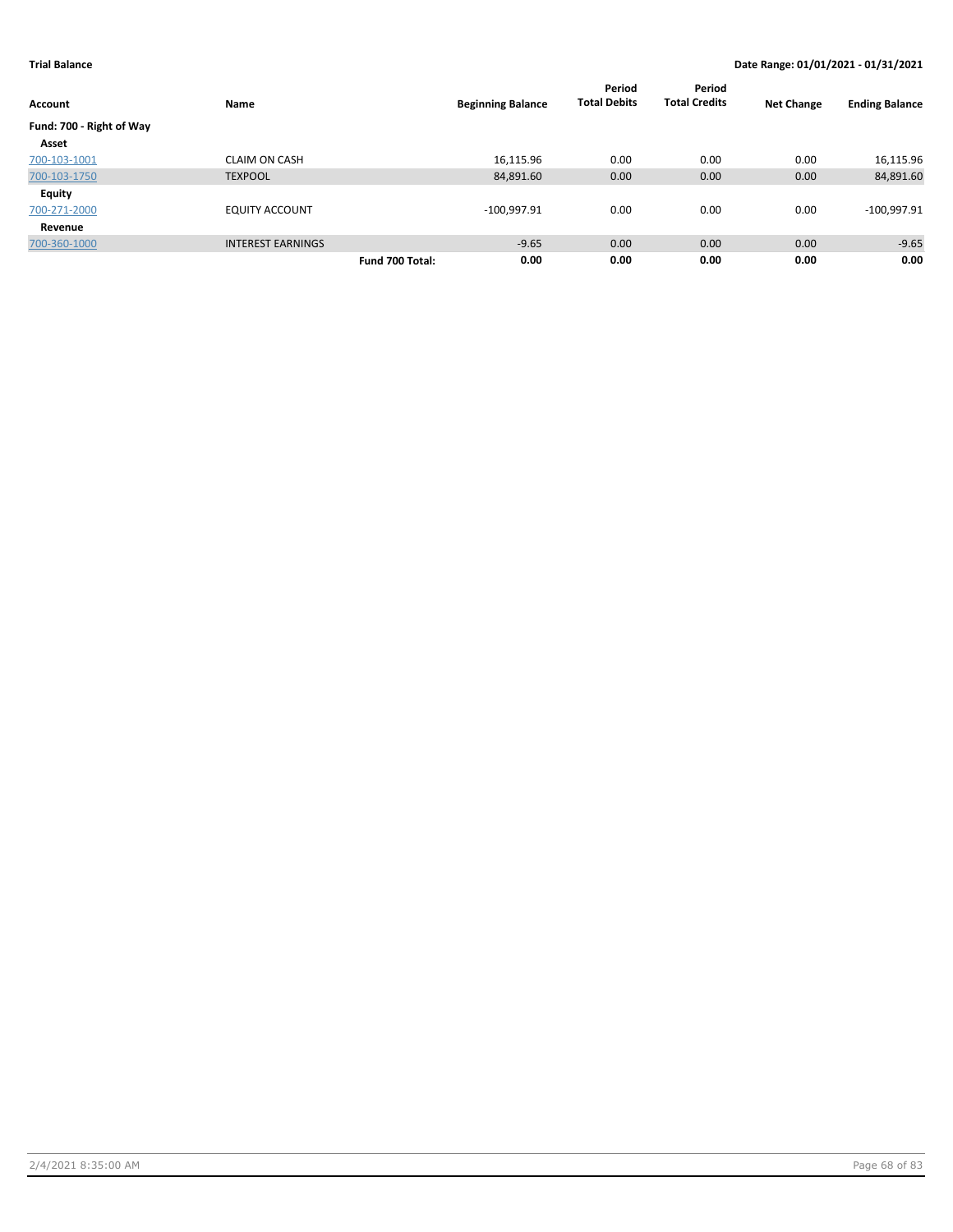| Account                            | Name                        | <b>Beginning Balance</b> | Period<br><b>Total Debits</b> | Period<br><b>Total Credits</b> | <b>Net Change</b> | <b>Ending Balance</b> |
|------------------------------------|-----------------------------|--------------------------|-------------------------------|--------------------------------|-------------------|-----------------------|
| Fund: 800 - Veterans Court Program |                             |                          |                               |                                |                   |                       |
| Asset                              |                             |                          |                               |                                |                   |                       |
| 800-103-1800                       | CASH-VETERANS COURT PROGRAM | 600.00                   | 0.00                          | 0.00                           | 0.00              | 600.00                |
| Equity                             |                             |                          |                               |                                |                   |                       |
| 800-271-2000                       | <b>EQUITY ACCOUNT</b>       | $-600.00$                | 0.00                          | 0.00                           | 0.00              | $-600.00$             |
|                                    | Fund 800 Total:             | 0.00                     | 0.00                          | 0.00                           | 0.00              | 0.00                  |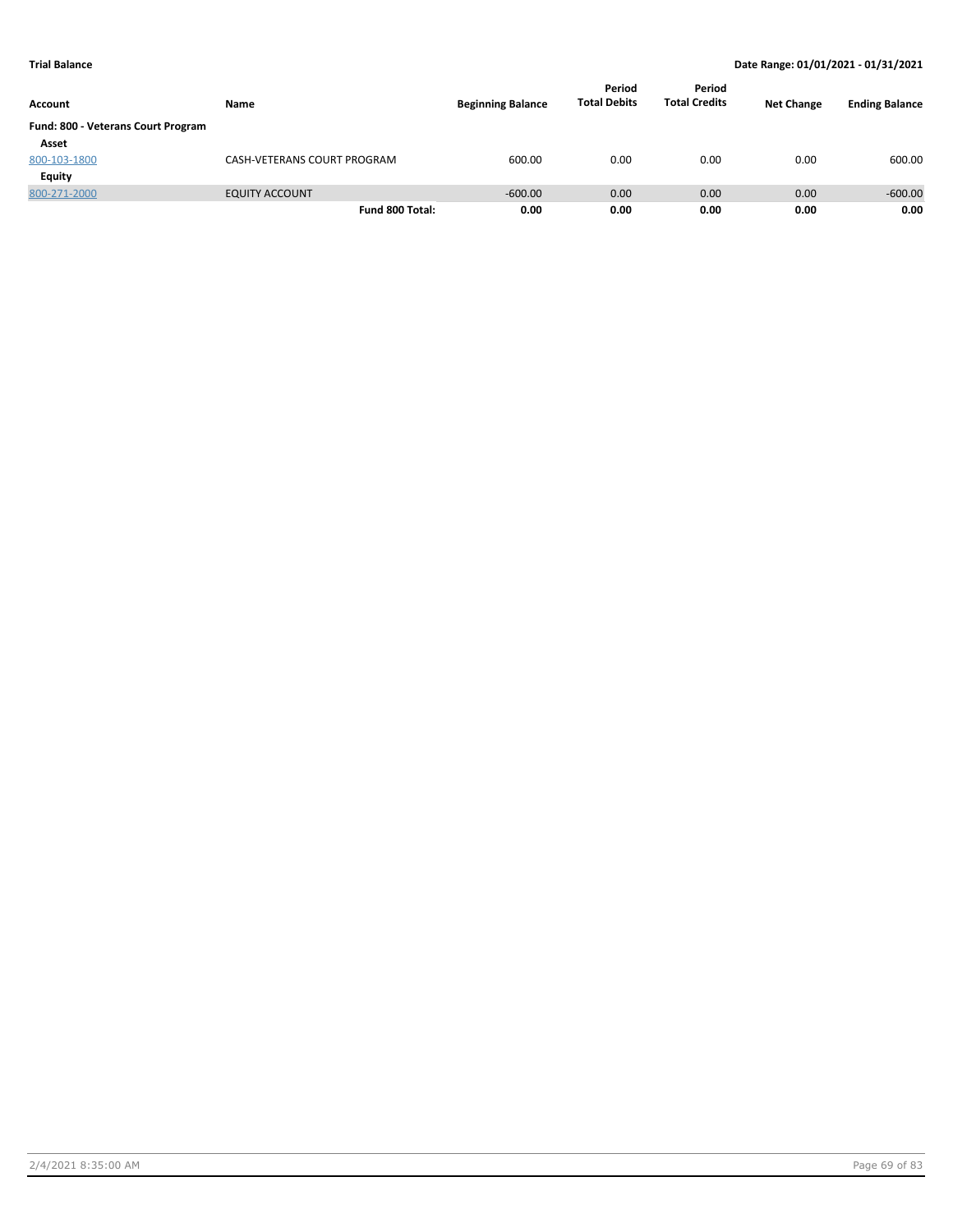| Account                                  | Name                             | <b>Beginning Balance</b> | Period<br><b>Total Debits</b> | Period<br><b>Total Credits</b> | <b>Net Change</b> | <b>Ending Balance</b> |
|------------------------------------------|----------------------------------|--------------------------|-------------------------------|--------------------------------|-------------------|-----------------------|
| Fund: 810 - County Lake Road Impact Fund |                                  |                          |                               |                                |                   |                       |
| Asset                                    |                                  |                          |                               |                                |                   |                       |
| 810-103-1001                             | <b>CLAIM ON CASH</b>             | 204.021.21               | 0.00                          | 0.00                           | 0.00              | 204,021.21            |
| Liability                                |                                  |                          |                               |                                |                   |                       |
| 810-200-9100                             | SYSTEM ADDED LIABILITY LINE-ITEM | 30,992.00                | 0.00                          | 0.00                           | 0.00              | 30,992.00             |
| Equity                                   |                                  |                          |                               |                                |                   |                       |
| 810-271-2000                             | <b>EQUITY ACCOUNT</b>            | $-135,013.21$            | 0.00                          | 0.00                           | 0.00              | $-135,013.21$         |
| Revenue                                  |                                  |                          |                               |                                |                   |                       |
| 810-318-1830                             | <b>YEAR 3 PAYMENT</b>            | $-100,000.00$            | 0.00                          | 0.00                           | 0.00              | $-100,000.00$         |
|                                          | Fund 810 Total:                  | 0.00                     | 0.00                          | 0.00                           | 0.00              | 0.00                  |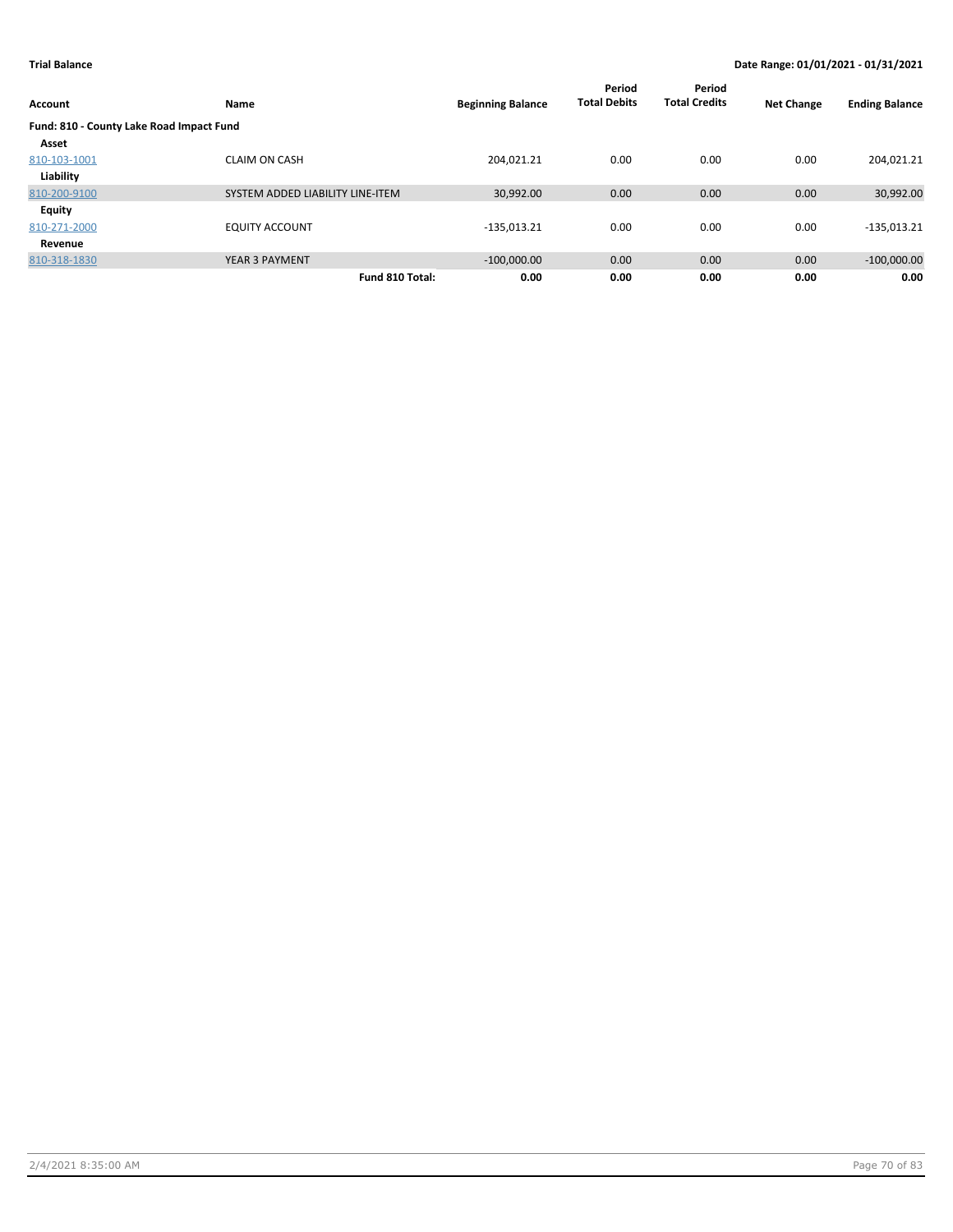| Account                 | Name                               | <b>Beginning Balance</b> | Period<br><b>Total Debits</b> | Period<br><b>Total Credits</b> | <b>Net Change</b> | <b>Ending Balance</b> |
|-------------------------|------------------------------------|--------------------------|-------------------------------|--------------------------------|-------------------|-----------------------|
| Fund: 850 - Lake Fannin |                                    |                          |                               |                                |                   |                       |
| Asset                   |                                    |                          |                               |                                |                   |                       |
| 850-103-1001            | <b>CLAIM ON CASH</b>               | 4,126.70                 | 5,890.00                      | 322.89                         | 5,567.11          | 9,693.81              |
| Liability               |                                    |                          |                               |                                |                   |                       |
| 850-102-1000            | A/P CLEARING                       | 0.00                     | 322.89                        | 322.89                         | 0.00              | 0.00                  |
| 850-200-9100            | SYSTEM ADDED LIABILITY LINE-ITEM   | 388.75                   | 0.00                          | 0.00                           | 0.00              | 388.75                |
| Equity                  |                                    |                          |                               |                                |                   |                       |
| 850-271-2000            | <b>EQUITY ACCOUNT</b>              | $-4,955.78$              | 0.00                          | 0.00                           | 0.00              | $-4,955.78$           |
| Revenue                 |                                    |                          |                               |                                |                   |                       |
| 850-370-1500            | <b>DONATIONS</b>                   | $-1,579.12$              | 0.00                          | 740.00                         | $-740.00$         | $-2,319.12$           |
| 850-370-1830            | <b>VOLUNTEER MEMBERSHIP FEES</b>   | $-100.00$                | 0.00                          | 0.00                           | 0.00              | $-100.00$             |
| 850-370-1840            | <b>LOCAL FUNDING</b>               | 0.00                     | 0.00                          | 5,000.00                       | $-5,000.00$       | $-5,000.00$           |
| 850-370-1850            | <b>RENTAL FEE</b>                  | $-1,062.50$              | 0.00                          | 150.00                         | $-150.00$         | $-1,212.50$           |
| 850-370-1860            | <b>DEPOSIT FEE</b>                 | $-150.00$                | 0.00                          | 0.00                           | 0.00              | $-150.00$             |
| Expense                 |                                    |                          |                               |                                |                   |                       |
| 850-520-1860            | <b>DEPOSIT REFUND</b>              | 450.00                   | 150.00                        | 0.00                           | 150.00            | 600.00                |
| 850-520-4400            | UTILITIES ELECTRICITY              | 73.70                    | 64.96                         | 0.00                           | 64.96             | 138.66                |
| 850-520-4420            | <b>UTILITIES WATER</b>             | 93.76                    | 37.93                         | 0.00                           | 37.93             | 131.69                |
| 850-520-4430            | <b>TRASH PICK UP</b>               | 210.00                   | 70.00                         | 0.00                           | 70.00             | 280.00                |
| 850-520-4500            | <b>R&amp;M BUILDING</b>            | 344.49                   | 0.00                          | 0.00                           | 0.00              | 344.49                |
| 850-520-4840            | <b>GENERAL LIABILITY INSURANCE</b> | 2,160.00                 | 0.00                          | 0.00                           | 0.00              | 2,160.00              |
|                         | Fund 850 Total:                    | 0.00                     | 6,535.78                      | 6,535.78                       | 0.00              | 0.00                  |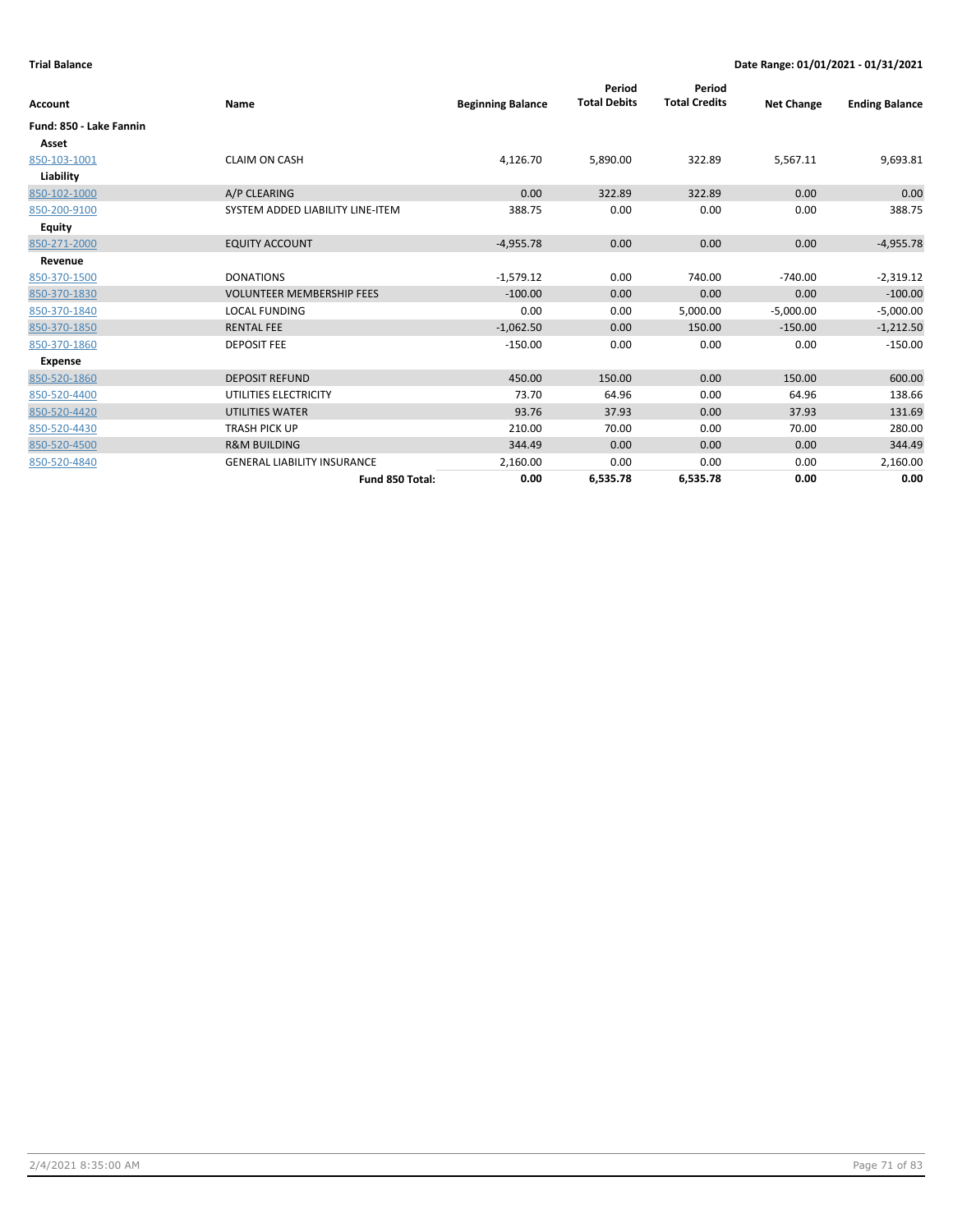|                      |                                         |                          | Period              | Period               |                   |                       |
|----------------------|-----------------------------------------|--------------------------|---------------------|----------------------|-------------------|-----------------------|
| Account              | Name                                    | <b>Beginning Balance</b> | <b>Total Debits</b> | <b>Total Credits</b> | <b>Net Change</b> | <b>Ending Balance</b> |
| Fund: 890 - T.J.J.D. |                                         |                          |                     |                      |                   |                       |
| Asset                |                                         |                          |                     |                      |                   |                       |
| 890-100-1001         | PR Claim on Cash                        | 3,259.14                 | 17,871.35           | 17,877.63            | $-6.28$           | 3,252.86              |
| 890-103-6890         | CASH-STRUCTURAL FAM.THER.GRANT O        | $-25,000.00$             | 0.00                | 0.00                 | 0.00              | $-25,000.00$          |
| 890-103-9880         | CASH-LOCAL FUNDS CARRIED FORWARD        | 25,211.60                | 0.00                | 0.00                 | 0.00              | 25,211.60             |
| 890-103-9920         | <b>CASH-INTEREST INCOME</b>             | 13,284.19                | 0.00                | 0.00                 | 0.00              | 13,284.19             |
| 890-103-9930         | <b>CASH-BASIC PROBATION SUPERVISION</b> | 16,506.97                | 11,393.00           | 9,324.13             | 2,068.87          | 18,575.84             |
| 890-103-9940         | CASH-COMMUNITY PROGRAMS                 | 3,508.89                 | 6,250.00            | 6,253.60             | $-3.60$           | 3,505.29              |
| 890-103-9950         | CASH LOCAL FUNDING FY 2021              | $-13,469.20$             | 170,000.00          | 1,250.77             | 168,749.23        | 155,280.03            |
| 890-103-9960         | CASH-PRE/POST ADJUDICATION              | -530.47                  | 365.00              | 536.01               | $-171.01$         | $-701.48$             |
| 890-103-9970         | CASH-COMMITMENT DIVERSION               | 959.45                   | 833.00              | 714.71               | 118.29            | 1,077.74              |
| 890-103-9980         | CASH-MENTAL HEALTH SERVICES             | 2,487.74                 | 895.00              | 178.73               | 716.27            | 3,204.01              |
| Liability            |                                         |                          |                     |                      |                   |                       |
| 890-102-1001         | PR AP Clearing                          | 0.00                     | 10,862.00           | 10,862.00            | 0.00              | 0.00                  |
| 890-200-9000         | Payroll Liability Account               | $-1,174.96$              | 10,862.00           | 10,852.42            | 9.58              | $-1,165.38$           |
| <b>Equity</b>        |                                         |                          |                     |                      |                   |                       |
| 890-271-2000         | <b>EQUITY ACCOUNT</b>                   | $-92,798.10$             | 0.00                | 0.00                 | 0.00              | $-92,798.10$          |
| Revenue              |                                         |                          |                     |                      |                   |                       |
| 890-330-9150         | <b>BASIC PROBATION SUPERVISION</b>      | $-34,180.00$             | 0.00                | 11,393.00            | $-11,393.00$      | -45,573.00            |
| 890-330-9160         | <b>COMMUNITY PROGRAMS</b>               | $-18,750.00$             | 0.00                | 6,250.00             | $-6,250.00$       | $-25,000.00$          |
| 890-330-9170         | PRE/POST ADJUDICATION                   | $-1,093.00$              | 0.00                | 365.00               | $-365.00$         | $-1,458.00$           |
| 890-330-9180         | <b>COMMITMENT DIVERSION</b>             | $-2,500.00$              | 0.00                | 833.00               | $-833.00$         | $-3,333.00$           |
| 890-330-9190         | <b>MENTAL HEALTH SERVICES</b>           | $-2,684.00$              | 0.00                | 895.00               | $-895.00$         | $-3,579.00$           |
| 890-370-9950         | <b>LOCAL FUNDING</b>                    | 0.00                     | 0.00                | 170,000.00           | $-170,000.00$     | $-170,000.00$         |
| <b>Expense</b>       |                                         |                          |                     |                      |                   |                       |
| 890-581-4160         | STRUCTURAL FAMILY THERAPY               | 25,000.00                | 0.00                | 0.00                 | 0.00              | 25,000.00             |
| 890-589-4530         | <b>COMPUTER SOFTWARE</b>                | 3,000.00                 | 0.00                | 0.00                 | 0.00              | 3,000.00              |
| 890-592-1020         | SALARY APPOINTED OFFICIAL               | 578.58                   | 247.95              | 82.65                | 165.30            | 743.88                |
| 890-592-1030         | SALARY COMM.CORR.OFFICERS               | 723.84                   | 265.29              | 58.46                | 206.83            | 930.67                |
| 890-592-2010         | SOCIAL SECURITY TAX                     | 11.52                    | 31.64               | 8.76                 | 22.88             | 34.40                 |
| 890-592-2020         | <b>GROUP HEALTH INSURANCE</b>           | 274.62                   | 122.04              | 30.51                | 91.53             | 366.15                |
| 890-592-2030         | RETIREMENT                              | 153.62                   | 60.75               | 16.74                | 44.01             | 197.63                |
| 890-592-2040         | <b>WORKERS COMPENSATION</b>             | 12.38                    | 0.00                | 0.00                 | 0.00              | 12.38                 |
| 890-592-2050         | <b>MEDICARE TAX</b>                     | 86.18                    | 7.40                | 2.05                 | 5.35              | 91.53                 |
| 890-593-1020         | SALARY APPOINTED OFFICIAL               | 771.41                   | 330.60              | 110.20               | 220.40            | 991.81                |
| 890-593-1030         | SALARY COMM.CORR.OFFICERS               | 965.16                   | 353.73              | 77.96                | 275.77            | 1,240.93              |
| 890-593-2010         | SOCIAL SECURITY TAX                     | 15.35                    | 42.16               | 11.67                | 30.49             | 45.84                 |
| 890-593-2020         | <b>GROUP HEALTH INSURANCE</b>           | 366.20                   | 162.77              | 40.70                | 122.07            | 488.27                |
| 890-593-2030         | RETIREMENT                              | 204.86                   | 81.03               | 22.31                | 58.72             | 263.58                |
| 890-593-2040         | <b>WORKERS COMPENSATION</b>             | 28.30                    | 0.00                | 0.00                 | 0.00              | 28.30                 |
| 890-593-2050         | <b>MEDICARE TAX</b>                     | 114.96                   | 9.87                | 2.74                 | 7.13              | 122.09                |
| 890-594-1020         | SALARY APPOINTED OFFICIAL               | 192.89                   | 82.67               | 27.56                | 55.11             | 248.00                |
| 890-594-1030         | SALARY COMM.CORR.OFFICERS               | 241.30                   | 88.42               | 19.48                | 68.94             | 310.24                |
| 890-594-2010         | SOCIAL SECURITY TAX                     | 3.84                     | 10.55               | 2.92                 | 7.63              | 11.47                 |
| 890-594-2020         | <b>GROUP HEALTH INSURANCE</b>           | 91.43                    | 40.71               | 10.17                | 30.54             | 121.97                |
| 890-594-2030         | RETIREMENT                              | 51.25                    | 20.25               | 5.59                 | 14.66             | 65.91                 |
| 890-594-2040         | <b>WORKERS COMPENSATION</b>             | 3.71                     | 0.00                | 0.00                 | 0.00              | 3.71                  |
| 890-594-2050         | <b>MEDICARE TAX</b>                     | 28.75                    | 2.47                | 0.68                 | 1.79              | 30.54                 |
| 890-594-4140         | COUNSELING                              | 1,178.00                 | 0.00                | 0.00                 | 0.00              | 1,178.00              |
| 890-994-4880         | LAW ENFORCEMENT INSURANCE               | 694.44                   | 0.00                | 0.00                 | 0.00              | 694.44                |
| 890-995-1020         | SALARY APPOINTED OFFICIAL               | 1,350.01                 | 578.58              | 192.86               | 385.72            | 1,735.73              |
| 890-995-1030         | SALARY COMM.CORR.OFFICERS               | 1,689.02                 | 619.00              | 136.42               | 482.58            | 2,171.60              |
| 890-995-2010         | SOCIAL SECURITY TAX                     | 26.86                    | 73.80               | 20.43                | 53.37             | 80.23                 |
| 890-995-2020         | <b>GROUP HEALTH INSURANCE</b>           | 640.80                   | 284.82              | 71.19                | 213.63            | 854.43                |
| 890-995-2030         | RETIREMENT                              | 358.54                   | 141.79              | 39.05                | 102.74            | 461.28                |
| 890-995-2040         | <b>WORKERS COMPENSATION</b>             | 44.72                    | 0.00                | 0.00                 | 0.00              | 44.72                 |
| 890-995-2050         | <b>MEDICARE TAX</b>                     | 201.23                   | 17.28               | 4.78                 | 12.50             | 213.73                |
| 890-995-4040         | DETENTION OPERATING COST FY20           | 13,995.07                | 0.00                | 0.00                 | 0.00              | 13,995.07             |
| 890-995-4041         | DETENTION OPERATING COST FY21           | 20,687.01                | 0.00                | 0.00                 | 0.00              | 20,687.01             |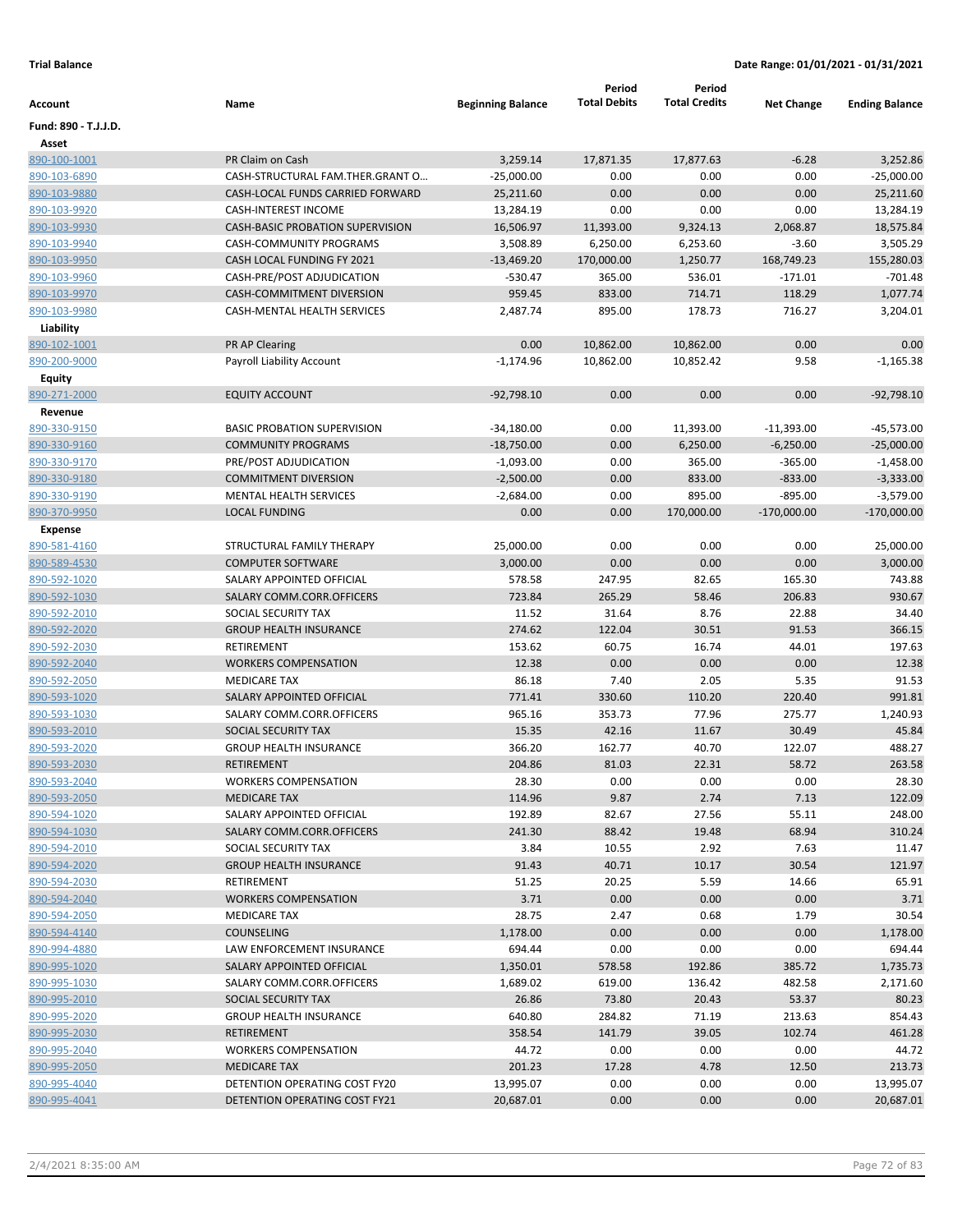|              |                               |                          | Period              | Period               |                   |                       |
|--------------|-------------------------------|--------------------------|---------------------|----------------------|-------------------|-----------------------|
| Account      | Name                          | <b>Beginning Balance</b> | <b>Total Debits</b> | <b>Total Credits</b> | <b>Net Change</b> | <b>Ending Balance</b> |
| 890-995-4530 | <b>COMPUTER SOFTWARE</b>      | 90.00                    | 0.00                | 0.00                 | 0.00              | 90.00                 |
| 890-996-1020 | SALARY APPOINTED OFFICIAL     | 9,642.85                 | 4,132.66            | 1,377.55             | 2,755.11          | 12,397.96             |
| 890-996-1030 | SALARY COMM.CORR.OFFICERS     | 12,064.57                | 4,421.46            | 974.44               | 3,447.02          | 15,511.59             |
| 890-996-2010 | SOCIAL SECURITY TAX           | 191.88                   | 527.30              | 145.92               | 381.38            | 573.26                |
| 890-996-2020 | <b>GROUP HEALTH INSURANCE</b> | 4,577.79                 | 2,034.55            | 508.64               | 1,525.91          | 6,103.70              |
| 890-996-2030 | RETIREMENT                    | 2,561.05                 | 1,012.89            | 278.95               | 733.94            | 3,294.99              |
| 890-996-2040 | <b>WORKERS COMPENSATION</b>   | 351.80                   | 0.00                | 0.00                 | 0.00              | 351.80                |
| 890-996-2050 | <b>MEDICARE TAX</b>           | 1,437.17                 | 123.36              | 34.14                | 89.22             | 1,526.39              |
| 890-996-3100 | <b>OFFICE SUPPLIES</b>        | 59.98                    | 58.50               | 0.00                 | 58.50             | 118.48                |
| 890-996-4210 | <b>INTERNET</b>               | 248.07                   | 187.88              | 0.00                 | 187.88            | 435.95                |
| 890-996-4230 | <b>CELL PHONE ALLOWANCE</b>   | 99.23                    | 33.11               | 0.00                 | 33.11             | 132.34                |
| 890-996-4270 | OUT OF COUNTY TRAVEL/TRAINING | 307.63                   | 110.41              | 0.00                 | 110.41            | 418.04                |
| 890-997-1020 | SALARY APPOINTED OFFICIAL     | 6,749.88                 | 2,892.79            | 964.26               | 1,928.53          | 8,678.41              |
| 890-997-1030 | SALARY COMM.CORR.OFFICERS     | 8,445.09                 | 3,094.97            | 682.11               | 2,412.86          | 10,857.95             |
| 890-997-2010 | SOCIAL SECURITY TAX           | 134.30                   | 369.08              | 102.13               | 266.95            | 401.25                |
| 890-997-2020 | <b>GROUP HEALTH INSURANCE</b> | 3,204.14                 | 1,423.99            | 356.01               | 1,067.98          | 4,272.12              |
| 890-997-2030 | <b>RETIREMENT</b>             | 1,792.58                 | 709.02              | 195.25               | 513.77            | 2,306.35              |
| 890-997-2040 | <b>WORKERS COMPENSATION</b>   | 212.27                   | 0.00                | 0.00                 | 0.00              | 212.27                |
| 890-997-2050 | <b>MEDICARE TAX</b>           | 1,005.62                 | 86.25               | 23.86                | 62.39             | 1,068.01              |
|              | Fund 890 Total:               | 0.00                     | 254,225.14          | 254,225.14           | 0.00              | 0.00                  |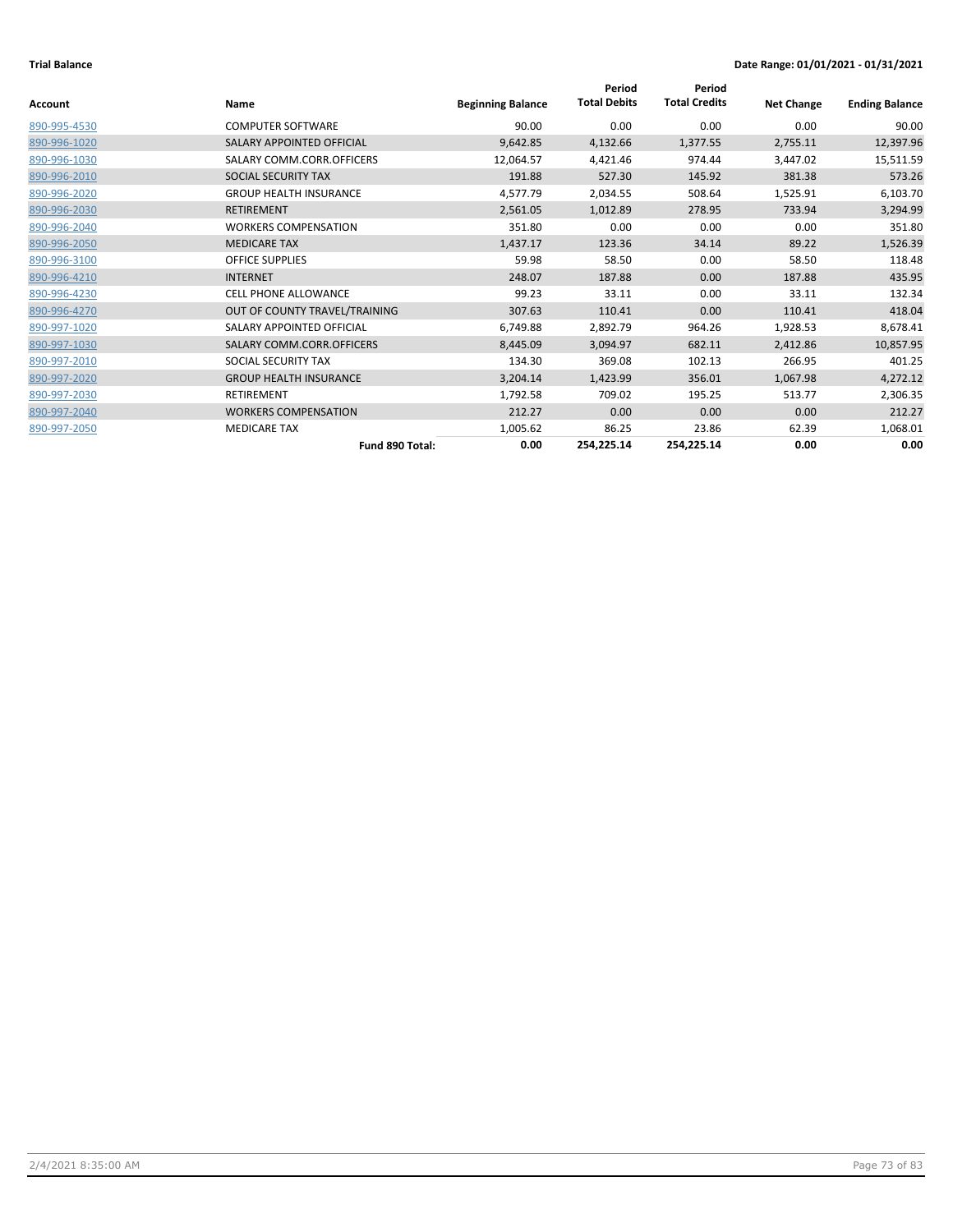| Account                                           | Name                                  | <b>Beginning Balance</b> | Period<br><b>Total Debits</b> | Period<br><b>Total Credits</b> | <b>Net Change</b> | <b>Ending Balance</b> |
|---------------------------------------------------|---------------------------------------|--------------------------|-------------------------------|--------------------------------|-------------------|-----------------------|
| <b>Fund: 891 - Juvenile Probation-Restitution</b> |                                       |                          |                               |                                |                   |                       |
| Asset                                             |                                       |                          |                               |                                |                   |                       |
| 891-103-1870                                      | <b>CASH-JUVENILE PROBATION</b>        | 3,554.39                 | 60.00                         | 11.75                          | 48.25             | 3,602.64              |
| <b>Equity</b>                                     |                                       |                          |                               |                                |                   |                       |
| 891-271-2000                                      | <b>EQUITY ACCOUNT</b>                 | $-3,754.92$              | 0.00                          | 0.00                           | 0.00              | $-3,754.92$           |
| Revenue                                           |                                       |                          |                               |                                |                   |                       |
| 891-340-5750                                      | <b>JUVENILE PROBATION FEES</b>        | $-120.00$                | 0.00                          | 0.00                           | 0.00              | $-120.00$             |
| 891-340-5760                                      | <b>JUVENILE PROBATION RESTITUTION</b> | $-461.78$                | 0.00                          | 0.00                           | 0.00              | $-461.78$             |
| 891-340-5770                                      | <b>JUVENILE PROBATION COURT COSTS</b> | $-40.00$                 | 0.00                          | 20.00                          | $-20.00$          | $-60.00$              |
| 891-340-5790                                      | REIMBURSEMENT OF EXPENSES             | $-431.98$                | 0.00                          | 40.00                          | $-40.00$          | $-471.98$             |
| Expense                                           |                                       |                          |                               |                                |                   |                       |
| 891-891-3100                                      | OFFICE SUPPLIES/MISC.                 | 709.85                   | 11.75                         | 0.00                           | 11.75             | 721.60                |
| 891-891-3190                                      | <b>RESTITUTION</b>                    | 484.44                   | 0.00                          | 0.00                           | 0.00              | 484.44                |
| 891-891-3200                                      | <b>COURT COSTS</b>                    | 60.00                    | 0.00                          | 0.00                           | 0.00              | 60.00                 |
|                                                   | Fund 891 Total:                       | 0.00                     | 71.75                         | 71.75                          | 0.00              | 0.00                  |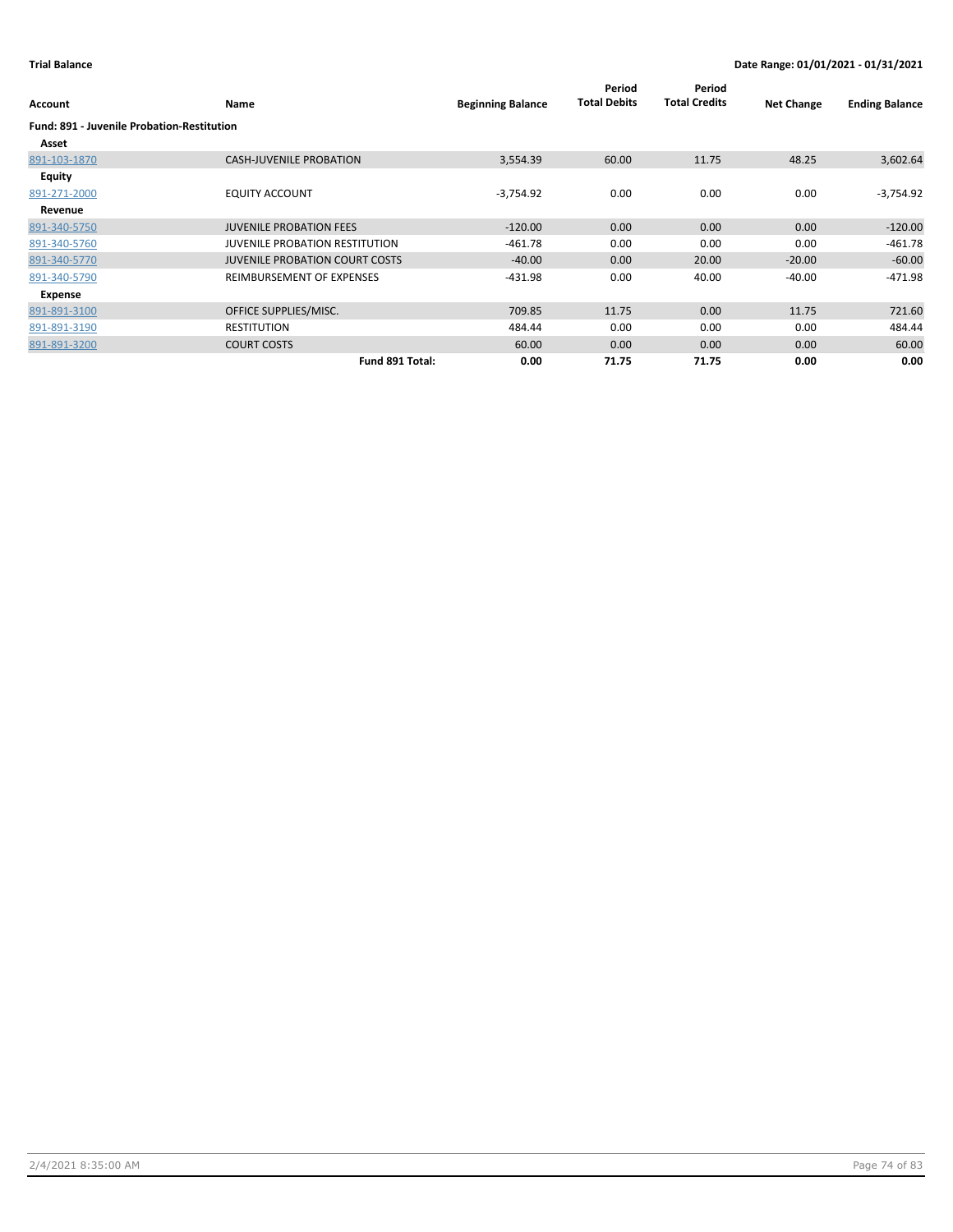| <b>Account</b>      | Name                     | <b>Beginning Balance</b> |            | Period<br><b>Total Debits</b> | Period<br><b>Total Credits</b> | <b>Net Change</b> | <b>Ending Balance</b> |
|---------------------|--------------------------|--------------------------|------------|-------------------------------|--------------------------------|-------------------|-----------------------|
| Fund: 920 - Statzer |                          |                          |            |                               |                                |                   |                       |
| Asset               |                          |                          |            |                               |                                |                   |                       |
| 920-103-1001        | <b>CLAIM ON CASH</b>     |                          | 6,080.58   | 0.00                          | 0.00                           | 0.00              | 6,080.58              |
| 920-103-1750        | <b>TEXPOOL</b>           |                          | 41,407.75  | 0.00                          | 0.00                           | 0.00              | 41,407.75             |
| <b>Equity</b>       |                          |                          |            |                               |                                |                   |                       |
| 920-271-2000        | EQUITY ACCOUNT           |                          | -47,483.68 | 0.00                          | 0.00                           | 0.00              | -47,483.68            |
| Revenue             |                          |                          |            |                               |                                |                   |                       |
| 920-360-1000        | <b>INTEREST EARNINGS</b> |                          | $-4.65$    | 0.00                          | 0.00                           | 0.00              | $-4.65$               |
|                     |                          | Fund 920 Total:          | 0.00       | 0.00                          | 0.00                           | 0.00              | 0.00                  |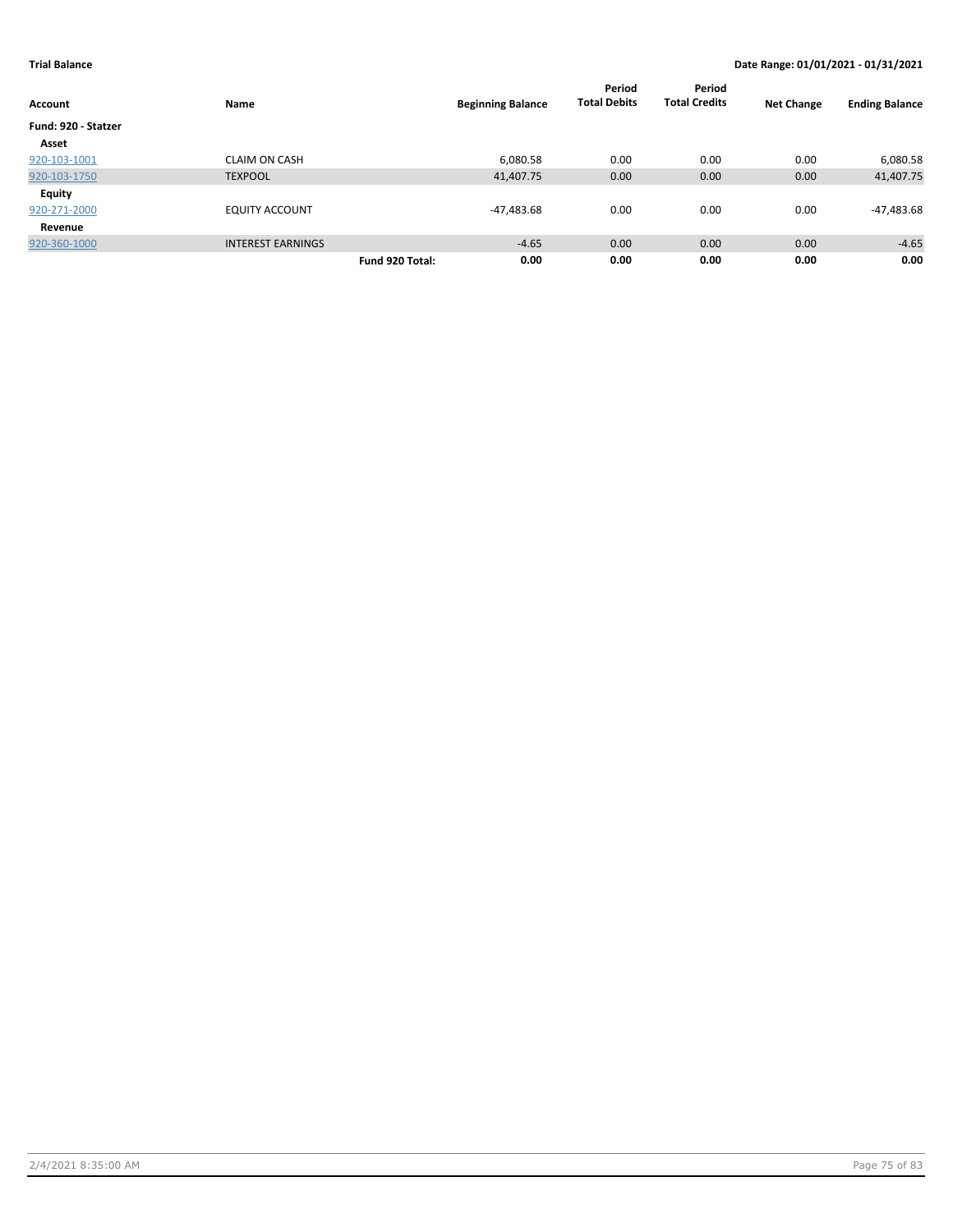| Account                               | Name                                | <b>Beginning Balance</b> | Period<br><b>Total Debits</b> | Period<br><b>Total Credits</b> | <b>Net Change</b> | <b>Ending Balance</b> |
|---------------------------------------|-------------------------------------|--------------------------|-------------------------------|--------------------------------|-------------------|-----------------------|
| Fund: 930 - Texas Community Dev.Prog. |                                     |                          |                               |                                |                   |                       |
| Asset                                 |                                     |                          |                               |                                |                   |                       |
| 930-103-9090                          | CASH-#7219149 HICKORY CREEK         | 212,916.59               | 0.00                          | 212,816.59                     | $-212,816.59$     | 100.00                |
| Equity                                |                                     |                          |                               |                                |                   |                       |
| 930-271-2000                          | <b>EQUITY ACCOUNT</b>               | $-100.00$                | 0.00                          | 0.00                           | 0.00              | $-100.00$             |
| Revenue                               |                                     |                          |                               |                                |                   |                       |
| 930-330-9090                          | <b>GRANT #7219149 HICKORY CREEK</b> | $-212,816.59$            | 0.00                          | 0.00                           | 0.00              | $-212,816.59$         |
| Expense                               |                                     |                          |                               |                                |                   |                       |
| 930-909-4140                          | <b>GRANT ADMINISTRATION</b>         | 0.00                     | 4,750.00                      | 0.00                           | 4,750.00          | 4,750.00              |
| 930-909-4150                          | <b>CONSTRUCTION EXPENSE</b>         | 0.00                     | 178,666.59                    | 0.00                           | 178,666.59        | 178,666.59            |
| 930-909-4160                          | <b>ENGINEERING</b>                  | 0.00                     | 29,400.00                     | 0.00                           | 29,400.00         | 29,400.00             |
|                                       | Fund 930 Total:                     | 0.00                     | 212.816.59                    | 212.816.59                     | 0.00              | 0.00                  |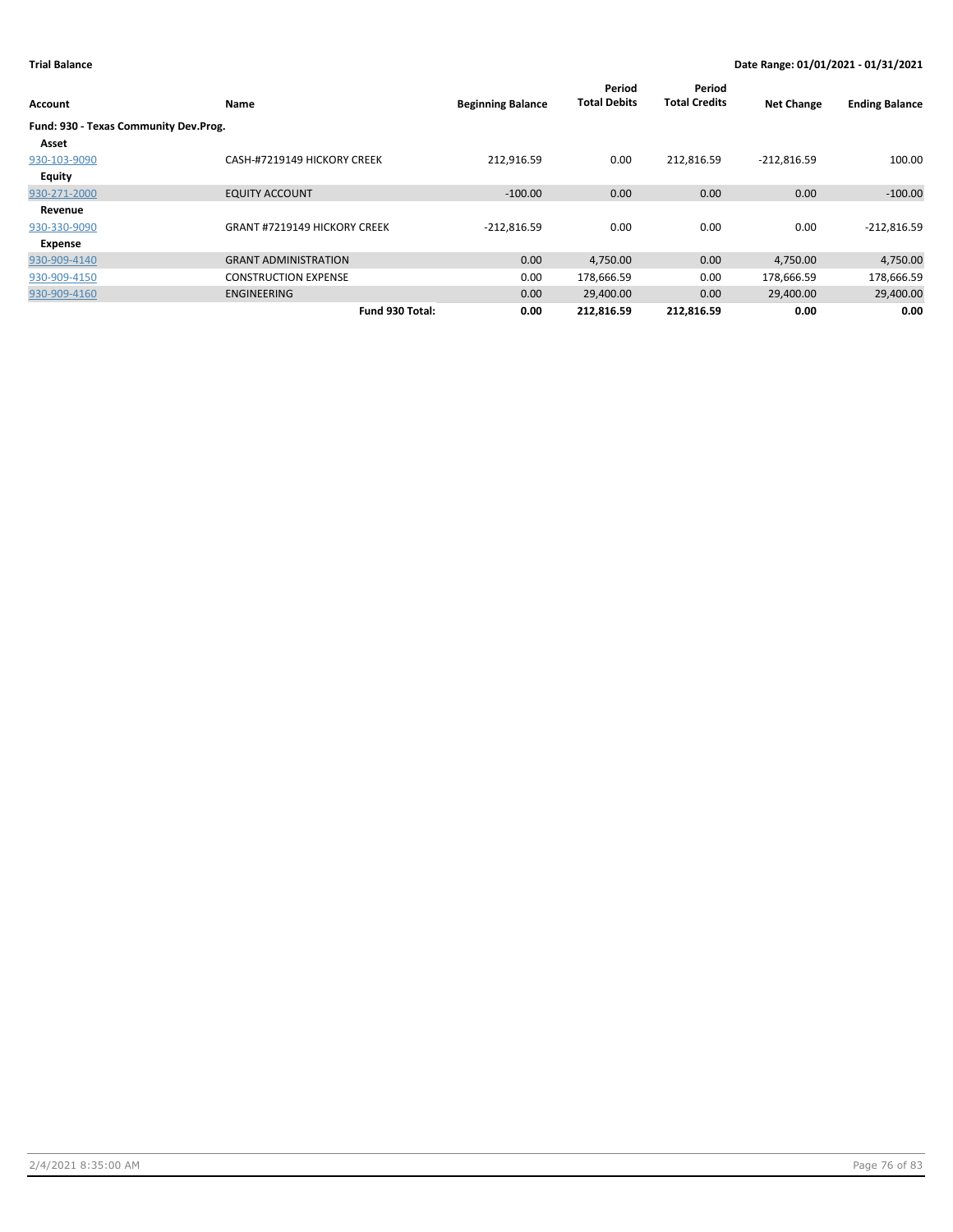| Account             | Name                                | <b>Beginning Balance</b> | Period<br><b>Total Debits</b> | Period<br><b>Total Credits</b> | <b>Net Change</b> | <b>Ending Balance</b> |
|---------------------|-------------------------------------|--------------------------|-------------------------------|--------------------------------|-------------------|-----------------------|
| Fund: 950 - Payroll |                                     |                          |                               |                                |                   |                       |
| Asset               |                                     |                          |                               |                                |                   |                       |
| 950-100-1001        | PR Claim on cash                    | 23.00                    | 1,937.36                      | 1,937.33                       | 0.03              | 23.03                 |
| Liability           |                                     |                          |                               |                                |                   |                       |
| 950-102-1001        | <b>PR AP Clearing</b>               | 0.00                     | 1,937.33                      | 1,937.33                       | 0.00              | 0.00                  |
| 950-271-2000        | <b>DEPOSITS</b>                     | $-20.64$                 | 0.00                          | 0.00                           | 0.00              | $-20.64$              |
| Revenue             |                                     |                          |                               |                                |                   |                       |
| 950-370-1300        | <b>REFUNDS &amp; MISCELLANEOUS</b>  | $-2,480.92$              | 0.00                          | 1,937.36                       | $-1,937.36$       | $-4,418.28$           |
| Expense             |                                     |                          |                               |                                |                   |                       |
| 950-415-2020        | <b>COBRA Group Health Insurance</b> | 3,441.02                 | 1,937.33                      | 0.00                           | 1,937.33          | 5,378.35              |
|                     | Fund 950 Total:                     | 962.46                   | 5,812.02                      | 5,812.02                       | 0.00              | 962.46                |

**\*\*\*Error: Fund 950 Out of Balance\*\*\***

**\*\*\*Warning: Account Authorization is turned on. Please run the Unauthorized Account Listing Report to see if you are out of balance due to missing accounts \*\*\***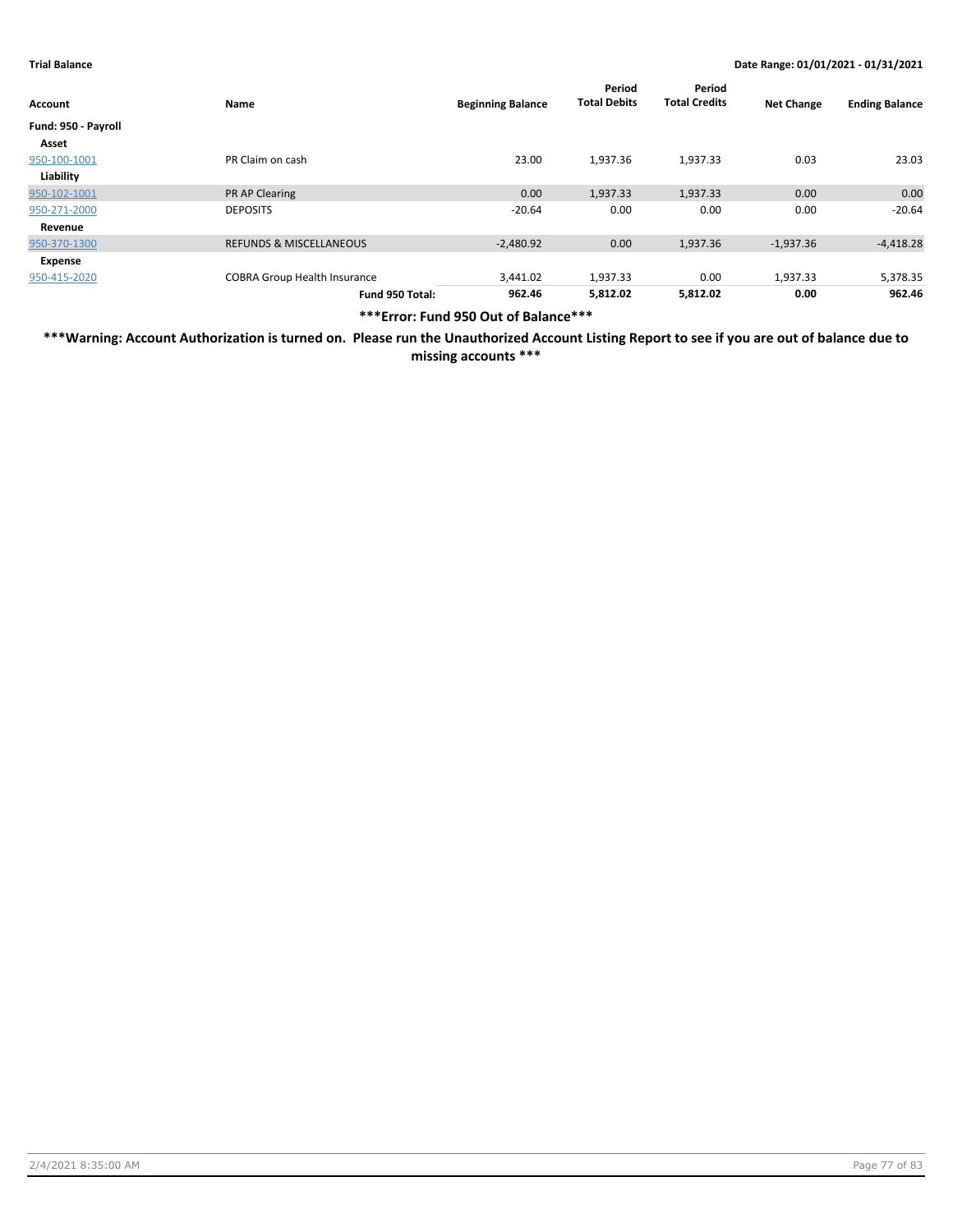|                            | Name                             | <b>Beginning Balance</b> | Period<br><b>Total Debits</b> | Period<br><b>Total Credits</b> | <b>Net Change</b> |                       |
|----------------------------|----------------------------------|--------------------------|-------------------------------|--------------------------------|-------------------|-----------------------|
| Account                    |                                  |                          |                               |                                |                   | <b>Ending Balance</b> |
| Fund: 990 - Capital Assets |                                  |                          |                               |                                |                   |                       |
| Asset                      |                                  |                          |                               |                                |                   |                       |
| 990-160-1000               | LAND                             | 341,561.30               | 0.00                          | 0.00                           | 0.00              | 341,561.30            |
| 990-160-2000               | <b>BUILDINGS</b>                 | 4,737,000.00             | 0.00                          | 0.00                           | 0.00              | 4,737,000.00          |
| 990-160-2010               | ACCUM. DEPRECIATION-BUILDINGS    | $-3,612,211.08$          | 0.00                          | 0.00                           | 0.00              | $-3,612,211.08$       |
| 990-160-2100               | <b>AUTOMOBILES AND TRUCKS</b>    | 2,339,603.69             | 0.00                          | 0.00                           | 0.00              | 2,339,603.69          |
| 990-160-2110               | ACCUM. DEPR.AUTOS AND TRUCKS     | $-1,460,778.27$          | 0.00                          | 0.00                           | 0.00              | $-1,460,778.27$       |
| 990-160-2150               | <b>TECHNOLOGY</b>                | 753,474.11               | 0.00                          | 0.00                           | 0.00              | 753,474.11            |
| 990-160-2160               | ACCUM. DEPR.-COMPUTER EQUIPMENT  | $-678,197.41$            | 0.00                          | 0.00                           | 0.00              | $-678,197.41$         |
| 990-160-2200               | <b>OFFICE EQUIPMENT</b>          | 164,640.04               | 0.00                          | 0.00                           | 0.00              | 164,640.04            |
| 990-160-2210               | ACCUM. DEPR.-OFFICE EQUIPMENT    | $-100,426.88$            | 0.00                          | 0.00                           | 0.00              | $-100,426.88$         |
| 990-160-2250               | <b>RADIO EQUIPMENT</b>           | 213,359.45               | 0.00                          | 0.00                           | 0.00              | 213,359.45            |
| 990-160-2260               | ACCUM. DEPR.-RADIO EQUIPMENT     | $-212,477.68$            | 0.00                          | 0.00                           | 0.00              | $-212,477.68$         |
| 990-160-2270               | SECURITY EQUIPMENT               | 159,027.15               | 0.00                          | 0.00                           | 0.00              | 159,027.15            |
| 990-160-2280               | ACCUM.DEP.-SECURITY EQUIPMENT    | $-62,677.46$             | 0.00                          | 0.00                           | 0.00              | $-62,677.46$          |
| 990-160-2300               | <b>ROADS</b>                     | 18,733,686.23            | 0.00                          | 0.00                           | 0.00              | 18,733,686.23         |
| 990-160-2310               | ACCUM. DEPRECIATION-ROADS        | $-14,295,608.64$         | 0.00                          | 0.00                           | 0.00              | $-14,295,608.64$      |
| 990-160-2350               | <b>BRIDGES</b>                   | 11,295,230.21            | 0.00                          | 0.00                           | 0.00              | 11,295,230.21         |
| 990-160-2360               | ACCUM. DEPRECIATION-BRIDGES      | $-4,099,667.06$          | 0.00                          | 0.00                           | 0.00              | $-4,099,667.06$       |
| 990-160-3000               | <b>ROAD EQUIPMENT</b>            | 3,883,975.23             | 0.00                          | 0.00                           | 0.00              | 3,883,975.23          |
| 990-160-3010               | ACCUM. DEPRECIATION-ROAD EQUIPME | $-2,902,802.40$          | 0.00                          | 0.00                           | 0.00              | $-2,902,802.40$       |
| 990-160-4000               | <b>CONSTRUCTION IN PROGRESS</b>  | 2,124,972.50             | 0.00                          | 0.00                           | 0.00              | 2,124,972.50          |
| <b>Equity</b>              |                                  |                          |                               |                                |                   |                       |
| 990-271-2000               | <b>EQUITY ACCOUNT</b>            | $-17,321,683.03$         | 0.00                          | 0.00                           | 0.00              | $-17,321,683.03$      |
|                            | Fund 990 Total:                  | 0.00                     | 0.00                          | 0.00                           | 0.00              | 0.00                  |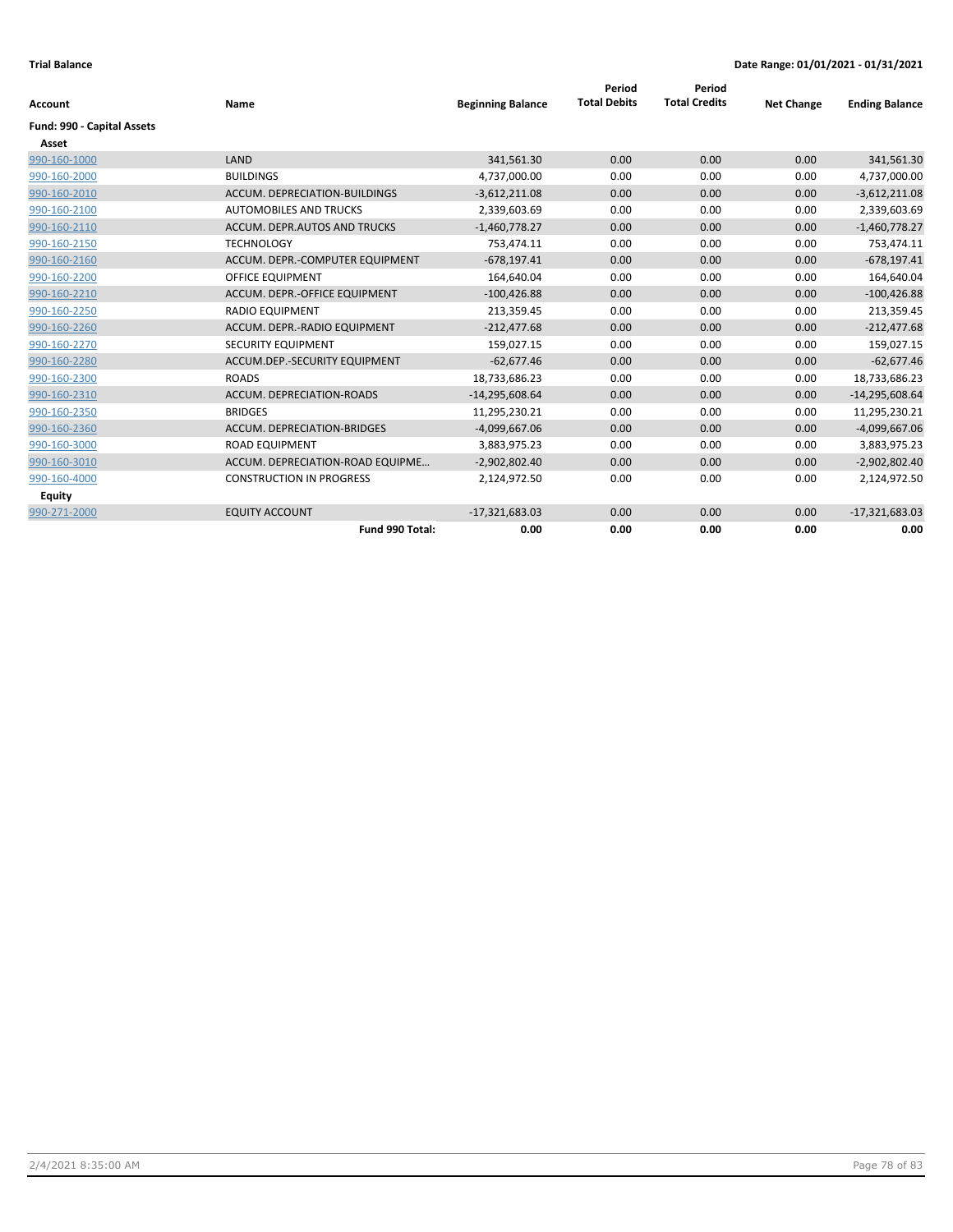|                                      |                                |                          | Period<br><b>Total Debits</b> | Period<br><b>Total Credits</b> |                   |                       |
|--------------------------------------|--------------------------------|--------------------------|-------------------------------|--------------------------------|-------------------|-----------------------|
| <b>Account</b>                       | Name                           | <b>Beginning Balance</b> |                               |                                | <b>Net Change</b> | <b>Ending Balance</b> |
| <b>Fund: 991 - Governmental Debt</b> |                                |                          |                               |                                |                   |                       |
| Asset                                |                                |                          |                               |                                |                   |                       |
| 991-170-2000                         | DEFERRED PENSION OUTFLOW       | 38,725.00                | 0.00                          | 0.00                           | 0.00              | 38,725.00             |
| Liability                            |                                |                          |                               |                                |                   |                       |
| 991-200-2400                         | <b>ACCRUED INTEREST</b>        | 235,755.00               | 0.00                          | 0.00                           | 0.00              | 235,755.00            |
| 991-200-2500                         | <b>GENERAL OBLIGATION BOND</b> | 80,000.00                | 0.00                          | 0.00                           | 0.00              | 80,000.00             |
| 991-200-2510                         | <b>GOB-CURRENT PORTION</b>     | $-120,000.00$            | 0.00                          | 0.00                           | 0.00              | $-120,000.00$         |
| 991-200-2550                         | <b>BOND DISCOUNT CURRENT</b>   | $-288.24$                | 0.00                          | 0.00                           | 0.00              | $-288.24$             |
| 991-200-2560                         | <b>BOND DISCOUNT</b>           | $-6,773.47$              | 0.00                          | 0.00                           | 0.00              | $-6,773.47$           |
| 991-200-2570                         | <b>BOND PREMIUM CURRENT</b>    | $-2,904.78$              | 0.00                          | 0.00                           | 0.00              | $-2,904.78$           |
| 991-200-2580                         | <b>BOND PREMIUM</b>            | $-68,262.53$             | 0.00                          | 0.00                           | 0.00              | $-68,262.53$          |
| 991-200-3500                         | <b>ACCRUED COMPENSATION</b>    | $-186,904.13$            | 0.00                          | 0.00                           | 0.00              | $-186,904.13$         |
| 991-200-4000                         | <b>NET PENSION LIABILITY</b>   | 1,126,333.00             | 0.00                          | 0.00                           | 0.00              | 1,126,333.00          |
| 991-200-4500                         | DEFERRED PENSION IN FLOW       | $-1,467,676.00$          | 0.00                          | 0.00                           | 0.00              | $-1,467,676.00$       |
| Equity                               |                                |                          |                               |                                |                   |                       |
| 991-271-2000                         | <b>EQUITY ACCOUNT</b>          | 371,996.15               | 0.00                          | 0.00                           | 0.00              | 371,996.15            |
|                                      | Fund 991 Total:                | 0.00                     | 0.00                          | 0.00                           | 0.00              | 0.00                  |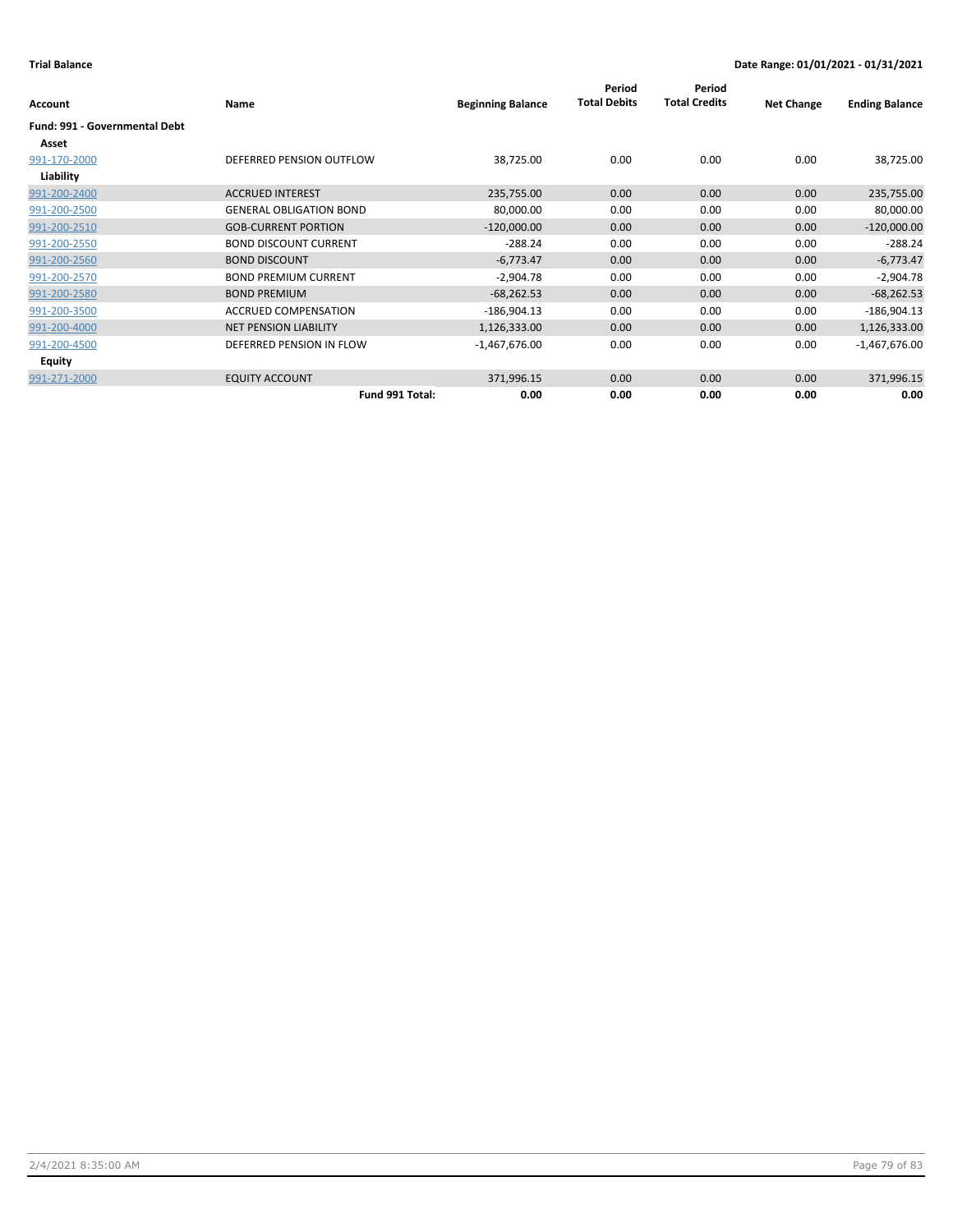|                                 |                         |                 |                          | Period              | Period               |                   |                       |
|---------------------------------|-------------------------|-----------------|--------------------------|---------------------|----------------------|-------------------|-----------------------|
| <b>Account</b>                  | Name                    |                 | <b>Beginning Balance</b> | <b>Total Debits</b> | <b>Total Credits</b> | <b>Net Change</b> | <b>Ending Balance</b> |
| Fund: 998 - Payroll Pooled Cash |                         |                 |                          |                     |                      |                   |                       |
| Asset                           |                         |                 |                          |                     |                      |                   |                       |
| 998-100-1001                    | <b>PR Combined Cash</b> |                 | 3,279.00                 | 675,609.19          | 676,822.46           | $-1,213.27$       | 2,065.73              |
| 998-120-3100                    | Due From 100            |                 | 0.00                     | 264,691.95          | 264,691.95           | 0.00              | 0.00                  |
| 998-120-3121                    | Due From 121            |                 | 0.00                     | 1,888.67            | 1,888.67             | 0.00              | 0.00                  |
| 998-120-3190                    | Due From 190            |                 | 0.00                     | 408.81              | 408.81               | 0.00              | 0.00                  |
| 998-120-3200                    | Due From 200            |                 | 0.00                     | 184.47              | 184.47               | 0.00              | 0.00                  |
| 998-120-3210                    | Due From 210            |                 | 0.00                     | 17,193.73           | 17,193.73            | 0.00              | 0.00                  |
| 998-120-3220                    | Due From 220            |                 | 0.00                     | 21,740.41           | 21,740.41            | 0.00              | 0.00                  |
| 998-120-3230                    | Due From 230            |                 | 0.00                     | 23,268.09           | 23,268.09            | 0.00              | 0.00                  |
| 998-120-3240                    | Due From 240            |                 | 0.00                     | 14,097.15           | 14,097.15            | 0.00              | 0.00                  |
| 998-120-3360                    | Due From 360            |                 | 0.00                     | 630.79              | 630.79               | 0.00              | 0.00                  |
| 998-120-3562                    | Due From 562            |                 | 0.00                     | 4,727.49            | 4,727.49             | 0.00              | 0.00                  |
| 998-120-3890                    | Due From 890            |                 | 0.00                     | 10,862.00           | 10,862.00            | 0.00              | 0.00                  |
| Liability                       |                         |                 |                          |                     |                      |                   |                       |
| 998-102-1000                    | A/P CLEARING            |                 | 0.00                     | 361,682.29          | 361,682.29           | 0.00              | 0.00                  |
| 998-120-3413                    | Due From 413            |                 | 0.00                     | 51.40               | 51.40                | 0.00              | 0.00                  |
| 998-120-3950                    | Due From 950            |                 | 0.00                     | 1,937.33            | 1,937.33             | 0.00              | 0.00                  |
| 998-200-1400                    | Wages Payable           |                 | 606.65                   | 315,189.63          | 315,189.63           | 0.00              | 606.65                |
| 998-207-9900                    | Due To Other Funds      |                 | $-3,885.65$              | 676,822.46          | 675,609.19           | 1,213.27          | $-2,672.38$           |
|                                 |                         | Fund 998 Total: | 0.00                     | 2,390,985.86        | 2,390,985.86         | 0.00              | 0.00                  |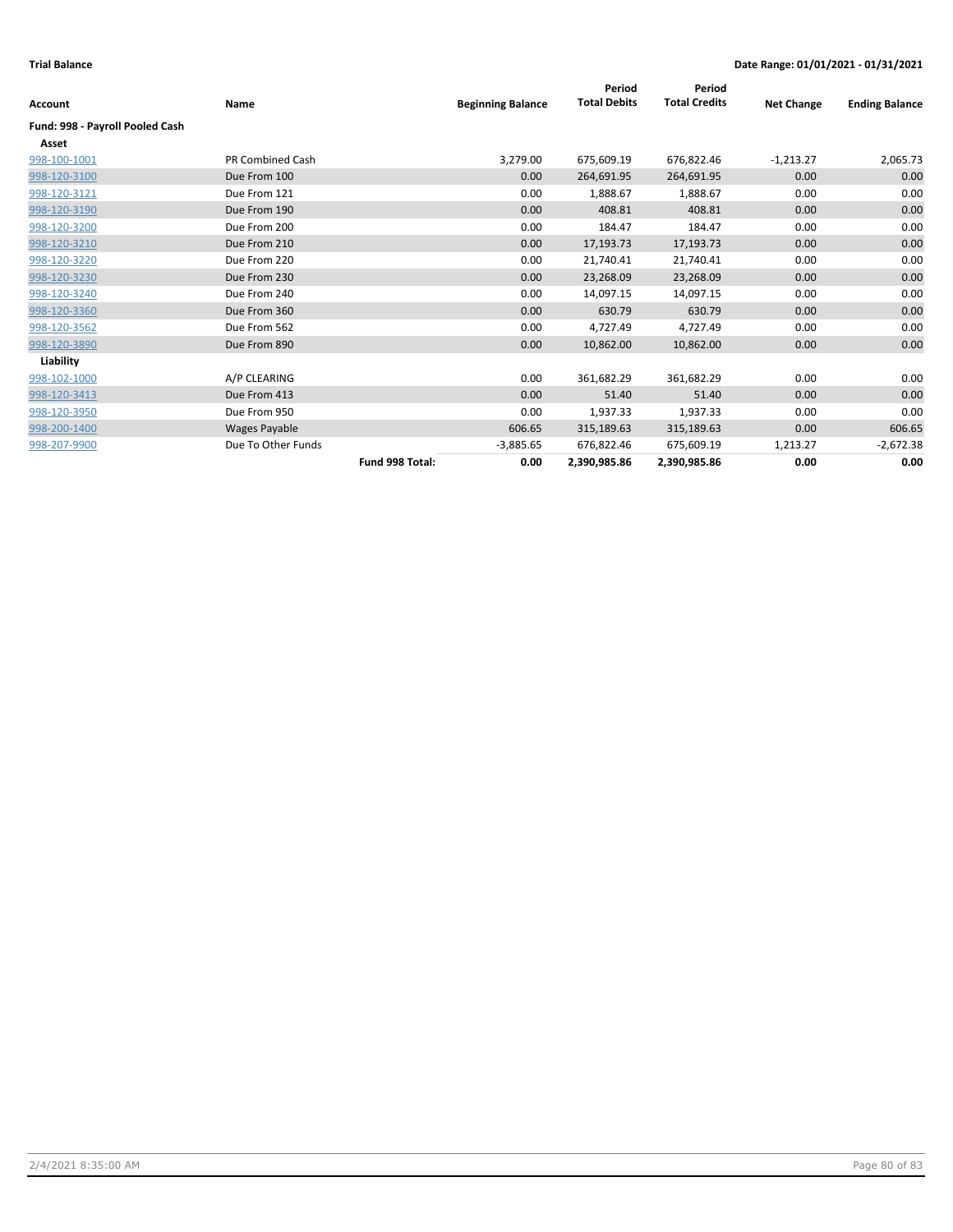| <b>Account</b>          | Name                        |                      | <b>Beginning Balance</b> | Period<br><b>Total Debits</b> | Period<br><b>Total Credits</b> | <b>Net Change</b> | <b>Ending Balance</b> |
|-------------------------|-----------------------------|----------------------|--------------------------|-------------------------------|--------------------------------|-------------------|-----------------------|
| Fund: 999 - Pooled Cash |                             |                      |                          |                               |                                |                   |                       |
| Asset                   |                             |                      |                          |                               |                                |                   |                       |
| 999-103-1000            | <b>Combined Checking AP</b> |                      | 5,826,672.01             | 6,809,867.03                  | 2,818,617.42                   | 3,991,249.61      | 9,817,921.62          |
| 999-120-3100            | DUE FROM 100                |                      | 855.00                   | 622,922.08                    | 623,777.08                     | $-855.00$         | 0.00                  |
| 999-120-3120            | DUE FROM 120                |                      | 0.00                     | 38.25                         | 38.25                          | 0.00              | 0.00                  |
| 999-120-3121            | DUE FROM 121                |                      | 0.00                     | 4,288.00                      | 4,288.00                       | 0.00              | 0.00                  |
| 999-120-3191            | DUE FROM 191                |                      | 56.34                    | 0.00                          | 0.00                           | 0.00              | 56.34                 |
| 999-120-3200            | DUE FROM 200                |                      | 0.00                     | 177.91                        | 177.91                         | 0.00              | 0.00                  |
| 999-120-3210            | DUE FROM 210                |                      | 0.00                     | 19,817.19                     | 19,817.19                      | 0.00              | 0.00                  |
| 999-120-3220            | DUE FROM 220                |                      | 0.00                     | 60,212.88                     | 60,212.88                      | 0.00              | 0.00                  |
| 999-120-3230            | DUE FROM 230                |                      | 0.00                     | 39,098.58                     | 39,098.58                      | 0.00              | 0.00                  |
| 999-120-3240            | DUE FROM 240                |                      | 0.00                     | 27,080.72                     | 27,080.72                      | 0.00              | 0.00                  |
| 999-120-3310            | DUE FROM 310                |                      | 0.00                     | 770.00                        | 770.00                         | 0.00              | 0.00                  |
| 999-120-3412            | DUE FROM 412                |                      | 0.00                     | 4,000.00                      | 4,000.00                       | 0.00              | 0.00                  |
| 999-120-3413            | DUE FROM 413                |                      | 0.00                     | 3,997.16                      | 3,997.16                       | 0.00              | 0.00                  |
| 999-120-3414            | DUE FROM 414                |                      | 0.00                     | 21,508.12                     | 21,508.12                      | 0.00              | 0.00                  |
| 999-120-3680            | DUE FROM 680                |                      | 0.00                     | 841,342.74                    | 841,342.74                     | 0.00              | 0.00                  |
| 999-120-3690            | DUE FROM 690                |                      | 0.00                     | 637,737.68                    | 637,737.68                     | 0.00              | 0.00                  |
| 999-120-3850            | DUE FROM 850                |                      | 0.00                     | 322.89                        | 322.89                         | 0.00              | 0.00                  |
| Liability               |                             |                      |                          |                               |                                |                   |                       |
| 999-102-1000            | A/P CLEARING                |                      | $-855.00$                | 2,283,853.01                  | 2,282,998.01                   | 855.00            | 0.00                  |
| 999-207-9900            | DUE TO OTHER FUNDS          |                      | $-5,826,728.35$          | 2,975,476.97                  | 6,966,726.58                   | $-3,991,249.61$   | $-9,817,977.96$       |
|                         |                             | Fund 999 Total:      | 0.00                     | 14,352,511.21                 | 14,352,511.21                  | 0.00              | 0.00                  |
|                         |                             | <b>Report Total:</b> | 962.46                   | 31,140,710.23                 | 31,140,710.23                  | 0.00              | 962.46                |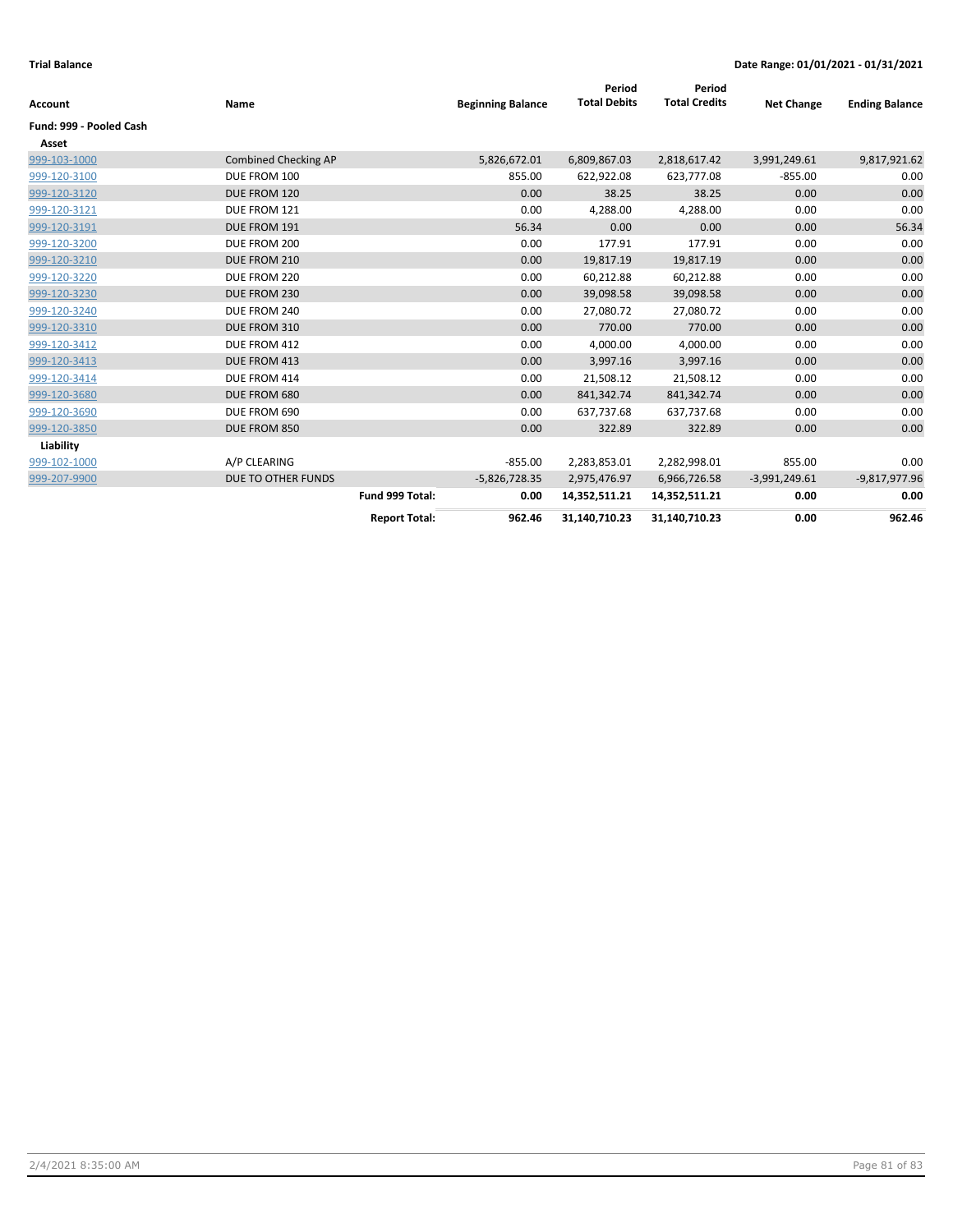# **Fund Summary**

| Fund                                                                  | <b>Beginning Balance</b> | <b>Total Debits</b> | <b>Total Credits</b> | <b>Ending Balance</b> |
|-----------------------------------------------------------------------|--------------------------|---------------------|----------------------|-----------------------|
| 100 - General                                                         | 0.00                     | 6,971,696.47        | 6,971,696.47         | 0.00                  |
| 110 - Courthouse Security                                             | 0.00                     | 217.31              | 217.31               | 0.00                  |
| 111 - Justice Court Building Security                                 | 0.00                     | 0.00                | 0.00                 | 0.00                  |
| 120 - County Clerk Vital Statistics                                   | 0.00                     | 76.50               | 76.50                | 0.00                  |
| 121 - County Clerk Records Management                                 | 0.00                     | 19,120.98           | 19,120.98            | 0.00                  |
| 122 - Chapter 19 Funds                                                | 0.00                     | 8,850.63            | 8,850.63             | 0.00                  |
| 123 - Election Equipment Fund                                         | 0.00                     | 1,179.80            | 1,179.80             | 0.00                  |
| 125 - County Clerk Co.& Dist.CourtTechnology                          | 0.00                     | 0.00                | 0.00                 | 0.00                  |
| 126 - County Clerk Court Records Preservation                         | 0.00                     | 0.00                | 0.00                 | 0.00                  |
| 127 - County Clerk Records Archive                                    | 0.00                     | 0.00                | 0.00                 | 0.00                  |
| 130 - Bail Bond Trust Fund                                            | 0.00                     | 690.00              | 690.00               | 0.00                  |
| 160 - County Judge Excess Supplement                                  | 0.00                     | 0.00                | 0.00                 | 0.00                  |
| 161 - Probate Judges Education                                        | 0.00                     | 0.00                | 0.00                 | 0.00                  |
| 190 - District Clerk Records Management                               | 0.00                     | 2,526.30            | 2,526.30             | 0.00                  |
| 191 - District Court Records Archive                                  | 0.00                     | 330.18              | 330.18               | 0.00                  |
| 192 - District Clerk Co.& Dist.Court Technology                       | 0.00                     | 48.67               | 48.67                | 0.00                  |
| 193 - District Clerk Court Records Preservation                       | 0.00                     | 270.35              | 270.35               | 0.00                  |
| 200 - County Offices Records Mangement                                | 0.00                     | 2,421.71            | 2,421.71             | 0.00                  |
| 210 - Road & Bridge #1                                                | 0.00                     | 540,801.19          | 540,801.19           | 0.00                  |
| 220 - Road & Bridge #2                                                | 0.00                     | 641,784.56          | 641,784.56           | 0.00                  |
| 221 - Raw Water Pipeline Road and Bridge #2                           | 0.00                     | 0.00                | 0.00                 | 0.00                  |
| 230 - Road & Bridge #3                                                | 0.00                     | 690,571.59          | 690,571.59           | 0.00                  |
| 231 - Lake Road Impact/Raw Water PipelinePct. 3                       | 0.00                     | 0.00                | 0.00                 | 0.00                  |
| 240 - Road & Bridge #4                                                | 0.00                     | 414,867.31          | 414,867.31           | 0.00                  |
| 241 - Lake Road Impact/Raw Water PipelinePct. 4                       | 0.00                     | 0.00                | 0.00                 | 0.00                  |
| 250 - Raw Water Pipeline Rock for Pct.2,3,4                           | 0.00                     | 0.00                | 0.00                 | 0.00                  |
| 260 - J.P.#1 Justice Court Technology                                 | 0.00                     | 0.00                | 0.00                 | 0.00                  |
| 270 - J.P.#2 Justice Court Technology                                 | 0.00                     | 0.00                | 0.00                 | 0.00                  |
| 280 - J.P.#3 Justice Court Technology                                 | 0.00                     | 0.00                | 0.00                 | 0.00                  |
| 310 - F.C.Detention Center Annual Payment                             | 0.00                     | 1,640.00            | 1,640.00             | 0.00                  |
| 330 - Bail Bondsman Application Fee                                   | 0.00                     | 0.00                | 0.00                 | 0.00                  |
| 350 - Law Library                                                     | 0.00                     | 914.37              | 914.37               | 0.00                  |
| 360 - D. A. Fee                                                       | 0.00                     | 17,296.83           | 17,296.83            | 0.00                  |
| 361 - Contraband Seizure                                              | 0.00                     | 0.00                | 0.00                 | 0.00                  |
| 362 - Investigator/LEOSE                                              | 0.00                     | 0.00                | 0.00                 | 0.00                  |
| 380 - IHC Co-Op Gin                                                   | 0.00                     | 0.00                | 0.00                 | 0.00                  |
| 381 - IHC Bonnie Ruth Cooper                                          | 0.00                     | 228.09              | 228.09               | 0.00                  |
| 410 - CERT                                                            | 0.00                     | 0.00                | 0.00                 | 0.00                  |
| 412 - Safe Room Reimbursement Prog.                                   | 0.00                     | 8,000.00            | 8,000.00             | 0.00                  |
| 413 - CARES ACT-CORONAVIRUS RELIEF                                    | 0.00                     | 17,745.15           | 17,745.15            | 0.00                  |
| 414 - OOG COVID #4145401                                              | 0.00                     | 43,016.24           | 43,016.24            | 0.00                  |
| 560 - Sheriff Forfeiture                                              | 0.00                     | 27,023.11           | 27,023.11            | 0.00                  |
| 561 - Law Enforcement Education Sheriff's Office                      | 0.00                     | 0.00<br>65,516.46   | 0.00<br>65,516.46    | 0.00                  |
| 562 - Bois D'Arc Lake Reservoir (SO)                                  | 0.00<br>0.00             |                     |                      | 0.00<br>0.00          |
| 563 - Sheriff's Office Technology<br>590 - Specialty Court/Drug Court | 0.00                     | 0.00<br>174.28      | 0.00<br>174.28       | 0.00                  |
| 600 - Sinking                                                         | 0.00                     | 530,186.71          | 530,186.71           | 0.00                  |
| 630 - Law Enforcement Education Const. Pct.1                          | 0.00                     | 0.00                | 0.00                 | 0.00                  |
| 640 - Law Enforcement Education Const. Pct.2                          | 0.00                     | 0.00                | 0.00                 | 0.00                  |
| 650 - Law Enforcement Education Const. Pct.3                          | 0.00                     | 0.00                | 0.00                 | 0.00                  |
| 660 - 2017 GO Bonds-Construction Fund FY2017                          | 0.00                     | 0.00                | 0.00                 | 0.00                  |
| 670 - Courthouse Restoration                                          | 0.00                     | 0.00                | 0.00                 | 0.00                  |
| 680 - 2018 GO Bonds-Construction Fund FY2019                          | 0.00                     | 2,635,081.73        | 2,635,081.73         | 0.00                  |
| 690 - 2020 CO Bonds-Construction Fund FY2020                          | 0.00                     | 1,275,475.36        | 1,275,475.36         | 0.00                  |
| 700 - Right of Way                                                    | 0.00                     | 0.00                | 0.00                 | 0.00                  |
| 800 - Veterans Court Program                                          | 0.00                     | 0.00                | 0.00                 | 0.00                  |
| 810 - County Lake Road Impact Fund                                    | 0.00                     | 0.00                | 0.00                 | 0.00                  |
| 850 - Lake Fannin                                                     | 0.00                     | 6,535.78            | 6,535.78             | 0.00                  |
| 890 - T.J.J.D.                                                        | 0.00                     | 254,225.14          | 254,225.14           | 0.00                  |